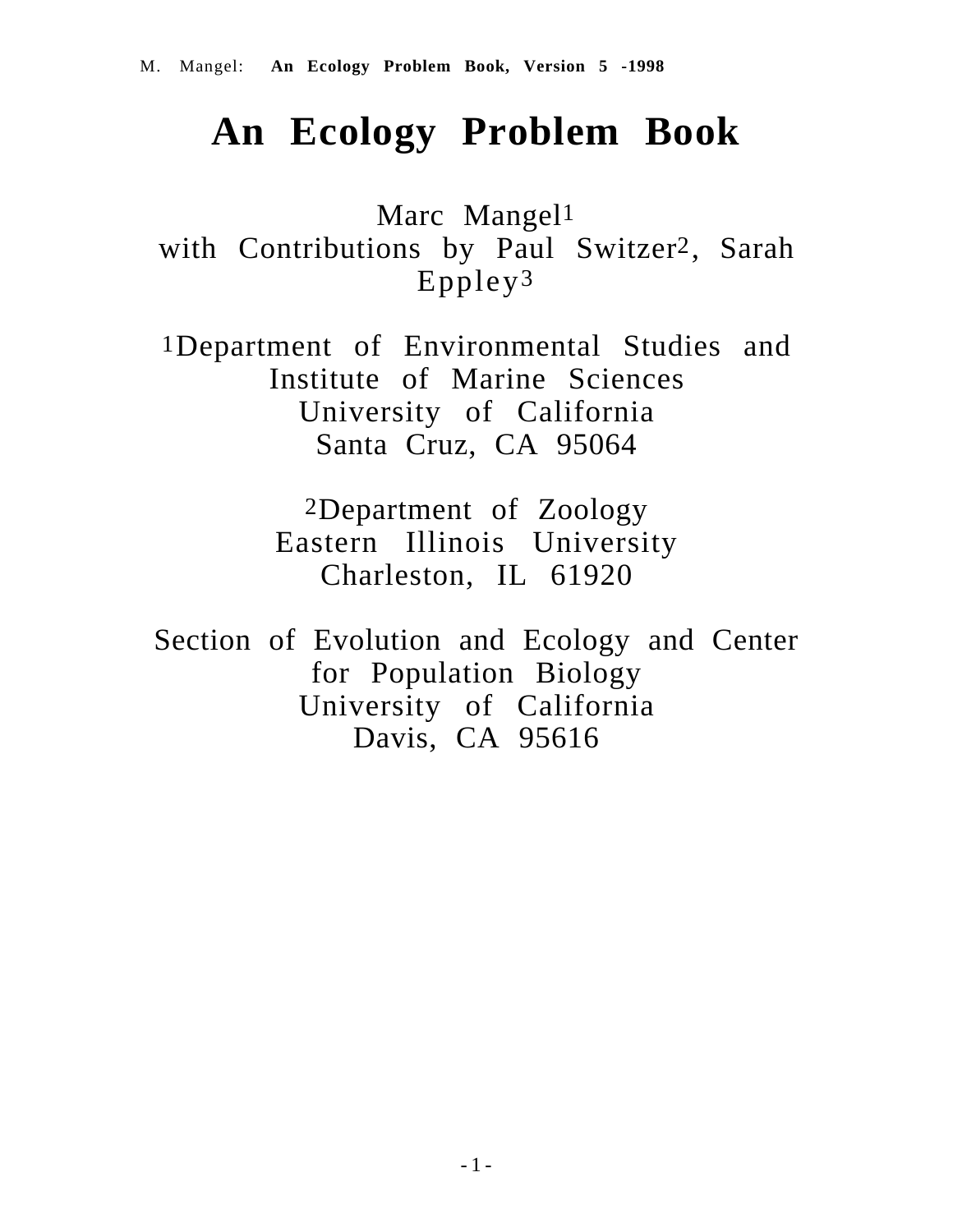# **TABLE OF CONTENTS**

| Introduction and Acknowledgments                        |     |
|---------------------------------------------------------|-----|
| The Basic Tools                                         | 4   |
| The Search for Pattern                                  | 8   |
| The Darwinian Paradigm                                  | 16  |
| Physiological and Behavioral Ecology                    | 20  |
| Life History                                            | 37  |
| Single Species Population Growth                        | 47  |
| Predators and Prey                                      | 62  |
| Competition                                             | 69  |
| Communities                                             | 80  |
| Conservation                                            | 94  |
| Synthetic Questions                                     | 107 |
| Question based on reading the 4th edition of C. Krebs's |     |
| Ecology                                                 | 19  |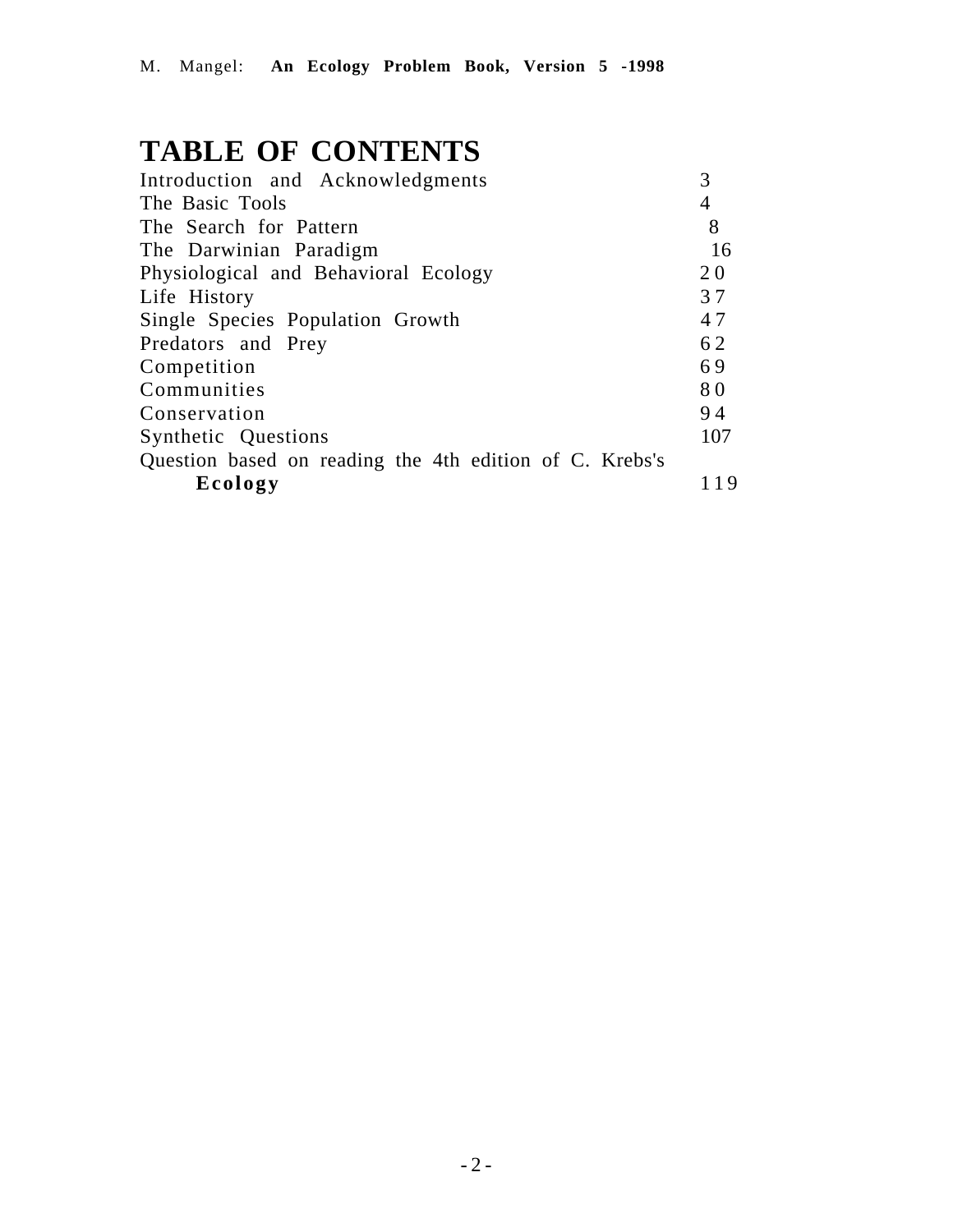# **INTRODUCTION**

This problem book has many objectives:

• To get you to think about the course each night: do not wait until the last minute to begin working on the problems.

• To get you to deal with data. Statistics courses that you take in the future will be more meaningful once you understand the kinds of data that arise in ecological studies.

• To get you to be more comfortable with theoretical and quantitative methods. Not every ecologist uses those methods, but one should not be put off by them.

• To familiarize you with material as it appears in the professional literature.

Many questions are open-ended. In part this is because there is no "right" answer and in part because you should think widely and broadly about what the problems mean.

In problems involving mathematics (mainly algebra -- although there are cases in which elementary calculus is used) the quality of mathematical exposition (i.e. can the reader follow the steps, do you write full equations, etc.) matters. Graphs must be done either on graph paper or using statistical software. No credit will be given for problems involving graphing that are done on regular notebook paper. Some sections contain advanced material, appropriate for graduate sutdents. Most of the material is appropriate for undergraduate students.

In problems involving verbal answers, the quality of your presentation (i.e. full sentences, sentence structure, choice of words) matters. In either case, when answering questions, be specific: points will be deducted for irrelevancies in your answer.

Advanced problems are intended for students who have taken an advanced undergraduate course with me or for graduate students.

#### **Acknowledgements:**

The following students helped improve the book: Sukhjit Basi, Brenna Bemis, Lisa Caris, Tom Confal, Sarah Cooke, Jacqueline Jacobsen, Tait Kjellberg, Tom Moore and Mona Shah.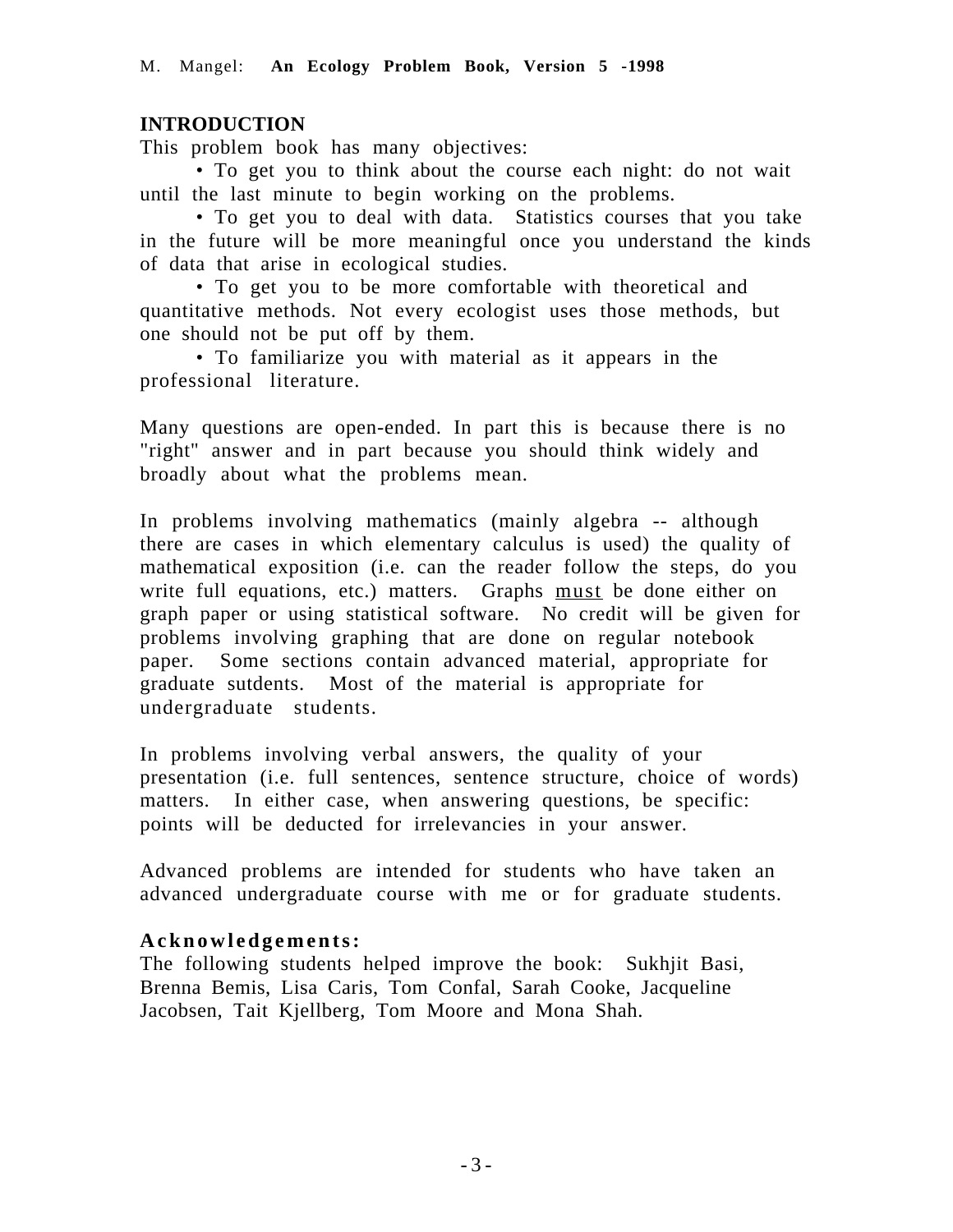### **ECOLOGICAL CHOPS**

#### **From Introductory Biology**

1. Order the geological time scale for the following eras and periods. Indicate whether each is an era or a period

Cambrian Cenozoic Cretaceous Devonian Jurassic Mesozoic Missippian Ordovician Paleozoic Pennsylvanian Permian Quaternary Tertiary Triassic

2. What are the differences between spiders and insects?

3. Tuna are a fish but warm blooded. How can that be?

4. Diapause hormone in the silk moth *Bombyx mori* has the following structure:

Thr-Asp-Met-Lys-Asp-Glu-Ser-Asp-Arg-Gly-Ala-His-Ser-Glu-Arg-Gly-Ala-Leu-Cys-Phe-Gly-Pro-Arg-LeuNH2

i) What is diapause?

ii) What is the DNA code for this hormone?

iii) In which spot of the DNA code would you expect the most variability and why?

iv) Give an example showing how the same hormone could be coded by two different DNA sequences.

5. Imagine a single locus in a diploid organism. If there are only two alleles A and B at this locus, there is only one kind of heterozygote (AB). If there are three alleles, A, B and C, there are three kinds heterozygotes (AB, AC, and BC).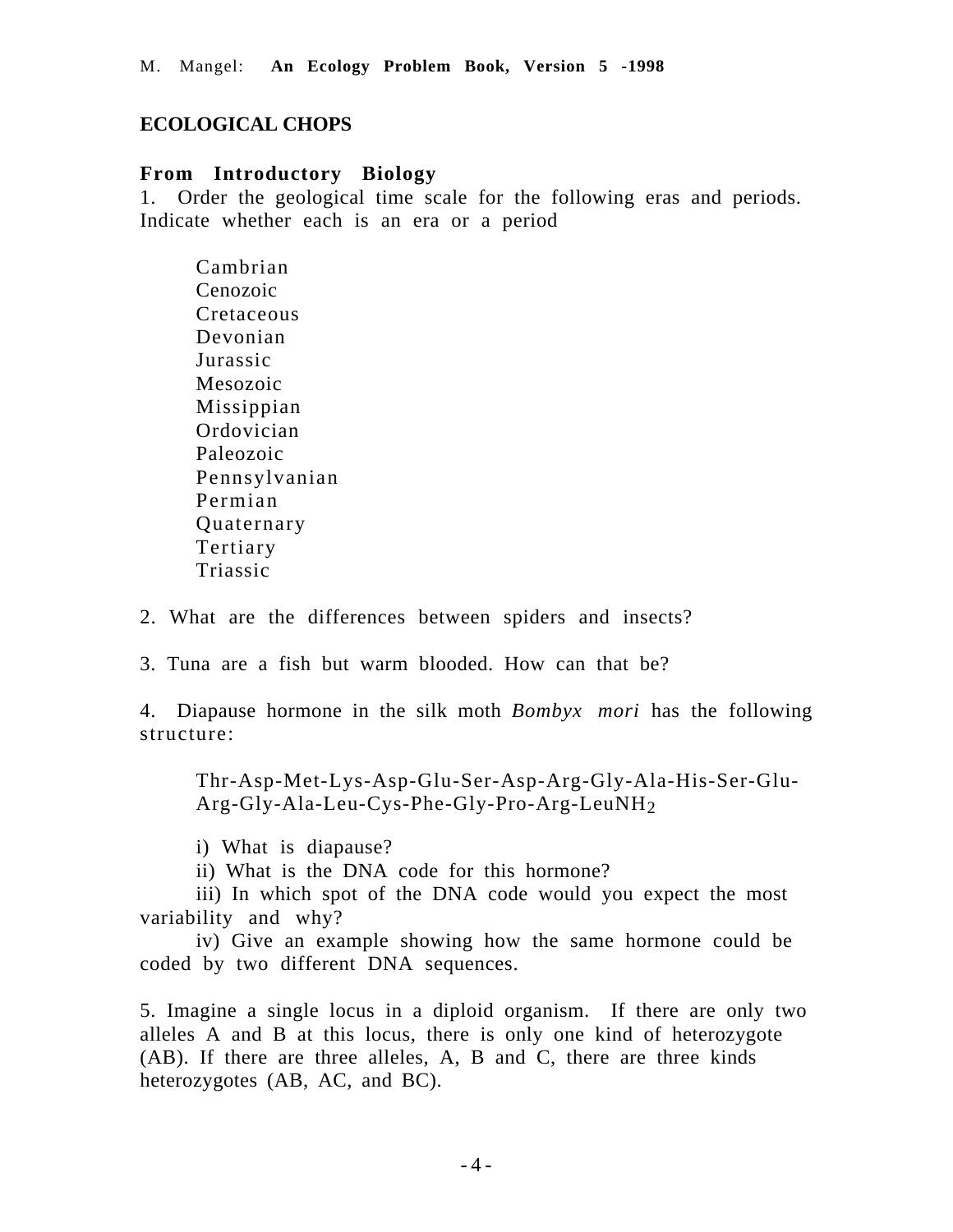i) How many kinds of heterozygotes are there for 4,5, 6 and 7 alleles?

ii) How many homozygotes are there for n alleles?

iii) Plot the number of heterozygotes vs. the number of alleles and the number of homozygotes vs. the number of alleles. What inferences can you make from this plot?

6. Methanogenic bacteria are characterized by their extraordinary way of collecting energy from the environment. They form methane by reducing carbon dioxide and oxidizing hydrogen.

- i) What is the formula for methane?
- ii) Write down the balanced metabolic reaction
- iii) Estimate the energy gain from this reaction.

7. When wood burns, the carbon and hydrogen in the wood combine with oxygen to produce water and carbon dioxide. What is the balanced chemical reaction?

#### **From High School Mathematics**

1. The Fibonacci series is often used to describe plant morphology (e.g. R.V. Jean. **Phyllotaxis**. **A systematic study in plant morphology**, Cambridge University Press, 1994). It is defined as follows

 $x_1= 1$ ,  $x_2=1$ ,  $x_{n+1} = x_n + x_{n-1}$ 

Write out the first 10 terms in the Fibonacci series.

2. On graph paper, plot the data points  $(1,4)$ ,  $(5,4)$ ,  $(1,8)$ ,  $(5,8)$ .

i) Suppose that the data were measured without error. Draw the best line that approximates the data. What is the slope of this line.

ii) Now suppose that x-values are measured perfectly, but that you have no confidence in the y-values. Draw the best line that approximates the data. What is the slope of this line.

iii) Now suppose that y-values are measured perfectly, but that you have no confidence in the x-values. Draw the best line that approximates the data. What is the slope of this line.

iv) Repeat parts a-c, except assume that the points are (x,y),  $(x+u,y)$ ,  $(x,z)$  and  $(x+u,z+s)$  where x, y, u, z, and s are all positive.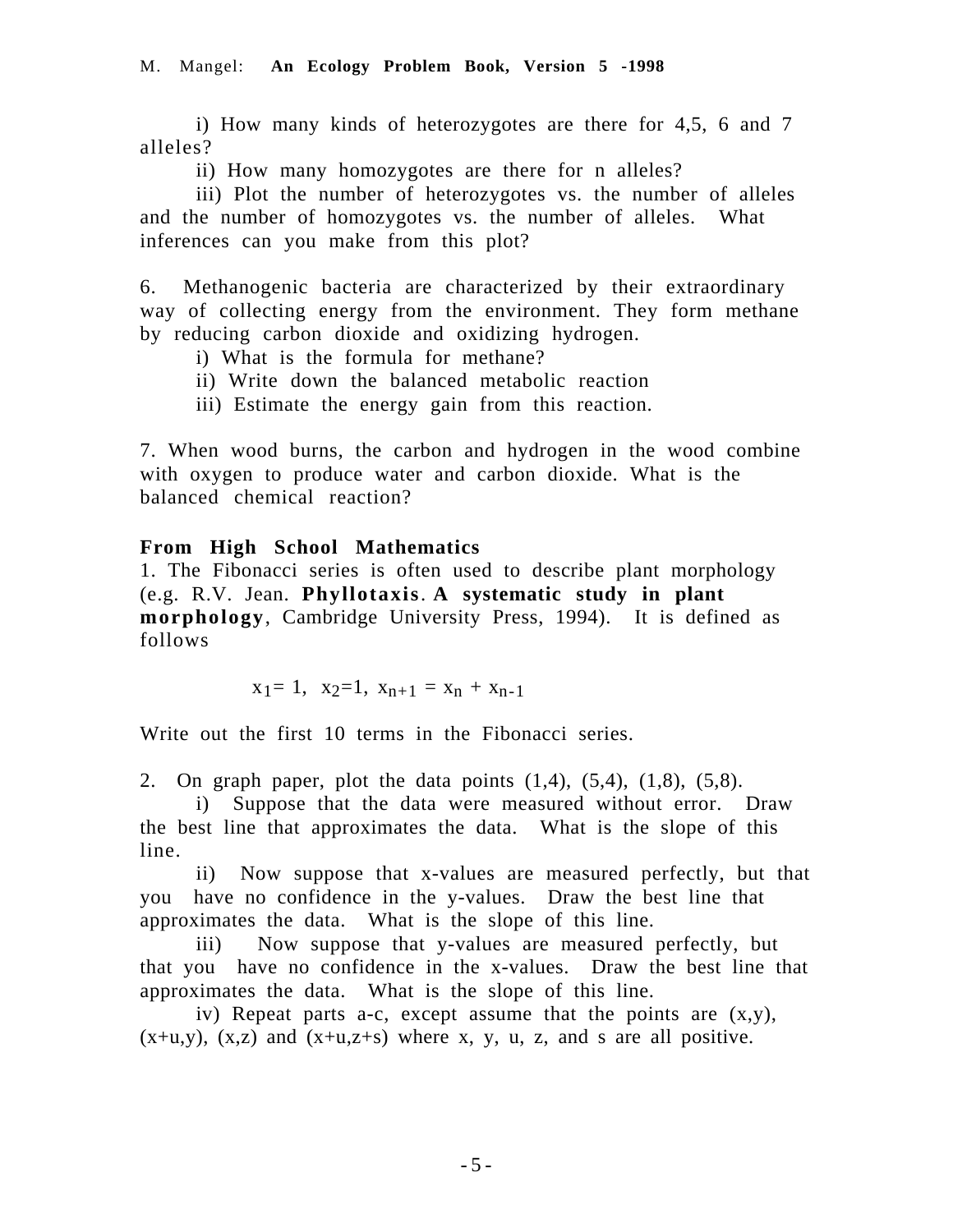3. A parasitic wasp has a 60% chance of producing a daughter (fertilized egg) on the next oviposition and a 40% chance of producing a son (unfertilized egg).

i) Suppose that she lays three eggs in a row. Draw the tree showing the possible outcomes and assign chances to each.

ii) Suppose that she lays four eggs in a row. Do the same.

4. A 8 kg salmon has Gonadal-Somatic-Index (GSI) of 14%, where GSI is 100 times the gonadal mass divided by the gonadal mass plus the somatic mass. What is the gonadal mass?

5. Solve  $x^2 + 6x + 5=0$  by completing the square.

#### **Advanced Material**

1. Normally distributed error is used in linear regression and the diffusion model of animal dispersal is based on the normal density. The normal probability density with mean m and variance at is

$$
f(x,t) = \frac{1}{\sqrt{2\pi a t}} \exp\left(-\frac{(x-m)^2}{2at}\right)
$$

where  $exp(x)=e^x$ .

i) What does this distribution look like in general and what is the interpretation of  $f(x,t)$ ?

ii) What is 
$$
\int_{-\infty}^{\infty} \exp\left(-\frac{(x-m)^2}{2at}\right) dx?
$$

iii) What happens to  $f(x,t)$  as t-->0? How do you interpret this result?

iv) Show that f(x,t) satisfies the following partial differential equation (which is called the diffusion equation)

$$
\frac{\partial f}{\partial t} = \frac{a}{2} \frac{\partial^2 f}{\partial x^2}
$$

2. In the development of the marginal value theorem, we will use gain functions G(t) that depend on residence time in patches. Two possible gain functions are

$$
G(t) = 1 - e^{-kt}
$$

$$
G(t) = \frac{rt}{rt + t_0}
$$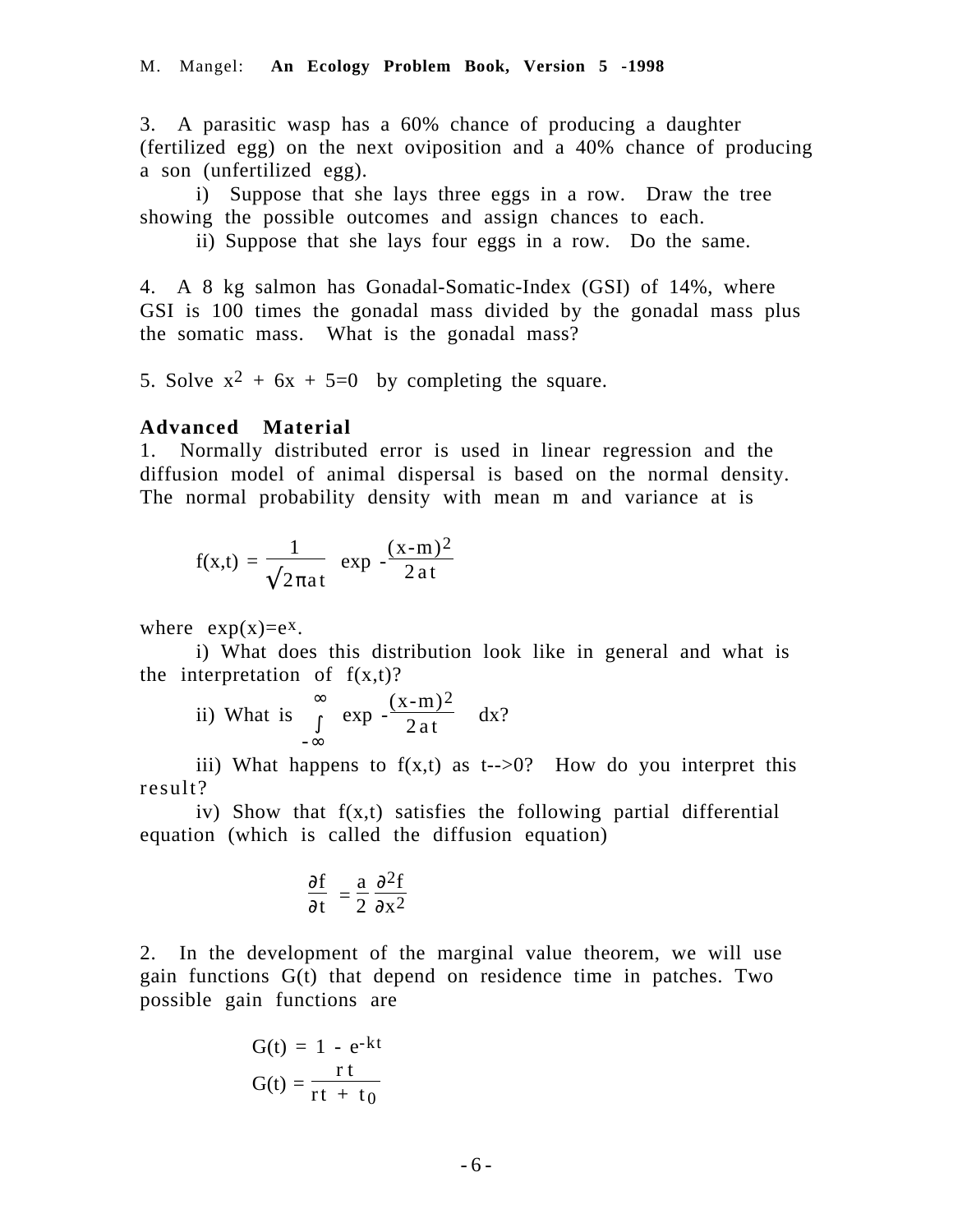where k, r, and  $t_0$  are constants. Find the derivatives of these two functions.

3. The binomial distribution for k successes in N trials is  $p(k,N) = {N \choose k} p^{k}(1-p)^{N-k}.$ i) What does the notation  $\binom{N}{k}$  $\begin{pmatrix} x \\ k \end{pmatrix}$  mean? ii) What is  $p(0,N)$ ? iii) Derive an equation that relates  $p(k+1,N)$  and  $p(k,N)$ . iv) Write a computer program to evaluate the terms of the binomial distribution.

4. The Poisson distribution for k encounters when the encounter rate is r is  $p(k) = \frac{e^{-r} r^k}{k!}$ 

- i) What is  $p(0)$ ?
- ii) What is ∑  $k=0$  $\sum_{n=0}^{\infty} \frac{r^k}{k!}$
- iii) Derive an equation relating  $p(k)$  and  $p(k-1)$ .

iv) Write a computer program to evaluate the terms of the Poisson distribution.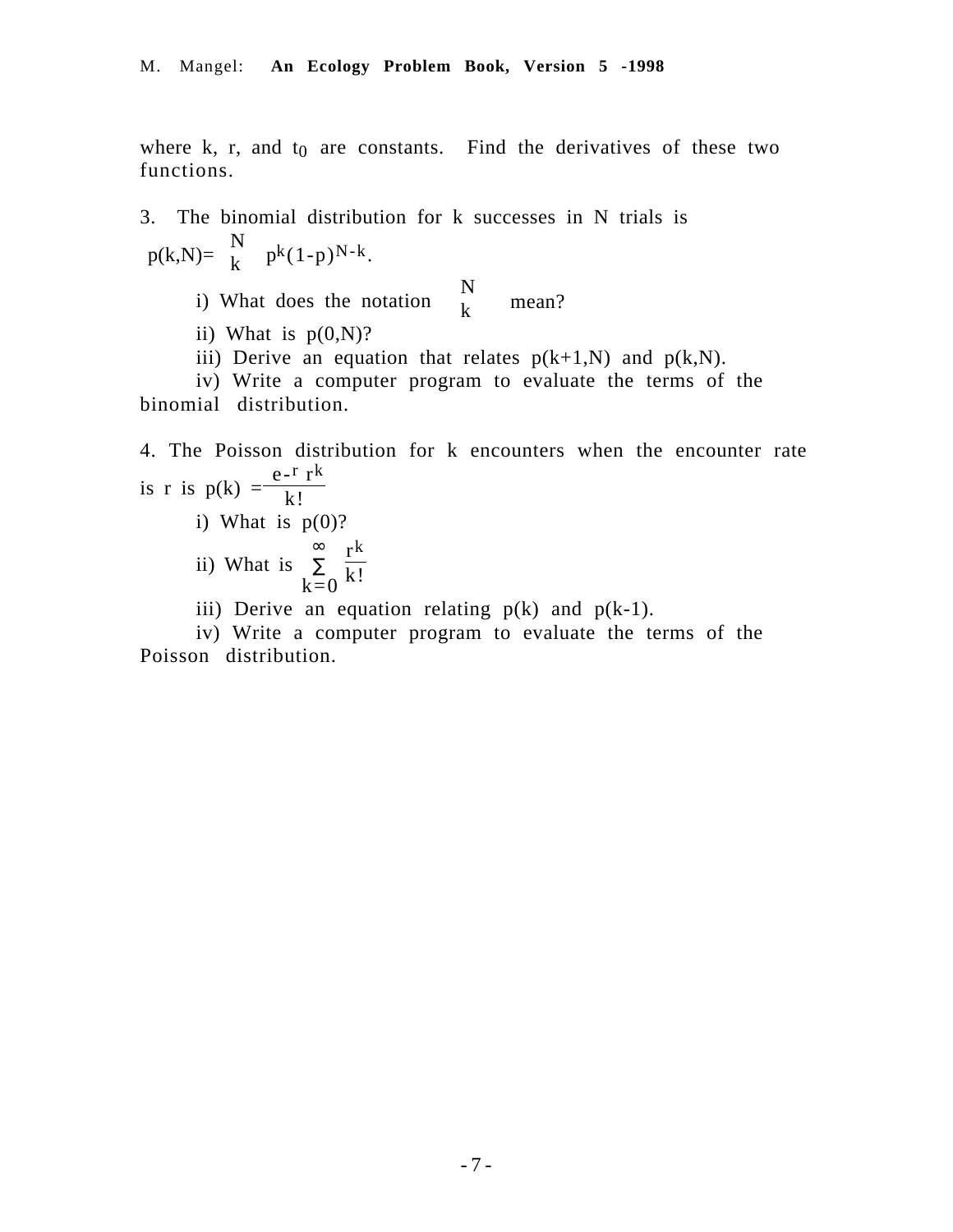### **THE SEARCH FOR PATTERN**

1. By combining data of Tramer and Whittaker, we can relate plant productivity and the number of different species of birds in different habitats

| Habitat              | Approximate Productivity             | Average Number  |
|----------------------|--------------------------------------|-----------------|
| Type                 | $(g \text{ m}^{-2} \text{ yr}^{-1})$ | of bird species |
| Marsh                | 2000                                 | 6               |
| Grassland            | 500                                  | 6               |
| Shrubland            | 600                                  | 14              |
| Desert               | 70                                   | 14              |
| Coniferous           |                                      |                 |
| forest               | 800                                  | 17              |
| Upland deciduous     |                                      |                 |
| forest               | 1000                                 | 21              |
| Floodplain deciduous |                                      |                 |
| forest               | 2000                                 | 24              |

i) Make a plot of number of bird species (ordinate) vs. productivity(abcissa).

ii) What inferences can you draw from the plot?

2. In an appendix to his book **The Fisherman's Problem**, McElvoy gives rainfall data in Sacramento. For presentation, I have put the data into three categories: 10 inches of rain/year, 17 inches/year and 24 inches per year. The time course of the rainfall over about a 50 year period then looks like this: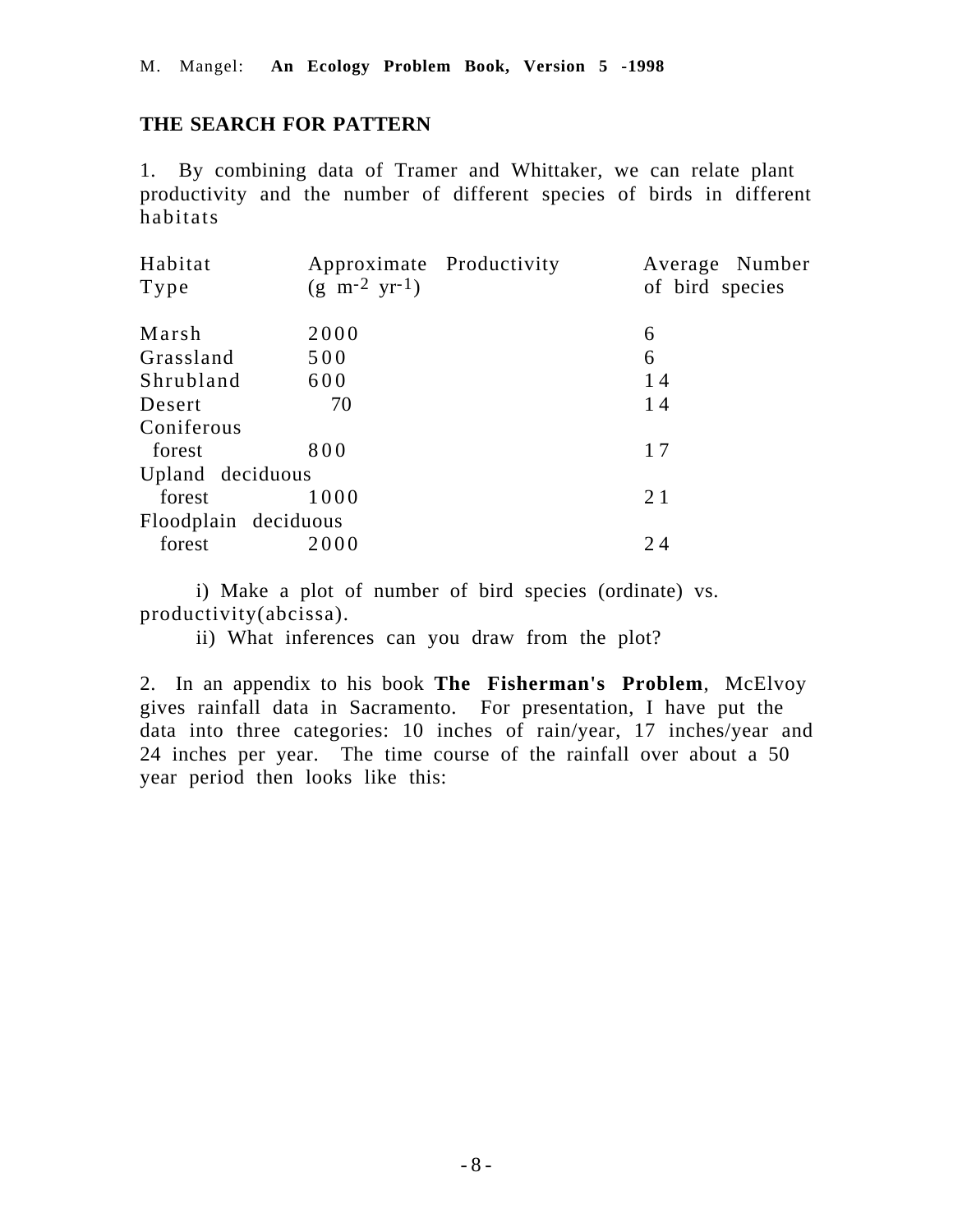

These data can be summarized as frequency distributions:



i) What is the "average" rainfall according to this figure? The weather people usually report this as "normal". Is that a good choice of word?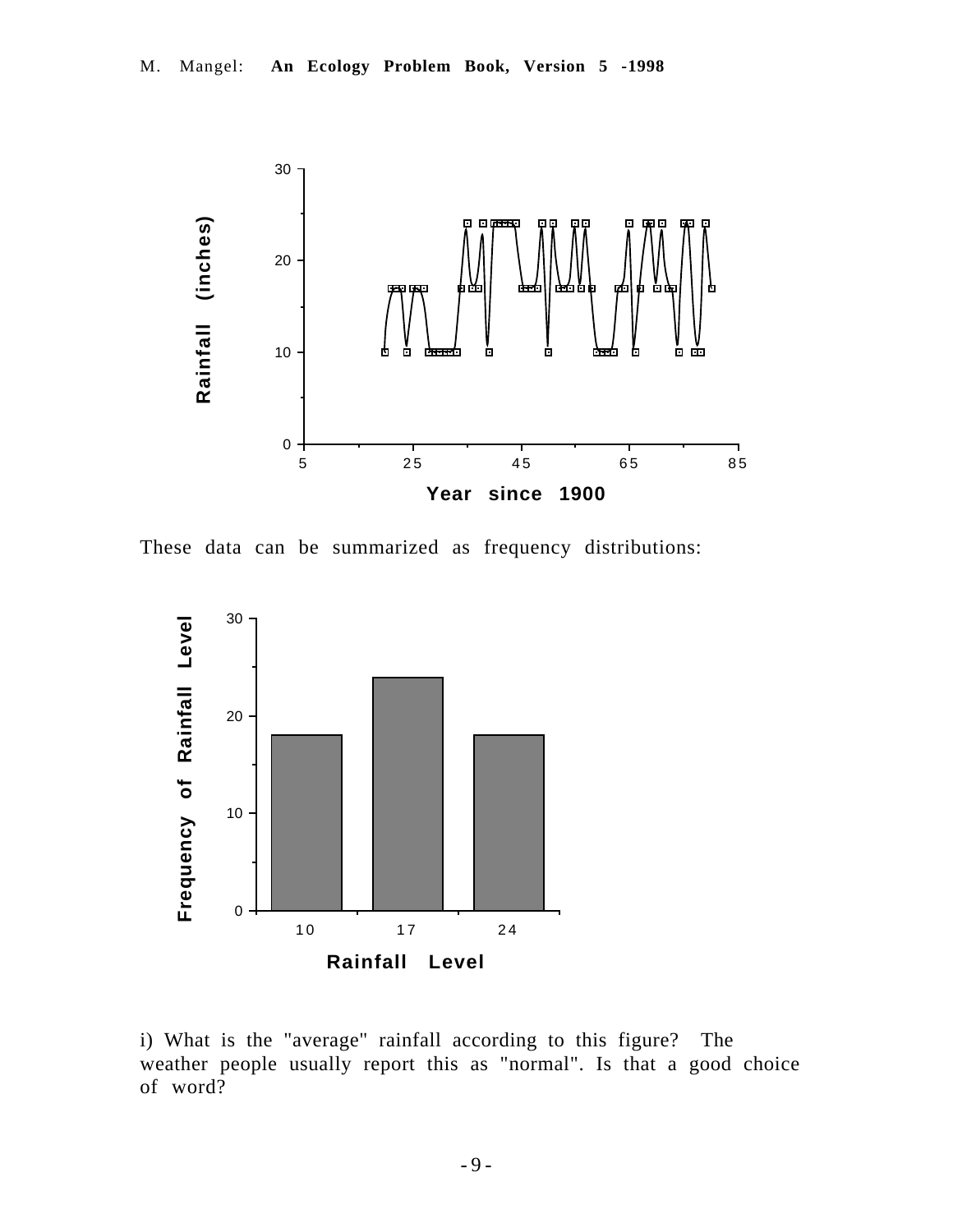

Consider two alternative possible frequency distributions for rainfall:



ii) What are the differences in the physical environments for panels A and B? How might you characterize them. You may use statistical jargon if you want to, but be certain that you know what you are talking about and that you compute appropriate quantities.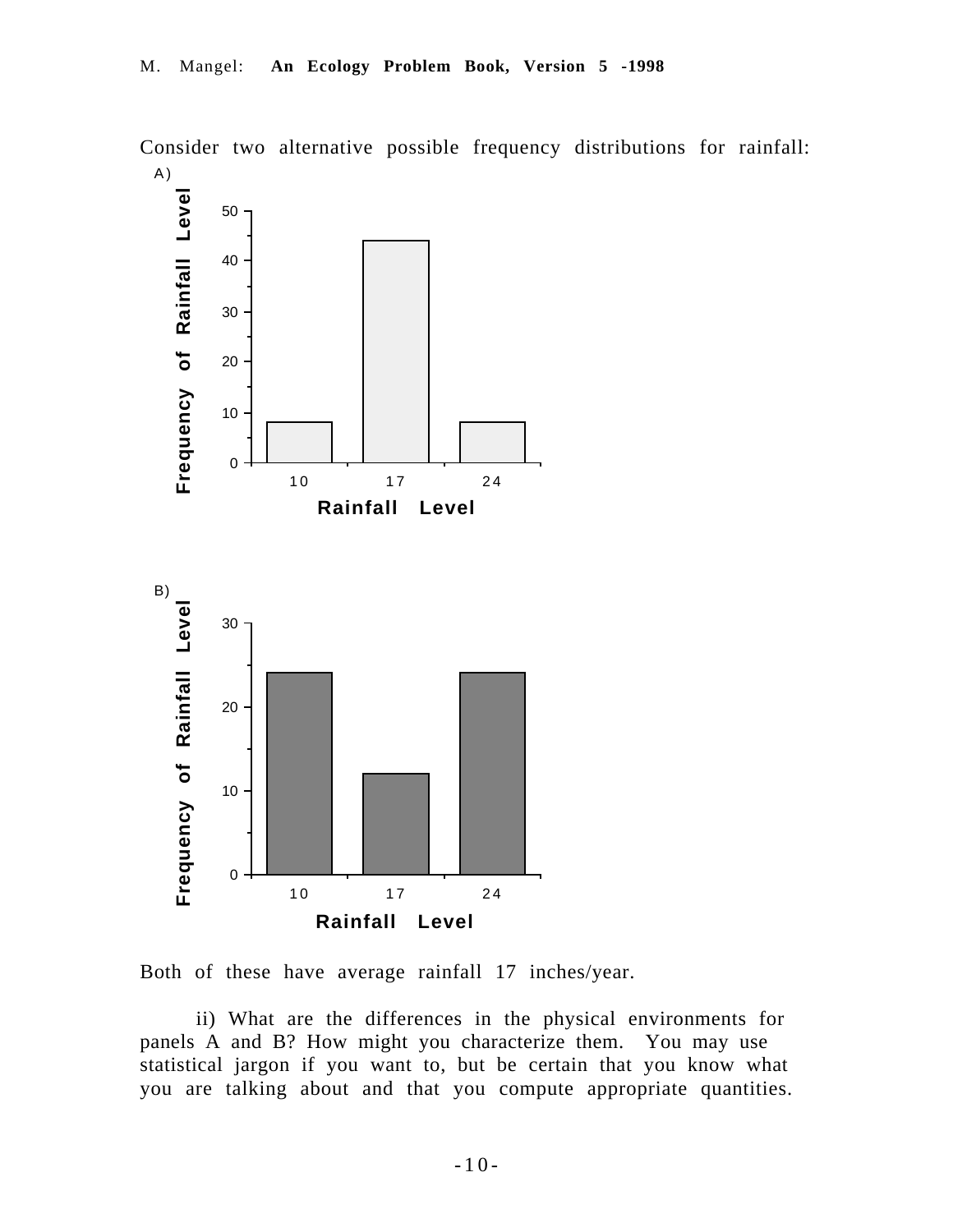iii) What different kinds of characteristics would you expect for organisms living in the two different kinds of environments?

iv) Return to the original time series of rainfall data (the first figure in this problem). Do the frequency distributions shown after it tell the entire story?

3. R.T. Paine (1980) studied the geographic variation in the diet competition of the predatory sea star. A simplified version of the data is shown below:

Proportion of Prey in diet at

| Prey<br>taxa | Punta<br>Baja<br>Mexico | Monterey<br>Bay<br>California | Friday Harbor<br>Washington | Torch Bay<br>Alaska |
|--------------|-------------------------|-------------------------------|-----------------------------|---------------------|
| Mytilus      |                         |                               |                             |                     |
| mussels      | .30                     | .17                           | .12                         | .80                 |
| Barnacles    | .55                     | .60                           | .51                         | .18                 |
| Gastropods   | .10                     | .13                           | .29                         | .02                 |
| Chitons      | .03                     | .04                           | .07                         | $\theta$            |

What patterns can you discover in these data? What ideas do the patterns suggest?

4. Twenty years ago, a small fish was introduced to three different ponds in a reserve near in Sacramento. No fishing is allowed in any of the ponds. The populations (number of individuals) have been monitored since then:

| Years          |    | Population in Pond |     |
|----------------|----|--------------------|-----|
|                | #1 | #2                 | #3  |
| 1              | 50 | 50                 | 50  |
| $\overline{2}$ | 60 | 112                | 125 |
| 3              | 69 | 78                 | 31  |
| $\overline{4}$ | 77 | 120                | 95  |
| 5              | 84 | 60                 | 109 |
| 6              | 89 | 120                | 79  |
| 7              | 92 | 60                 | 128 |
| 8              | 94 | 120                | 20  |
| 9              | 96 | 60                 | 68  |
| 10             | 97 | 120                | 133 |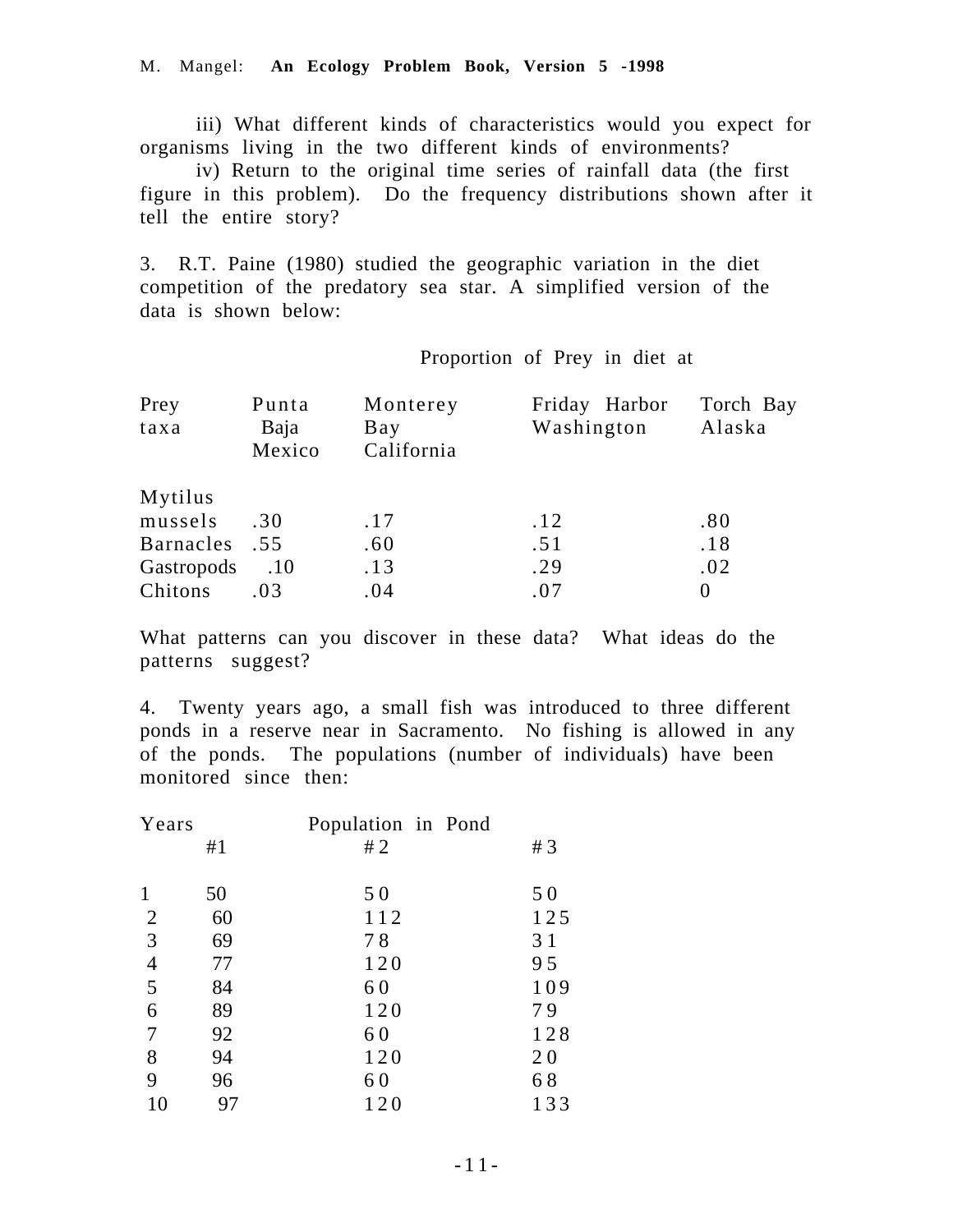|  | M. Mangel: An Ecology Problem Book, Version 5 -1998 |  |  |  |  |  |  |  |
|--|-----------------------------------------------------|--|--|--|--|--|--|--|
|--|-----------------------------------------------------|--|--|--|--|--|--|--|

| 11 | 98 | 60  |     |
|----|----|-----|-----|
| 12 | 98 | 120 | 3   |
| 13 | 98 | 60  | 11  |
| 14 | 98 | 120 | 40  |
| 15 | 98 | 60  | 112 |
| 16 | 98 | 120 | 71  |
| 17 | 98 | 60  | 132 |
| 18 | 98 | 120 | 5   |
| 19 | 98 | 60  | 19  |
| 20 | 98 | 120 | 65  |

i) Make three separate plots of population size (ordinate) as a function of time (abcissa).

ii) What can you infer about the three different populations?

iii) For Population #3, now make new plot of the population in year t+1 (ordinate) versus the population in year t (abcissa). Does this tell you anything more than the previous graph?

5. In his article "The nature of colonization in birds" published in **Evolution and the Diversity of Life. Selected Essays**, Ernst Mayr gives data on the introduction of bird species on some islands and in Australia:

| Location       |        | Native Species    |            | Introduced Species |
|----------------|--------|-------------------|------------|--------------------|
|                | Living | Extinct           | Successful | Unsuccessful       |
| New Zealand    | 79     | 38                | 34         | 60                 |
| Hawaii         | 28     | 10                | 44         | 47                 |
| Lord Howe      | 10     |                   | 6          | $\overline{2}$     |
| Bermuda        | 6      | $\mathbf{\Omega}$ |            |                    |
| Sydney County, |        |                   |            |                    |
| Australia      | 204    |                   | 15         | 35                 |

Make plots of i) the chance of successful invasion vs. living species and ii) the chance of successful invasion vs. the total number of species (living  $+$  extinct). Interpret your results.

6. Whalen and LaBar (Canadian Journal of Fisheries and Aquatic Sciences 51:2164-2169) studied the survival of Atlantic salmon fry as a function of density (number/100m2) Some of their results are shown below: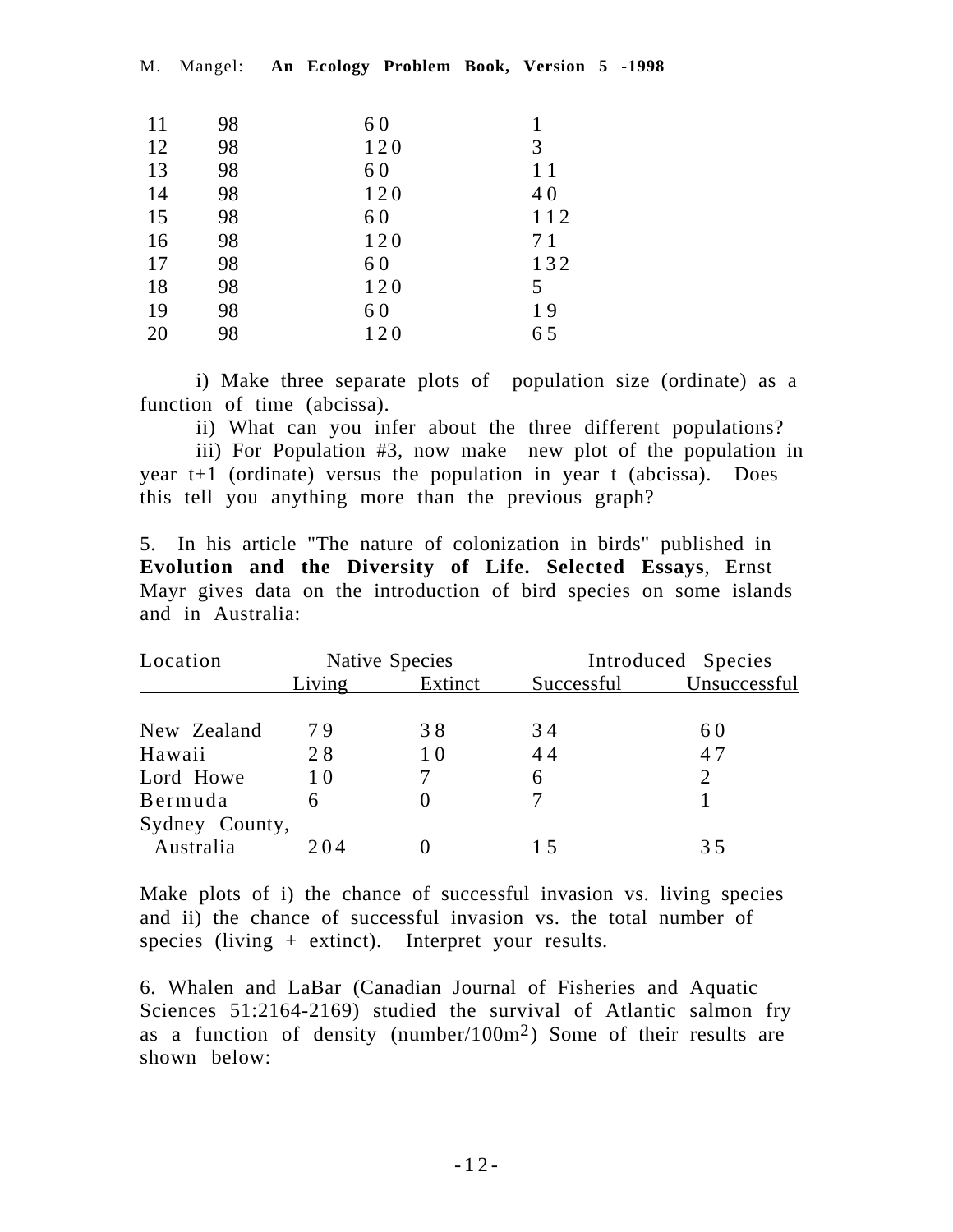|      | Density at Age-0 |      | Density at Age-1 |
|------|------------------|------|------------------|
| 1989 | 1990             | 1989 | 1990             |
| 8    | 12               | 1.9  | 3.2              |
| 17   | 25               | 4.2  | 3.0              |
| 13   | 50               | 2.4  | 4.9              |
| 11   | 50               | 3.3  | 2.9              |
| 15   | 25               | 3.5  | 3.2              |
| 30   | 12               | 3.9  | 4.3              |
| 16   | 50               | 1.8  | 4.3              |
| 11   | 12               | 3.0  | 3.9              |
| 9    | 25               | 1.5  | 3.0              |
|      |                  |      |                  |

What pattern do you discern relating density at age 0 and density at age 1? How might this be explained?

7. When I taught ecology at UC Davis in Spring 1996, Alana Goodman, Tina Gutierrez and Camilla Kallin conducted an experiment in which they measured the number of species as a function of area at a site on the UCD campus. (This experiment is described later in the **Problem Book**.) The unit of area is one sheet of 8.5" x 11" notebook paper and their data are as follows:

| Area (notebook sheets) | Number of species |
|------------------------|-------------------|
|                        |                   |
|                        |                   |
|                        |                   |
|                        |                   |
|                        | 10                |
|                        | 12                |
|                        |                   |

i) Make a plot log the number species vs. the area and estimate the slope of the best-fit line (you can fit this line by eye). Use it to predict the number of species in an area of 10 notebook sheets.

ii) Repeat the plot using log(number of species) vs. log(area). Interpret the slope. Make the same prediction about the area of 10 notebook sheets and compare this with your previous result.

8. In 1997, Roger Hewitt, Valerie Loeb and Völker Siegel published information relating a recruitment index of southern ocean krill (*Euphausia superba*) to an environmental index (ice cover). Here are the data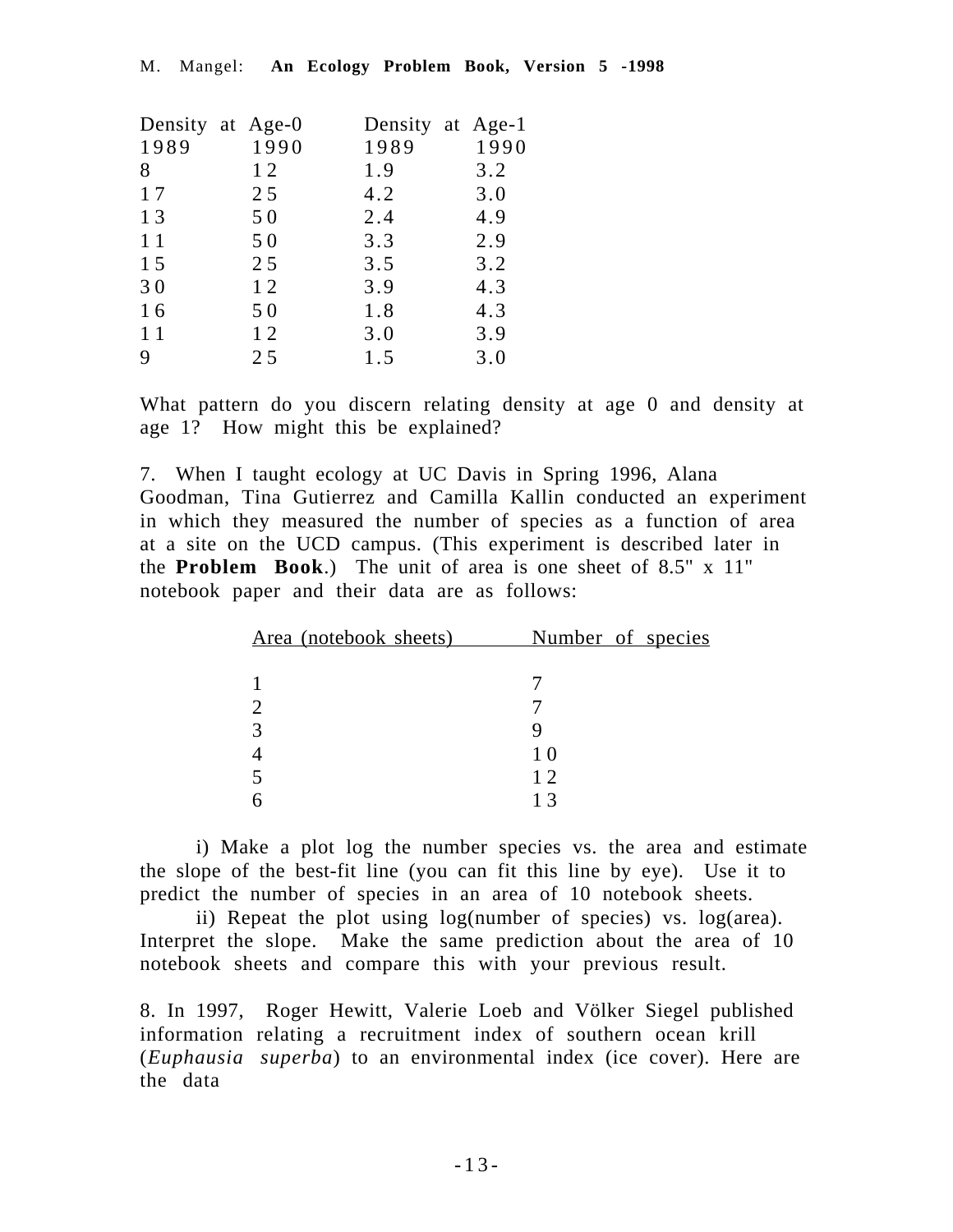| Index |                         |  |  |
|-------|-------------------------|--|--|
|       | Environment Recruitment |  |  |
| 5.29  | 0.07                    |  |  |
| 6.43  | 0.55                    |  |  |
| 4.9   | 0.75                    |  |  |
| 5.12  | 0.66                    |  |  |
| 3.9   | 0.11                    |  |  |
| 4.48  | 0.21                    |  |  |
| 4.15  | 0.17                    |  |  |
| 6.77  | 0.63                    |  |  |
| 5.79  | 0.3                     |  |  |
| 3.76  | 0.28                    |  |  |
| 2.56  | 0.05                    |  |  |
| 4.35  | 0.1                     |  |  |
| 5.33  | 0.58                    |  |  |
| 4.27  | 0.01                    |  |  |
| 3.91  | 0.02                    |  |  |
| 4.86  | 0.14                    |  |  |
| 5.08  | 0.62                    |  |  |
|       |                         |  |  |

The environmental index is measured over the winter. The recruitment index is measuring during the spring and reproduction takes place during the fall.

That is, you can imagine a time-line like this  $(S=spring, F = fall, W =$ winter,  $\vec{E}$  = environmental measurement,  $R$  = reproduction, I = recruitment index):

There are two hypotheses (at least) regarding these data:

 $H_1$ : The environment affects the population through the fecundity and reproduction of adults.

H<sub>2</sub>: The environment affects overwinter survival of the newest age class.

i) Formulate these two hypotheses as correlations between an environmental variable and the recruitment index.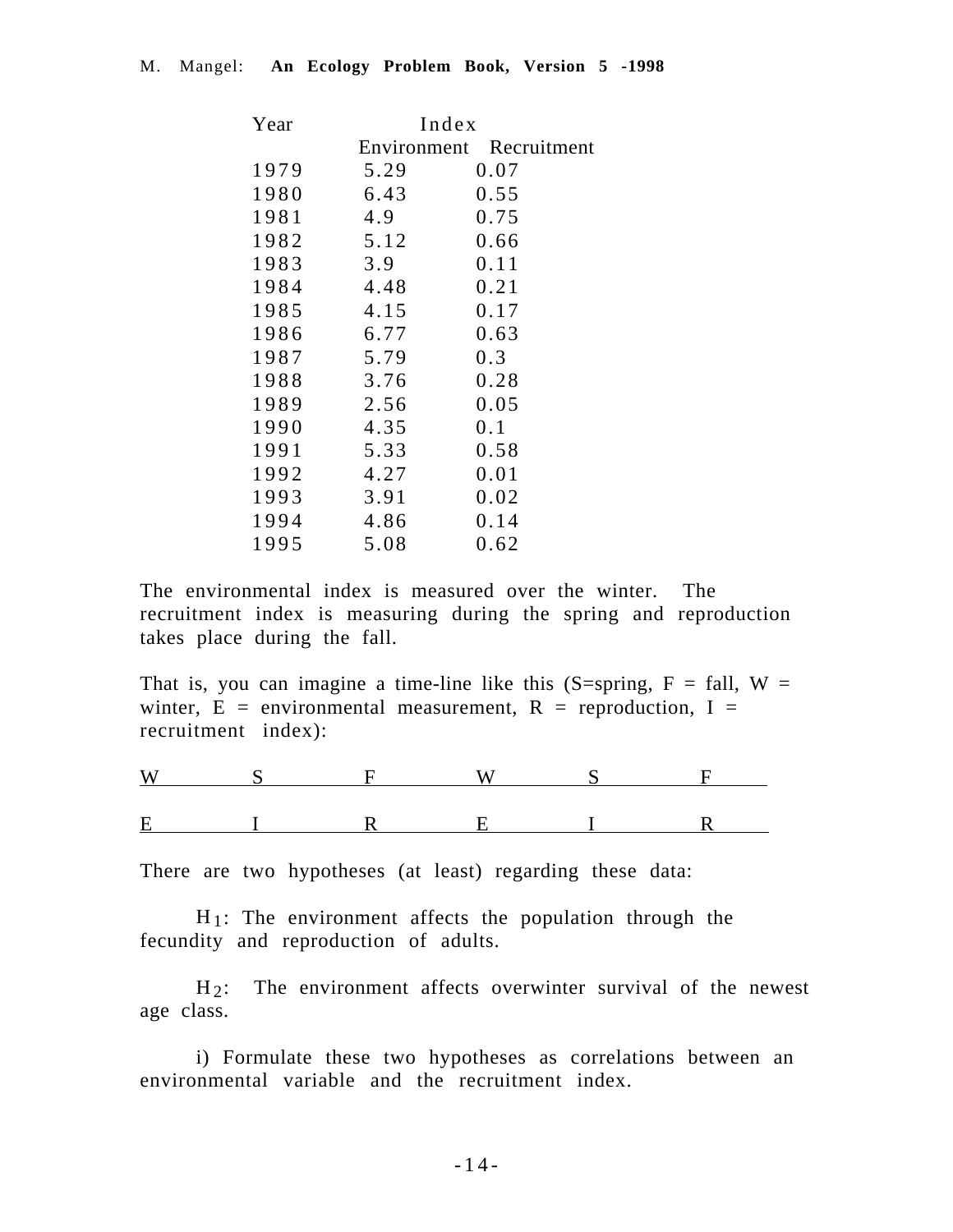ii) Investigate each of these hypotheses statistically. Can you make definite statistical conclusions about either of them?

iii) What biological and conservation conclusions can you draw from this?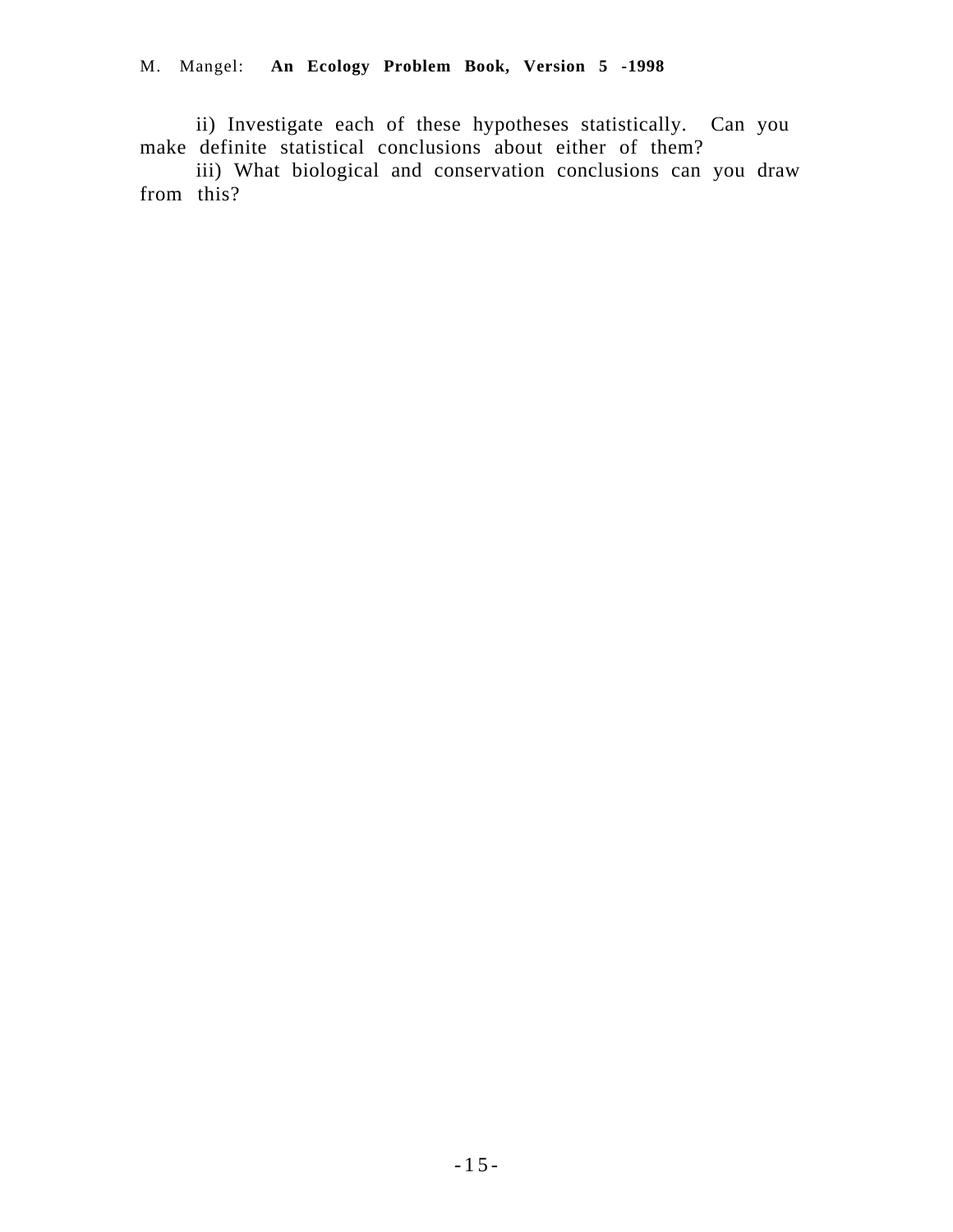## **DARWINIAN PARADIGM**

1. Professor G. Georghiou at UC Riverside studied the development of resistance in mosquitoes during selection by three different insecticides (temephos, permethrin or propoxur). The results are shown below:

#### **Resistance Leve vs Generation during Three Selection Regimes**



That is, in the first period of selection, temephos alone is used to select, but resistance to all three is measured. In the second period of selection, permethrin is used alone, and in the third period of selection propoxur is used alone. Provide a selectionist explanation of what is happening here. Be certain to highlight what you consider

to be the most interesting aspects of the data. 2. Consider the following situation concerning insecticide resistance. Assume that individuals are haploids and that resistance is conferred by the R gene, with the alternative being the r gene. Assume that when individuals are sprayed the survivorship of R types is 90% and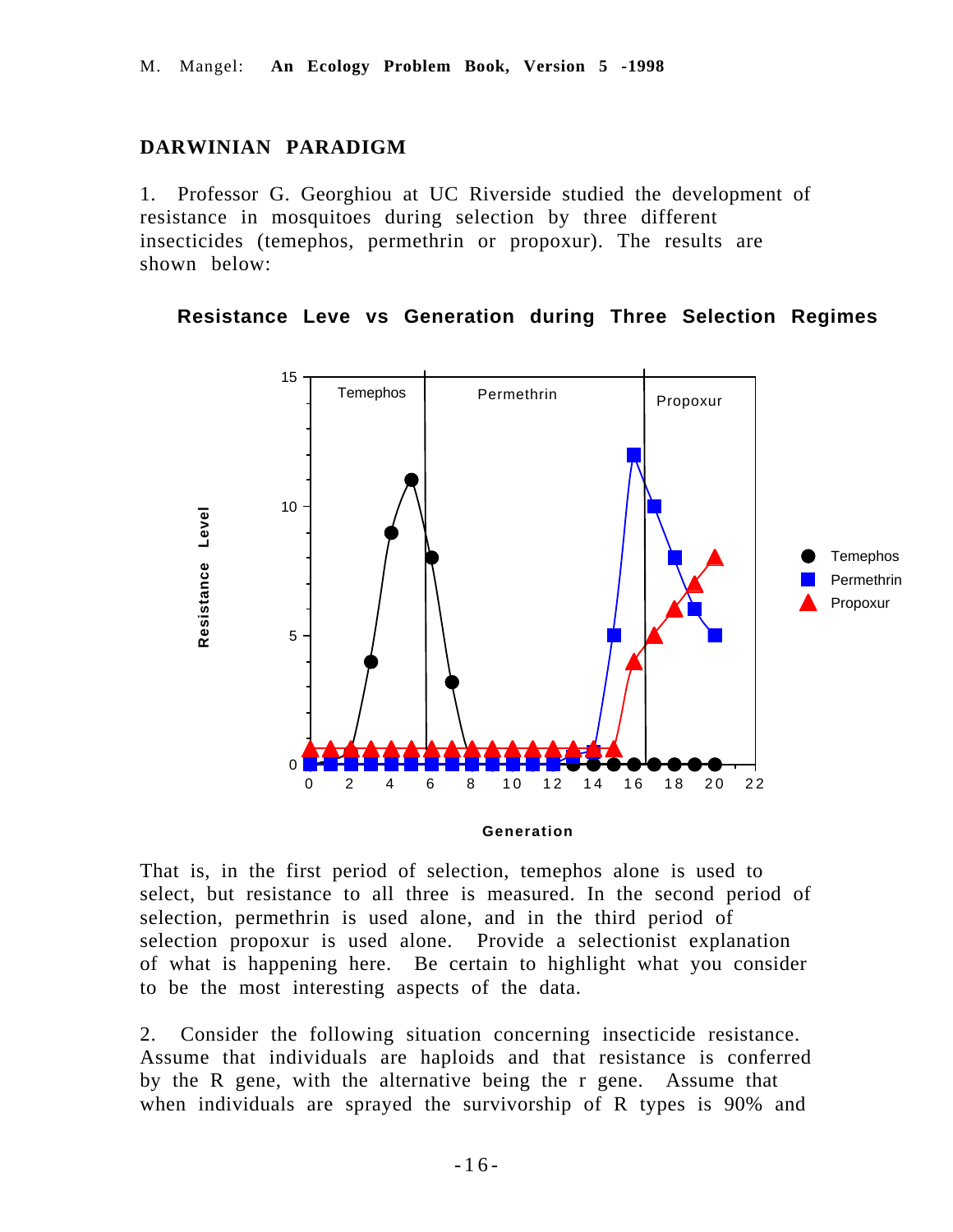of r type is 20%, that each surviving individual makes 10 offspring and that the initial number of R types is 2 and of r types is 50. Plot the number of R types, r types and the fraction of the population that is R for 100 generations, using time steps of 5 generations.

3. Johnson and Abrahams (Canadian Journal of Fisheries and Aquatic Sciences 48:243-247, 1991) studied the foraging behavior of wild and hatchery-wild hybrid juvenile steelhead trout *Onchorhynchus mykiss*. They paired fish according to weight and length and then observed whether the fish foraged in a risky area or a safer area. Some of their results are shown below:

|                | Replicate Length (mm) | % of Foraging Time in Risky Area |           |
|----------------|-----------------------|----------------------------------|-----------|
|                |                       | Hybrid Fish                      | Wild Fish |
| $\mathbf{1}$   | 4.3                   | 10.9                             | 3.6       |
| $\overline{2}$ | 4.5                   | 22.6                             | 12.2      |
| 3              | 4.5                   | 2.5                              | 2.5       |
| $\overline{4}$ | 4.9                   | 1.5                              | 1.0       |
| 5              | 6.6                   | 7.2                              | 1.8       |
| 6              | 5.9                   | 1.2                              | 0         |
| 7              | 6.8                   | 16.8                             | 29.8      |
| 8              | 6.2                   | 10.4                             | 4.5       |
| 9              | 8.0                   | 6.5                              | 2.4       |
| 1 <sub>0</sub> | 7.4                   | 8.1                              | 2.6       |

i) Interpret these results, comparing foraging behavior of hybrid and wild fish in a Darwinian perspective.

ii) Can you make any inferences about the relationship between length and foraging behavior?

4. Are the following accurate assessments of evolution by natural selection:

i) Great tits (*Parus major)* occupy hedgerows and forests in Europe. Males maintain territories around their nest sites. These territories prevent overcrowding in the nesting habitat, so that resources are not depleted beyond what the population needs to survive and reproduce at optimal levels.

ii) California fuchsia (*Eplobum canum*) is pollinated primarily by hummingbirds such as Anna's hummingbird *Calypte anna*. Hummingbirds frequently move from plant to plant to increase the cross-pollinaton of fuschsia, which increases the seed set of the individual fuchsia plants.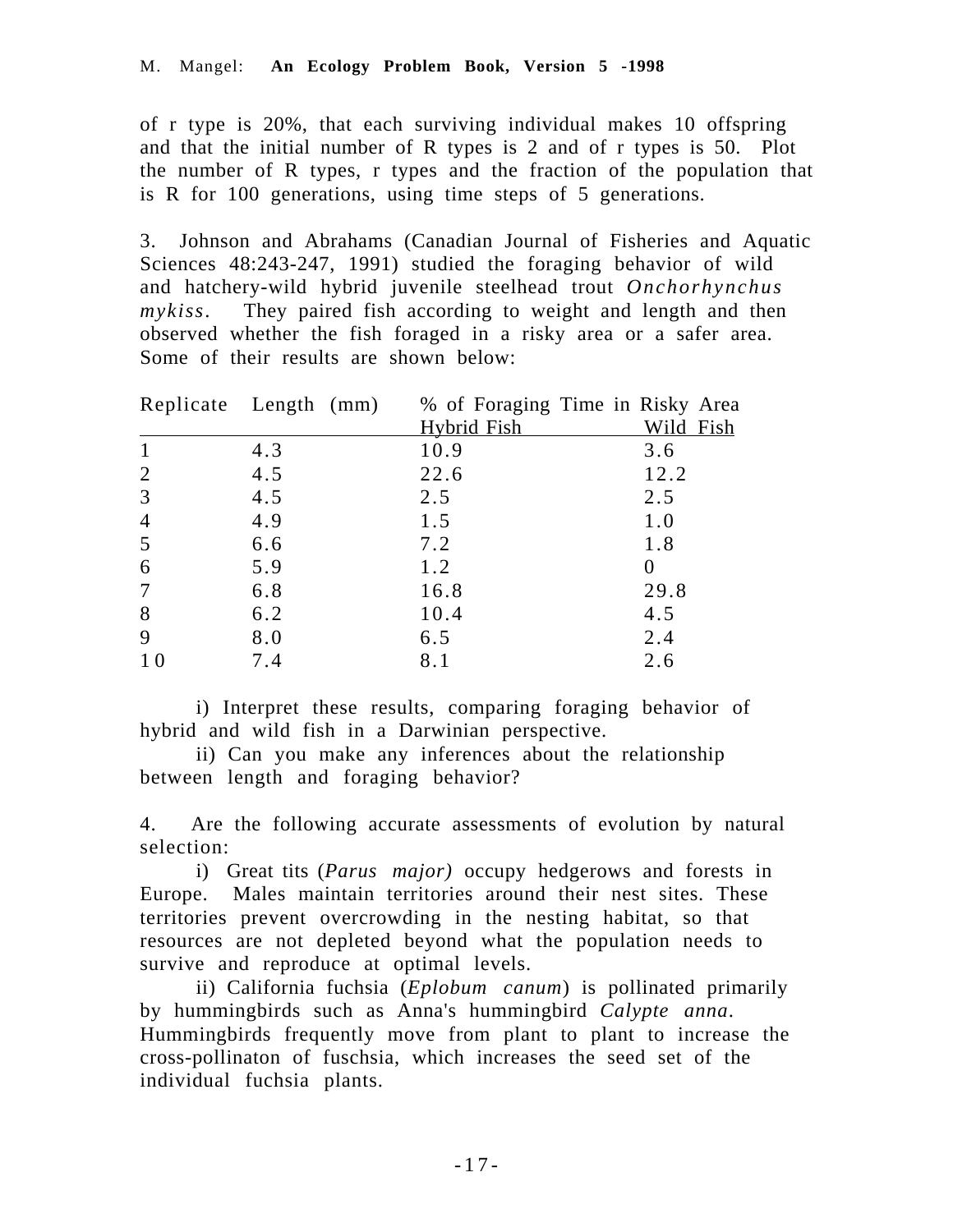iii) When a population has a 1:1 sex ratio (equal numbers of males and females), animals are better off if they are monogamous because all individuals breed and raise offspring. This situation will naturally increase the productivity of the population.

Be certain to justify your answer.

5. What is the most successful organism and why?

6. Amoxicilin is a penicilin derivative antibiotic that is a prescription drug in the United States but is available over the counter in Canada and Mexico.

The number of species of bacteria resistant to pencilin-class antibiotics as a function of distance from the Mexico-US or Canada-US border is shown below:



i) Develop a Darwinian explanation for the general pattern that each series of data shows.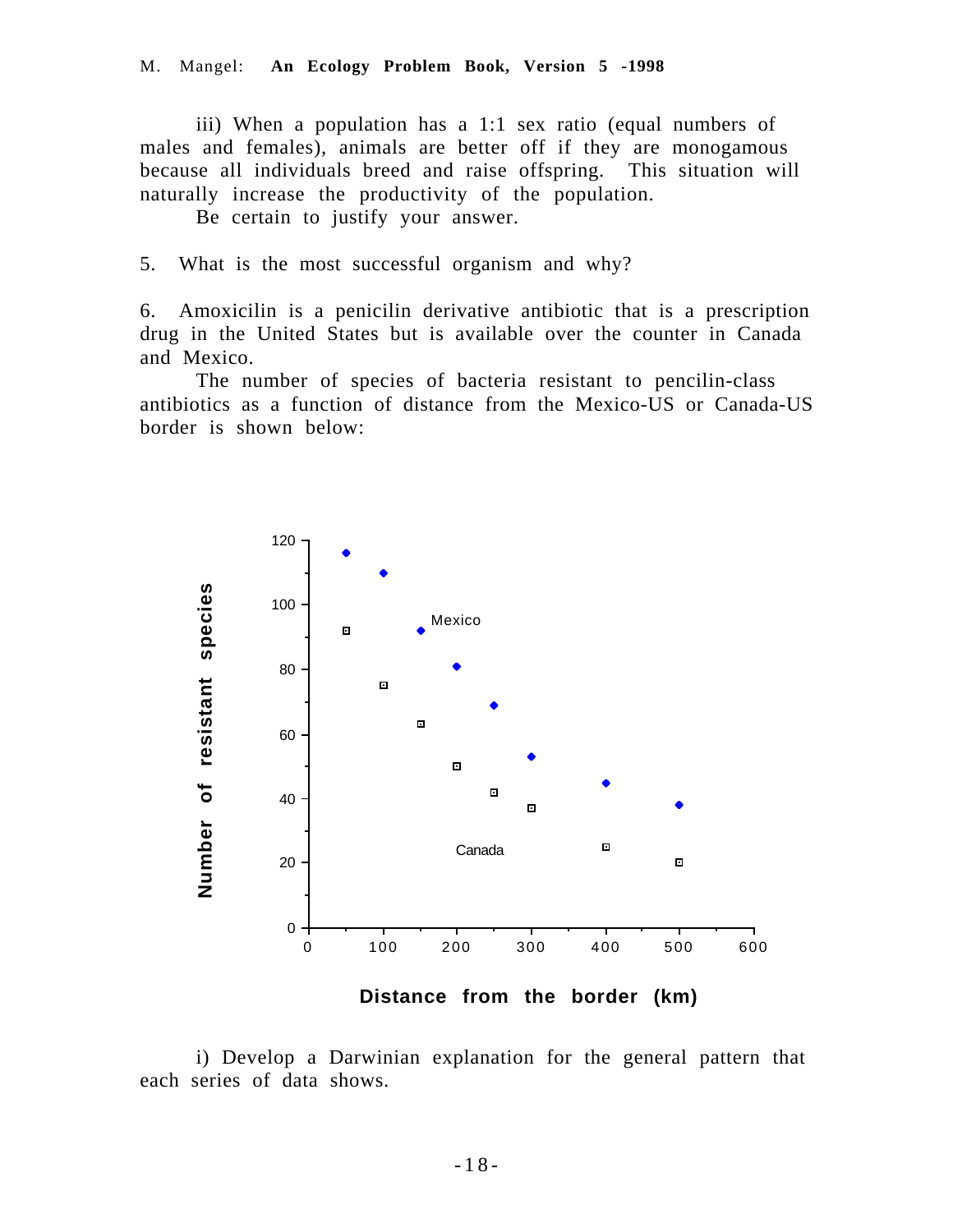## M. Mangel: **An Ecology Problem Book, Version 5 -1998**

ii) Develop two hypotheses about the difference between the Mexico and Canada data series. Propose experiments or measurements to test these ideas.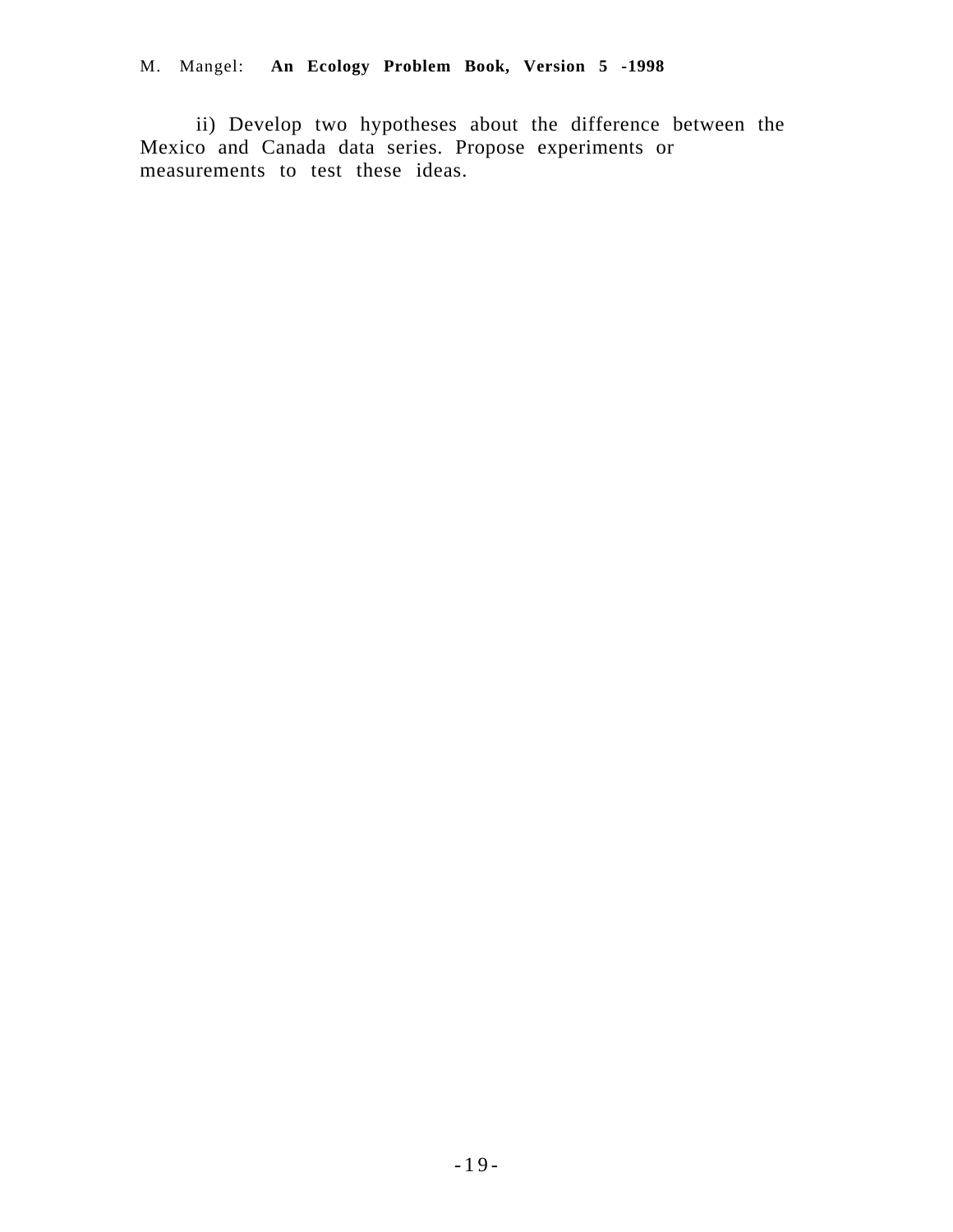#### **PHYSIOLOGICAL AND BEHAVIORAL ECOLOGY**

1. In his famous 1966 paper on allometry and size, Stephen Jay Gould reported the results of Stahl on mammalian allometric relationships. I have simplified these to

> lifetime =  $8.8x10^3$  M.29 breath time =  $4.4 \times 10^{-5}$  M $.28$ cardiac-beat-time =  $1.1x10^{-5}M.28$

where M is body mass.

i) Why report breath time and cardiac-beat-time instead of breath rate and heart rate?

ii) How are these allometric relationships to be interpreted?

iii) Note that lifetime/breathtime =  $2 \times 10^8 M \cdot 01$  and breathtime/cardiac-beat-time  $= 4$ . How are these ratios to be interpreted?

2. S. Harrison, who is a faculty member at UCD in the Division of Environmental studies, studies the tussock moth *Orgyia vetusta* which feeds on bush lupine at the Bodega Marine Reserve. In her work, she discovered that the moth larvae will leave a bush before they completely defoliate it. Is this unexpected; why or why not? Suppose you did a manipulative experiment and went to Bodega and removed half of the bush lupine. What is your prediction about the residence of the larvae on the remaining bushes?

3. In the February 1992 issue of the **American Naturalist,** K. Justice and F. Smith published results of a study relating energetic requirements of maintenance, gut capacity and body weight. They found that the maintenance energy for a mammal of mass W is

 $ME = 140 W<sup>.75</sup> kcal/day$ 

and that the gut capacity (holding volume) for a mammal of mass W is

 $GC = .065 W^{1.05} kg.$ 

i) How does the ratio maintenance energy/gut capacity scale with body size?

ii) What is the interpretation of the ratio ME/GC?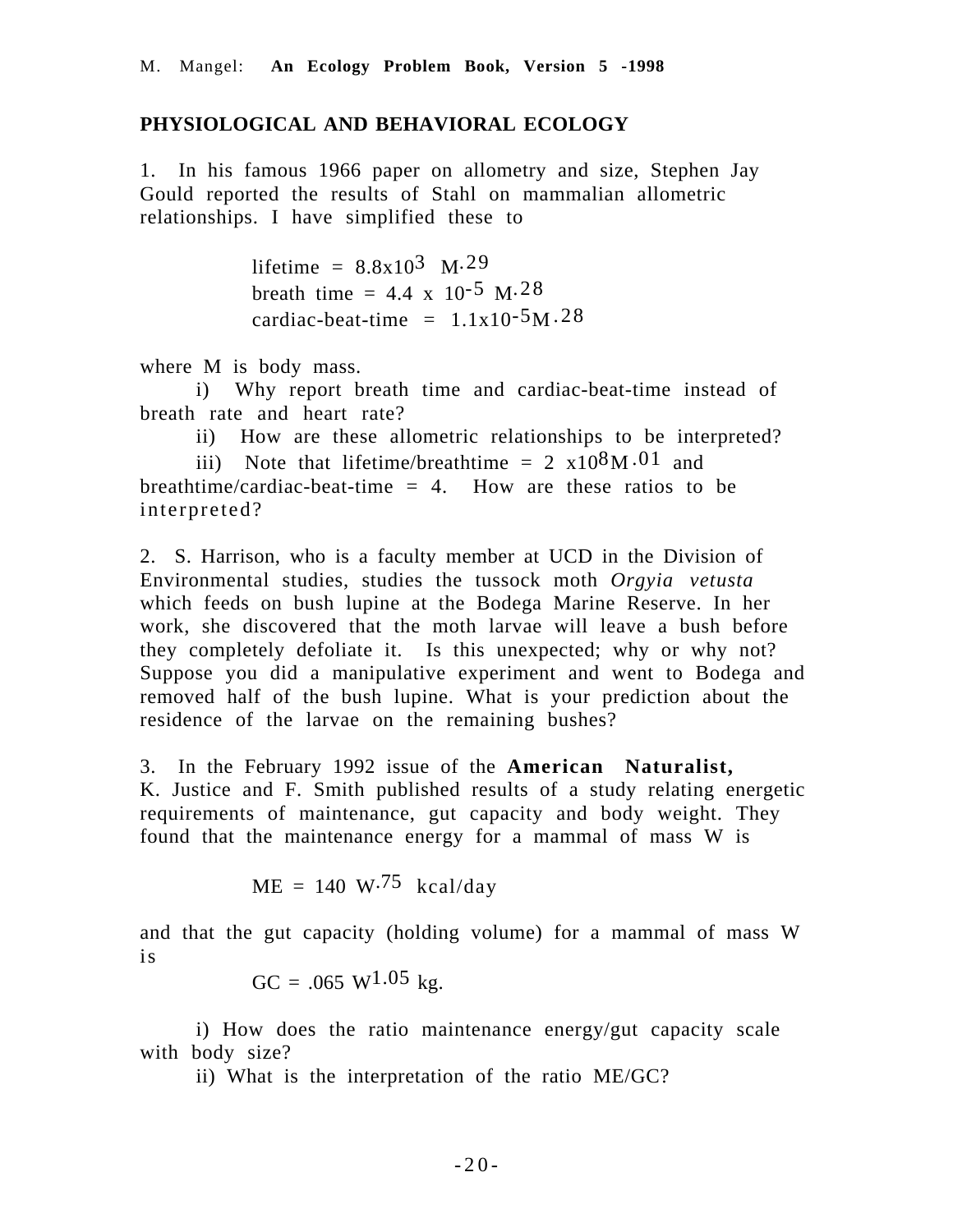#### M. Mangel: **An Ecology Problem Book, Version 5 -1998**

iii) What do your results suggest about the diet of mammals of various sizes?

4. Irons et al. studied the foraging of glaucous winged gulls on intertidal organisms at Chicago Harbor, Attu Island, Alaska. They estimated the following

| Prey type        | Search<br>time(s) | Handling<br>time(s) | Energy per<br>prey item (kJ) |
|------------------|-------------------|---------------------|------------------------------|
| Chitons          | 37.9              | 3.1                 | 24.5                         |
| Urchins          | 35.8              | 8.3                 | 7.5                          |
| Limpets          | 9.9               | 1.5                 | 2.9                          |
| Mussels          | 18.9              | 2.9                 | 1.4                          |
| <b>Barnacles</b> | 14.1              | 2.1                 | .16                          |

i) Extend the two-prey type diet choice theory to handle up to five types.

ii) Use your extension to predict the diet of the gulls if they are maximizing energy intake.

5. This question deals with allometry of metabolic rate.

- i) What are the fundamental units of calorie and joule?
- ii) What is the etymology of allometric?

iii) Assume the Kleiber formula  $MR = 73.3M^{74}$ , where the units of M are kg and the units of MR are kcal/day. Compute the metabolic rate of animals weighing 300 kg, 3 kg and .03 kg.

iv) Which of these animals uses more energy (does this question make sense)?

6. Forseth, Ugedal and Jonsson (Journal of Animal Ecology 63:116- 126, 1994) studied the energy budget, niche shift and growth in the Arctic charr *Salvelinus alpinus*. They found that as a function of weight W (in grams) the energy intake  $E_i(W)$  was

$$
E_i(W) = -2.33 + 12.27 W - .16W^2 \text{ kJ/day}
$$

and that the energetic cost  $E_c(W)$  was

 $E_c(W) = -5.31 + 3.35W - .012W^2$  kJ/day

i) What is the optimal size for a fish?

ii) What is the maximum size of a fish?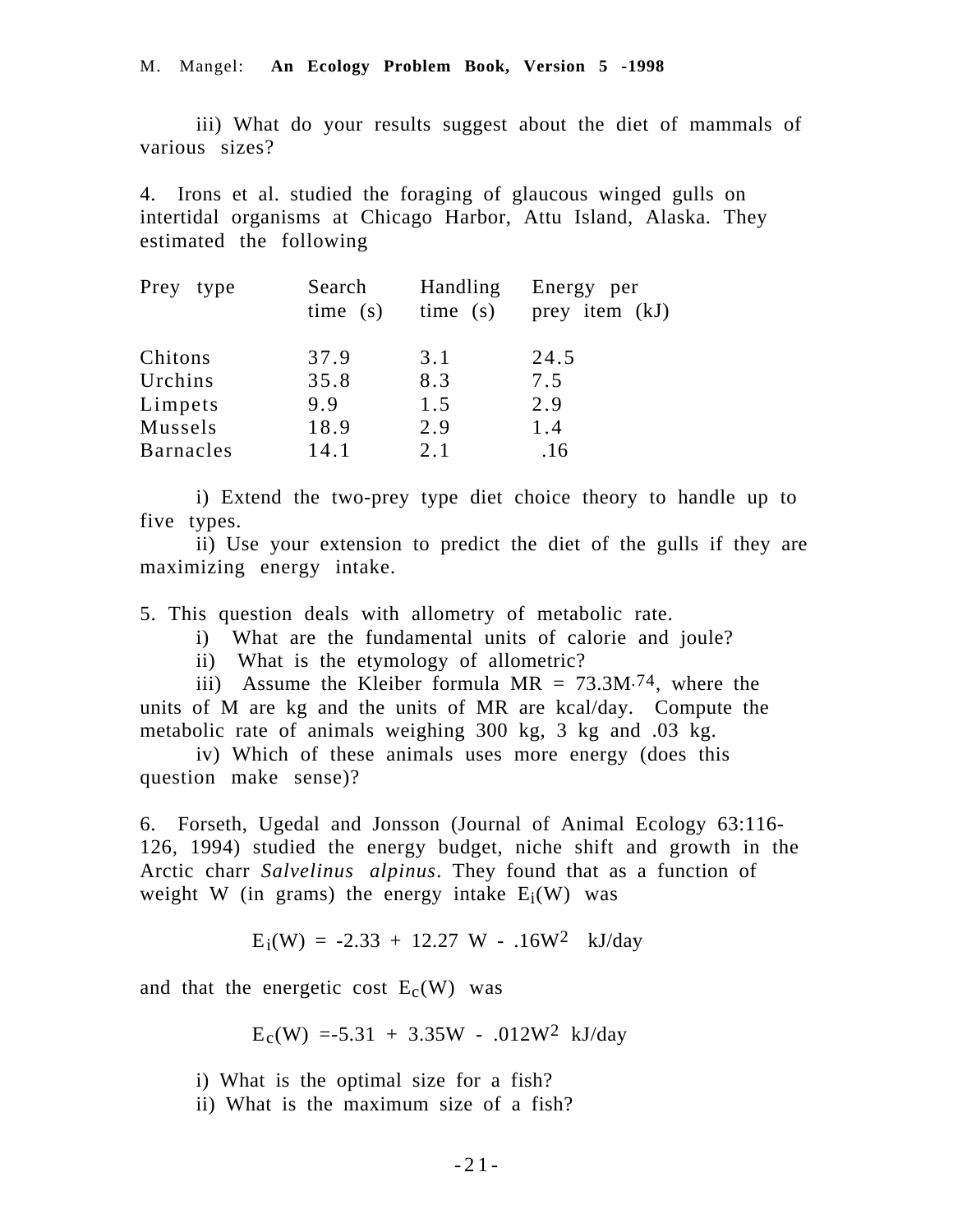#### M. Mangel: **An Ecology Problem Book, Version 5 -1998**

iii) Suppose that a fish does not reproduce in its first year of life but in subsequent years it can allocate half of its surplus energy to reproduction. What would be the energetic value of reproduction for the first 30 days of its second year, assuming that it weighs 45 gm at that time?

7. Use simple geometric scaling relations to explain why the a priori prediction for metabolic rate as a function of mass is  $MR = A M^{2/3}$ . To do this, assume that heat is generated according to mass but that the organism cools according to surface area and that for any organism to live, heat production and cooling must be in balance.

8. P. Lee, P. Majluf and I.J. Gordon (Journal of Zoology, London 225:99-114; 1991) provide data on maternal weight, neonatal weight, weaning age and weaning weight in a number of mammals; some of these data are:

| <b>Species</b>         | Maternal | Neonate             | Wean                | Age     |
|------------------------|----------|---------------------|---------------------|---------|
| (months)               | Weight   | (kg) Weight<br>(kg) | Weight<br>$(kg)$ of | Weaning |
| Aepyceros melampus     | 45.3     | 5.49                | 15.87               | 4.5     |
| Alcelaphus buselaphus  | 135      | 13.25               | 52.19               | 5.5     |
| Alces alces            | 369.1    | 14.00               | 94.04               | 4.0     |
| Antilocapra americana  | 40.8     | 2.44                | 11.43               | 3.0     |
| Capra ibex             | 59.8     | 2.78                | 17.09               | 4.5     |
| Ceratotherium<br>simum | 1500     | 55                  | 299                 | 12      |
| Choeropsis liberiensis | 237.5    | 5.5                 | 50.5                | 3       |
| Connochaetes taurinus  | 184.9    | 17.75               | 55.6                | 7.5     |
| Cervus elaphus         | 117.0    | 6.2                 | 37.3                | 6.5     |
| Dama dama              | 38.3     | 4.7                 | 18.2                | 4.9     |
| Damaliscus dorcas      | 63.9     | 6.9                 | 23.2                | 4.0     |

i) What are the common names of these species?

ii) Construct the following allometric relationships using weight and log(weights):

> Neonate Weight vs. Maternal Weight Wean Weight vs. Neonate Weight Wean Age vs. Neonate Weight

iii)) Interpret the general patterns from the allometric relationships.

iv) Pick your two favorite species from the list, and compare and contrast the allometric information with other life history information that you can find.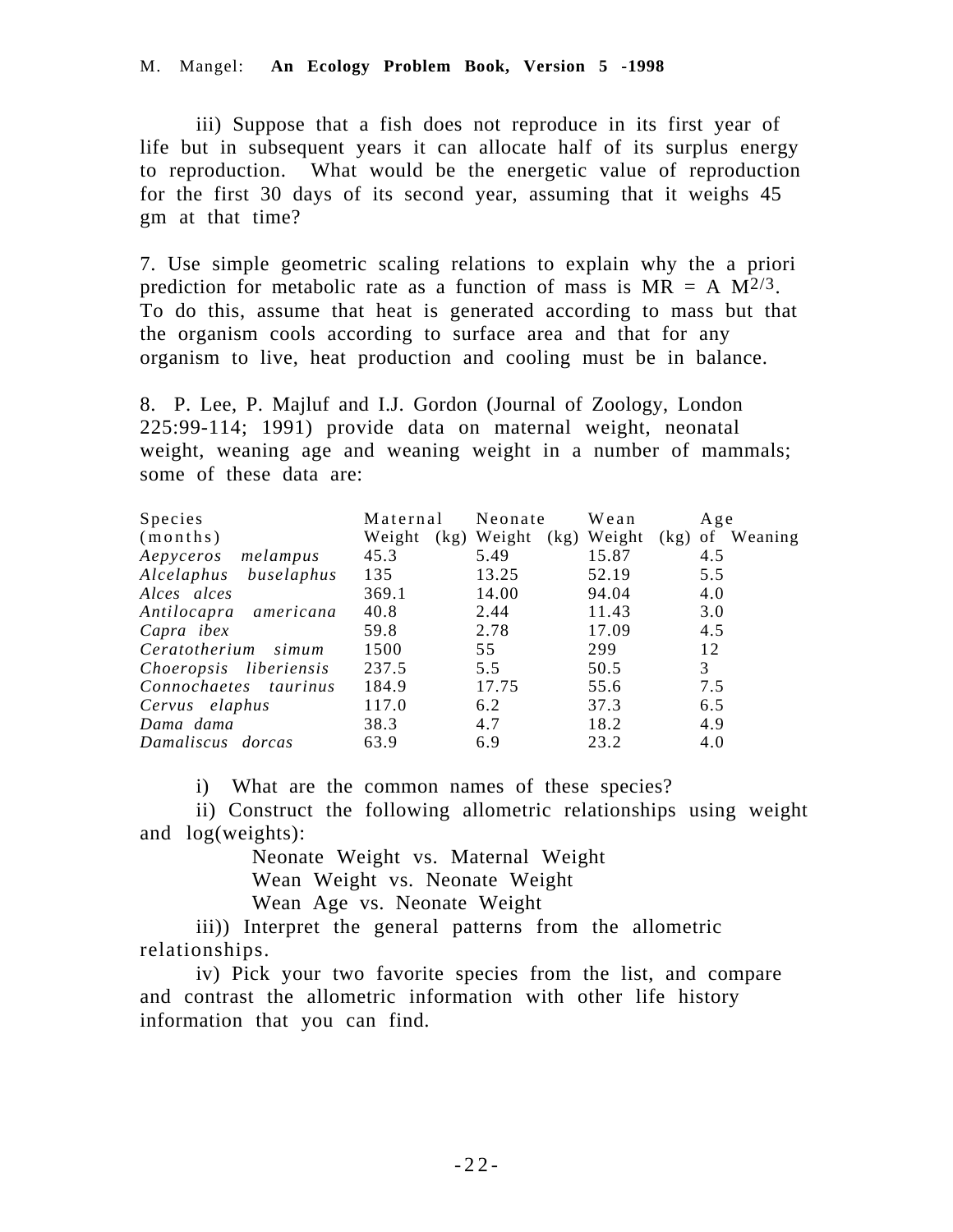9. If a forager simply took items according to the rate that it encountered them, then the fraction of type 1 items in its diet would b e

Fraction of type 1 items = 
$$
\frac{\lambda_1}{\lambda_1 + \lambda_2}
$$
.

Plot the fraction of type 1 items as a function of  $\lambda_1$  for  $\lambda_2 = 1$ , 2 or 3. Compare the diet choice for an individual maximizing energy intake with that of an individual randomly selecting food if  $\lambda_2=3$  sec<sup>-1</sup> and the switching value is  $\lambda_{1s}=4.5$  sec<sup>-1</sup>.

10. i) Show that  
\n
$$
\frac{E_1 \lambda_1}{1 + \lambda_1 h_1} > \frac{E_1 \lambda_1 + E_2 \lambda_2}{1 + \lambda_1 h_1 + \lambda_2 h_2}
$$
\nis the same as  $\lambda_1 > \frac{E_2}{E_1 h_2 - E_2 h_1}$ . What does this mean if E<sub>2</sub> increases,  
\nh<sub>1</sub> increases, or h<sub>2</sub> increases?

ii) A forager encounters prey item type 1 one item every10 seconds, type 2 one item every 8 seconds, both items are worth 10 cal, but type 1 takes 5 seconds to handle, type 2 requires 10 seconds to handle. If the forager is maximizing energy, do you predict that it will specialize or generalize?

11. For a predator in a patchy environment, the rate of energy flow is  $R(t) = G(t)/(t+\tau)$  where  $G(t)$  is the gain from a patch residence time of t and t is the travel time between patches. Suppose that the travel time is very large compared to patch residence time. What is an approximate formula for the rate of energy flow and what does this mean for predictions about how much of the patch is removed?

12. Suppose that the feeding rates of individuals in groups of different sizes on a feeding territory are the following:

| Number of Individuals in | Individual Feeding |
|--------------------------|--------------------|
| a Group                  | (kcal/day)<br>Rate |
|                          | 50                 |
| $\overline{2}$           | 75                 |
| 3                        | 110                |
| $\overline{4}$           | 80                 |
|                          | 40                 |
|                          |                    |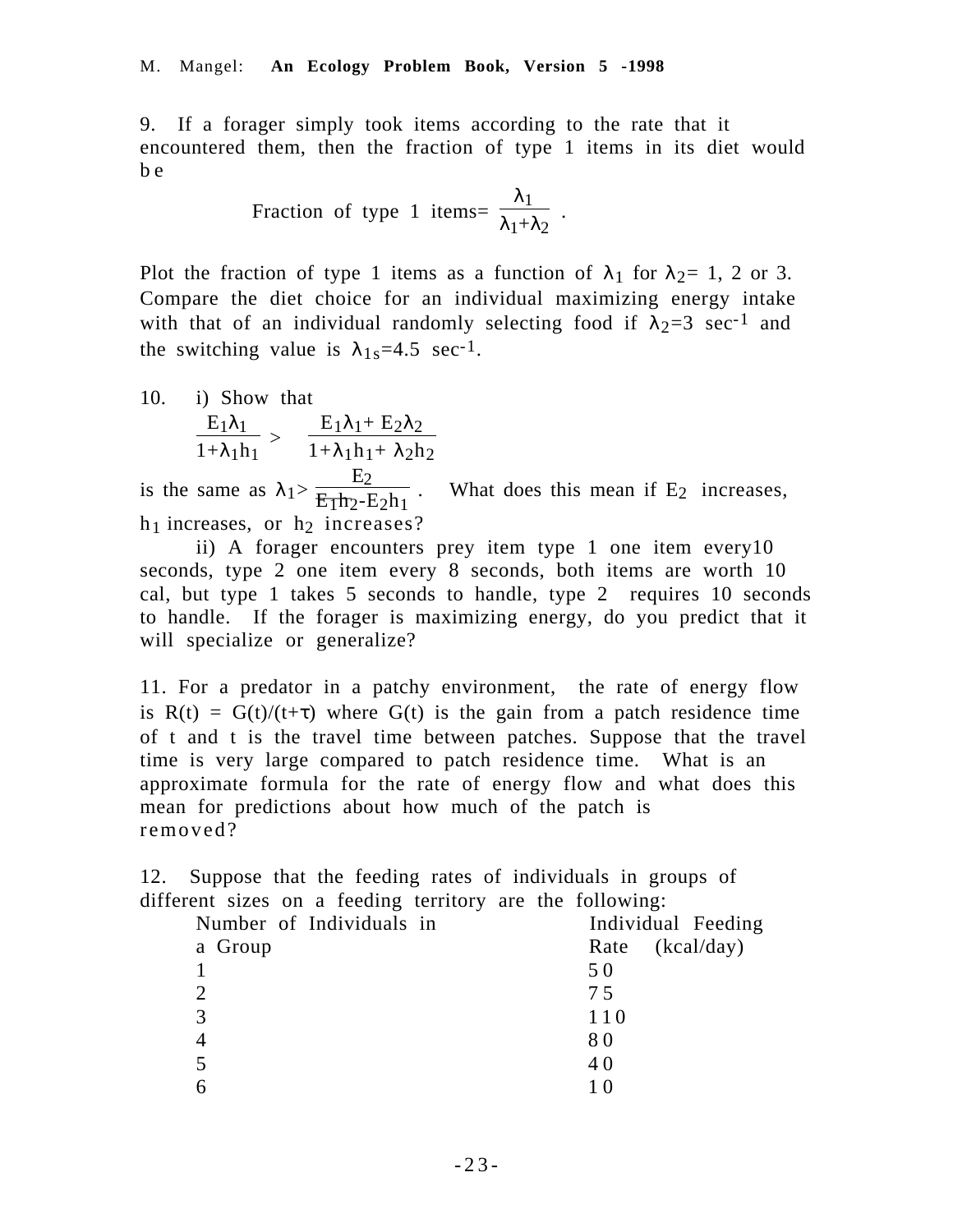Assume that individuals arrive one at a time onto the territory and either forage by themselves or join an existing group, according to the behavior that is best for them in terms of individual feeding rate and that once an individual is in a feeding group it stays there.

i) Predict structure of the feeding groups after the arrival of a) the third individual, b) the fifth individual, c) the tenth individual.

ii) Suppose that individuals could quit groups. How would your predictions change?

13. Wise (**Spiders in Ecological Webs**, Cambridge University Press, 1993) studied the effect of supplemental food and prey density on the growth of immature filmy dome spiders. A simplified version of the results is (with  $Wt = weight$  in grams) and initial weight corresponding to August 5, final weight to September 9.

| Food Supply  | Spider Density | Wt. on September 9<br>Wt. on August 5 |
|--------------|----------------|---------------------------------------|
| Natural      | Low            | 1.94                                  |
| Supplemented | Low            | 2.24                                  |
| Natural      | High           | 2.03                                  |
| Supplemented | High           | 2.67                                  |

i) What inferences can you make about the role of food and spider density on the rate of growth?

ii) If the final sizes of spiders in the natural prey situation was 15 mg, what were the initial sizes?

iii) If the final sizes of spiders in the supplemented prey situations were 24 mg, what were the initial sizes?

iv) What are the corresponding rates of growth?

14. Spiller (Oecologia 64:322-331, 1984) studied the relationships between prey consumption and reproduction in two species of spiders in natural settings. A simplified version of his data is

| Spider and | Prey Consumption | Reproduction    |
|------------|------------------|-----------------|
| Year       | (mg/spider/day)  | eggs/sac/female |
| Metepeira  |                  |                 |
| 1982       | .39              | 50              |
| 1983       | .58              | 66              |
| Cyclosa    |                  |                 |
| 1982       | .12              | 19              |
| 1983       | .18              | 20              |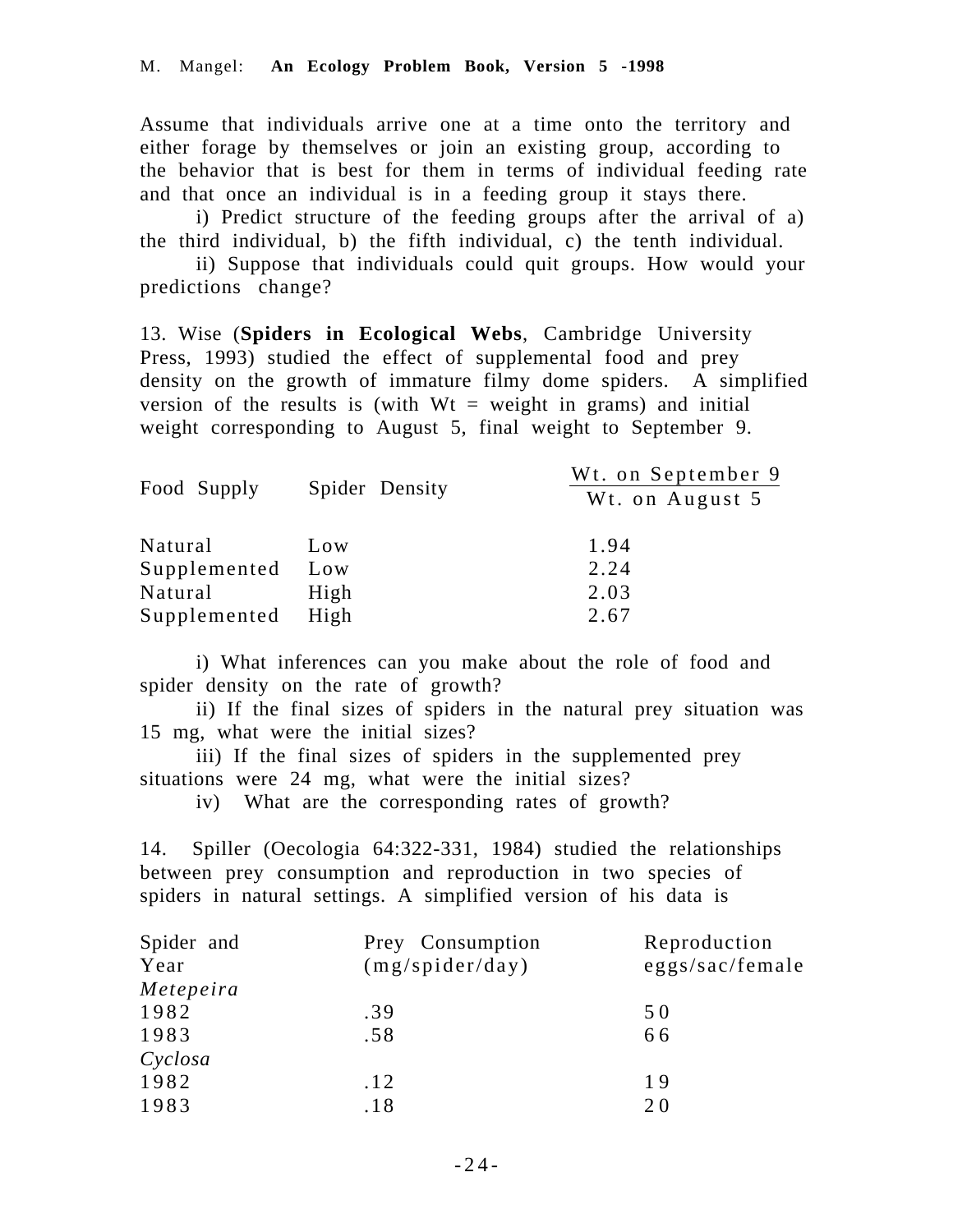i) Assuming that the two species are functionally similar, use the data to propose a relationship between prey consumption rate and reproduction.

ii) Comment on this relationship for the limiting cases in which prey become exceedingly abundant or exceedingly rare.

15. Two spatially separated habitats are characterized by the following feeding rate data.

| Number of Individuals | Feeding Rate (kcal/hour) |     |
|-----------------------|--------------------------|-----|
| in Habitat            | Habitat 1 Habitat 2      |     |
|                       |                          |     |
|                       |                          | 5.5 |
| 2                     | 8                        | 7.5 |
| 3                     | 6                        |     |
|                       |                          |     |
| 5                     |                          |     |
|                       |                          |     |

i) Sketch plots of feeding rate vs group size for each habitat

ii) Predict the distribution of animals if animals can choose to be in either habitat and they adjust to maximize individual feeding rate and there are a total of 1,3,6 or 9 animals present in the two habitats.

16. When there is only one type of prey, the foraging model for prey encounters during diet choice is called the Holling Type II functional response

$$
R(\lambda) = \frac{1}{(1+h\lambda)}
$$

where R is the rate at which prey are consumed.

i) What are the biological interpretations of  $\lambda$  and h, including units?

ii) The type I and type III functional responses are shown below. What are the biological interpretations that you give to these other functional responses?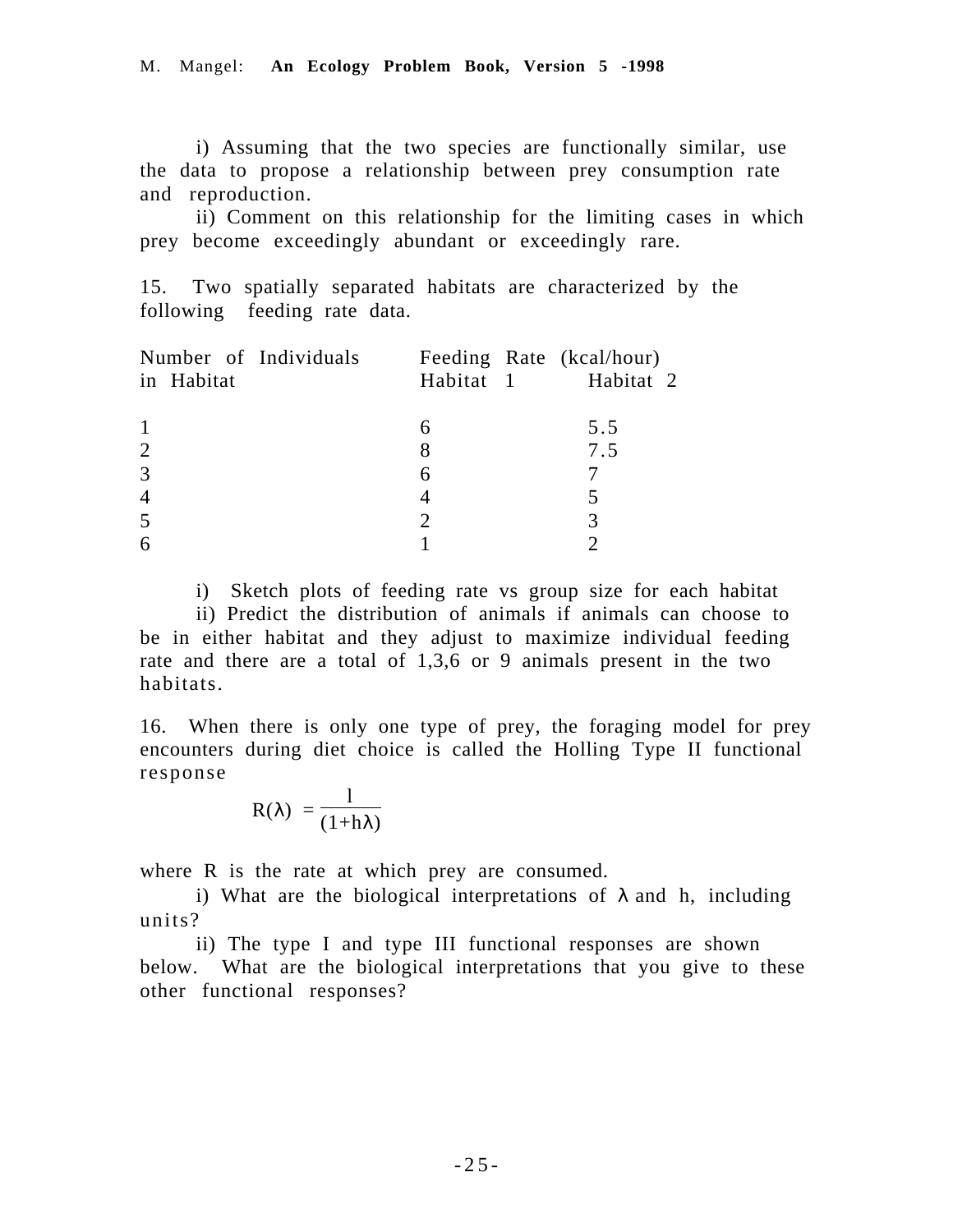

**Encounter Rate With Prey**

17. The feeding rate of individuals in groups of different sizes is

| Group Size     | Individual Feeding Rate |
|----------------|-------------------------|
|                | 10.3 kcal/hour          |
| $\overline{2}$ | 13.6                    |
| 3              | 15                      |
|                | 17.2                    |
| 5              | 14                      |
| 6              | 12                      |
|                | 11.2                    |
|                | 9.1                     |

i) What is your prediction for the optimal group size?

ii) What is your prediction for the equilibrium group size?

iii) What predictions would you make concerning field data if there were 5, 10, or 40 individuals present in the feeding ground.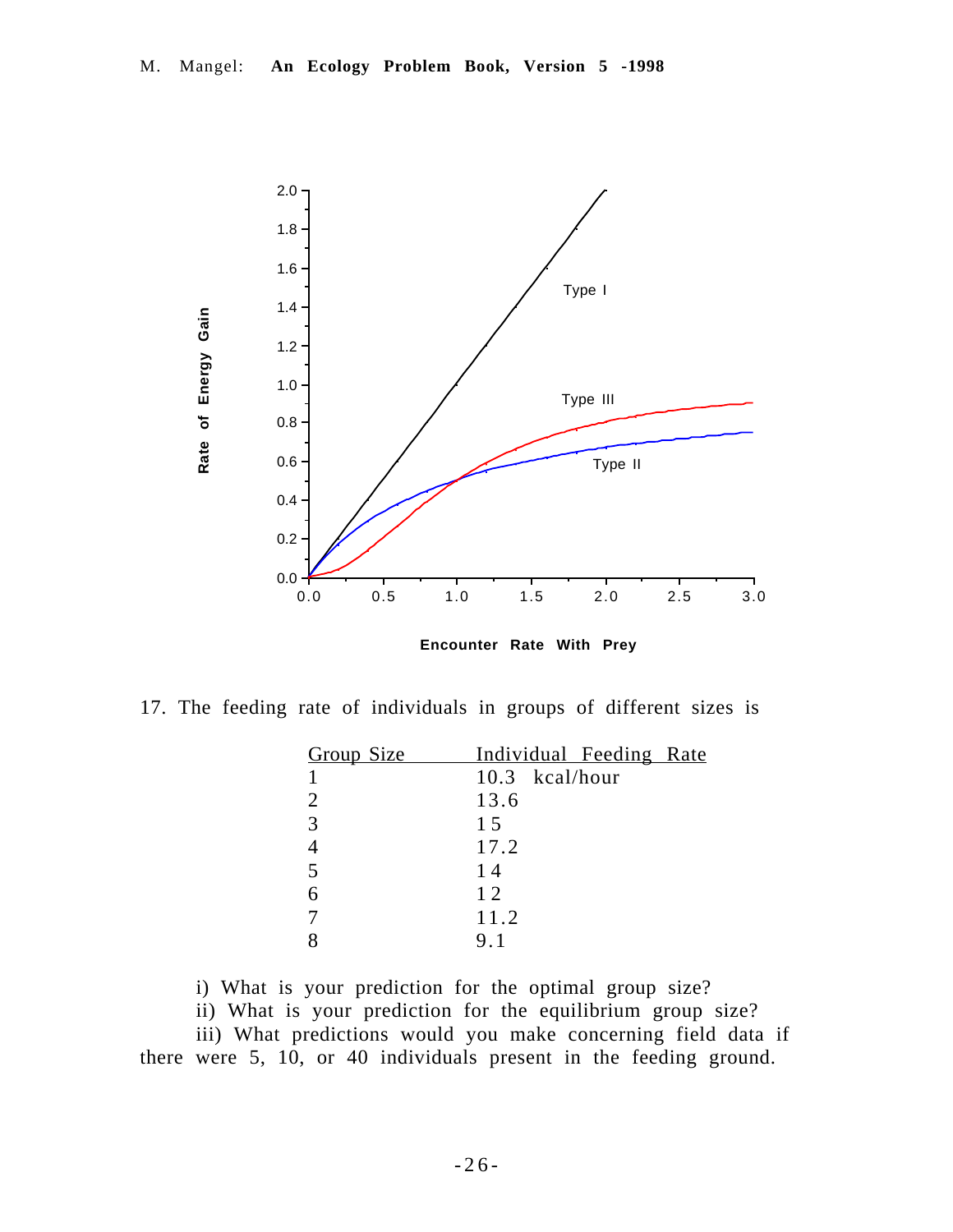18. In the development of the marginal value theorem, we assumed that all patches were the same and that the travel time between patches was constant. Imagine a different situation, in which patches are still the same but in which there is a 60% chance that the travel time is 10 minutes and a 40% chance in which the travel time is 20 minutes.

i) Many researchers expected that animals should stay in patches longer after a long travel time. Explain why would they might expect this to be true.

ii) Describe how you would find the optimal residence time if there are different travel times, but do not do the computation.

19. A study of the germination and growth of fir seeds in open and screened plots lead to the following data:

| Number of Plants       | Open | Screened |
|------------------------|------|----------|
| Initial                | 100  | 100      |
| At the end of the      |      |          |
| pre-germination period | 47   | 63       |
| At the end of the      |      |          |
| germination period     | 21   | 35       |
| One year after         | 8    | 17       |
| germination            |      |          |

Losses in the pre-germination period are due to fungi, insects, rodents, birds, and other sources; in the germination period to fungal attack and seed dormancy; in the post-germination period to fungi and other causes.

i) Estimate survivorship for each of these periods.

ii) If you could affect only one of the three intervals through some action, which one would it be and why?

20. At the meeting of the Working Group on Ecosystem Monitoring and Management (sponsored by the Commission for the Conservation of Antarctic Living Resources) in Bergen, Norway 1996, S.M Kasatkima presented results in which the size distribution of 60 krill *Euphausia superba* captured by fishery trawl nets and research survey nets were compared. The average size of krill in the fishery nets was 46.3 mm with standard deviation 3.6 mm; in the research survey nets the average size was 42.6 mm with standard deivation 3.8 mm.

i) Are these sizes statistically different?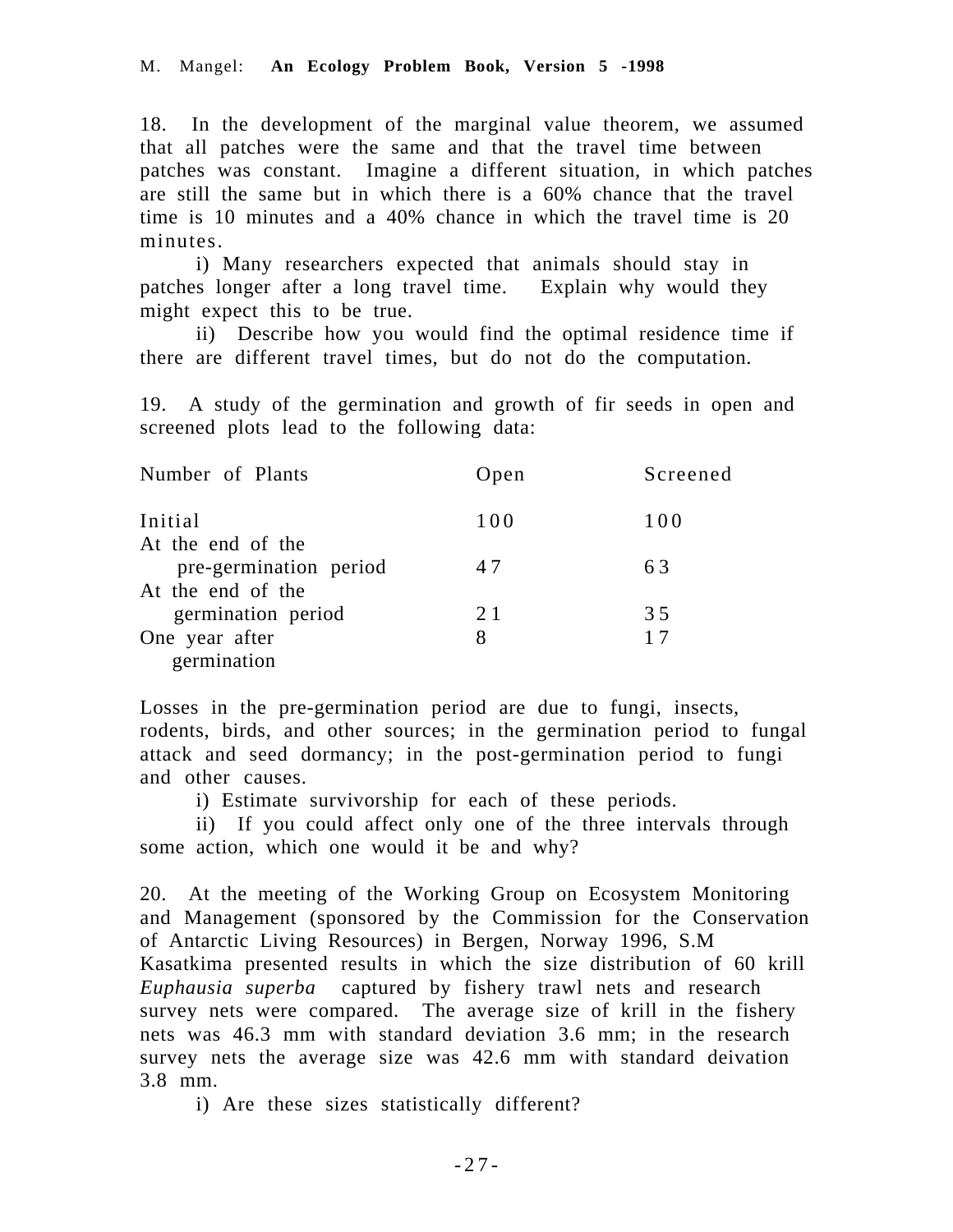ii) What are the implications of these data for the estimation of krill biomass using surveys or fishing data?

iii) Macaroni penguins (*Eudyptes chrysolophus*) were found to have no small (28-38 mm) krill in their stomachs and an overrepresentation of large (58-62 mm) krill. What does this suggest?

## **Advanced Material**

1. This problem arose in my discussions with David Boose (who completed a Ph.D. in ecology at UC Davis in 1995) on his work concerning hummingbirds. Imagine a forager that enters patchs that contain cells of food. When it enters a patch, it randomly encouters cells and empties cells as they are encountered. It does not remember cells that it has encountered. .

Suppose that a patch contains N cells, all of which are full when the forager arrives. Let  $p(k, v)$  be the probability that after v visits to cells, k of them have been emptied.

i) What is  $p(k, v)$  if  $k > v$  and why?

ii) Why is  $p(1,1)=1$ ?

iii) Explain why

$$
p(k,v) = p(k,v-1)\left(\frac{k}{N}\right) + p(k-1,v-1)\left(\frac{N-[k-1]}{N}\right)
$$

iv) Suppose that the gain after v visits is denoted by  $G(v)$ . Explain why

$$
G(v) = \sum_{k=1}^{v} k p(k,v)
$$

v) Assume now, as in the maringal value theorem, that the travel time between clumps is  $\tau$  and that the rate of gain after v visits is  $R(v) = \frac{G(v)}{v+\tau}$ . Write a program to compute  $p(k,v)$ , the gain, the rate of gain, and thus determine the optimal number of visits as a function of N and τ.

2.Suppose that the gain from residence time t in a patch of food is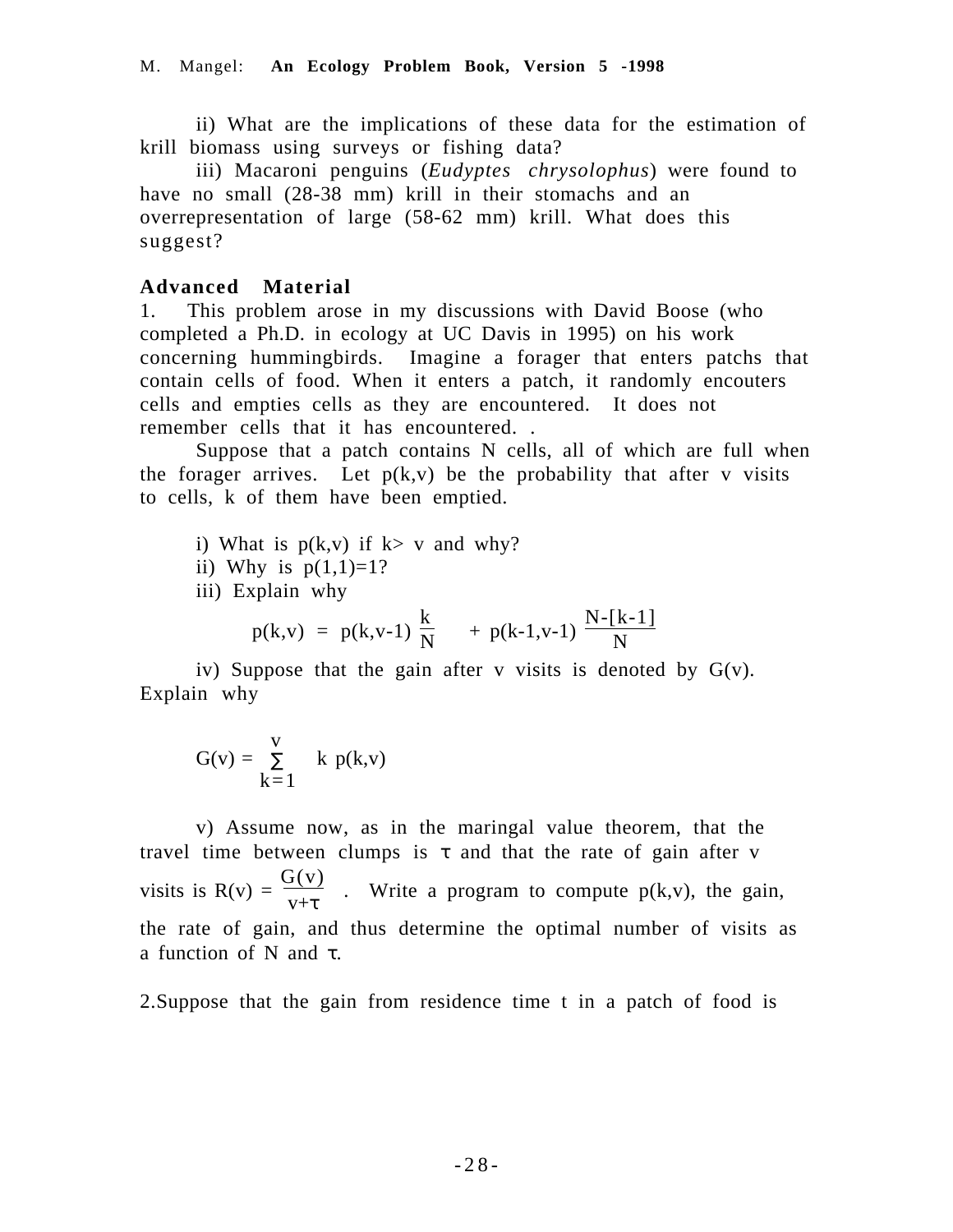$G(t) =$ A t  $\frac{44x}{41 + x}$  in which A and t<sub>0</sub> are constants. If travel time between patches of food is t, the rate of gain of resource is  $R(t) =$ A t  $[At+t<sub>0</sub>][t+t]$ 

i) Use calculus to show that the optimal residence time is  $t^* = \sqrt{\frac{t_0 t}{A}}$ . What is the interpretation of A?

ii) Suppose that  $t_0=2$  Write a program that computes  $t^*$  for  $t=1,3,7$  as A varies from 10 to 30.

iii) Plot the results, with A as the independent variable and  $t^*$ as the dependent variable. Interpret the relationship between patch quality (how is that defined?) and optimal residence time.

iv) Use your program from Problem 5 to do a similar computation. Why are the results so different? What implications would this have for field observations?

3. Krebs et al. (Animal Behavior 25:30-38, 1977) studied prey selection in the great tit (*Parus major*). Five different birds were used and were fed meal worms with either 4 segments or 8 segments, so that  $E_1 = 2E_2$ . The handling times ware these:

| <b>Bird</b>    | $h_1(8$ segments)  | $h_2$ (4 segments)                               |
|----------------|--------------------|--------------------------------------------------|
| $\mathbf{1}$   | $10.5 \text{ sec}$ | $10.5 \text{ sec}$                               |
| 2              |                    | 9 (not a misprint, at least from<br>their paper) |
| 3              | 8.5                | $12.5$ (ditto)                                   |
| $\overline{4}$ | 14.5               | 8.0                                              |
| 5              | 6.0                | 5.0                                              |

i) Show that it is appropriate to refer to 8 segmented worms as the more profitable prey.

|                  | They used five encounter rate treatments (A-E) |                         |
|------------------|------------------------------------------------|-------------------------|
| <b>Treatment</b> |                                                |                         |
| A                | $.025 \text{ sec}^{-1}$                        | $.025 \text{ sec}^{-1}$ |
| B                | .05                                            | .05                     |
| $\overline{C}$   | .15                                            | .05                     |
| D                | .15                                            | .15                     |
| E                | .15                                            | .30                     |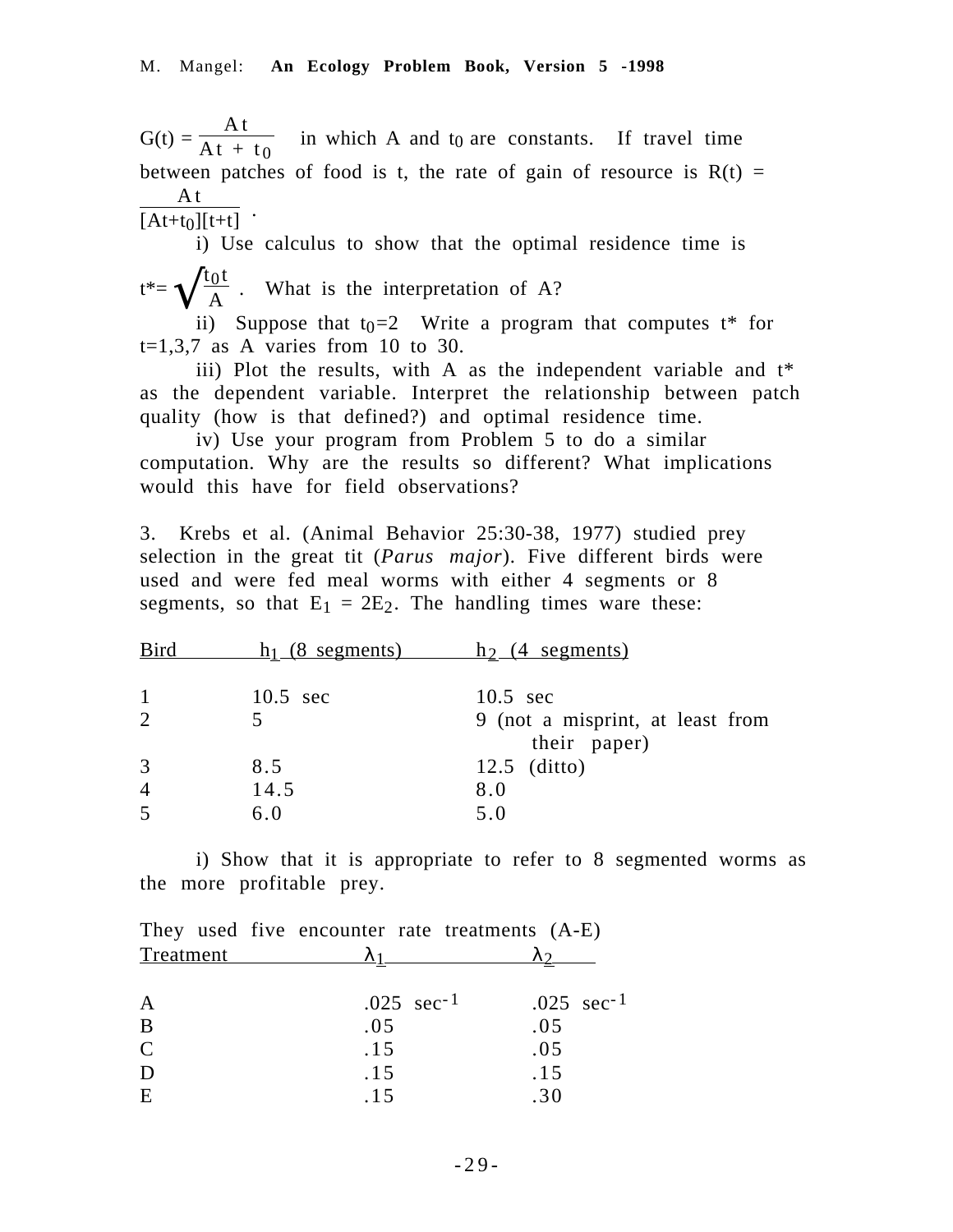ii) Compute the switching value of  $\lambda_1$  for each bird. They allowed each bird to eat 50 prey (I have somewhat massaged their data) and discovered the following:

| 25 |
|----|
| 28 |
| 39 |
| 39 |
| 35 |
|    |

iii) On the same graph, but using different symbols, plot the fraction of more profitable prey in the diet as a function of encounter rate. For each bird, show the switching value.

iv) Now assume a different foraging model. Suppose that a bird always accepts the more profitable prey when it is encountered, but accepts the less profitable prey only with probability p. Assume that the experiment proceeds until 50 prey items are taken. Suppose that S is the search time. Explain why

 $\lambda_1S + p\lambda_2S = 50$ 

v) Write a program that computes the sum of squared deviations between the observed and predicted (using the preceding equation) number of prey items taken in each of the five treatments. This program should plot the sum of squared deviations as a function of p, for p going in steps of .05 or .1 from 0 to 1. Interpret the results.

4. Suppose that a forager is an energy maximizer and has two prey types in its environment. Although it knows the energy content and handling times of the two prey types, it must estimate encounter rates. This is done using what psychologists would call a linear operator, so that the estimate for the encounter rate with the more preferred prey type at the start of interval t+1 is

$$
\lambda_1(t+1) = \frac{\left[m\lambda_1(t) + (1-m)\lambda_{10}\right]t + Enc(t)}{t+1}
$$

-30-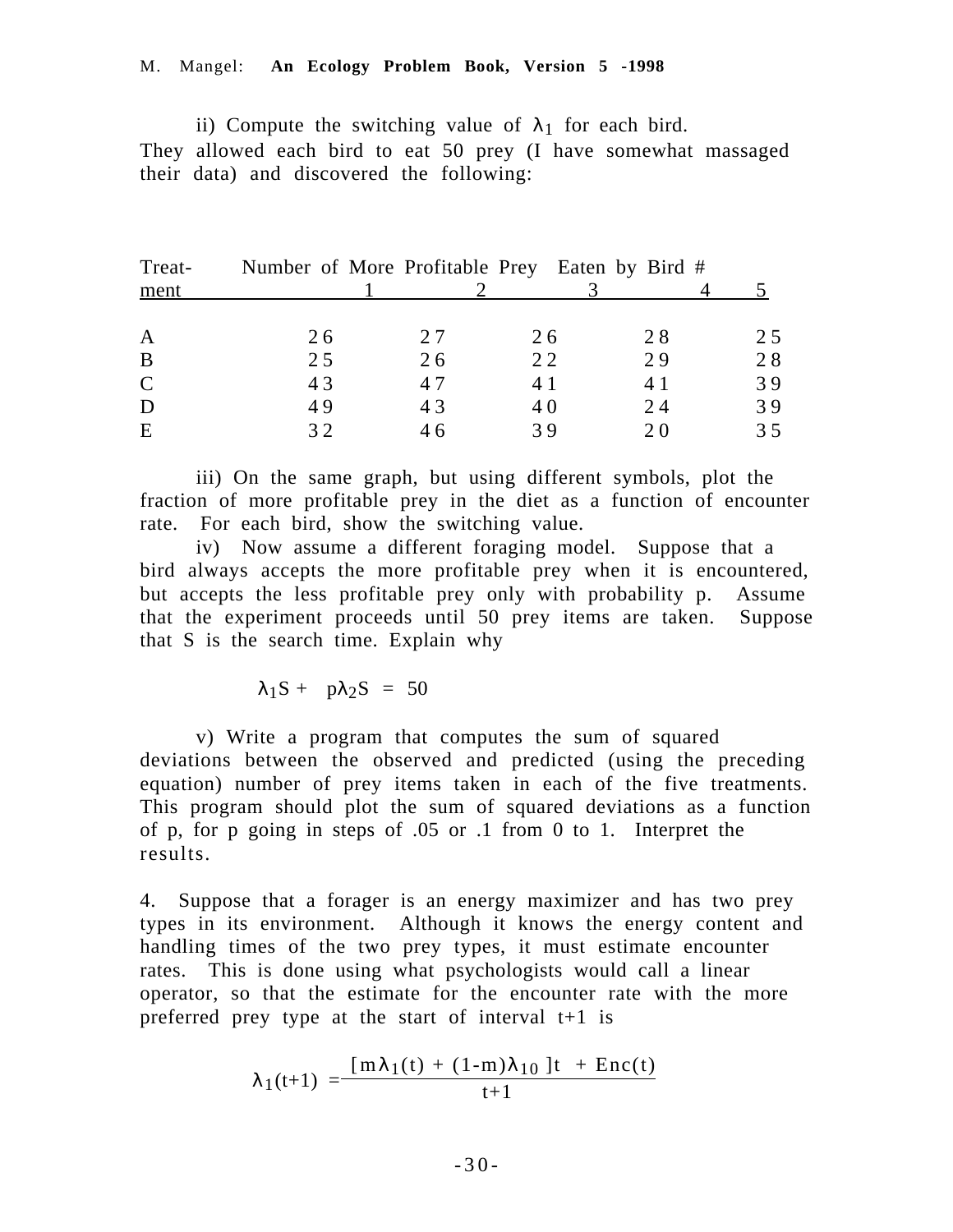where  $0 < m < 1$  and  $1_{10} > 0$  are constants and  $Enc(t) = 0$  if no prey type or prey type 2 was encountered in interval t and  $Enc(t) = 1$ if a prey type 1 was encountered in interval t.

i) What are the interpretations of m,  $\lambda_{10}$  and s?

ii) Write a program that demonstrates how an energy mazimizing forager that has to learn the encounter rate may show partial preferences.

iii) What is another source of partial preferences?

5. Imagine a parasitoid whose prey come in two phenotypes. Oviposition in a host of type 1 provides an offspring with probability p1 and oviposition in a host of type 2 provides an offspring with probability  $p_2 < p_1$ . Suppose that the probability of encountering a host of type i in a single period is  $l_i$ , that the probability of mortality while searching is m, that the probability of mortality while ovipositing is  $m_{0v}$ , and that the season lasts T periods. Let  $F(t)$ denote the maximum expected fitness accumulated from period t to period T. Finally, assume that the parasitoid always oviposits in the higher quality host, but facultatively responds to the lower quality host.

i) Explain why  $F(T)=0$ .

ii) For  $t < T$ , explain why

 $F(t) = (1-\lambda_1-\lambda_2)(1-m)F(t+1) + \lambda_1 \{ p_1 + (1-m)(1-m_{0V})F(t+1) \}$ 

+  $\lambda_2$  max {  $p_2$  + (1-m) (1-m<sub>ov</sub>) F(t+1) ; (1-m) F(t+1) }

iii) When will the parasitoid accept the lower quality host?

iv) Write a program that evaluates F(t) and the appropriate behaviors for  $T = 50$ ,  $m = .03$ ,  $p_1 = 1$  and conduct a sensitivity analysis of behavioral predictions related to the other parameters.

v) Use the output of this program to make behavioral predictions.

6. Write a program to plot the Hamiltonian sex ratio

$$
r^* = \frac{N-1}{2N}
$$

What does this tell you about the opportunities for observing extraordinary sex ratios in the field?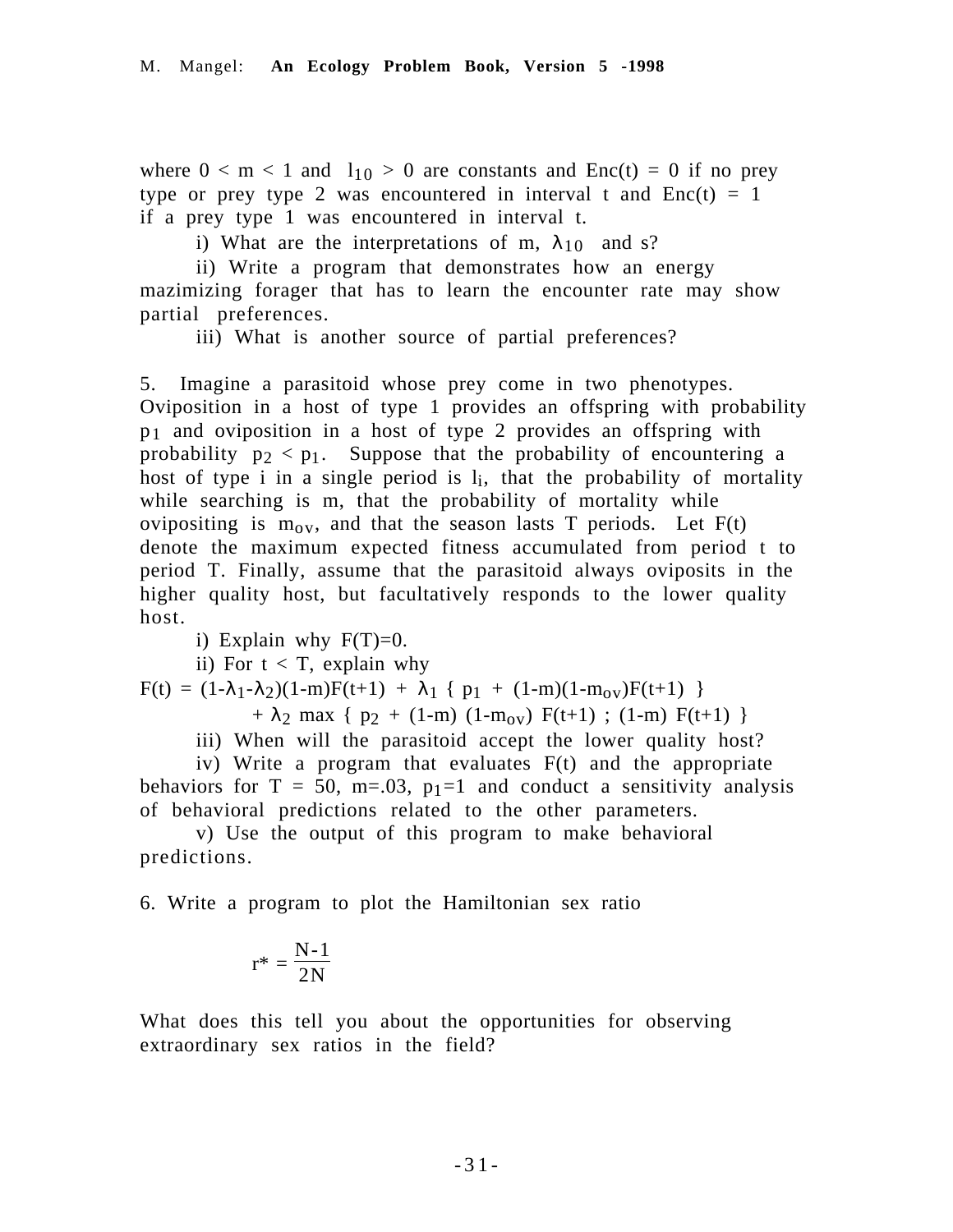7. This problem was suggested by Ms. C. Kostrub, when she took EVE 221 (Behavioral Ecology) in Spring 1995. Imagine the two prey diet choice problem, but now assume that there is a handling time cost of switching. That is, the two prey items are ranked according to  $E_1$  $\frac{E_1}{h_1} > \frac{E_2}{h_2}$  $h<sub>2</sub>$  but if the predator generalizes, it must relearn how to handle the prey, so that the handling time when switching prey is the average

$$
h_{1,2} = \frac{\lambda_1}{\lambda_1 + \lambda_2} h_1 + \frac{\lambda_2}{\lambda_1 + \lambda_2} h_2.
$$

That is, if the sequence of prey items is  $1,1,1,2,2,1,2$  then the handling times are  $h_1$ ,  $h_1$ ,  $h_1$ ,  $h_1$ ,  $h_2$ ,  $h_2$ ,  $h_1$ <sub>2</sub>. Derive the resulting switching rule and compare it with the previous case.

9. In this exercise, you will develop a theory of territory size for fish that takes into account the increased costs of defending a territory and the gain of food as territory size increases. After you have done this, couple it to an allometric relationship for metabolic rate and movement to predict territory size as a function of body size.

Suppose that the total time activity time  $T$  is split between time  $T_f$ feeding and time  $T_c$  chasing intruders away. Consequently  $T = T_f + T_t$ . Suppose that territory is circular with diameter R. Assume that the density of intruders is  $d_i$  intruders/unit length/day

i) Explain why the number of intruders per day will be  $2\pi Rd_i$ . Assume that the territory holder sits at the center of the territory and that when an intruder arrives, the holder rushes to the boundary, chases the intruder off and returns to the center of the territory.

ii)With these assumptions, explain why

$$
T_c = \frac{4pRd_i}{v} \tag{1}
$$

where  $v$  is the territory holder's speed. Given  $(1)$ , the time available for feeding is

$$
T_f = T - \frac{4\pi R d_i}{v} \tag{2}
$$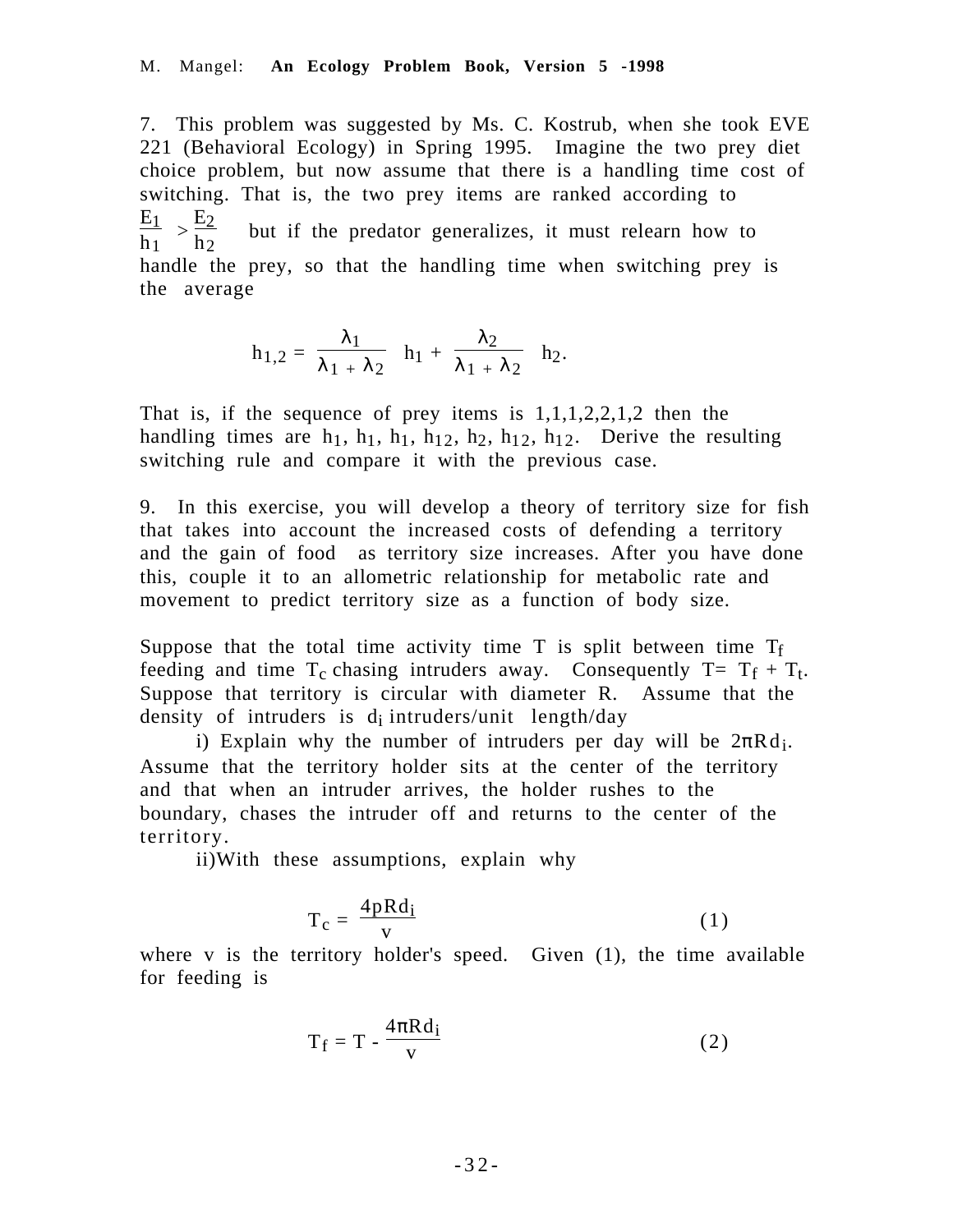Assume that the rate at which food drifts into the territory is  $d_fR$ kcal/unit time, so that the energy obtained from feeding is

$$
E_f = d_f R T_f \tag{3}
$$

iii) What is the interpretation and are the units of  $d_f$ ? Assume that the cost of chasing intruders is a kcal/unit time, so that the net energy gain is

$$
E_{net} = d_f R T_f - a T_c \tag{4}
$$

iv) Derive an equation for optimal territory size, assuming that the holder chooses territory size to maximize net energy gain.

v) What are the effects of intruder pressure  $(d_i)$ , food density  $(d_f)$  and metabolic cost of chasing (a) on territory size.

vi) In his book **The Ecological Implications of Body Size** R.H. Peters reports that for salmon that v scales with body size S according to

$$
v = AS^2 \tag{5}
$$

where S is weight (over the range .002 - 2 kg). Use this to determine a prediction for the relationship between body size and territory size. You may have to derive this relationship numerically.

10. This problem involves analysis of optimal age and size at maturity. Assume that until it reaches maturity, a fish grows according to the von Bertalanfy form

$$
L(t) = L_{inf}(1 - e^{-K(t - t_0)})
$$
\n(1)

where t is time measured in years and  $L_{\text{inf}}$  is the asymptotic length. The parameter  $t_0$  is included to take account for the differences in the early life history (egg and larvae) growth patterns and later ones, to which the growth curve is usually fit. After maturity, at time  $t_m$ , length is fixed at  $L_m = L(t_m)$ .

If mortality M is assumed to be constant across body sizes, survival to time t is  $e^{-Mt}$ . Assuming that weight is proportional to length cubed and that reproductive success is proportional to weight, the definition of fitness as expected reproductive success is

$$
F(t) = e^{-Mt} [L_{inf}(1 - e^{-K(t - t_0)})]^3
$$
 (2)

i ) Show that the optimal age at maturity

$$
t^* = \frac{1}{K} \log(\frac{Mc + 3Kc}{M})
$$
 (3)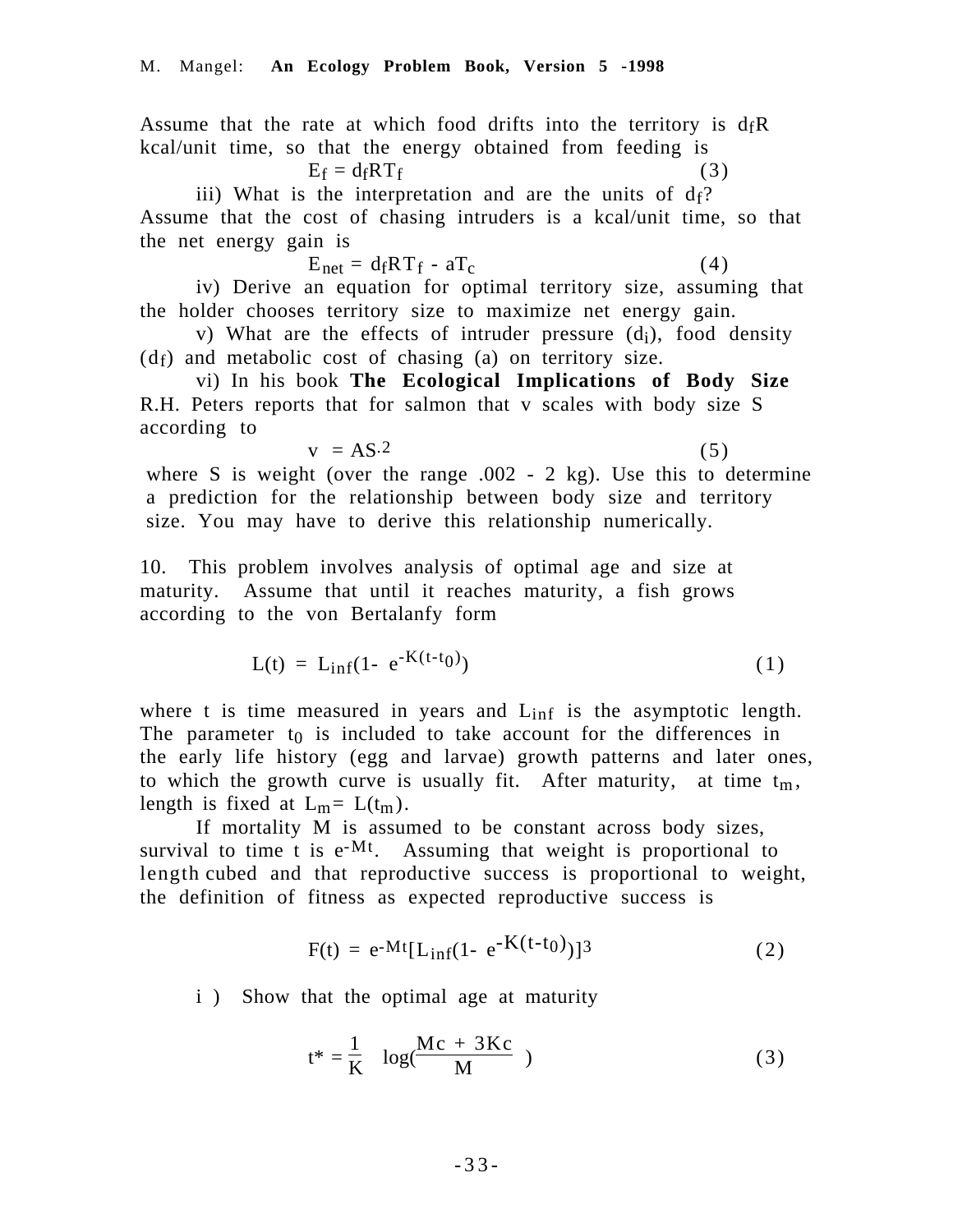where  $c = \exp(Kt_0)$ . Why does asymptotic size does not appear in this relationship?

ii) Define the size at maturity as  $L(t^*)$  and show that the relative size at maturity is

$$
\frac{L_m}{L_{\text{inf}}} = 1 - \frac{M}{M + 3K} = \frac{3K}{3K + M}
$$
\n(4)

Plot the relative size at maturity as a function of K/M. What is the interpretation of this plot?

iii) Suppose that instead of the von Bertalanfy relationship, you had used the Richards formula

$$
L(t)s = Linfs - [Linfs - L0s]e-Kt
$$
 (5)

with  $s=1$ . Show that the optimal age at maturity is now

$$
t^* = \frac{1}{K} \log \left( \left( \frac{M + 3K}{M} \right) \left( \frac{L_{\inf} - L_0}{L_{\inf}} \right) \right) = \frac{1}{K} \log \left( \left( \frac{M + 3K}{M} \right) \left( 1 - \frac{L_0}{L_{\inf}} \right) \right) \tag{6}
$$

This depends upon both asymptotic size and initial size. What is going on?

11. a) Suppose that an animal which settles in habitat with quality q receives scaled reproductive succes

$$
RS(q) = \frac{2q}{q+q_0} \tag{1}
$$

where  $q_0$  is a fixed parameter (that you get to pick when you do computations), characteristic of the life history of the animal. Now suppose that habitat quality is a random variable, which for simplicity we assume to take discrete values according to the following probability distribution

$$
\Pr\{\text{ quality = q}\} = p(q) = c_{\text{norm}} \exp\left(\frac{-(q - \overline{q})^2}{2\sigma^2}\right) \quad q = 1, 2, 3, \dots, q_{\text{max}} \quad (2)
$$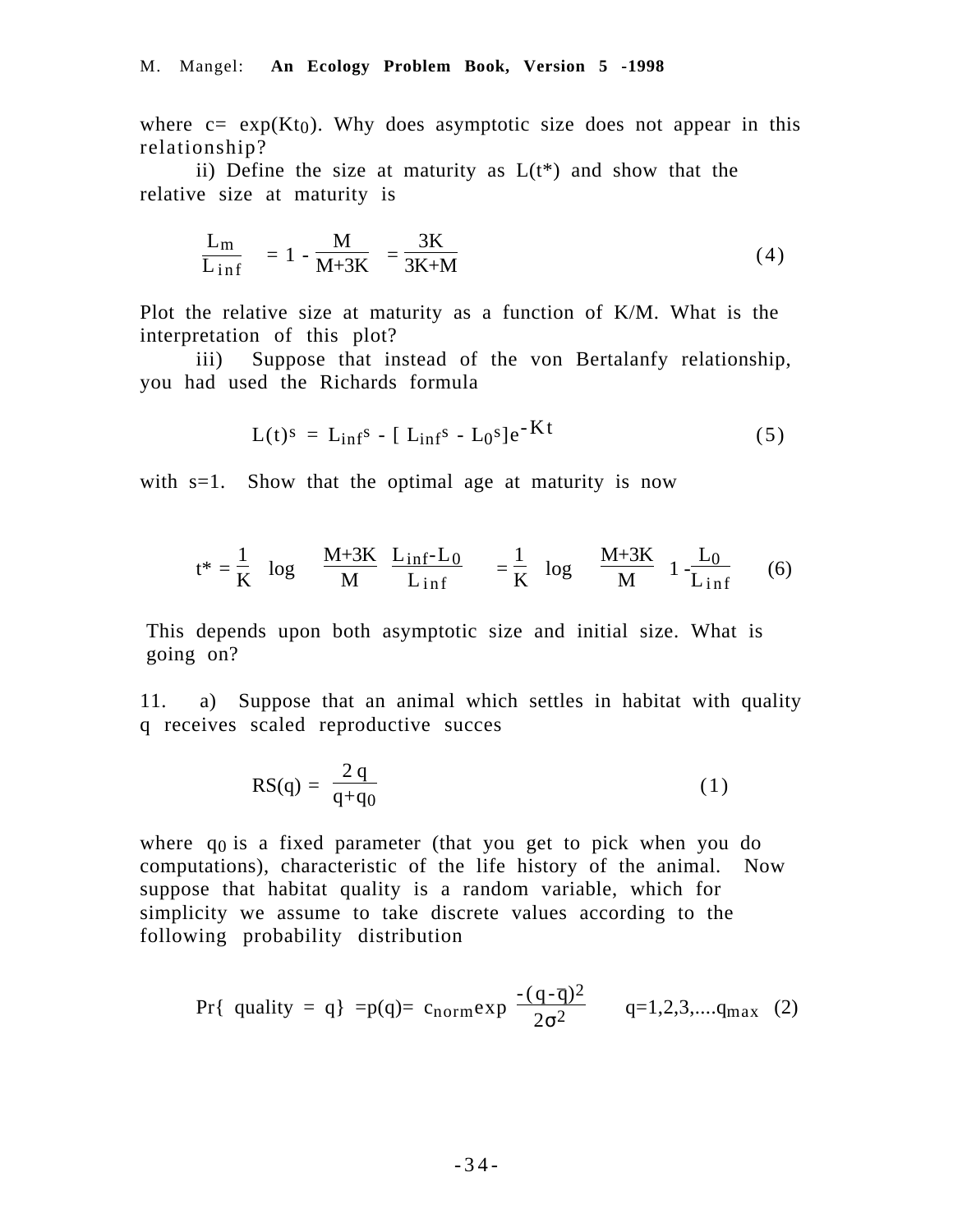where  $\bar{q}$ ,  $q_{max}$  and  $\sigma$  are parameters that you get to pick when you do computations;  $c_{norm}$  is a normalization constant and  $q_{max}$  is the maximum habitat quality.

i) How is the normalization constant computed? What are the interpretations of  $\bar{q}$  and  $\sigma$ ?

ii) Write a computer program to find the expected reproductive success

$$
E\{RS\} = \frac{q_{\max}}{q=1} p(q) RS(q)
$$
 (3)

and use your program to make a plot of  $E\{RS\}$  as a function of s.

Now imagine a herbivore that attacks a plant with an inducible defense. When attacked, the plant produces a toxin and the herbivore experiences a metabolic cost when dealing with this toxin. Suppose that the cost  $C(t)$  of having to detoxify a level t is

$$
C(t) = \exp(bt) - 1 \tag{4}
$$

where b is a constant. Assume that plants vary in the level of toxic response. In particular, assume that the toxic response of a plant has the probability distribution

$$
\Pr\{\text{ toxic response = t}\} = p(t) = c_{norm} \exp\left(\frac{-(t-\bar{t})^2}{2\sigma^2}\right) \quad t=1,2,3,\dots, t_{max}
$$
\n(5)

where the parameters and functions have similar interpretations to those from (2); you also get to pick these.

iii) Write a computer program to determine the expected cost that the herbivore will experience

$$
E\{C\} = \sum_{t=1}^{\text{tmax}} p(t) C(t) \tag{6}
$$

iv) What do your results suggest about the relationships between habitat choice and variability and plant choice and variability.

v) Sketch the cost and benefit curves and use them to elucidate your results.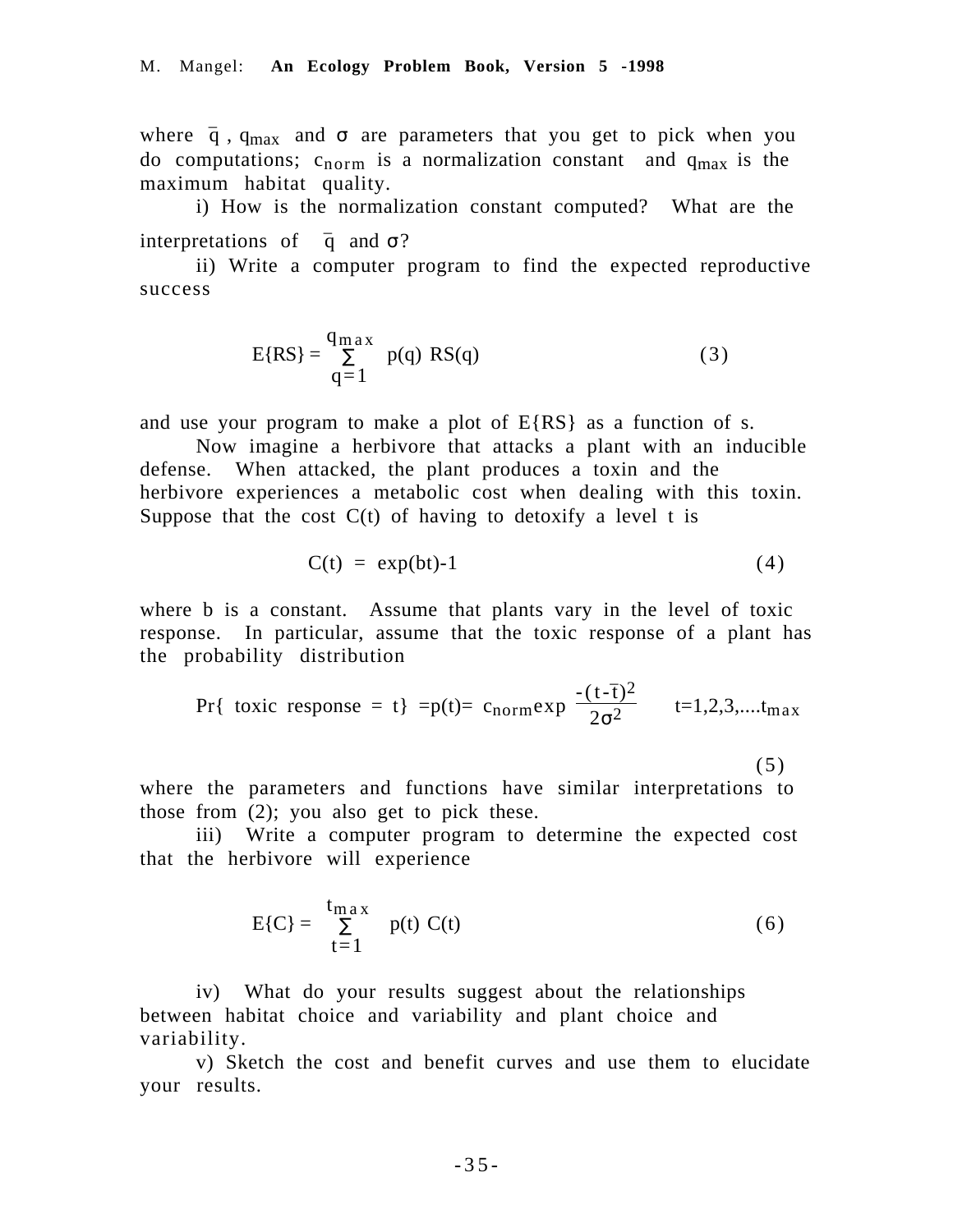vi) Now look at Figure 3E (pg. 1945) in the paper by B.A. Stockhoff, 1993, "Diet heterogeneity: implications for growth of a generalist herbivore, the gypsy moth". **Ecology** 74:1939-1949. What predictions do you make about the preference for diet nitrogen variability of gypsy moth?

12. According to the marginal value theorem, as travel time increases the residence time increases (or, more formally, does not decrease) for almost any reasonable gain function. In this problem, you will investigate if a similar prediction can be made when travel time is fixed and gain functions vary. The two gain functions are

$$
G_1(t) = \frac{At}{At + t_0}
$$
 (1)

and

$$
G_2(t) = B\left(1 - \exp\left(\frac{-t}{t_0}\right)\right) \tag{2}
$$

where A, B and  $t_0$  are parameters.

i) What are the interpretations of A, B and  $t_0$ ?

ii) If the travel time between patches is t, derive formulas for the optimal residence times as a function of  $A$  and  $t_0$ .

iii) Explore how the optimal residence times change as A varies and  $t_0$  is fixed or  $t_0$  varies and A is fixed. Explain your results.

iv) What intuition do you draw about the relationship between the gain function and optimal residence time?

13. In the seminar that he gave at UC Davis in 1995, Peter Turchin described a population that had density dependent growth characterized by a logistic equation, which was also subject to predation by generalist and specialist predators. His model was this

$$
\frac{dN}{dt} = rN(1 - \frac{N}{K}) - \frac{aSN}{N + n_1} - \frac{bGN^2}{N^2 + n_2^2}
$$

where S and G are the number of specialist and generalist predators respectively and a, b,  $n_1$  and  $n_2$  are constants.

i) Explain why  $\frac{aSN}{N+r}$  $N + n_1$  might be used to characterize the rate of predation from specialist predators. What are the interpretations of a and  $N_1$ , including units?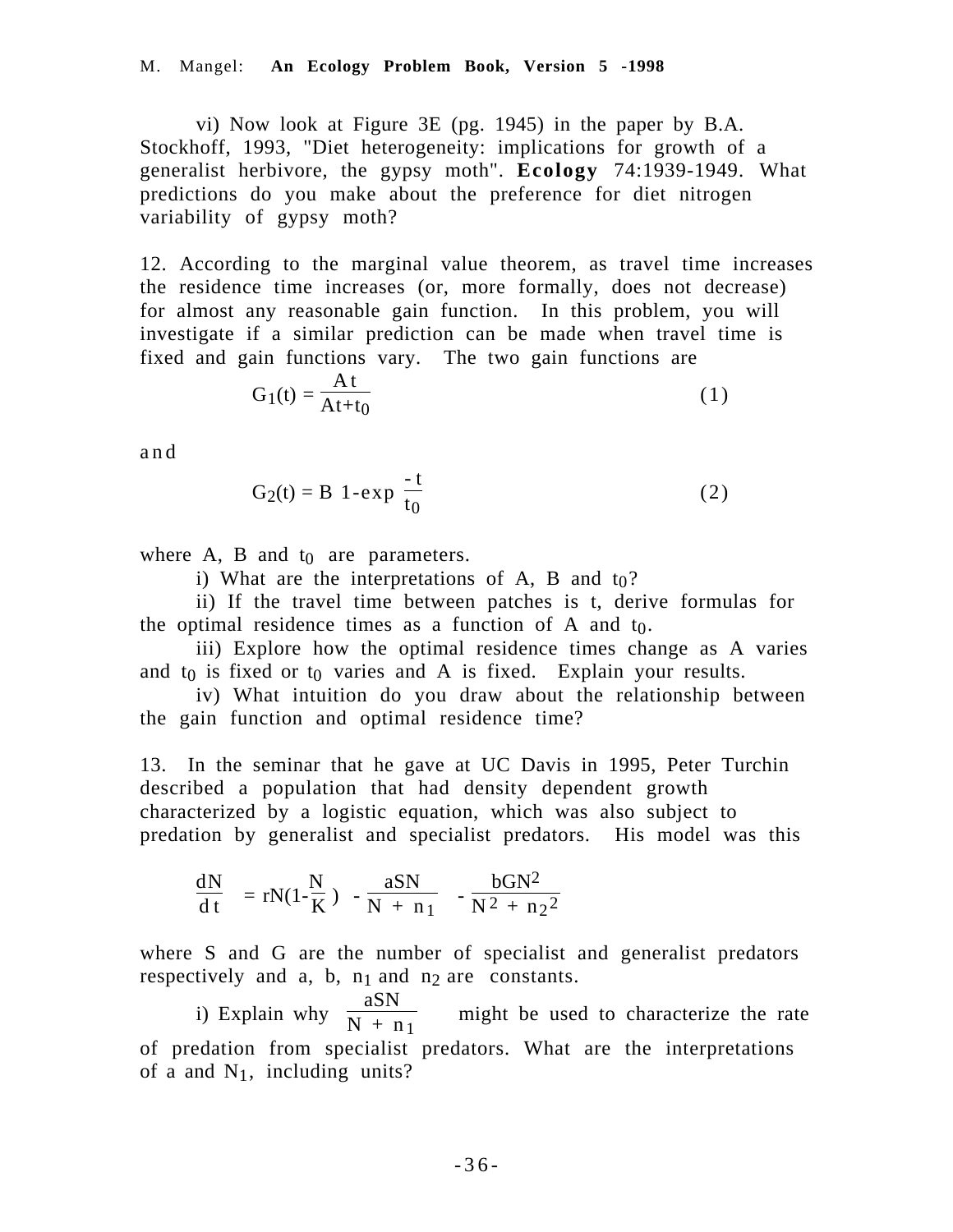ii) Explain why  $\frac{bGN^2}{N^2+n}$  $\frac{601}{N^2 + n_2^2}$  might be used to characterize the rate of predation from generalist predators. What are the interpretations of b and  $N_2$ , including units?

iii) Does the explanation in part ii) coincide with what you would conclude from our work on the two prey diet choice problem?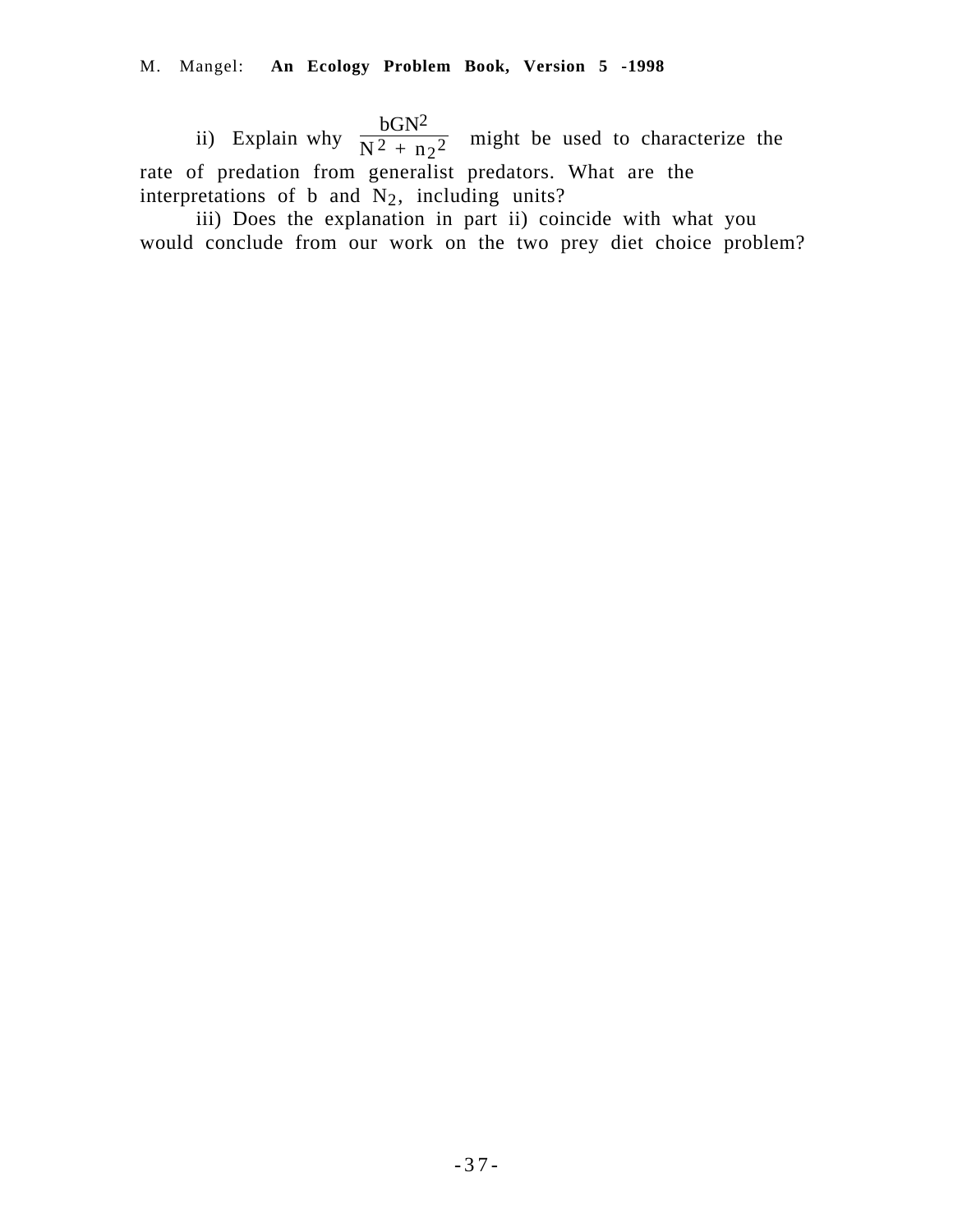# **LIFE HISTORY**

1. Draw survivorship curves  $l_x$  for organisms that live no more than 20 years for the following cases

- i) most of the mortality occurs at ages  $>15$
- ii) a constant number of individuals die each year
- iii) a constant fraction of individuals die each year
- iv) most of the mortality occurs before age 1

Carefully label the axes and each curve.

2. Harcourt and Leroux (1967) provide data on the mortality of the diamondback moth (*Plutella maculipennis*) on cabbage in Ontario, Canada. A simplified version of the data is shown below

| Number of   | Source of   |
|-------------|-------------|
| Individuals | Mortality   |
| 1600        |             |
| 1580        | Infertility |
|             |             |
| 356         | Rainfall    |
| 258         | Rainfall    |
| 199         | Parasitism  |
| 107         | Parasitism  |
|             |             |

Estimate the rate of mortality (fraction of animals killed) as a result of rainfall and parasitism.

3. Aksnes and Giske (Marine Ecology Progress Series 64:209-215; 1990) proposed that we use the following for basic reproductive rate

$$
R_0 = be^{-MT}g
$$

where  $T_g$  is generation time (days), M is rate of mortality (days<sup>-1</sup>) and b is the fecundity of an individual who makes it to maturity.

i) How would this be connected to a life table? That is, what are the analogies of  $l_x$  and  $m_x$ ?

ii) For the copepod *Paraclanus parvus*, they give the following data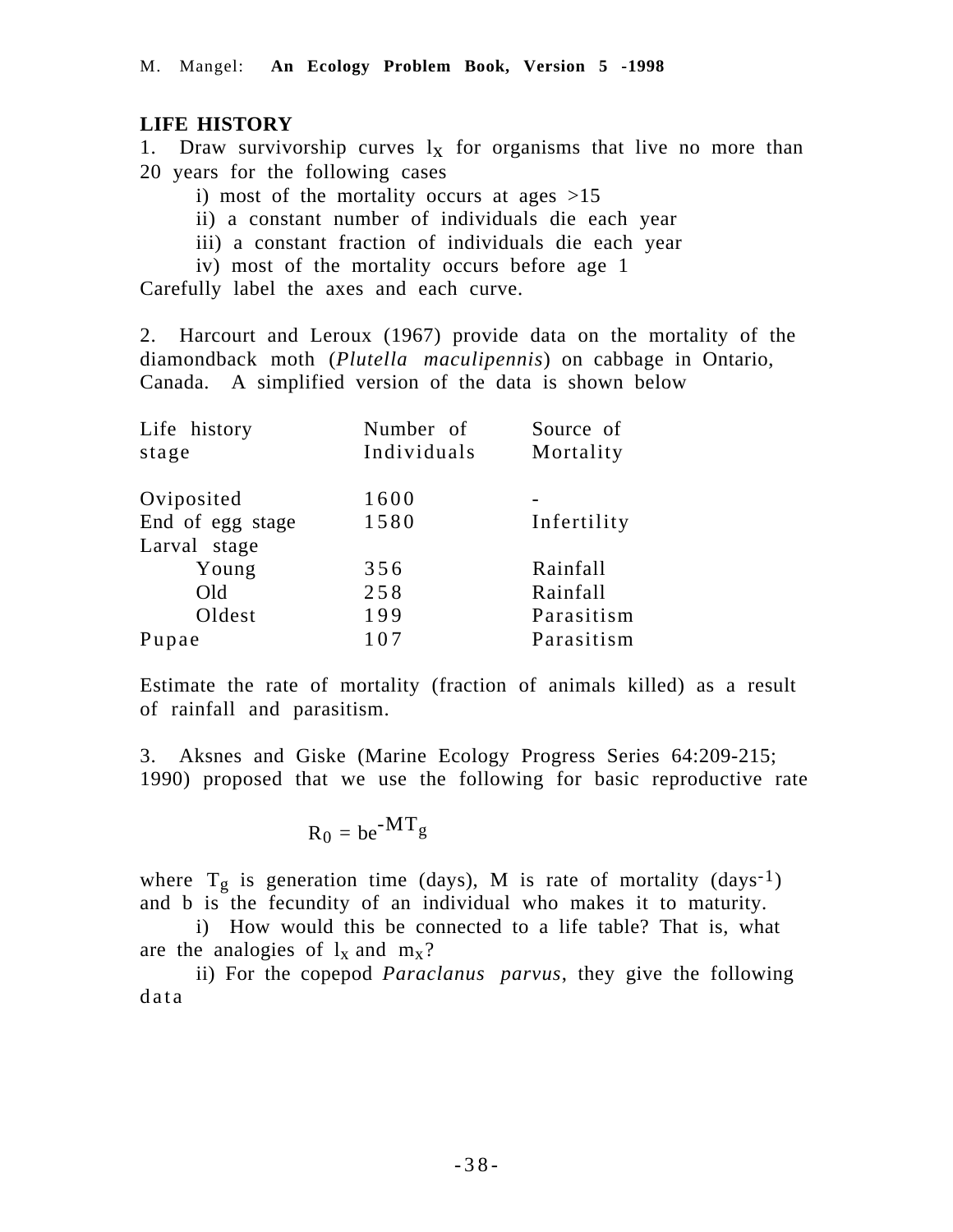| Depth $(m)$ | Μ   | $T_g$ | $b$ (eggs) |
|-------------|-----|-------|------------|
| $0 - 1$     | .22 |       |            |
| $1 - 5$     | .19 | 12.   | 7 O        |
| $5 - 10$    | .15 | 17    | 13         |
| $10 - 20$   | .10 | 26    |            |
| $20 - 50$   | .03 | 32    |            |

The copepod eats phytoplankton and is preyed upon by other plankton and fish.

iii) What explanations might you propose for the patterns of M,  $T_g$  and b with depth?

iv) Compute  $R_0$  using the data given above and make a prediction about the vertical distribution of this copepod population.

4. The grass *Poa Annua* has the following life table

| <u>Age(quarters)</u> | Number alive | <b>Fecundity</b> |
|----------------------|--------------|------------------|
| $\theta$             | 843          |                  |
|                      | 722          | 300              |
|                      | 527          | 620              |
| 3                    | 316          | 430              |
|                      | 144          | 210              |
|                      | 54           | 60               |
| 6                    | 15           | 30               |
|                      | 3            | 10               |
|                      |              |                  |

i) Compute  $l_x$  and  $m_x$ .

ii) Draw survivorship trajectories for an individual that lives longer than average and for an individual that lives shorter than average.

iii) Compute  $R_0$ . What does this say about seed to adult survival if the population is not increasing in size? That is, what can you infer about the entire adult ---> seed ----> adult life cycle?

iv) In general, can  $m_x > 1$  if  $R_0 = 1$ ?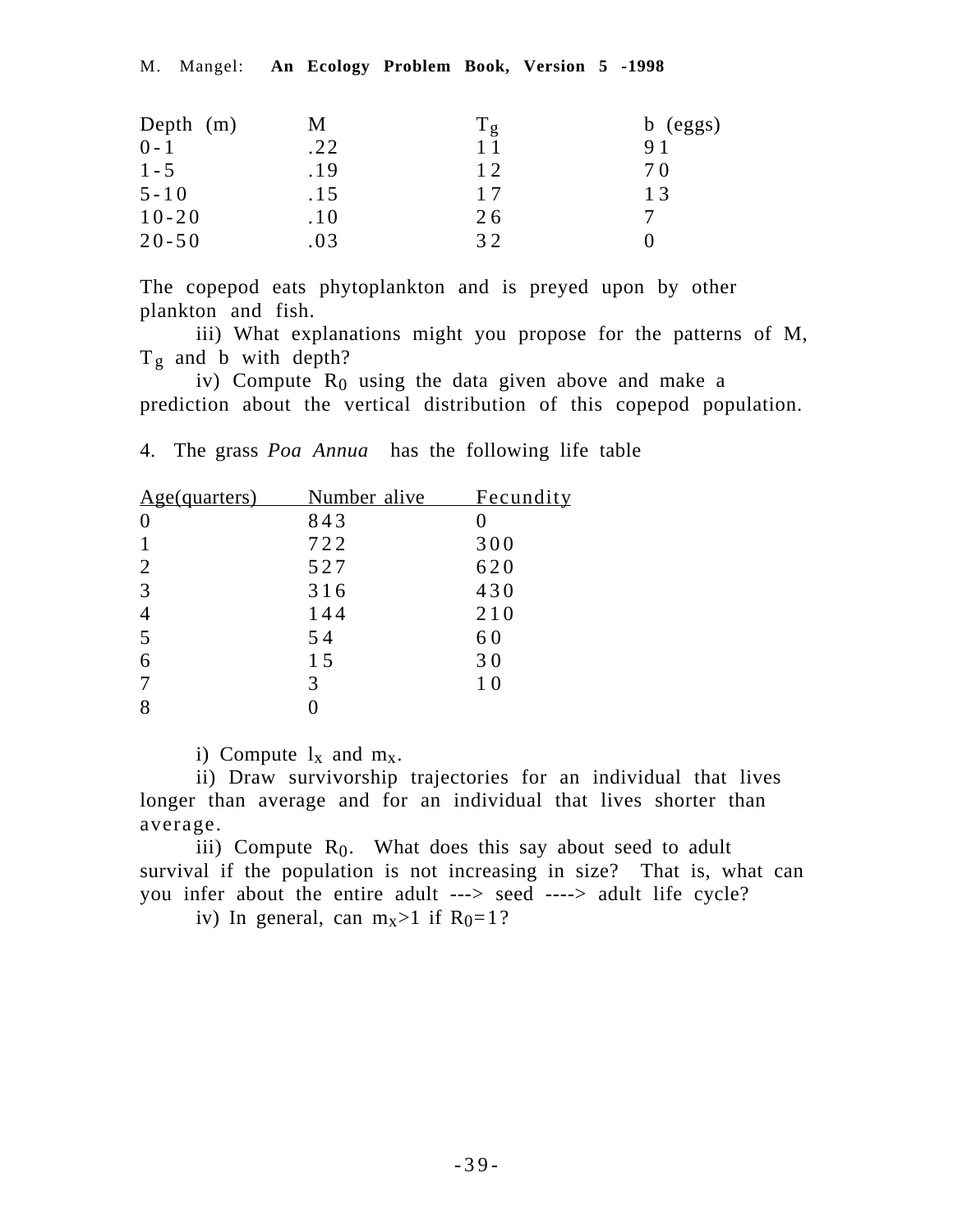5. Lowe (1969) provides data on the life table of red deer on the Island of Rhum, Scotland. A modified version of those data are shown below, in which I give the number of surviving adult females.

| <u>Age (yrs)</u> | Number Alive   | <u>Fecundity</u> |
|------------------|----------------|------------------|
| 1                | 129            | 0                |
| $\overline{2}$   | 114            | 0                |
| 3                | 113            | .311             |
| $\overline{4}$   | 81             | .278             |
| 5                | 78             | .302             |
| 6                | 59             | .400             |
| 8                | 55             | .358             |
| 9                | 25             | .447             |
| <b>10</b>        | 9              | .289             |
| 11               | 8              | .283             |
| 12               | 7              | .285             |
| 13               | 2              | .283             |
| 16               | $\overline{2}$ | .285             |
| 17               |                |                  |

i) What does it mean that fecundity  $<$  1?

ii) In the table, data are missing for year 7 and years 14 and 15. The reason is this: in year 7, the population size increased from 59 (in year 6) to 65. In year 14 the population fell to 1, but in year 15 it jumped to 4. What can these jumps upward possibly mean? iii) Compute  $R_0$  and  $T_c$  for this population.

6. Wise (**Spiders in Ecological Webs**, Cambridge University Press, 1993) measured the effects of supplemental food and density on the survival of filmy dome spiders. A simplified version of the results are shown below

| Food Supply  | Spider Density | Proportion Surviving  |
|--------------|----------------|-----------------------|
|              |                | to Reproductive State |
| Natural      | Low            | .54                   |
| Supplemented | Low            | .56                   |
| Natural      | High           | .36                   |
| Supplemented | High           | .48                   |

Wise also measured the effects of density and food on the fecundity (egg production) of maturing females. A simplified version of those data are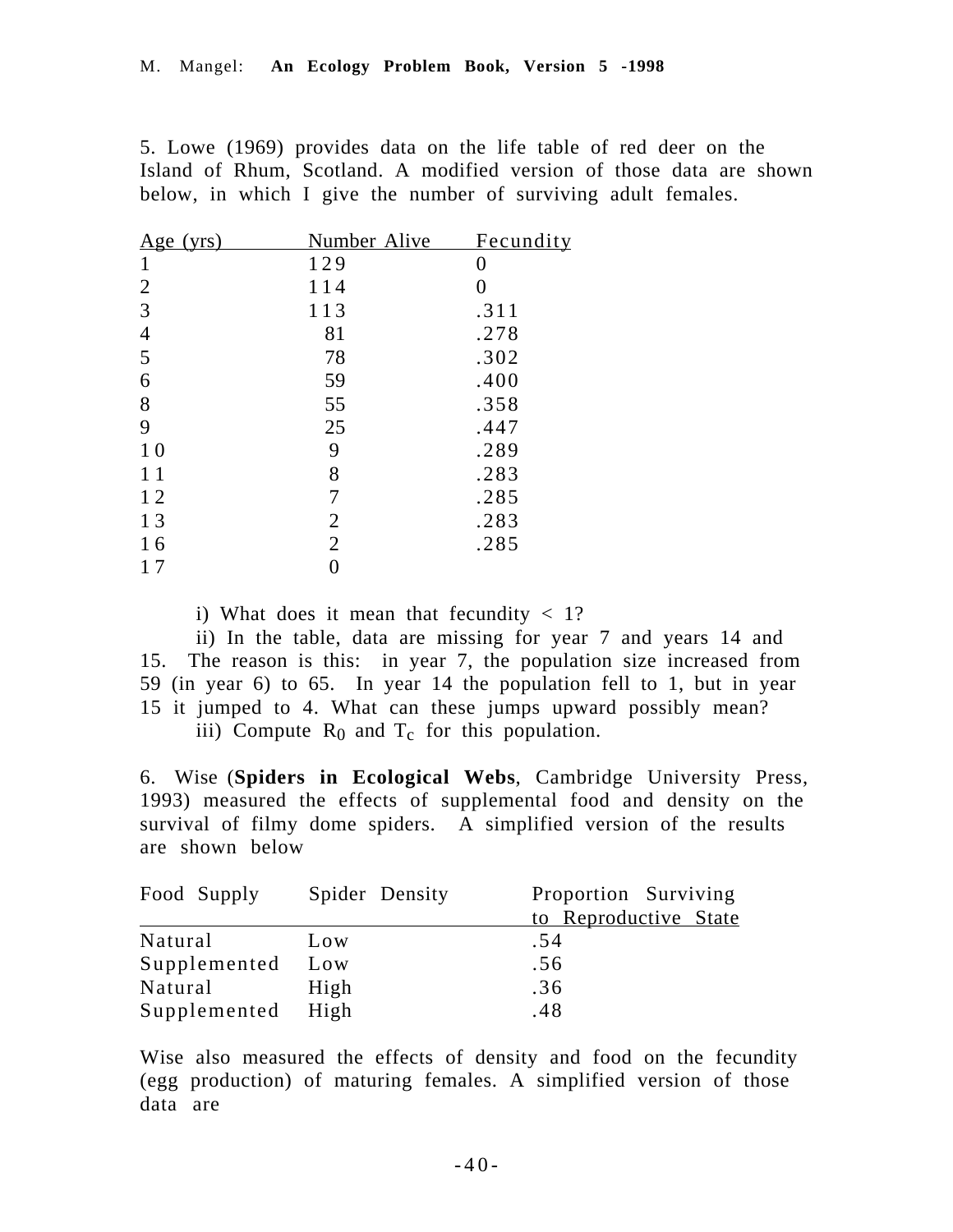| <b>Food Supply</b> | <b>Spider Density</b> | <u>Fecundity</u> |
|--------------------|-----------------------|------------------|
| Natural            | Low                   | 89               |
| Supplemented       | Low                   | 95               |
| Natural            | High                  | 71               |
| Supplemented       | High                  | 83               |

i) Interpret the effects of food supplementation and spider density on juvenile survivorship and on fecundity.

ii) Suppose that we consider simply two "age classes" of juvenile (non-reproductive) and adult (reproductive). What is the formula for basic reproductive rate?

iii) Assume that the natural situation for the spiders is high density, unsupplemented food, and that adults have a 56% chance of laying an egg sac. What would the effect of supplemented food be on the basic reproductive rate? Suppose that the natural situation is low density and unsupplemented food. How would the results change?

7. In this question, you will discover the quantity called "Residual Reproductive Value", usually denoted by RRV.

i) Explain why the expected reproduction from age a onwards is given by  $R_a = \sum l_x m_x$ .

$$
\overline{x}\overline{=}a
$$

ii) Rewrite  $R_a$  as

$$
R_a = l_a m_a + \sum_{x=a+1} l_x m_x = l_a \{ m_a + \sum_{x=a+1} \frac{l_x}{l_a} m_x \}
$$

iii) Interpret  $\frac{1}{1}$  $\frac{dA}{dA}$  in terms of population numbers.

iv) The quantity

$$
V_a = \sum_{x=a+1} \frac{l_x}{l_a} \ m_x
$$

is called residual reproductive value. Explain why it would be called this.

v) Compute the RRV for Poa Annua at ages 1,3,5,7 using the data from question 4 in this section.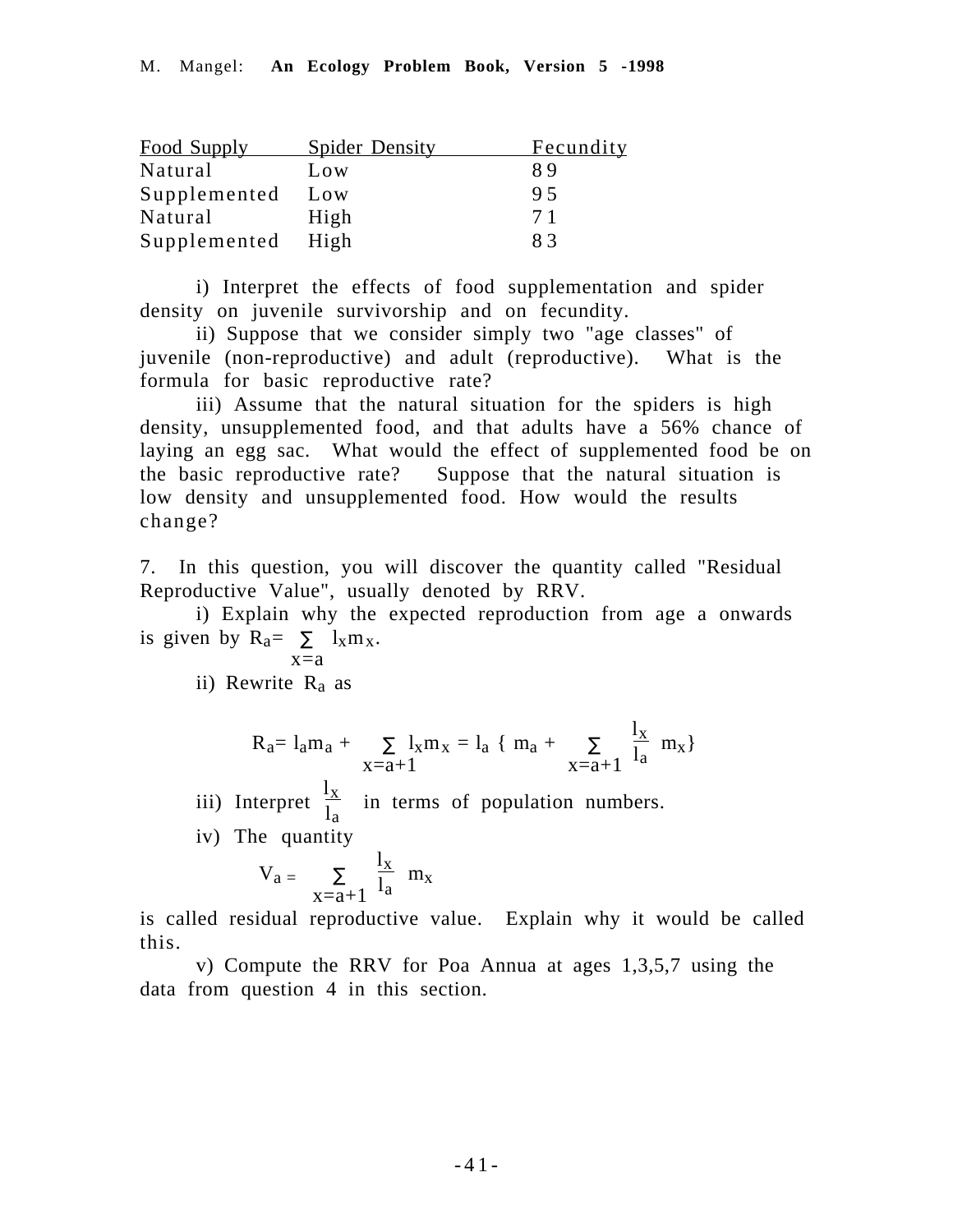8. A field study of a beetle allows one to measure the day of death and the egg load on that day by dissection of the beetle, which each day buries all of its eggs in spots that are difficult to locate and open without destroying the eggs. Results for 30 beetles are shown below:

| Individual              | Day            | Egg Load        |
|-------------------------|----------------|-----------------|
| <b>Number</b>           | of Death       | on Day of Death |
| $\mathbf{1}$            | 3              | 11              |
|                         | 16             | 16              |
|                         | 5              | 15              |
|                         | 10             | 18              |
| $\frac{2}{3}$<br>4<br>5 | 29             | $\overline{7}$  |
| 6                       | $\overline{4}$ | 13              |
| $\overline{7}$          | 21             | 12              |
| 8                       | 15             | 16              |
| 9                       | 9              | 18              |
| 10                      | 14             | 17              |
| 11                      | 23             | 11              |
| 12                      | 32             | 6               |
| 13                      | 12             | 18              |
| 14                      | 5              | 15              |
| 15                      | 21             | 12              |
| 16                      | 25             | 10              |
| 17                      | 12             | 18              |
| 18                      | 15             | 16              |
| 19                      | 13             | 17              |
| 20                      | 9              | 18              |
| 21                      | $\overline{7}$ | 17              |
| 22                      | 6              | 16              |
| 23                      | 23             | 11              |
| 24                      | $\overline{c}$ | 8               |
| 25                      | $\overline{3}$ | 11              |
| 26                      | 25             | 10              |
| 27                      | $\overline{7}$ | 17              |
| 28                      | 3              | 11              |
| 29                      | 30             | 7               |
| 30                      | 13             | 17              |

i) Draw the survivorship curve for individuals 1, 5, 17 and 30.

ii) Estimate the survivorship curve  $l_x$ .

iii) Estimate fecundity  $m<sub>x</sub>$ .

iv) Compute the basic reproductive rate  $R_0$ 

v) Compute the cohort generation time  $T_c$ .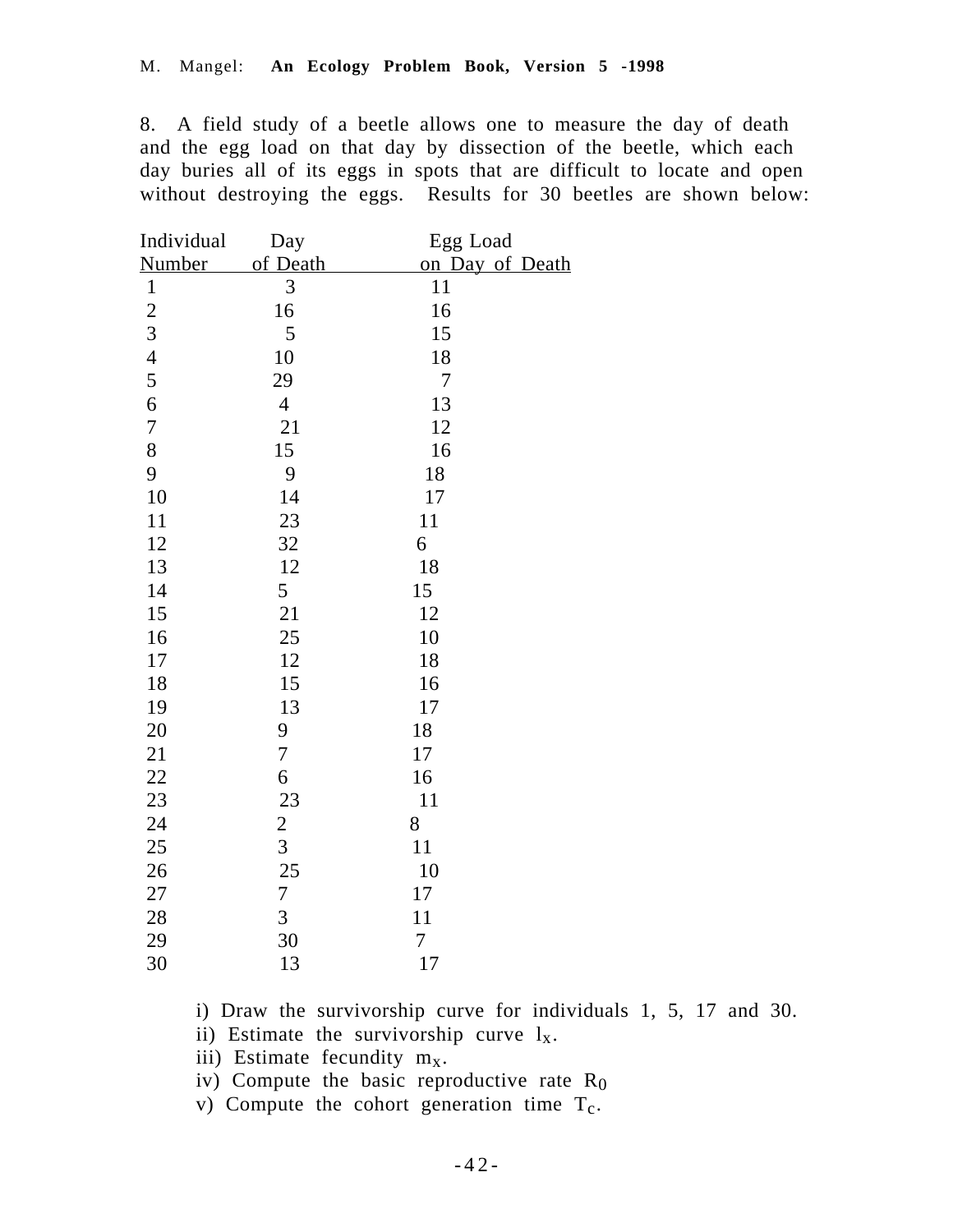9. In his book **Vertebrate Zoology**, Hairston gives the following data for *Sceloporus oliveaceous*

| <u>Age x (years)</u> |       | $\rm{m_{x}}$ |
|----------------------|-------|--------------|
| $\Omega$             |       |              |
| 0.167                | .215  | 0            |
| 1.167                | .0415 | 6.36         |
| 2.167                | .0133 | 36.60        |
| 3.167                | .0028 | 49.00        |
| 4.167                | .0005 | 49           |

i) What kind of animal is *Sceloporus oliveaceous*?

ii) Is this population self-sustaining?

iii) How would you find the distribution of individuals in the different age classes?

10. In this problem, you will investigate the effects of inbreeding on the reproductive performance of rainbow trout. The data reported here come from a paper by G-S Su et al. (Aquaculture 142:139-148, 1996). If population size is Ne, the rate of inbreeding is  $\Delta F=1/2Ne$ and the coefficient of inbreeding in generation t is

 $F(t) = 1 - (1 - \Delta F)^t$  (1)

i) One of the populations studied by Su et al. had Ne=16. Use this information and Eqn 1 to make a plot of the coefficient of inbreeding as a function of time. Su et al. report that the trout had a mean spawning data of 730 days and a mean egg load of 2032 eggs.

ii) Assuming that we can describe the trout as semelparous, that daily mortality of adult fish is m and of egg toadult survival is s, explain why

 $R_0 = 2032\sigma \exp(-730m)$  (2)

iii) Compute R<sub>0</sub> if m= .0005 and  $\sigma$  =.0008. Interpret this result in terms of population decline or growth. Su et al. found that inbreeding increased the age at spawning of fish and decreased the number of eggs that they had. In particular, each percent increase in inbreeding coefficient increased spawning date by 0.49 days and decreased egg number by 12.3 eggs.

 iv) Suppose that S(t) denotes the spawning age of individuals in generation t and E(t) denotes the number of eggs of individuals in generation t. Explain why

 $S(t) = 730 + .49(100)$  F(t))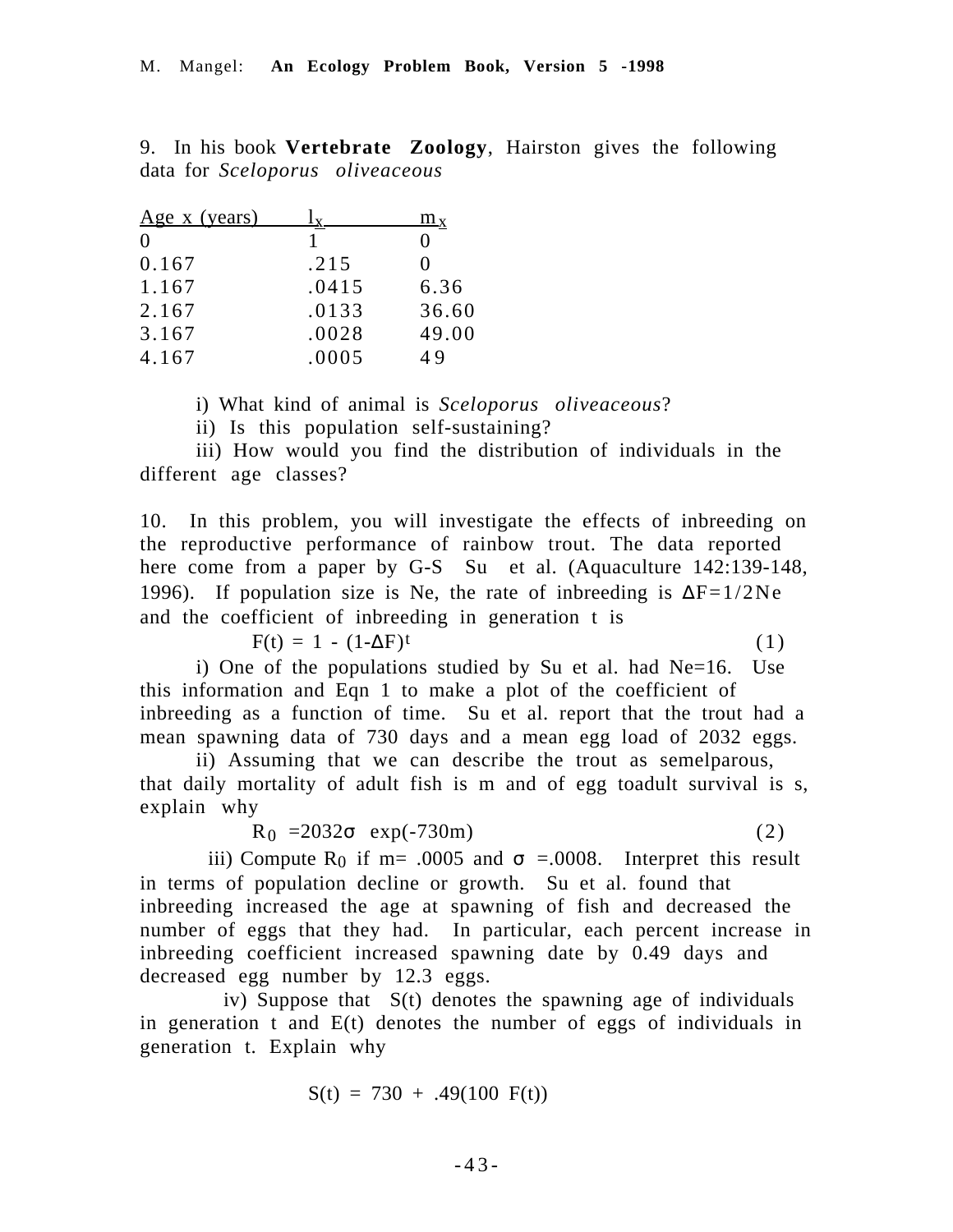M. Mangel: **An Ecology Problem Book, Version 5 -1998**

$$
E(t) = 2032 - 12.3 \ (100 \ F(t) \tag{3}
$$

v) Now  $R_0$  will also be a function of generations, which we can denote by  $R_0(t)$ . Explain why it is given by

$$
R_0(t) = \sigma E(t) \exp(-mS(t))
$$
 (4)

and make a plot of  $R_0(t)$  vs t for t running up to 20 years.

 vi) What do you conclude about the growth/decline of the population over this interval.

 vii) How big would the effective population have to be to prevent declining populations over this 20 year time horizon?

11. Peter Waser and Scott Creel published the following information on the life history of mongoose in the Serengeti:

| <u>Age</u> (a) | <u>l(a)</u> | m(a)           |
|----------------|-------------|----------------|
| 0              | 1           | 0              |
| 1              | .41         | $\overline{0}$ |
| $\overline{2}$ | .328        | .21            |
| 3              | .252        | .39            |
| $\overline{4}$ | .182        | .95            |
| 5              | .142        | 1.32           |
| 6              | .085        | 1.48           |
| 7              | .057        | 2.45           |
| 8              | .031        | 3.78           |
| 9              | .021        | 2.56           |
| 10             | .014        | 4.07           |
| 11             | .005        | 3.76           |
| 12             | .005        | 3              |
| 13             | .002        | $\overline{2}$ |
| 14             | .002        | $\overline{0}$ |
|                |             |                |

i) Compute  $R_0$  from these data.

ii) What happens to  $R_0$  if survivorship decreases by just 5% for ages 5 and onwards?

iii) What happens to  $R_0$  if individuals delay reproduction so that there is no reproduction at age 2, 3 and 4?

iv) Interpret your results.

### **Advanced Material**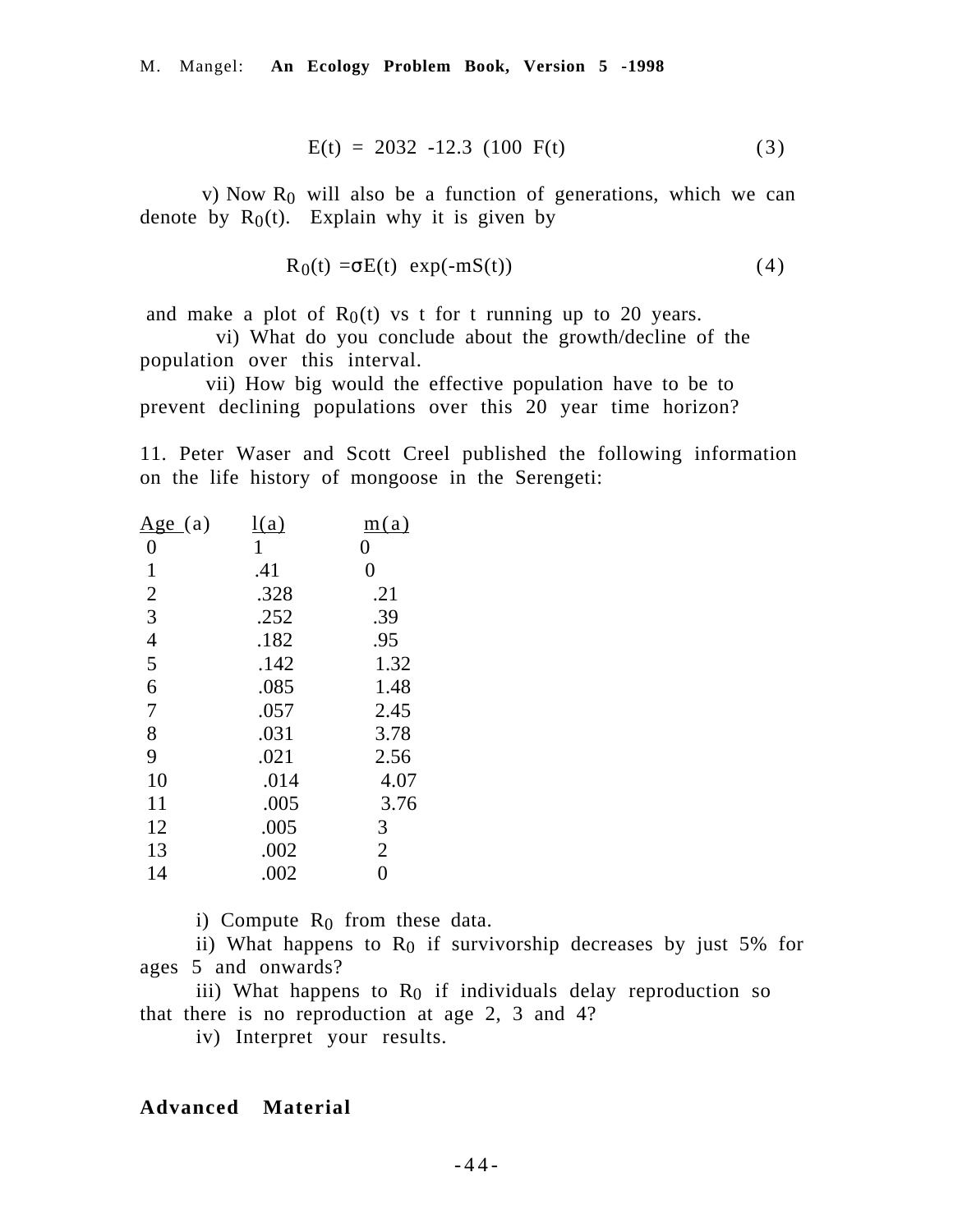1. Write a computer program to determine the growth rate of the population from the equation

$$
\sum_{a=a_{\text{min}}}^{a_{\text{max}}} l_a m_a e^{-r} = 1
$$

In which  $a_{\min}$ ,  $a_{\max}$ ,  $\{l_a, m_a\}$  are input parameters. Use it to investigate tradeoffs in  $l_a$  and  $m_a$  in a population that is growing at 1% per year.

2. This problem involves the analysis of a matrix model for a population in which there are two age classes. Young individuals survive to adulthood with probability  $s_0$ , adults survive from one year to the next with probability  $s_1$ , and the adult fecundity is b.

i) What are the units of  $s_0$ ,  $s_1$  and b? Be thoughtful and specific.

ii) Let  $N_0(t)$  and  $N_1(t)$  denote the population sizes of young and adults in year t. What are the equations relating the population sizes in year t+1 to those in year t?

iii) Write a computer program for which these parameters and the initial population sizes are input parameters and which then computes the population size at subsequent years. Use this program to compute the population growth rate.

iv) Now compute the population growth rate analytically from the eigenvalue calculation.

v) Use the result in part iv) to explain why  $bs_0/s_1^2$  is an invariant of the life history, in the sense that when  $s_1$  is fixed, the same growth rate is obtained whenever the proposed invariant is constant.

3. Some years ago, Andy Dobson and Anna Marie Lyles proposed a simple stage structured model for primate life histories. The population is coarsely divided into three stage classes: Infants (I), Juveniles (J), and Adults (A) and time is measured by the interbirth-interval (ibi). Assume the following: a) the survival of a juvenile or adult through one ibi is s; b) the survival of an infant to the juvenile stage is si; c) adult fecundity is F per ibi. Assume that the age at first reproduction is two inter-birth-intervals.

i) Convert these statements to a matrix model.

ii) Show that the growth rate of the population satisfies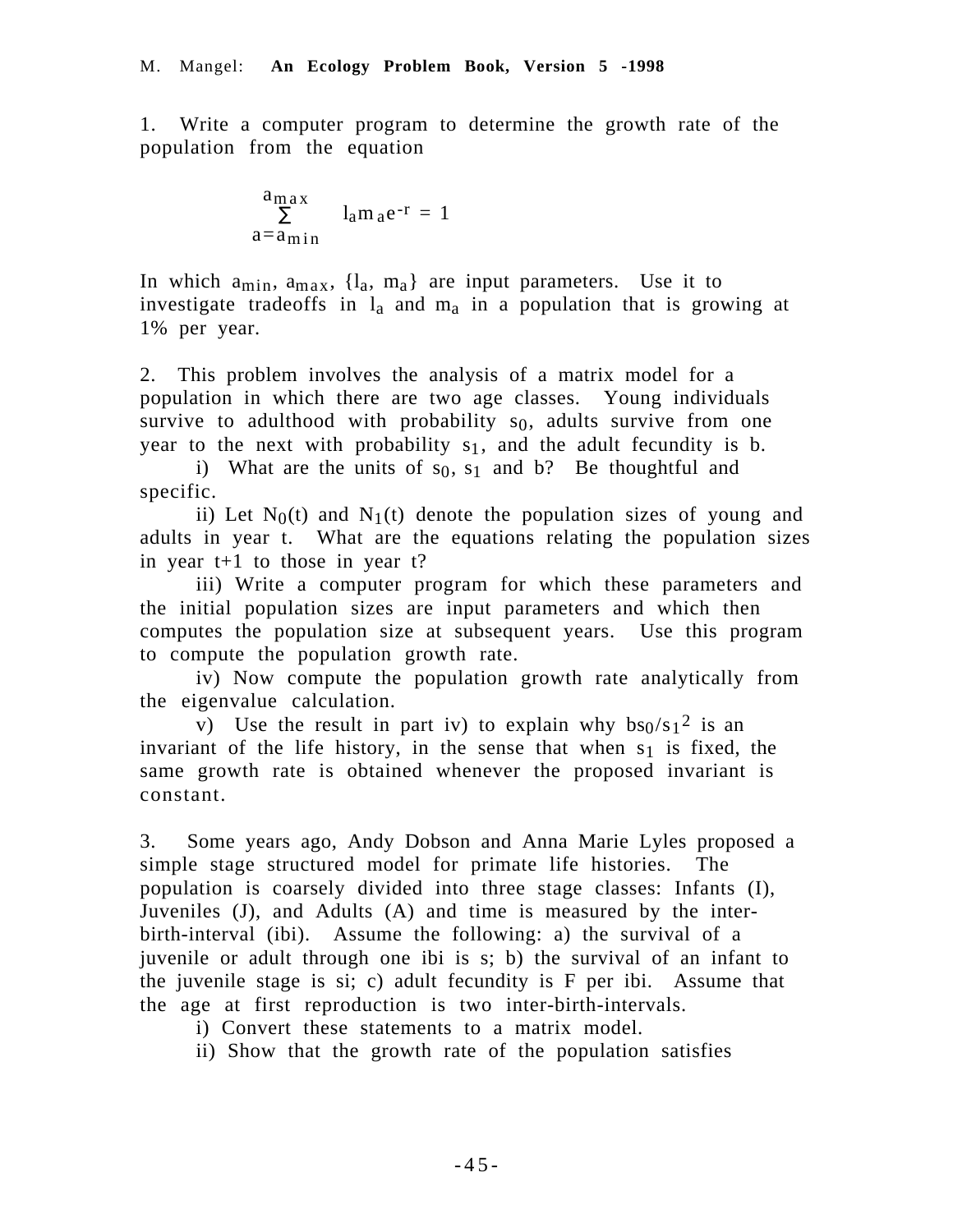$$
\lambda^2 = -\frac{F s^2 i}{s\text{-}l}
$$

and write a program to compute the growth rate when F, s and i are input parameters.

iii) How is your matrix model modified if a) the age at first reproduction is three inter-birth-intervals, so that there are two juvenile age classes, b) adult fecundity depends upon total population size?

iv) Froechlich et. al. (Journal of Primatology 2:207-306, 1981) give the following information on howler monkeys (*Alouatta palliata*)

> Age at first reproduction  $= 4$  years Birth rate  $= .48/yr$ Survival to Age  $1 = 0.6$ Age 4 =  $0.37$

Explain how these data would be used to estimate the parameters in the stage structured model.

5. i) What is the difference between a Lefkovitch and a Leslie matrix?

ii) The following might apply to an insect population

|       | egg               | larva                  | adult             |
|-------|-------------------|------------------------|-------------------|
| egg   | $\mathbf{\Omega}$ | 0                      | E                 |
| larva | $S_{\rm e}$ 1     | <b>S</b> <sup>11</sup> | $\mathbf{\Omega}$ |
| adult | $\mathbf{\Omega}$ | S1a                    | Sa a              |

Tell me everything that you know about F,  $s_{el}$  and  $s_{11}$ .

iii) Explain how you would empirically determine  $F$  and  $s<sub>la</sub>$ .

iv) Describe an analytical and a computation method for finding the stable age distribution, but do not do so.

|            |                  | 4) The Pacific sardine life cycle can be described as follows: |               |
|------------|------------------|----------------------------------------------------------------|---------------|
| Stage name |                  | <b>Duration</b> Daily Instantaneous                            | Eggs per fish |
|            | $\frac{days}{9}$ | <b>Mortality Rate</b>                                          | per day       |
| Egg        | 3                | $\cdot$ 3                                                      |               |
| Yolk-sac   |                  |                                                                |               |
| larva      |                  | $\cdot$ 3                                                      |               |
| Early      |                  |                                                                |               |
| larva      | 11               | .14                                                            |               |
| Late       |                  |                                                                |               |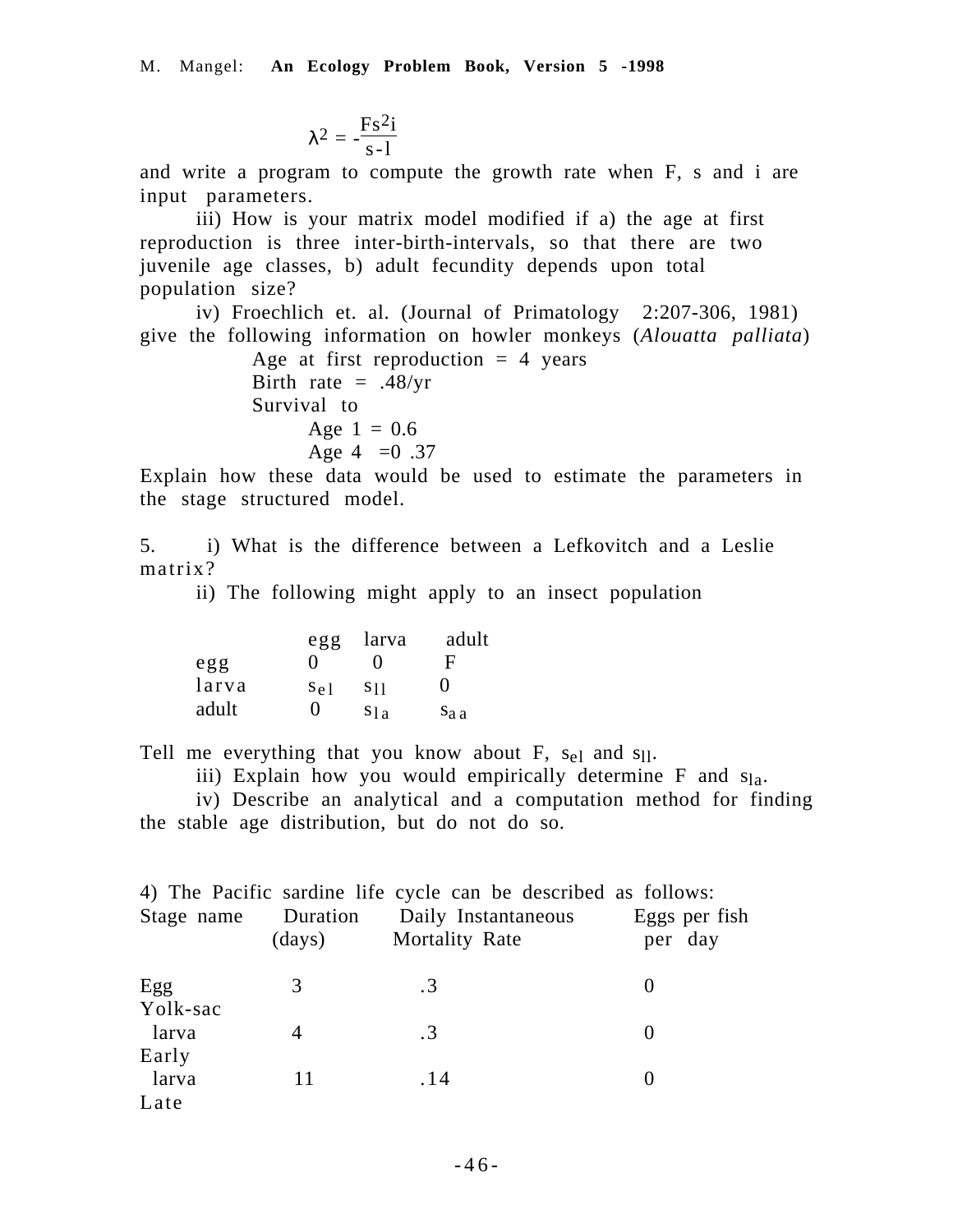| larva        | 42   | .0556  |          |
|--------------|------|--------|----------|
| Early        |      |        |          |
| juvenile     | 25   | .0365  |          |
| Juvenile I   | 100  | .0239  | $\theta$ |
| Juvenile II  | 142  | .0140  | 0        |
| Juvenile III | 170  | .0025  | 0        |
| Juvenile Iv  | 170  | .0021  | 0        |
| Pre-recruit  | 175  | .0021  | 0        |
| Early Adult  | 381  | .00178 | 170      |
| Adult        | 663  | .00178 | 462      |
| Late         |      |        |          |
| Adult        | 2773 | .00178 | 1259     |
|              |      |        |          |

M. Mangel: **An Ecology Problem Book, Version 5 -1998**

i) Give the formula, but do not evaluate, the probability that a early larva survives to the next stage.

ii) Explain how you would construct a Lefkovitch matrix for the sardine in which all stages were used. Then explain what you would do if the stages were Egg, Larva, Juvenile, and Adult.

iii) In his classic analysis of the collapse of the sardine fishery, M.B. Schaefer using a logistic model

$$
\frac{\text{d}P}{\text{d}t} = rP(1-\frac{P}{K})
$$

with harvesting. What are the general interpretations of r and K in this equation? How would you use the detailed stage data to estimate these parameters?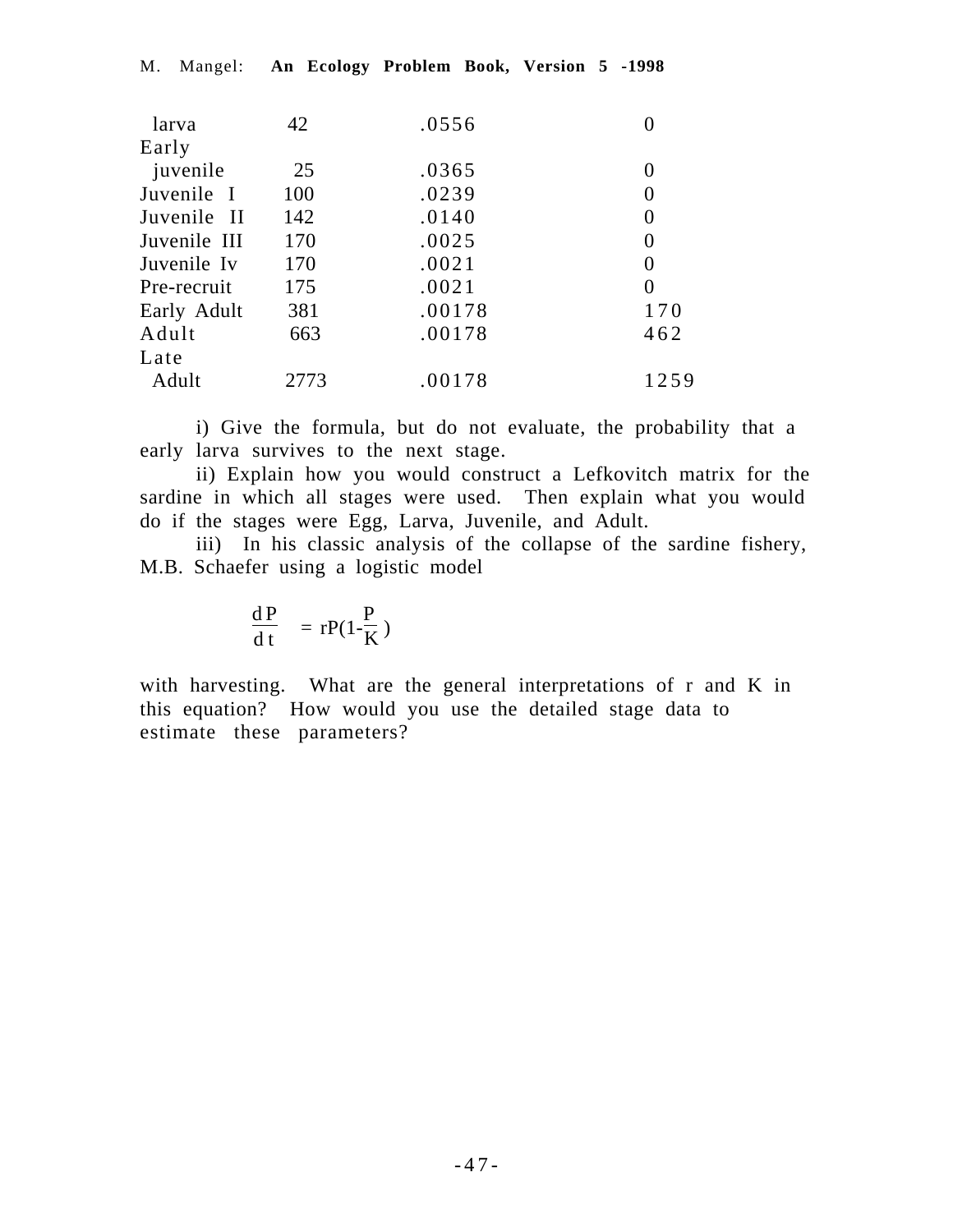### **SINGLE SPECIES POPULATION GROWTH**

1. Often, we can only approximately determine population size; in that case we require an estimate of abundance. In this question, you will derive a estimator for population abundance based on capture and recapture.

It proceeds to estimate the number of individuals N in a population by capturing some of them, marking the captured individuals, and recapturing a mixture of marked and unmarked individuals. We set

> $N =$  the number of individuals in a population  $M=$  the number of individuals marked the first time  $C =$  the total number of individuals captured the second time  $R =$  the number of individuals in the second sample that are marked

i) Explain the logic that one uses to set

$$
\frac{N}{M} = \frac{C}{R}
$$

from which the estimator is  $N_{est}$  = M C  $\frac{R}{R}$ . (This is actually a biased estimator, overestimating population size, but we will work with it. See Krebs, C. 1989. **Ecological Methodology**. Harper and Row, for further details.)

ii) Discuss the biological assumptions that underlie the logic in part i).

The 95% confidence interval for population size is approximately found as follows. Set (for more details see Seber, G.A.F. 1982. **The Estimation of Animal Abundance**. MacMillan, New York):

$$
V = \frac{(M+1)(C+1)(M-R)(C-R)}{(R+1)^3}
$$

This yields an approximate 95% confidence interval of

$$
N_{est} \pm 1.96 \, \sqrt{V}
$$

and a measure of the relative width of the confidence interval is 1.96  $\sqrt{V}$  /N<sub>est</sub>.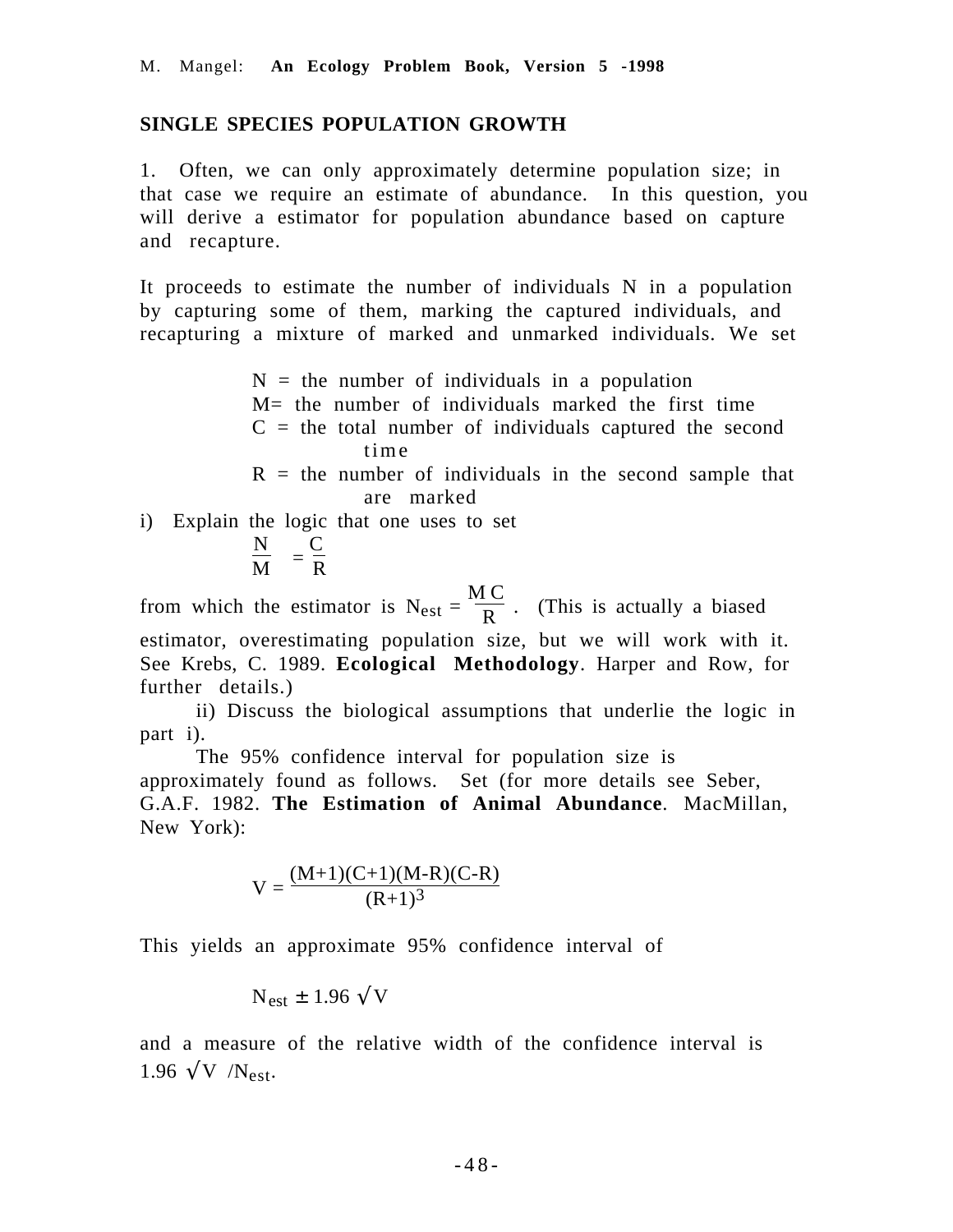iii) Explore these various equations by using the following hypothetical data

| Μ    | €   | R   |
|------|-----|-----|
| 90   | 40  | 6   |
| 180  | 80  | 12  |
| 360  | 160 | 24  |
| 1800 | 800 | 120 |

iv) My colleague Mark Abrahams described the following situation in Lindeman Pond in Winnipeg Mannitoba. The lake has an unknown number of yellow perch, but was recently stocked with 300 perch from a local hatchery. The hatchery fish have a banding pattern sufficiently different from the local perch that it can be considered a mark. During resampling, 550 fish were captured, of which 93 were hatchery fish. Estimate the population size of the yellow perch population (and the approximate 95% confidence interval) in this lake.

2. In this exercise, you will explore the implications of the "energy equivalence hypothesis of Sean Nee et al (Nature 351:312-313, 1991). If metabolic rate for an individual scales as



where W is weik and A and B are constants, then the total energetic needs **of a population of N** individuals with identical weight is  $NAW^B$ . If the ergy flow to this population is E and flow in is balance with  $po$  ition use  $of$  energy, then

 $\Box$  (1)

i) Explain why this must be true.

ii) What does this equation predict for the relationship between logarithm of population size and logarithm of weight?

iii) For salmon, B=.92 (N.R. Glass, Journal of the Fisheries Research Board of Canada 26:2643-2650, 1969) and Egglishaw and Shackley (Journal of Fish Biology 11:647-672) determined the following data on Atlantic salmon, *Salmo salar* L., on the Shelligan Burn -- a small stream in Scotland where I do some of my research. I give the information for so-called  $0+$ ,  $1+$  and  $2+$  salmon -- those which are newly emerged or have spent one year or two years in the river: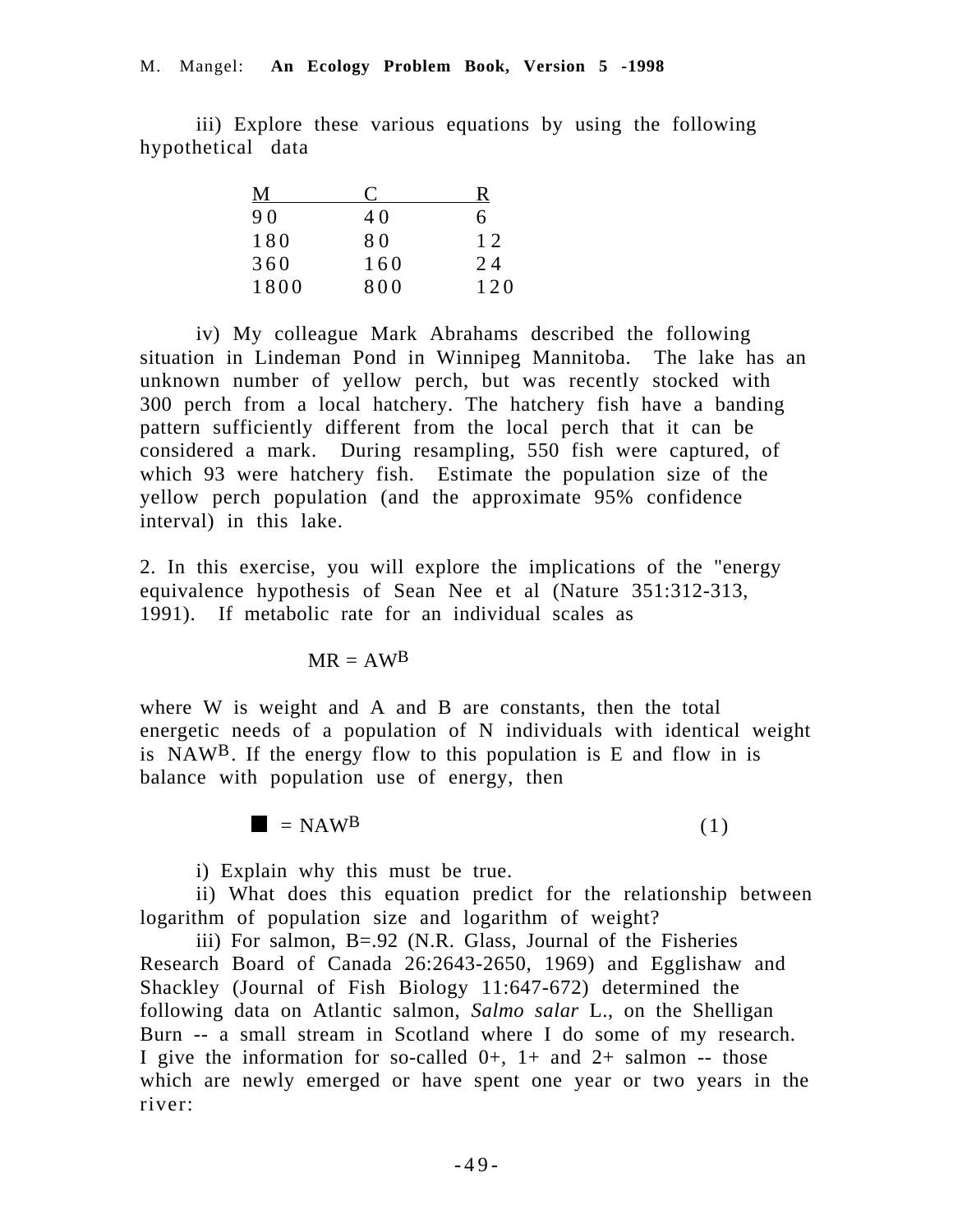| Year |      | Length $(mm)$ |                |                    | Density of Fish (number/m <sup>2</sup> ) |
|------|------|---------------|----------------|--------------------|------------------------------------------|
|      | $0+$ | $1+$          | $2+$           | $1+$<br>$()+$      | $2+$                                     |
| 1966 | 46   | 93            | 127            | 3.1<br>.11         | .06                                      |
| 1967 | 47   | 93            | 124            | $2.23$ .18         | .01                                      |
| 1968 | 48   | 100 124       |                | 1.95 .14           | .03                                      |
| 1969 | 50   | 100           | 136            | 2.92.19            | .03                                      |
| 1970 | 54   | 101           | 129            | .98<br>$\cdot$ . 2 | .01                                      |
| 1971 | 54   | 99            | 128            | 2.48.18            | .02                                      |
| 1972 | 52   | 99            | 128            | 1.54.41            | .01                                      |
| 1973 | 62   | 101           | 129            | 1.32.30            | .01                                      |
| 1974 | 58   | 105           | $\blacksquare$ | 1.36.25            | .00.                                     |
| 1975 | 55   | 98            | 129            | 3.09<br>.25        | .01                                      |

Use these data to test the relationship that you derived in step ii).

iv) Equation (1) is based on the assumption that all fish are the same size. This is not so, as evidenced by the salmon data. But it is clear that all  $0+$  fish are more similar to each other and all  $1+$  fish to each other than to other age classes. Forgetting about 2+ fish, how does equation (1) generalize when there are two weights  $W_1$  and  $W<sub>2</sub>$ ? What does this generalization tell you about the mixture of individuals in the population?

3. In June 1994, I participated in the "Potential Biological Removal" workshop held at the Southwest Fisheries Science Center, in response to the re authorization of the Marine Mammal Protection Act. The amendments to the act determine that PBRs would be found from the formula

$$
PBR = N_{min} \frac{1}{2} R_{max} F_r
$$

where  $N_{\text{min}}$  is a minimum estimate of population size,  $R_{\text{max}}$  is the maximum value of per capita reproduction and  $F_r$  is a safety feature defined as  $F_r = .9$  for populations at or above 60% of carrying capacity,  $F_r = .5$  for populations that were depleted or of unknown status and  $F_r = 1$  for threatened or endangered populations. Scientists studied population dynamics using the "A logistic model":

$$
N_{t+1} = N_t + rN_t\{1-(N_t/K)^A\} - PBR_t
$$

where  $N_t$  is the size of the population in year t and PBR<sub>t</sub> is the PBR in year t. Generally, the value of A=2.4 is used.

- i) What is the carrying capacity in this model?
- ii) What is the maximum per capita reproduction in this model?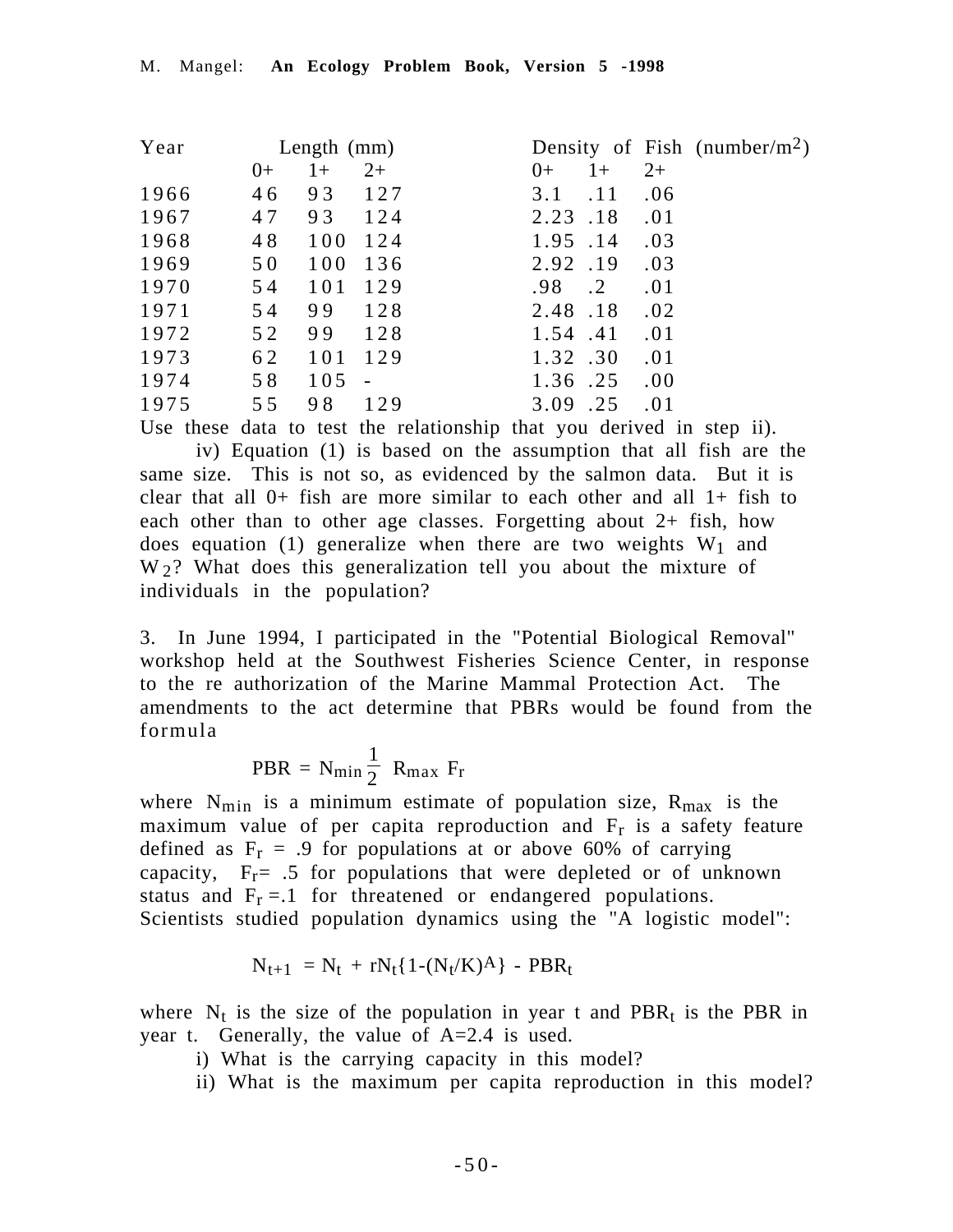iii) For harbor seals,  $K=25,000$  and  $r=.12$ . Provide a graph of per capita reproduction vs. population size.

iv) Provide a graph of total population reproduction vs. population size.

4. A population is called a "sink population" if its instantaneous rate of growth  $r < 0$  or an individual's lifetime reproduction R<1. Such populations can be sustained by immigration. Suppose that the immigration rate per year is constant at I and let N(t) denote the population size in year t. The dynamics are then

$$
N(t+1) = I + RN(t)
$$

i) Explain the origin of this equation.

ii) Show that the steady state population level is

$$
N^*=\frac{I}{1-R}
$$

iii) Suppose that a mutant with growth rate R' evolves in the sink population itself (e.g. that the sink population is an island). If M(t) is the size of the mutant population at time t then

$$
M(t+1) = R'M(t)
$$

since there is no immigration of mutants. Thus the ratio of mutants to normal individuals is

$$
\frac{M(t+1)}{N(t+1)} = \frac{R'M(t)}{I + RN(t)}
$$

Assume that the normal population is at its steady value  $N^*$  and then show that the condition for the mutant to increase, in the sense that

$$
\frac{M(t+1)}{N^*} > \frac{M(t)}{N^*}
$$

is  $R'$  1.

iv) Interpret this result in terms of the likelihood that we can count on a mutation to save a sink population.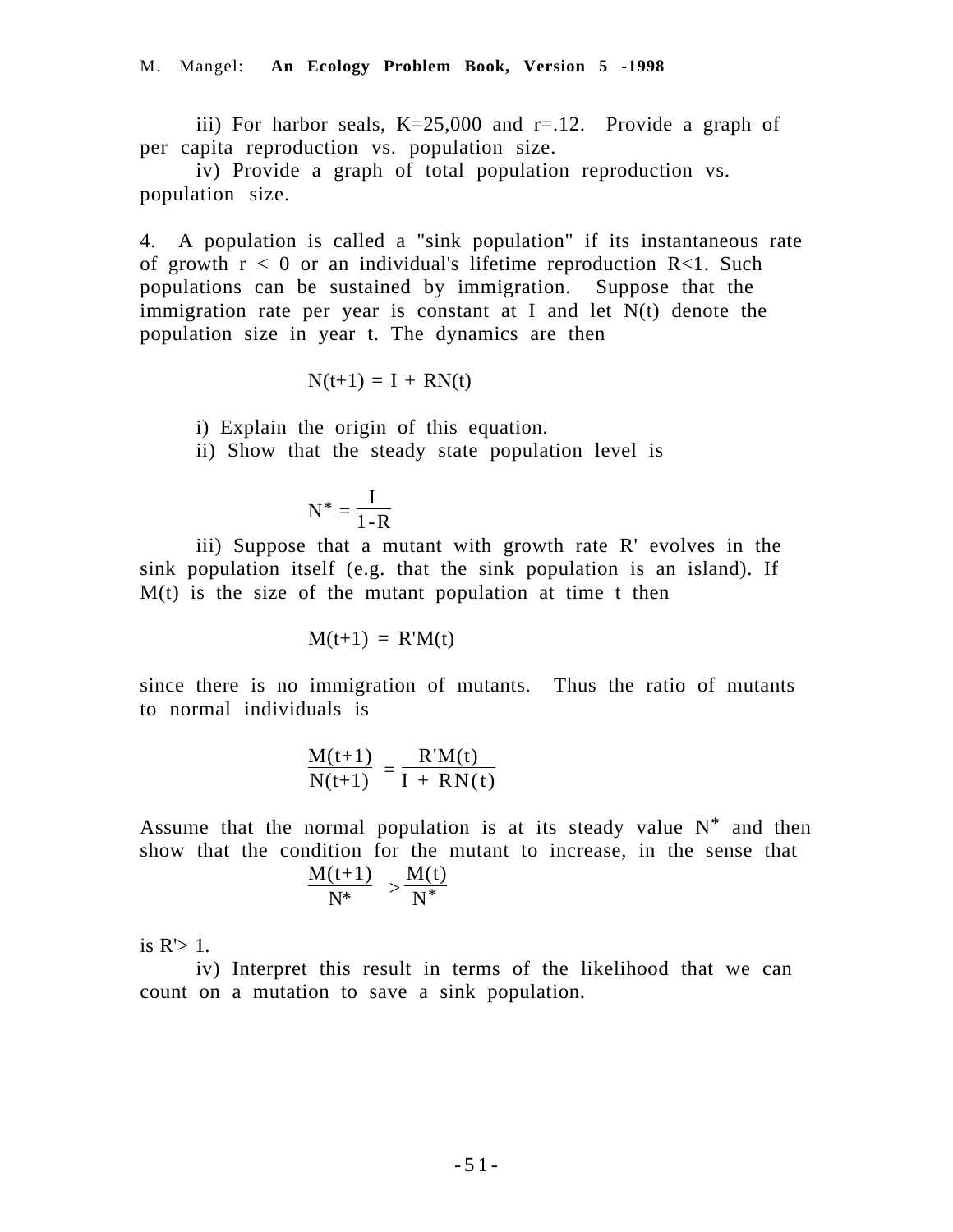5. Palmblad (1968) studied the density dependence of reproduction and growth of the plantain *Plantago major*. A simplified version of the data is shown below

| Quantity         |       |       | Sowing Density (seeds per pot) |      |      |
|------------------|-------|-------|--------------------------------|------|------|
|                  |       | 5     | 50                             | 100  | 200  |
|                  |       |       |                                |      |      |
| % Germination    | 100   | 100   | 93                             | 91   | 90   |
| % Mortality      | 0     | 7     | 6                              | 10   | 24   |
| % Reproducing    | 100   | 93    | 72                             | 52   | 34   |
| Total dry weight |       |       |                                |      |      |
| per pot (gm)     | 8.1   | 11.1  | 13.1                           | 13.7 | 12.6 |
| Seeds per        |       |       |                                |      |      |
| reproductive     |       |       |                                |      |      |
| plant            | 11980 | 2733  | 228                            | 126  | 65   |
| Seeds per pot    |       |       |                                |      |      |
|                  | 11980 | 12760 | 8208                           | 6552 | 4420 |

i) What is plantain?

ii) Make plots of each of the quantities versus sowing density and interpret your results. In the plots use number, rather than percentage, of reproducing plants.

iii) Use your results to construct a single species growth model.

6. Alfred Lotka (of Lotka-Volterra fame) used data on the human population of the US from 1790 to 1910 to estimate the parameters of the logistic equation and concluded that "if the population of the United States continues to follow this growth curve in future years, it will reach a maximum of some 197 million souls by the year 2060". In fact, this level (197 million) was crossed by about 1970.

Recently Henry Tuckwell and James Koziol (Nature 359:200) fit population data of the world from 1950 to 1985 to the logistic. Their model accurately estimated the population in 1992 (about 5.5 billion) and they estimated that the carrying capacity of the world is 23.8 billion and that this will be achieved by 2250.

i) Why do you think Lotka was so off in his prediction?

ii) What do you think of the work of Tuckwell and Koziol in light of the information about Lotka

7. We have studied populations that are said to grow in continuous time, according to

$$
\frac{dN}{dt} = rN \qquad N(0)=N_0.
$$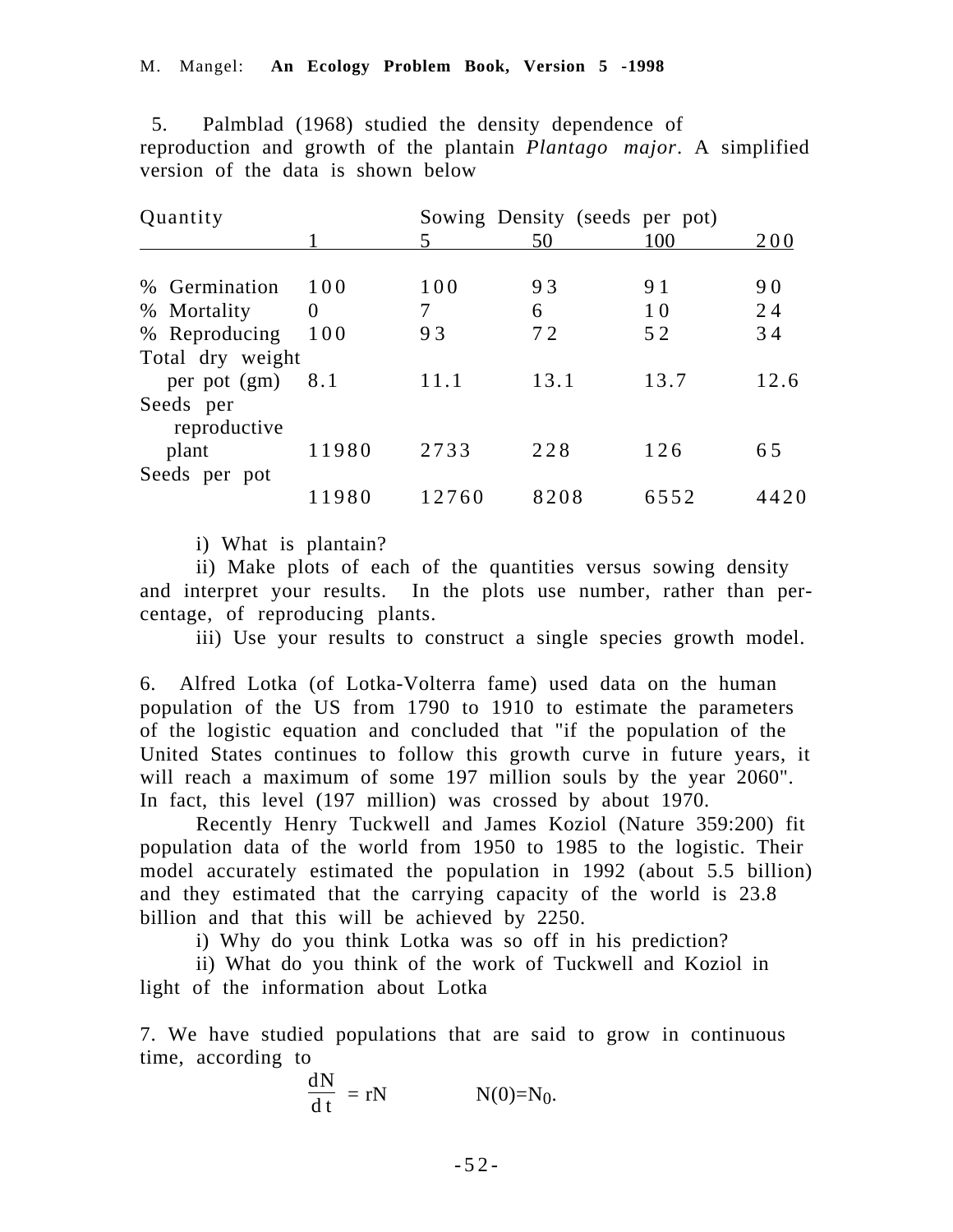For populations that grow in a discrete manner (for example, seasonally), the analog is usually written as

$$
N(t+1) = \lambda N(t) \qquad N(0) = N_0
$$

where 1 is called the coefficient of geometric increase.

- i) What is the expression for  $N(t)$  in terms of  $N_0$ ?
- ii) What happens to N(t) if  $1 > 1$ , l=1 or  $1 < 1$ ?
- 8. The general population growth rate can be formulated as

$$
\frac{\mathrm{dN}}{\mathrm{d}t} = B - D + (I-E)
$$

where B is a birth rate, D is a death rate, I is immigration and E is emigration. We have focused the role of predators primarily upon the death rate D. Explain how predators might affect one of the other terms B, I or E and propose an experiment to test your idea.

9. Three possible forms of the dependence of per capita growth rate are shown below. Curve a leads to the logistic equation



i) What biological interpretations do you ascribe to curves b and c?

ii) What predictions about population growth rate can you make? In particular, compare the population growth rates associated with curves b and c with the logistic.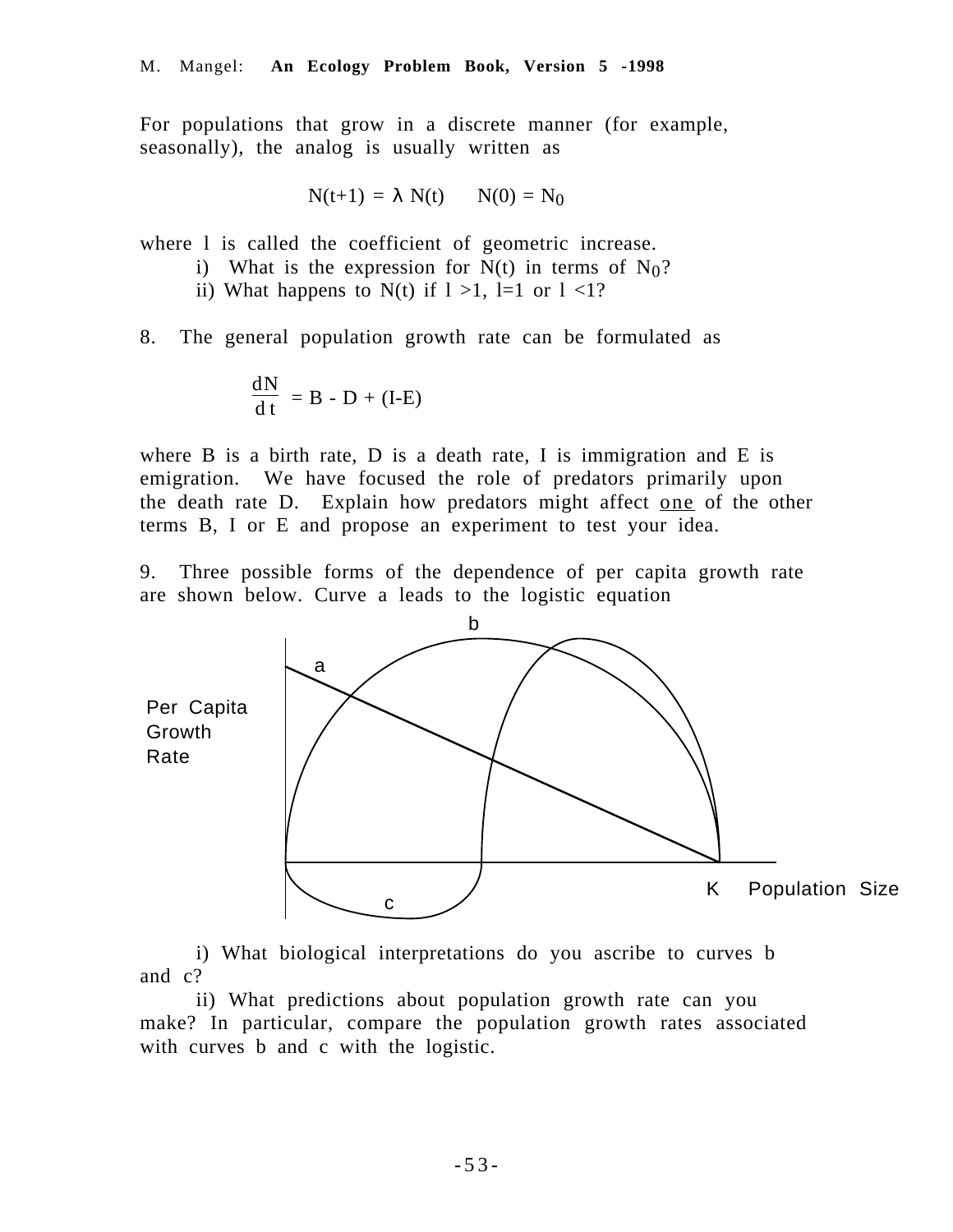10. The logistic description of population growth 1 N dN  $\frac{dH}{dt} = r(1-$ N  $\frac{K}{K}$ ) is said to have "strict" negative density dependence: for all values of population size an increase in population size causes a decrease in per capita growth rate.

i) Explain this idea using a graph in which per capita growth rate is plotted against population size.

ii) Imagine an organism that had "peaked" density dependence, so that per capita growth rate initially climbs with population size, but then declines (and reaches zero at carrying capacity). On the same graph as the one above, illustrate this kind of density dependence. What predictions would you make about population dynamics? What biological mechanisms might lead to this kind of density dependence?

iii) Density dependence is often said to be an "enemy" of conservation. What do you think is meant by this and why?

11. This question deals with the logistic model

$$
\frac{\mathrm{dN}}{\mathrm{d}t} = .1\mathrm{N}(1\text{-}\frac{\mathrm{N}}{200})
$$

where time is measured in weeks and biomass is measured in kilograms.

i) What is the maximum per capita growth rate, including units?

ii) What is the carrying capacity, including units?

iii) Plot per capita growth rate vs. population size, showing carrying capacity.

iv) Plot the growth rate of the population as a function of population size.

v) Suppose habitat is destroyed so that carrying capacity declines at a rate of 10% per week. Approximately compute the trajectory of the population for 10 weeks. To do this, rewrite the logistic equation by treating  $dt=1$  as

$$
N(t+1) = N(t) - .1N(1 - \frac{N}{K(t)})
$$

 $K(t+1) = .9 K(t)$ 

with  $N(0)=K(0)=200$ . In addition, explain where these equations come from.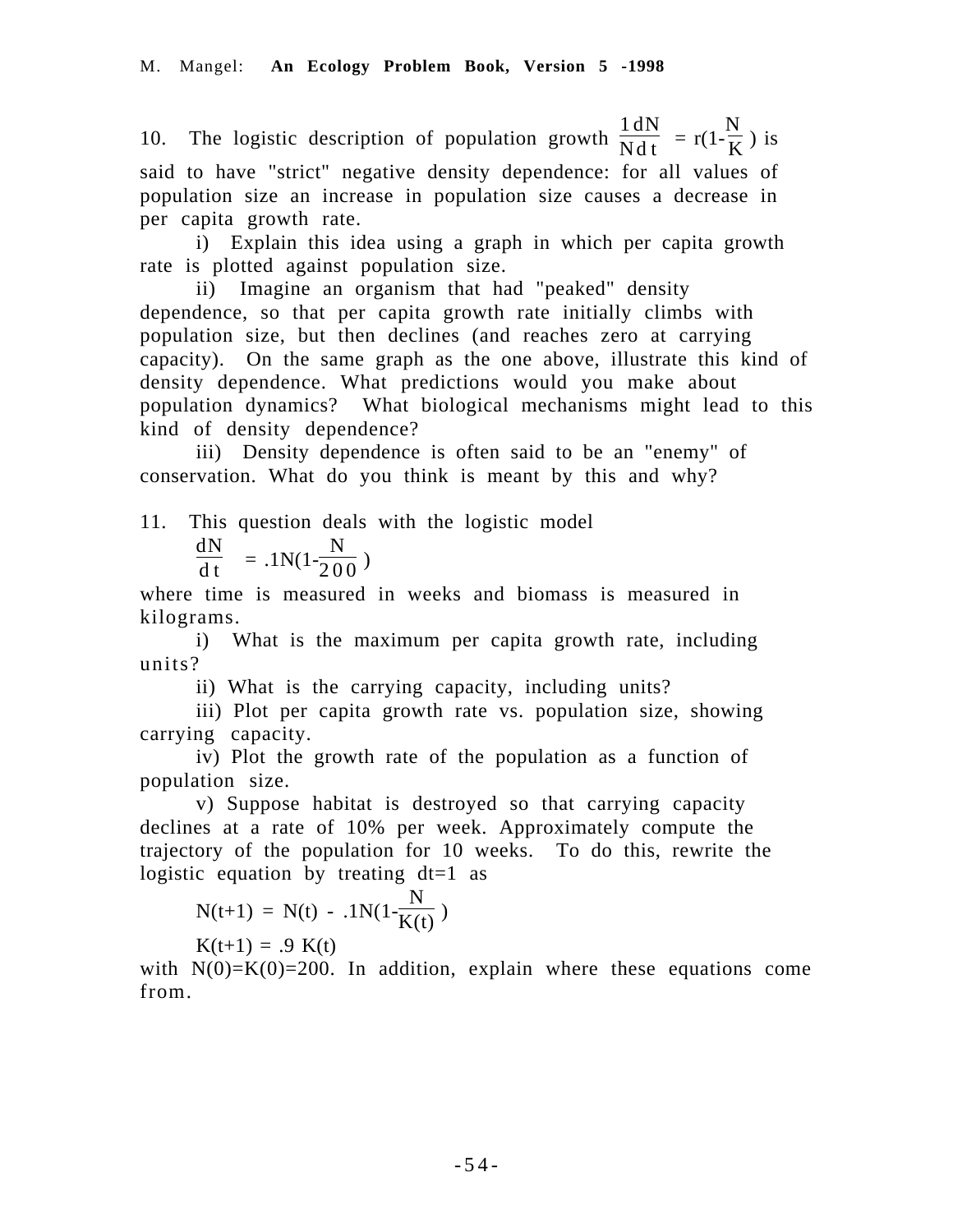12. What characteristics would you expect of organisms if they had one of these three different relationships between per capita growth rate and population size?



13. An alternative to the logistic equation for populations that grow seasonally is

$$
N_{t+1} = \frac{rN_t}{1 + aN_t}
$$

Here  $N_t$  is the size of the population in year t.

i) What is the maximum per capita growth rate?

ii) What are the units of r and a?

iii) What is the steady state level (analog of carrying capacity) for this population?

14. An alternative to the logistic equation has been proposed for the flour beetle *Tribolium*. In this description

$$
Birth rate = b(N) = b_0Nexp(-b_1N)
$$
  

$$
Death rate = d(N) = d_0N.
$$

where N is population size at time t. The growth rate of the population is assumed to be

> dN  $\frac{dH}{dt}$  = b(N) - d(N)

i) Peters, Mangel and Costantino (Bulletin of Mathematical Biology 51:625-638, 1989) give the following parameter values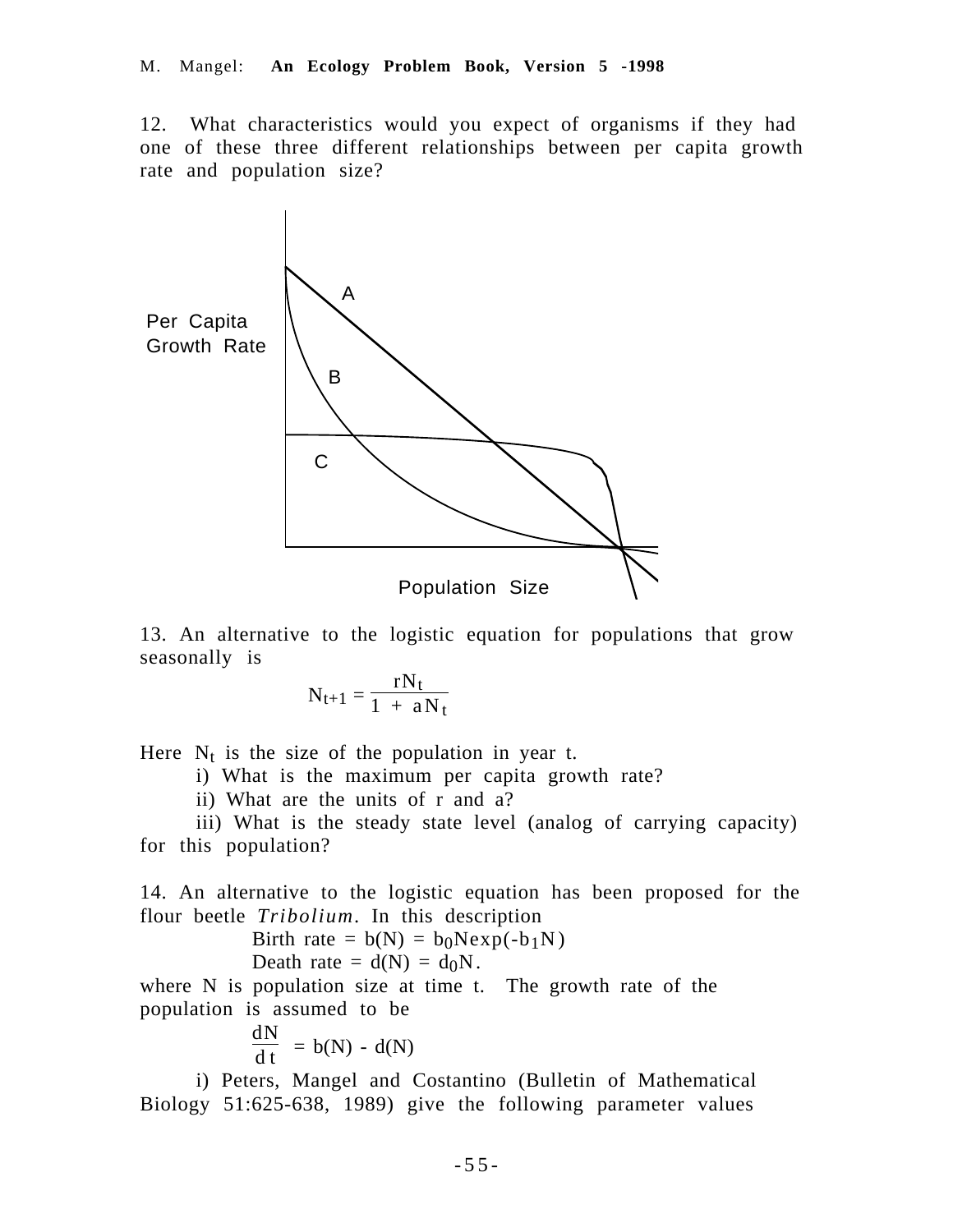$b_0 = 0.237$ ,  $d_0 = 0.088$  and  $b_1 = 0.0165$ 

If time is measured in weeks and population size in numbers of individuals, what are the units of these parameters?

ii) In general, what is the steady state level of population size in terms of the three parameters  $b_0$ ,  $d_0$  and  $b_1$ ? What is the steady state population size for the parameters given in 1) above?

iii) Rewrite the logistic equation as  $\frac{dN}{dt} = rN$ .  $rN^2$  $\frac{K}{K}$  and

interpret the two terms on the right hand side. What is the fundamental difference in the world view provided by the flour beetle model and that of the logistic equation?

15. In his work on many large mammal populations, Charles Fowler



Quantity

Adult Density

i) Contrast this with the density dependence of the per capita reproduction of the logistic equation.

ii) How would the population dynamics compare with the logistic equation?

16. When he first moved from theoretical physics to ecology, R.M. May believed that an appropriate discrete time version of the logistic equation

$$
\frac{dN}{dt} = rN(1 - \frac{N}{K})
$$
\n(1)

would be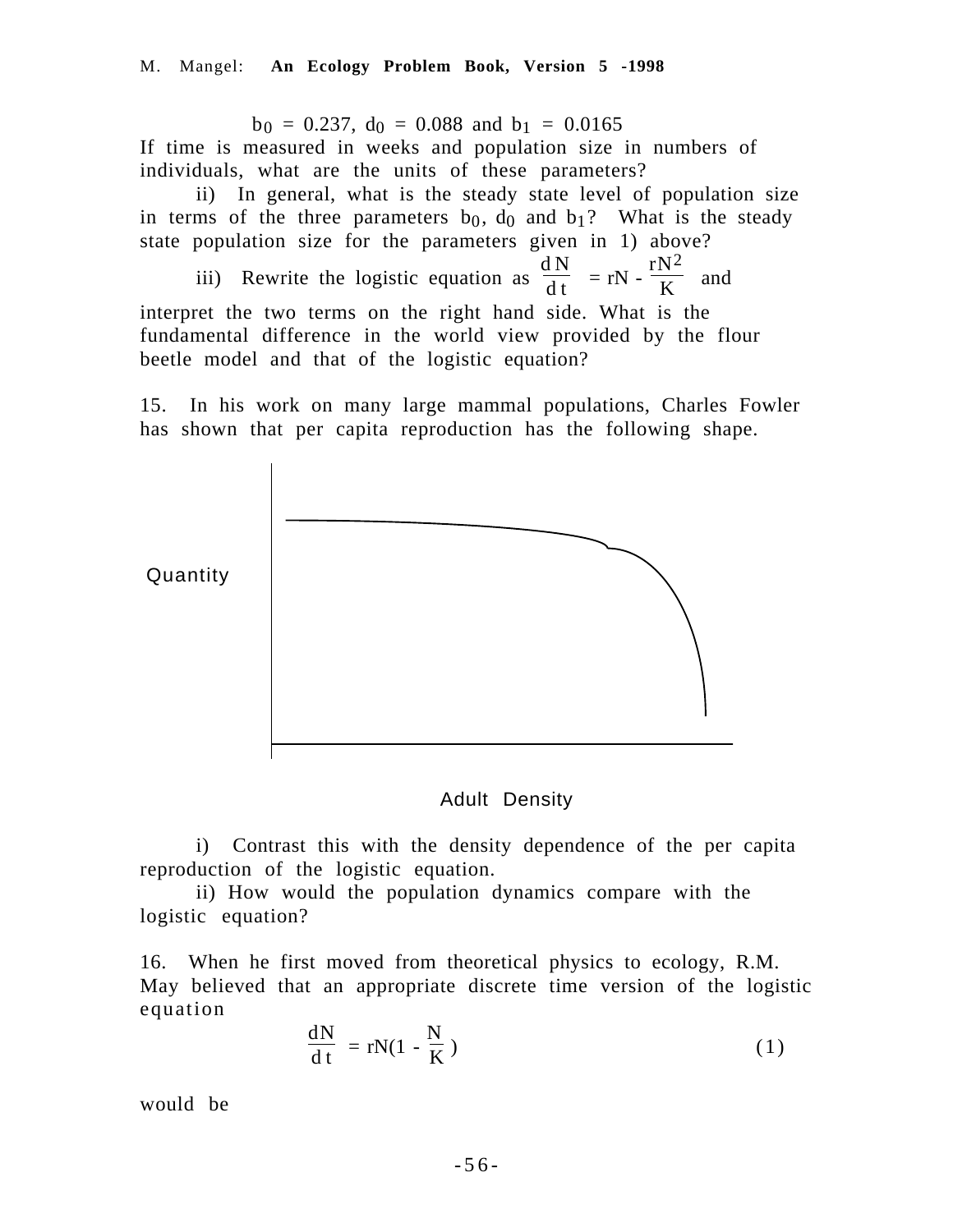$$
N(t+1) = N(t) + rN(1 - \frac{N}{K})
$$
\n(2)

i) Explain why this is a natural interpretation.

ii) Equation (2) is now called the logistic map. Assume that N(0)=60, K=100 and plot N(t) for t=1 to 50 for r=0.4, r=2.5 and r=2.7 The case of  $r=2.5$  is called a "period 2" map and the case of  $r=2.7$  is called "deterministic chaos". What justifies these words?

iii) Make plots of  $N(t+1)$  vs.  $N(t)$  for the case in which r=2.7. What does this tell you that the time series did not?

17. In this problem, you will use the method of partial fractions from introductory calculus to solve the logistic equation

$$
\frac{dN}{dt} = rN(1 - \frac{N}{K}) \quad \text{with } N(0) = N_0
$$

But first: If the unit of t is years, the unit of  $N$  is kg, what are the units of r and K?

i) Separate variables according to

$$
\frac{dN}{rN(1-\frac{N}{K})} = r dt
$$
  
ii) Write  $\frac{1}{rN(1-\frac{N}{K})} = \frac{A}{N} + \frac{B}{1-\frac{N}{K}}$  and show that A=1, B= $\frac{1}{K}$ .  
iii) Show that this means

iii) Show that this means  $log(N) - log(1-\frac{N}{K}) = rt + constant$ 

iv) which means

$$
\log\left(\frac{N}{1-\frac{N}{K}}\right) = rt + constant
$$

v) which means that

$$
\frac{N}{1-\frac{N}{K}} = c e^{rt}
$$
 where c is a constant.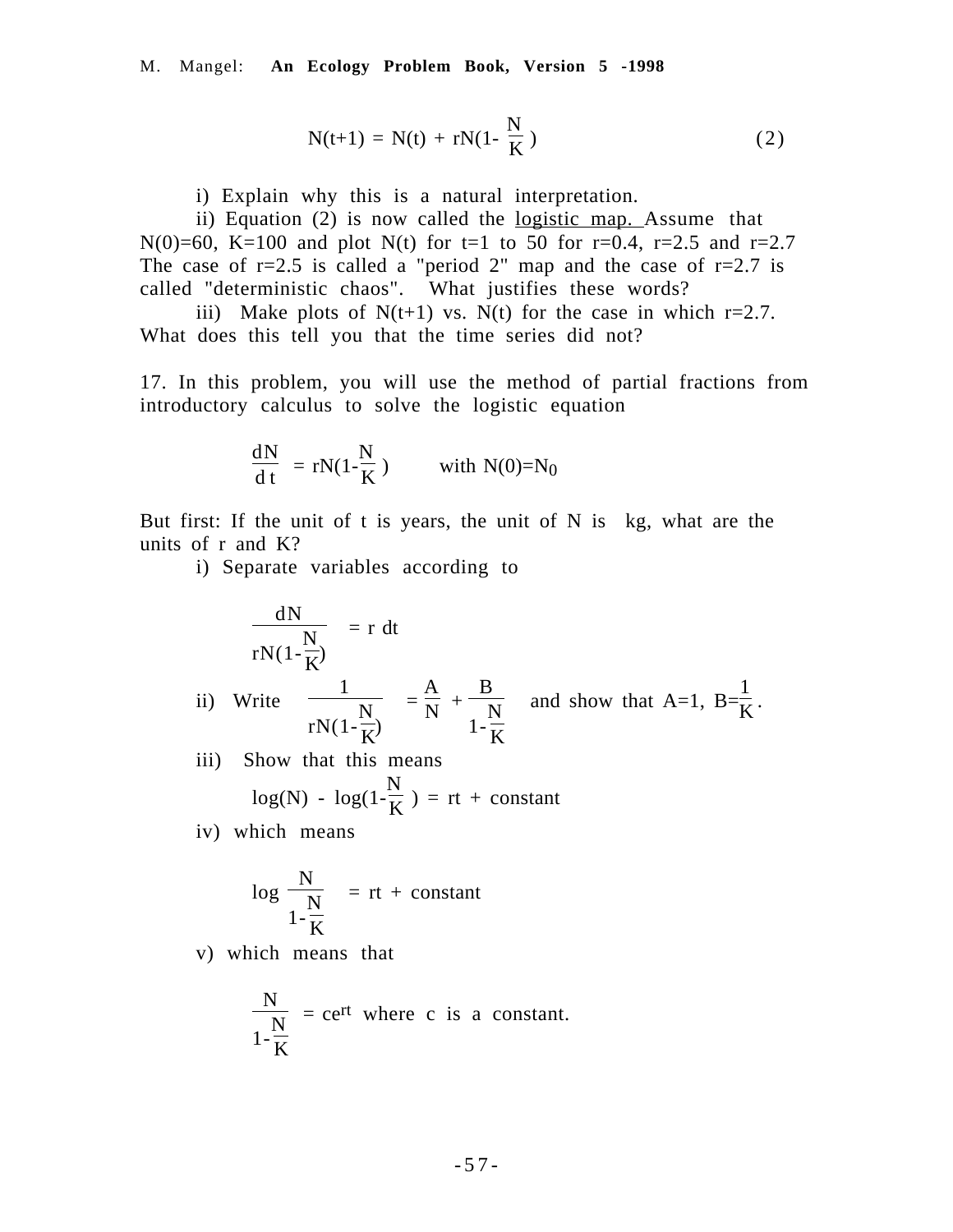vi) so that  
\n
$$
N(t) = \frac{c e^{rt}}{1 + \frac{c e^{rt}}{K}}
$$
\nvii) And since when t=0, N=N<sub>0</sub>, that

$$
c = \frac{N_0 K}{K - N_0}
$$
  
viii) from which  

$$
N(t) = \frac{N_0 K e^{rt}}{K + N_0 (e^{rt} - 1)}.
$$

Show using this last equation that  $N(0)=N_0$  and that  $N(t) \rightarrow K$  as t increases, regardless of  $N_0$ .

18. Many insect pest populations have one generation per year, a 50-50 sex ratio and grow exponentially so that if F(t) is the number of females in generation t, the dynamics are

 $F(t+1) = rF(t)$ 

i) What kind of growth will the population exhibit if it follows this equation? In the 1950s, E.F. Knipling proposed the Sterile Insect Method (SIM) of pest control in which one releases many sterile males (e.g. sterilized by radiation while in the pupal stage), thus "diluting" the population of reproductively active males. The proposed equation is

$$
F(t+1) = r F(t) \left( \frac{F(t)}{F(t) + S(t)} \right)
$$

where  $S(t)$  is the number of sterile males released in generation t. This is based on the idea that the sex ratio is 50-50 in the fertile population.

- ii) Explain the form of this equation.
- iii) If  $S(t)$  = constant, describe the population dynamics of  $F(t)$ .

iv) Why might this method of reducing the pest population not work?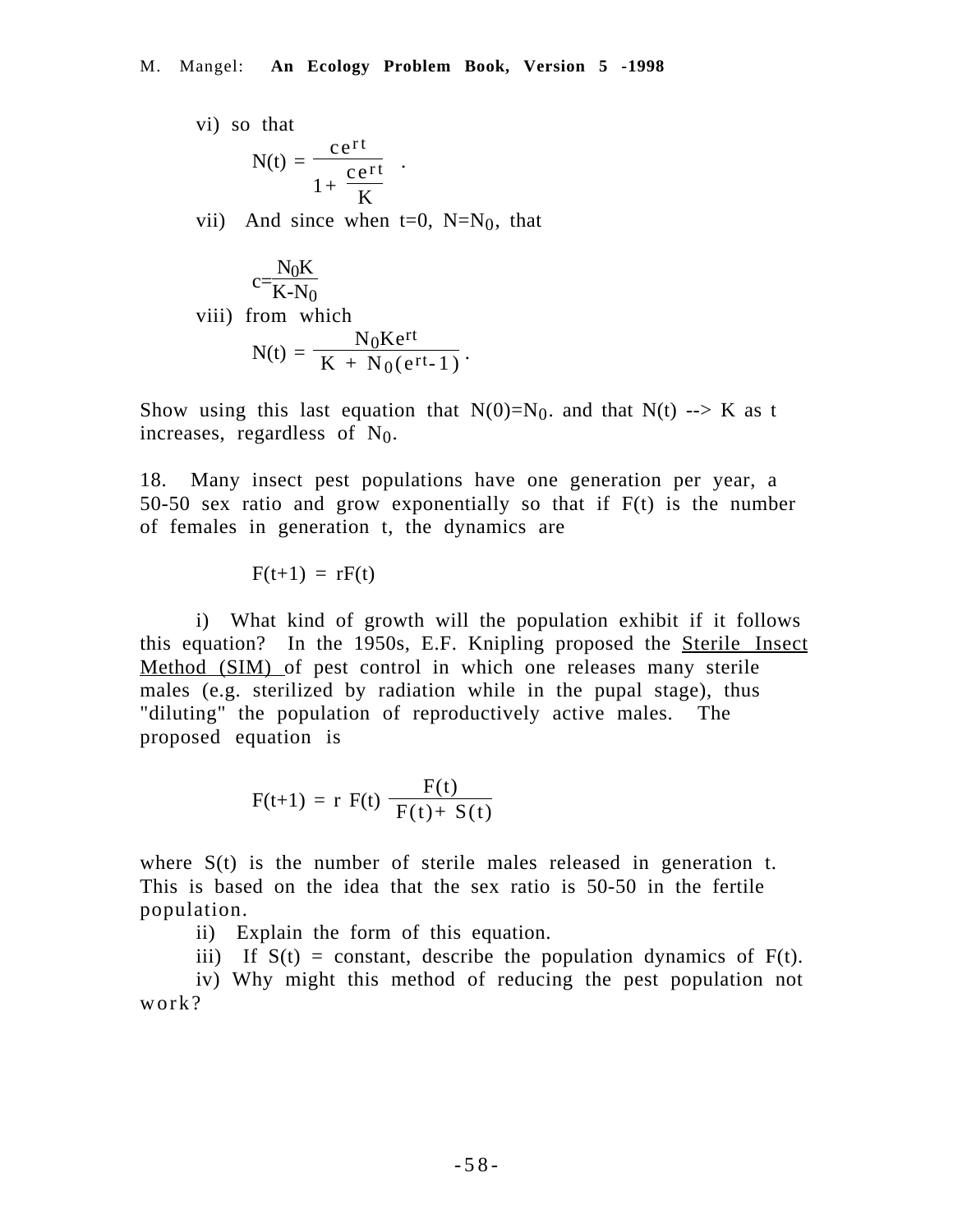19. If a population is rare, we can ignore density dependent effects in describing its dynamics. In such a case, if N(t) denotes the size of the population at time t

$$
N(t+1) = \lambda N(t) \tag{1}
$$

where 1 is the growth rate.

i) Explain why Eqn 1 is the same as

$$
log(N(t+1)) = log(\lambda) + log(N(t))
$$
\n(2)

What prediction do you make if a plot of  $log(N(t+1))$  vs.  $log(N(t))$  is made?

ii) Explain why Eqn 1 is also the same as

$$
N(t) = \lambda^t N(0) \tag{3}
$$

What prediction do you make if a plot of  $log(N(t))$  vs time is made?

iii) In a closed area, 50 individuals are released in year 0 and monitored for 15 years by two different methods of indirect observation. The data are these:

| Method<br>- 1 | Method 2 |
|---------------|----------|
| 3.99009       | 2.67639  |
| 4.15902       | 3.47691  |
| 4.45262       | 4.97188  |
| 4.07099       | 2.78401  |
| 3.95114       | 4.30731  |
| 4.34032       | 4.13149  |
| 3.65094       | 3.88289  |
| 4.14319       | 4.41265  |
| 3.77869       | 5.15262  |
| 4.19152       | 5.04436  |
| 4.19249       | 4.66442  |
| 4.12185       | 5.45714  |
| 4.75753       | 5.28213  |
| 3.93198       | 5.22483  |
| 4.57428       | 5.74244  |
|               |          |

Year Log of Population Size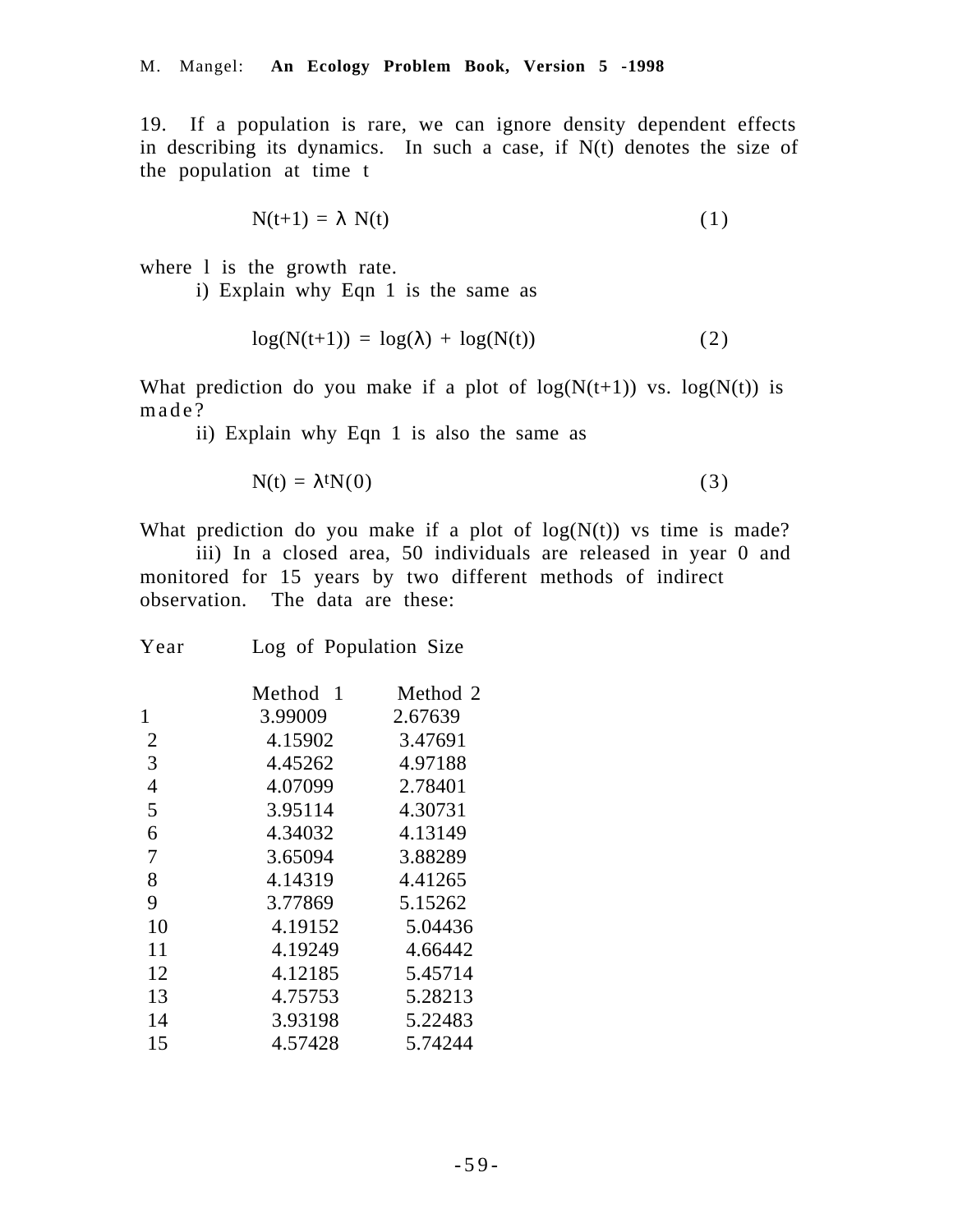Obtain an estimate for the growth rate  $\lambda$  for each time series of data. What conclusions can you draw about the growth of the population.

iv) Suppose we also knew that the population grew at 5% per year because of a complete census. What conclusions would you draw about the methods of indirect observation?

# **Advanced Material**

1. D. Ludwig et. al. (Journal of Animal Ecology 57:315-332) developed a model for the outbreak of spruce budworm. If B(t) denotes the density of budworms at time t, their model for budworm dynamics is

$$
\frac{\mathrm{dB}}{\mathrm{d}\,\mathrm{t}} = r\mathrm{B}(1\text{-}\frac{\mathrm{B}}{\mathrm{K}}) - b\frac{\mathrm{B}^2}{\mathrm{a}^2 + \mathrm{B}^2}
$$

i) Interpret each of the terms on the right hand side of this equation. In particular, what are the biological meaning of a and b?

ii) Analyze the associated population dynamics and explain why this is a model for an "outbreak" system.

2. . Some years ago, Craig Peters, Bob Costantino and I developed models for the population dynamics of the flour beetle *Tribolium*. Our model focussed only the adult stage (there are also eggs, larvae and pupae). If  $A(t)$  is the adult population at time t, then we assume

Pr{ transition in one day  $| A(t) = a | = 1 - e^{-\delta a}$  (1)

and that given a transition occurs that

$$
Pr{A(t+1) = a + 1 | A(t) = a} = \frac{B(a+d)e^{-Ca}}{B(a+d)e^{-Ca} + Da}
$$

$$
Pr{A(t+1) = a-1 | A(t) = a} = \frac{Da}{B(a+d)e^{-Ca} + Da}
$$
(2)

i) What are the interpretations of B, C, D, and  $\delta$ ?

ii) Define the steady state population size as as the one for which the chance of a transition upwards is the same as the chance of a transitions downwards. Write a program to find this level if B=.237, D=.088, C = .0165, and  $\delta=1$ .

iii) Derive equations for the stationary probability density v(a) and for the mean time  $T(a)$  to hit a=a<sub>s</sub> before a=1, starting at A(1)=a.

iv) Attempt to solve these equations.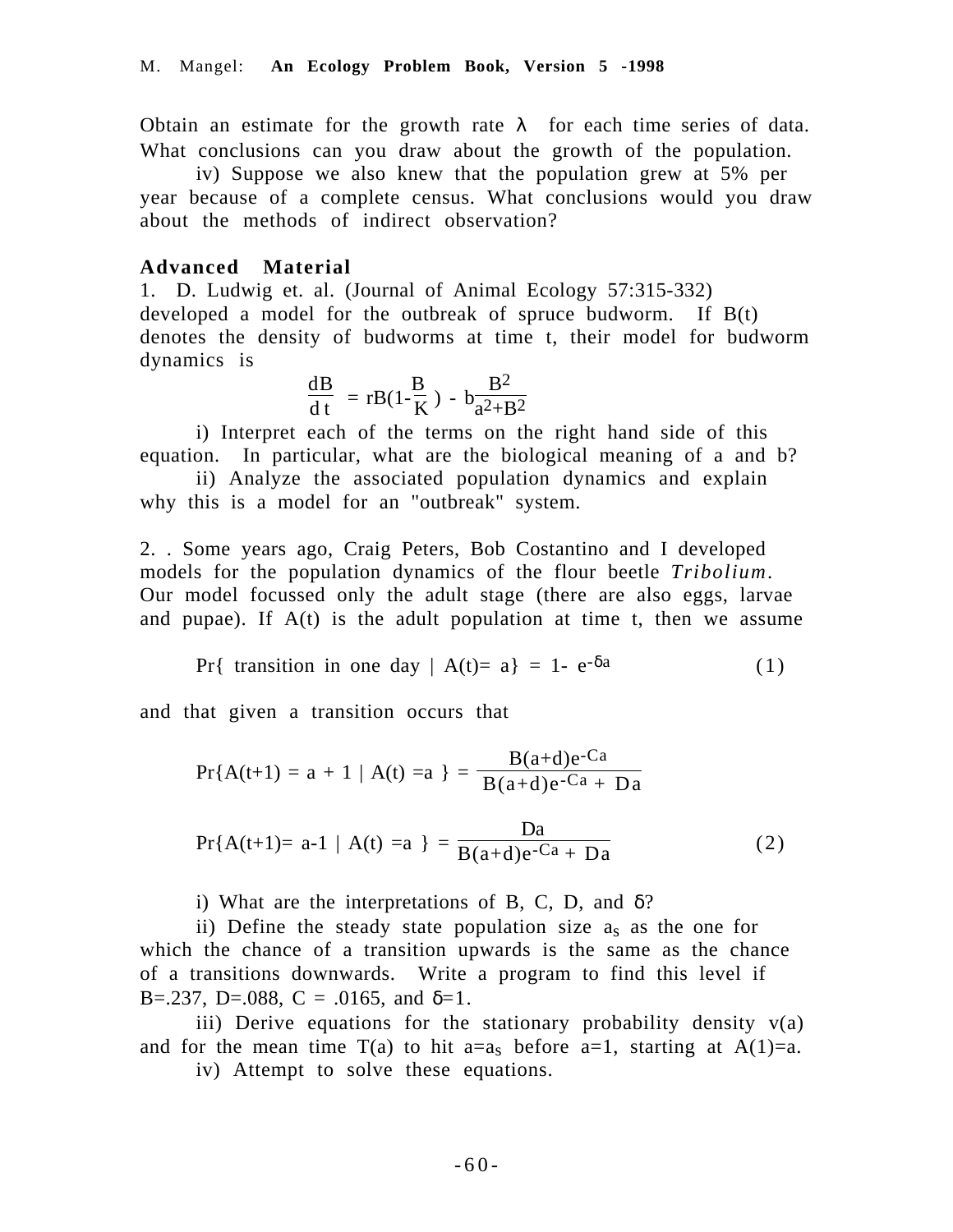3. In the theory of colonization and extinction, the steady state frequency of population size n,  $\bar{p}(n)$  satisfies the condition that

$$
p(n) = \frac{p(0)\lambda(0)\lambda(1)\cdots\lambda(n-1)}{\mu(1)\mu(2)\cdots\mu(n)}
$$

i) Explain the meaning of  $\lambda(n)$  and  $\mu(n)$ . Be precise in your description.

ii) Explain why this result makes sense only if  $\lambda(0) > 0$ . What notion underlies this.

iii) How does one find  $p(0)$  from this expression?

4. Imagine fifty petri dishes, each filled with identical medium and containing paramecium that grow according to the logistic equation with a carrying capacity of 100 individuals.

i) Assuming that a dish starts with 25 individuals, sketch the population trajectory in that dish.

ii) Now assume that the initial number of individuals in a dish is approximately normally distributed with mean 25 and variance 10. Sketch the initial frequency distribution of size.

iii) Sketch the frequency distribution of size when the populations have got very close to carrying capacity.

iv) What partial differential equation will the size distribution satisfy?

v) What do your results in parts ii and iii tell you about the solution of this partial differential equation as t--->  $\infty$ ?

5. In this problem, you will explore the connections between discrete and continuous time descriptions of population growth. Imagine a population with a 50:50 sex ratio in which individuals reproduce during a relatively short breeding system and that surviving young can be reproductive at the start of the next breeding cycle. Suppose that

> $N(y)$  = number of females at the start of the breeding period in year y

(1)  $b =$  expected per capita reproduction (surviving offspring)

i) What does it mean if  $b = 1$ , if  $b < 1$  or if  $b > 1$ ?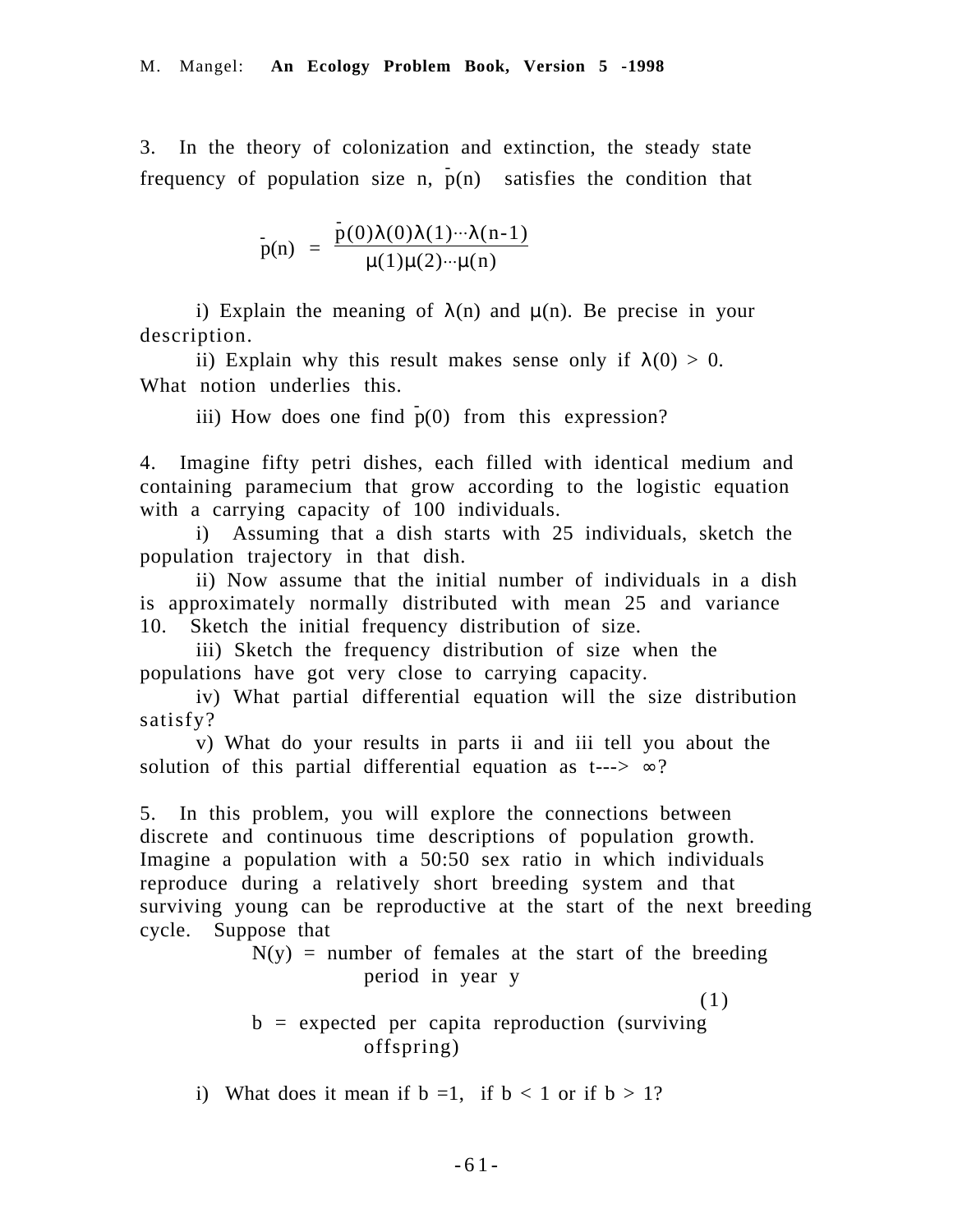ii) Assume that there is no source of mortality. Explain why the population dynamics would then be

$$
N(y+1) = (1+b)N(y) \tag{2}
$$

from which

$$
\frac{N(y+1)}{N(y)} = 1+b
$$
\n<sup>(3)</sup>

iii) We also can charcterize population growth, in the density independent case and in the absence of mortality by

$$
\frac{dN}{dt} = \lambda N \tag{4}
$$

where  $\lambda$  is the instantaneous birth rate and t measures time within the year. Show the follwing: that the solution of this equation is

$$
N(t) = N(0)e^{\lambda t}.
$$
 (5)

so that

$$
N(y+1) = N(y)e^{\lambda}
$$
 (6)

from which we conclude that

$$
e^{\lambda} = 1 + b \tag{7}
$$

o r

$$
\lambda = \log(1+b) \tag{8}
$$

iii) Now let us include additional sources of mortality. If the continuous time death rate is  $\mu$ , then the population growh rate is charactierized by

$$
\frac{dN}{dt} = (\lambda - \mu)N = rN
$$
 (9)

Typically, we will know b (expected reproductive success) and r (the growth rate of the population). Show that Eqn 9 leads to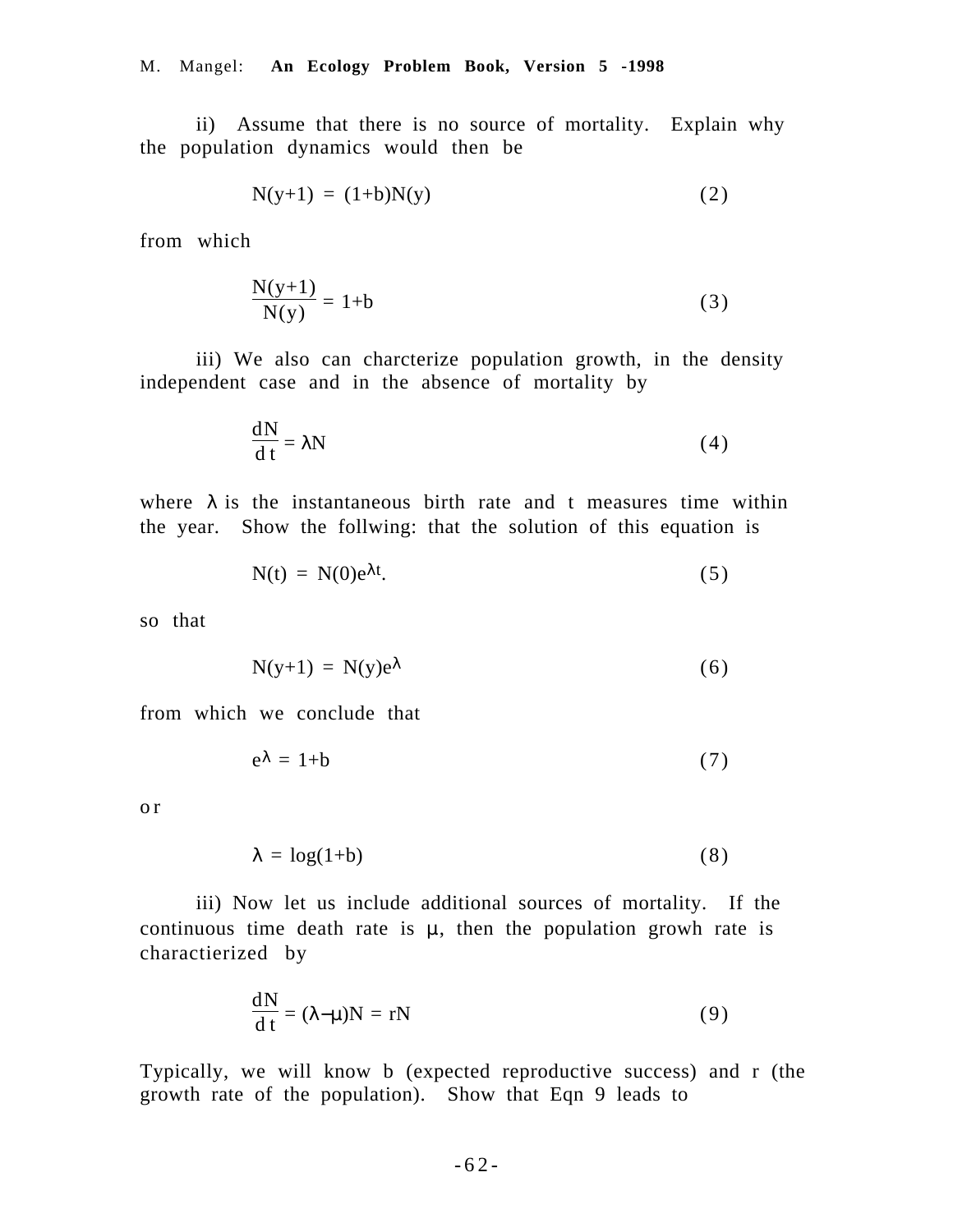$$
\frac{N(y+1)}{N(y)} = e^{\lambda - \mu} = e^r.
$$

so that  $\lambda-\mu$  = r or

$$
\mu = \log(1+b) - r \tag{10}
$$

This provides a way of inferring instantaneous death rate from two more easily measured quantities.

iv) Make a plot of  $\mu$  vs. r, with r ranging from 0 to 0.12, for  $b=0.1$ ,  $b=1$  and  $b = 5$ . Interpret your results.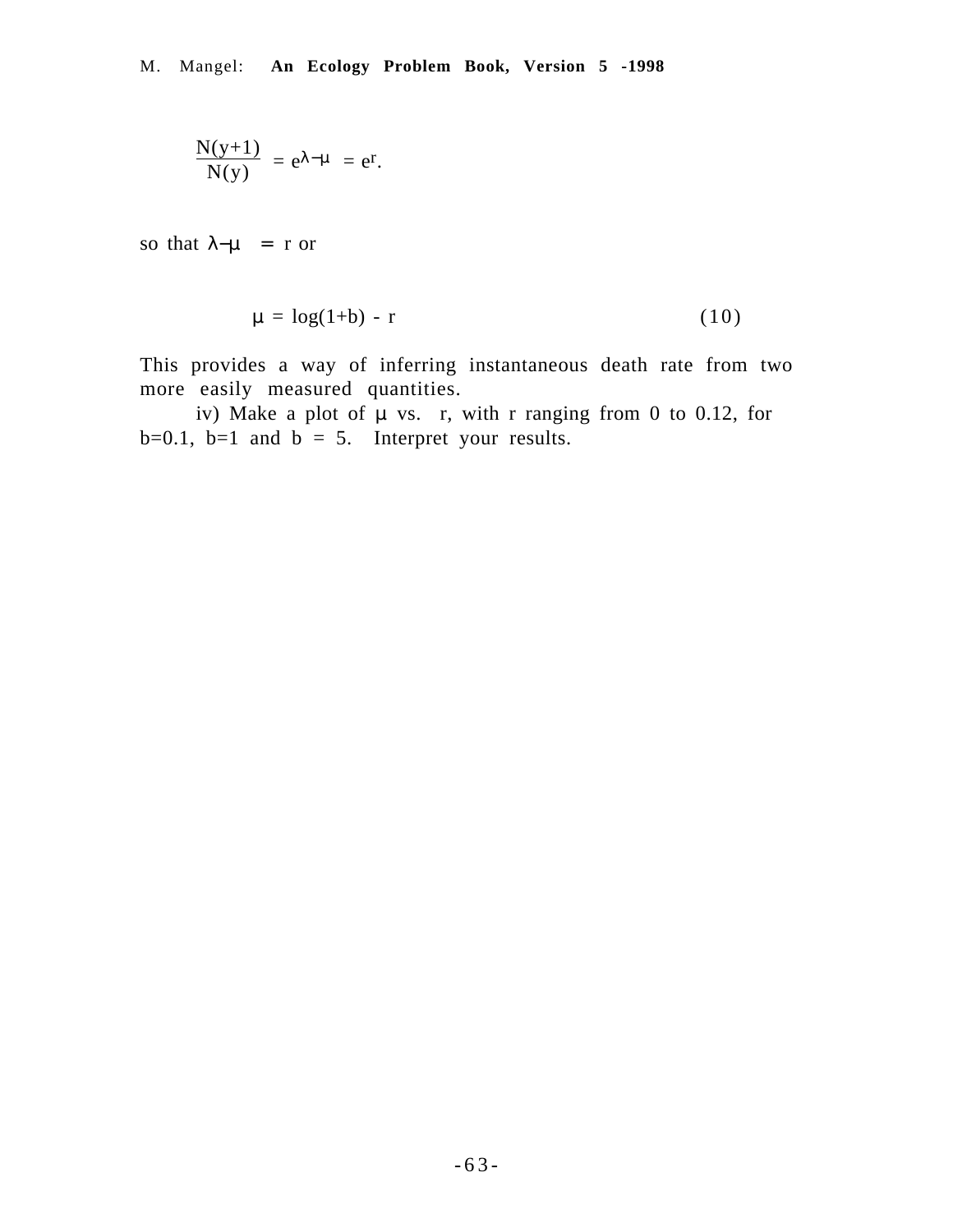## **PREDATORS AND PREY**

1. Peter Larkin (Journal of the Fisheries Research Board of Canada 23:349-356, 1966), in an attempt to understand the invasion of the Great Lakes by sea lampreys, developed a model for the interaction of a fishery for lake trout on the dynamics of lake trout and sea lampreys, which are predators of trout. A. Jensen (Canadian Journal of Fisheries and Aquatic Sciences 51:942-945, 1994) recently reanalyzed the model, which is the following.

Let  $X(t)$  and  $Y(t)$  denote the abundance of lake trout and sea lamprey respectively and assume that the growth rates are given by

$$
\frac{dX}{dt} = rX(1 - \frac{X}{K}) - \frac{r aXY}{K}
$$
\n
$$
\frac{dY}{dt} = sY(1 - \frac{Y}{M}) + \frac{s bXY}{M}
$$
\n(2)

where r, K, a, s, M and b are parameters (numbers with units).

i) What is the biological interpretation of equations (1) and (2)?

ii) Draw the isoclines for the population dynamics and analyze the general patterns that emerge.

iii) Jensen proposes that biomass be measured in numbers, t in years and gives the following numerical values for the parameters:

K=16 x 106 M=2 x 106 a= 5.75 b=0.2 to 20 r=.5 s=.75

What are the units for each of these parameters?

iv) Explain how you would include a fishery for lake trout, which captures trout in proportion to their abundance, in this model.

2. For a Lotka-Volterra model of predator-prey oscillations, d V  $\frac{d}{dt}$  = aV(1-V  $\frac{1}{K}$ ) - cPV d P  $\frac{d^{2}L}{dt}$  = -bP + mPV

explain why both predator and prey populations can increase. What is the biological interpretation of this situation? Use a sketch to show where this occurs in the predator-prey phase plane.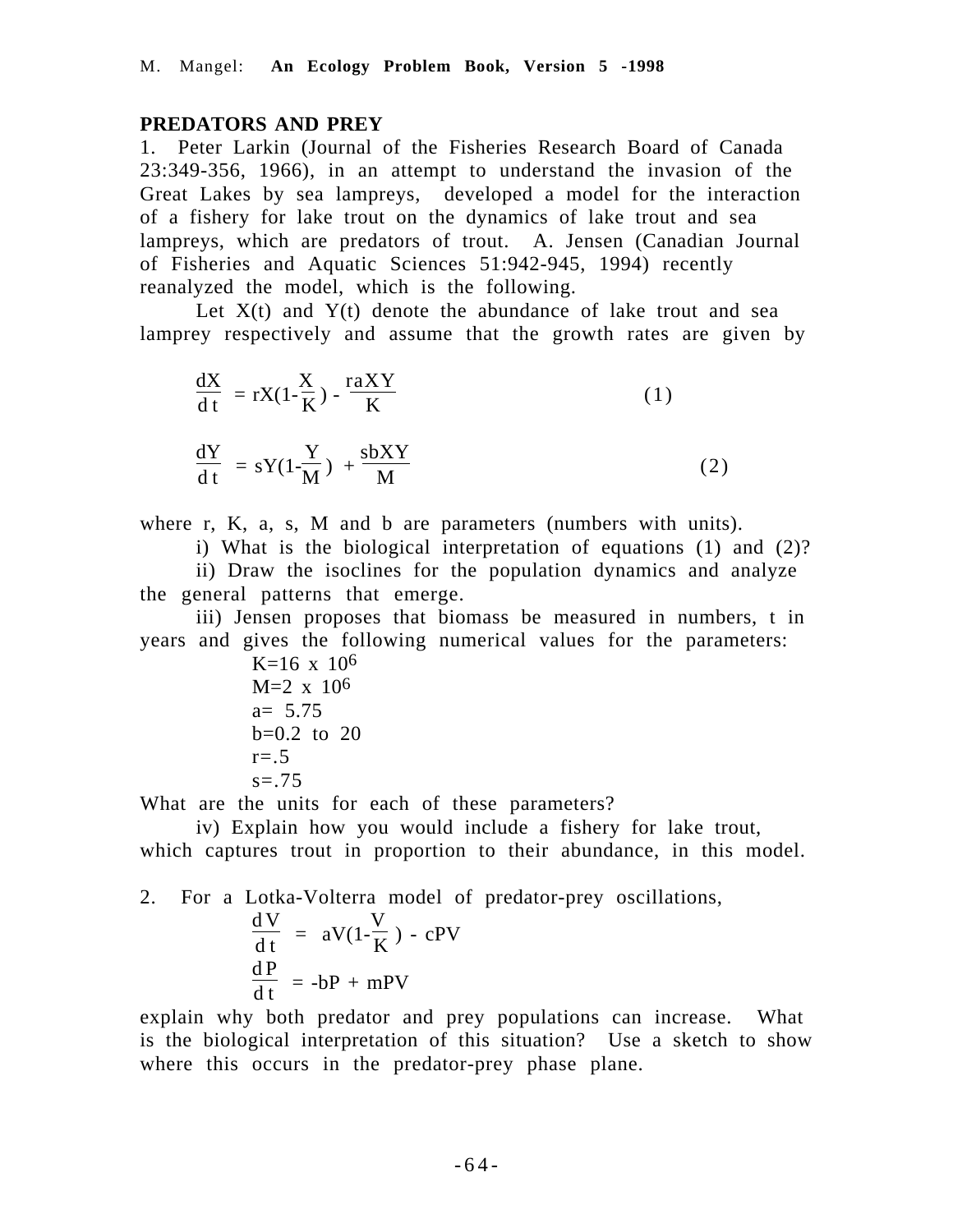3. A study of the predation of midges (chironomids) by fish in small buckets lead to the following data

Treatment Average Number of Midges Per Bucket

| 45 |
|----|
| 10 |
| 11 |
| 10 |
|    |

i) What are commonalties in the physiology and life history of lestids, sticklebacks and roach? What are differences?

ii) What do you conclude about the predator vs. control treatments and the predator vs. predator treatments.

iii) If both lestids and sticklebacks were in the bucket, what average number of midges would you predict and why?

4. A number of authors have argued that the Lotka Volterra predator prey equations

$$
\frac{dV}{dt} = rV(1-\frac{V}{K}) - bVP
$$
  

$$
\frac{dP}{dt} = cVP - mP
$$

are inappropriate because they do not include handling time when predators remove prey.

i) Researchers have suggested that the term VP be replaced by λVP  $\frac{1}{1 + h\lambda V}$ . How is this related to the result from diet choice based on

searching and handling? How would you interpret  $\lambda$  and h?

ii) Modify the Lotka Volterra equations in this manner and describe the population dynamics, using isoclines and the phase plane.

5. Reconsider the Lotka Volterra predator-prey equations  $dV/dt = rV(1-\frac{V}{K})$  -bVP  $dP/dt = cVP$  - mP. i) What are the units of b and c? ii) How is b related to the foraging of the predator?

iii) Note that if we take the ratio of the predator growth term to the prey death term, we obtain c/b. How is this to be interpreted?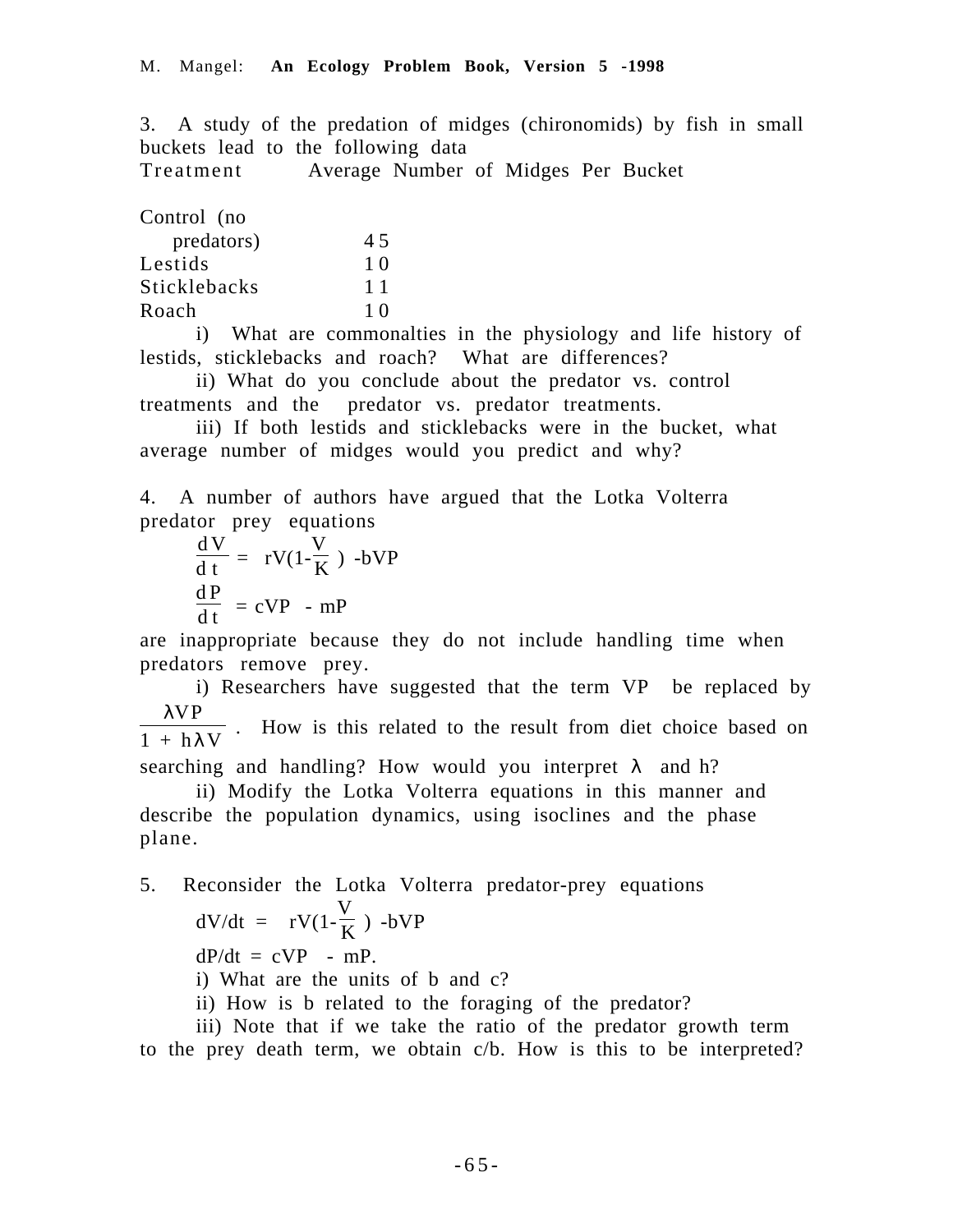6. This question deals with the Lotka Volterra predator prey equations

$$
\frac{dV}{dt} = 6V(1 - \frac{V}{100}) - .5PV
$$
  

$$
\frac{dP}{dt} = .1PV - .07P
$$

where time is measured in days and biomass in grams.

i) What is the maximum per capita birth rate of the prey, including units?

ii) What is the per capita death rate of the predator, including units?

iii) What is the total rate at which prey are removed by predators?

iv) What is the total rate at which predators appear?

v) Approximately how many prey does it take to "make" a predator.

vi) Plot the isoclines for predator and prey.

vii) Approximately sketch the cycle of predator and prey.

7. This question deals with the Lotka-Volterra predator-prey equations

$$
dV/dt = rV(1-\frac{V}{K}) - bVP
$$

 $dP/dt = cVP$  - mP.

i) What is the etymology of isocline? Some people argue that instead of isocline we should use the word "null-cline". What is your opinion?

ii) Analyze the following modifications of the Lotka-Volterra predator prey equations and interpret your results

a) Replace mP by mP2

b) Replace bVP by  $\frac{bVP}{1+aV}$ . In this case, in your

interpretation, be certain to connect the replacement to diet selection by a forager.

8. For the Lotka-Volterra predator prey equations:

$$
\frac{dV}{dt} = rV(1-\frac{V}{K}) - bVP
$$
  

$$
\frac{dP}{dt} = cVP - mP
$$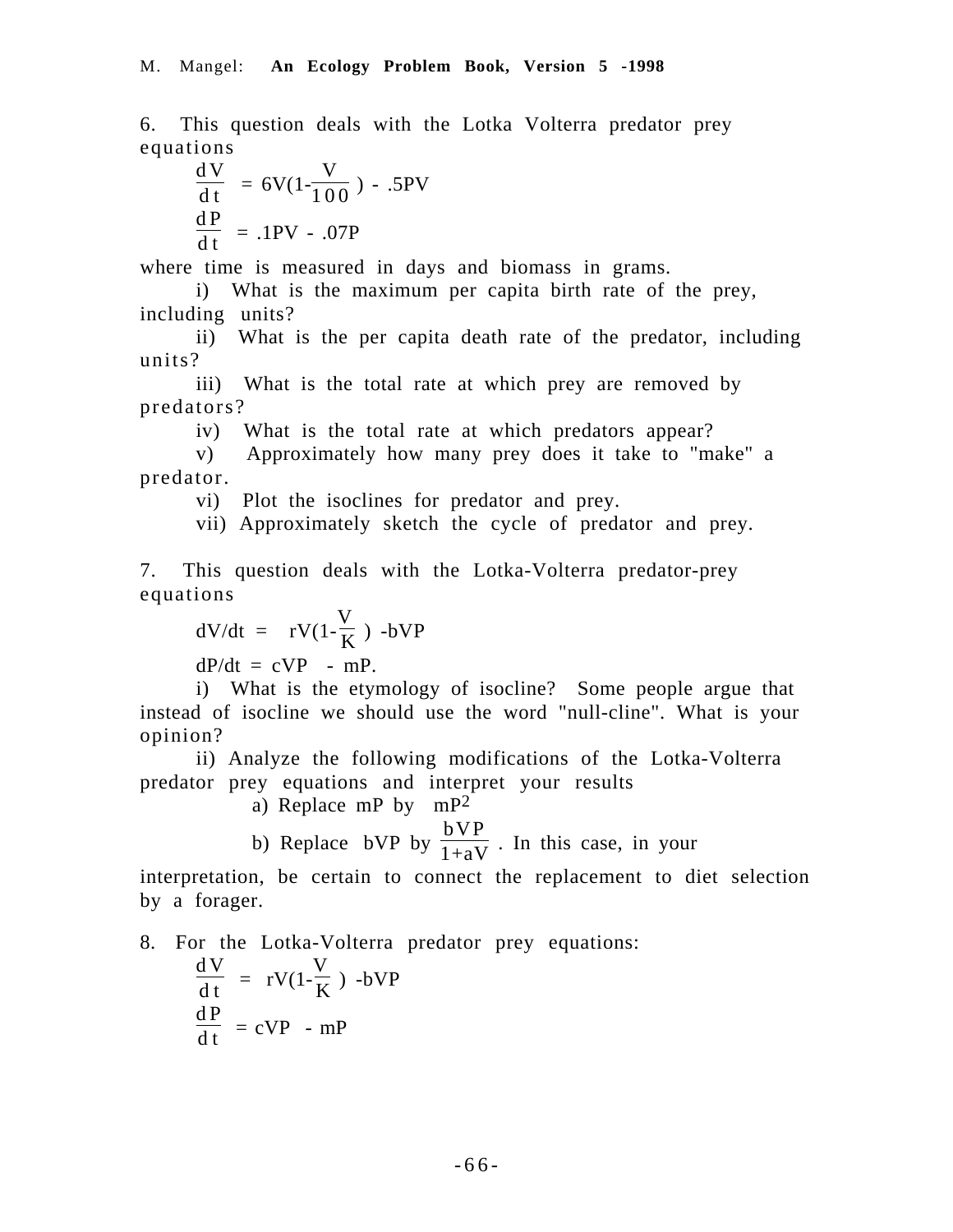i) Is it possible for predators and prey both to decrease? Explain your reasoning using the predator-prey phase plane that shows the cycle and provide biological interpretation.

ii) Also use the predator-prey diagram to explain the relationship between the peak in predator population and the peak in prey population.

9. Consider the predator-prey equations  $dV/dt = rV(1-\frac{V}{K})$  -bVP

 $dP/dt = cVP$  - mP

where V and P are measured in kg and t is measured in weeks.

i)What are the precise units of r and K?

ii) What are the precise units of b?

iii) What is the maximum per-capita growth rate of prey in the absence of predators?

iv) Draw the cycle a) when the predator growth rate is much slower than the prey growth rate b) when the predator and prey have comparable growth rates, c) when the predator growth rate is much faster than the prey growth rate.

10. David Tilman, at the University of Minnesota, has proposed "resource-based" population ecology. (e.g., American Naturalist 116:362-393 (1980), or D. Tilman, **Resource Competition and Community Structure** Princeton University Press, Princeton, NJ) For a single species, he envisions that the biomass N of the species depends upon a resource R and that the two are linked by the growth equations

$$
\frac{dN}{dt} = [\frac{vR}{R+K} - m]N
$$

dR  $\frac{d\mathbf{r}}{dt}$  =r<sub>0</sub>R-vNR

i) Interpret each of the terms on the right hand sides of these equations.

ii) Determine the steady levels of biomass and resource and interpret the results.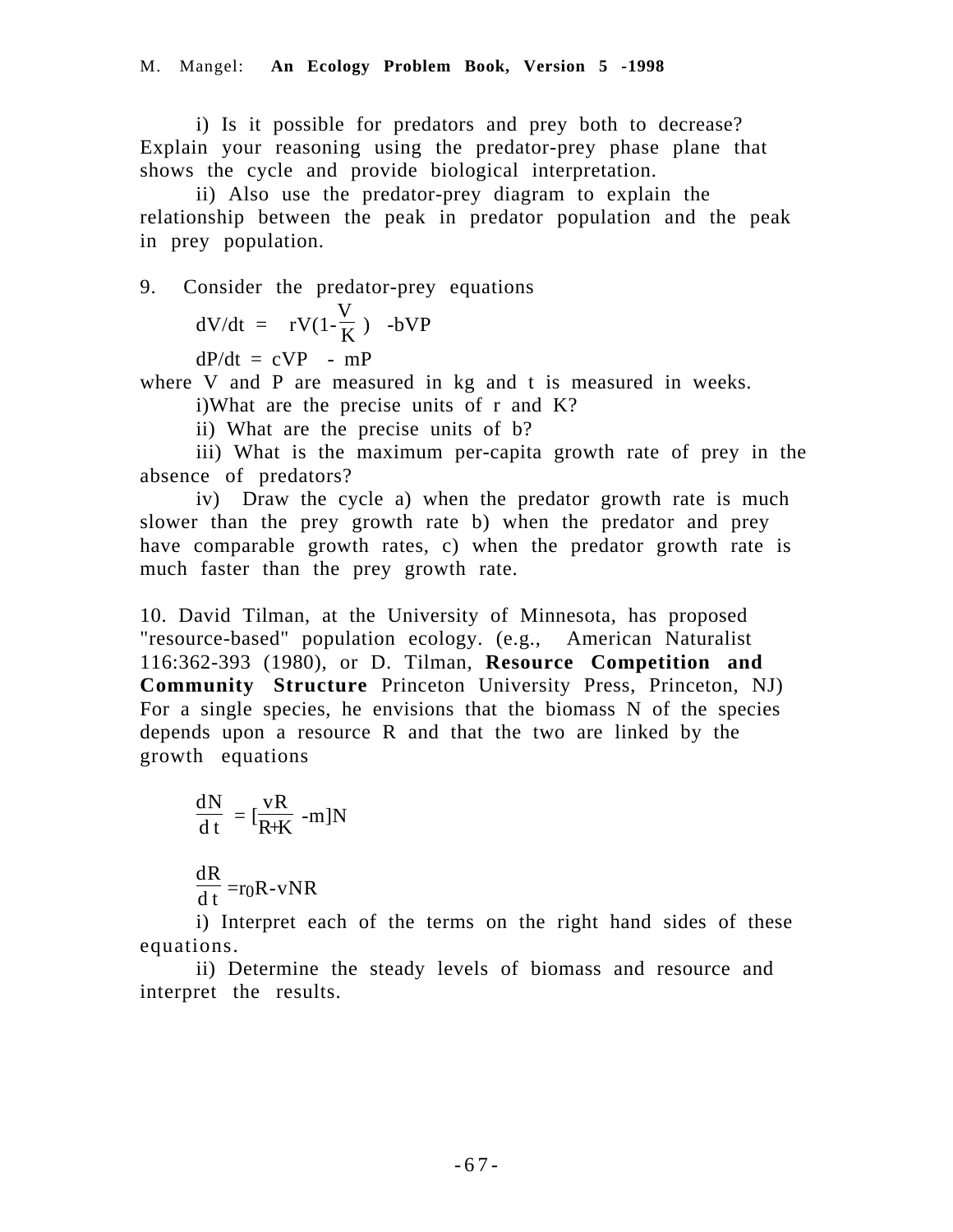11. Given Tilman's model for resource based growth

$$
\frac{dN}{dt} = [\frac{vR}{R+K} - m]N
$$

$$
\frac{dR}{dt} = r0R - vNR
$$

i) How would you extend this model to treat the competition between two species that use the same resource?

ii) What prediction does the extension make about the outcome of the competition?

#### 12. Consider the Lotka-Volterra predator-prey equations d V  $\frac{d}{dt} = rV(1-$ V  $\frac{1}{K}$ ) - dVP d P

$$
\frac{d\mathbf{r}}{dt} = cdVP - mP
$$

i) If P and V were measured in the same units, in general would you expect c to be  $>1$  or  $<1$  and why?

ii) Compute the isoclines and determine the phase plane dynamics for this system.

iii) Sean Nee published a note in **Nature** in 1993 in which he introduced the concept of a "victim threshold density " (VTD) for the prey carrying capacity given by KVTD= m  $\frac{m}{c d}$ . What is the interpretation of this quantity?

13. In this exercise, you will investigate the paradox of enrichment (e.g. A.A. Berryman, The origins and evolution of predator-prey theory, Ecology 73:1530-1535, 1992).

i) For the usual Lotka-Volterra predator prey equations  
\n
$$
\frac{dV}{dt} = rV(1-\frac{V}{K}) - dVP
$$
\n
$$
\frac{dP}{dt} = bVP - mP
$$
\nnstrate the following: if the prey carrying capacity increase

demonstrate the following: if the prey carrying capacity increases from K to a higher value K', the predator steady state population increases but the prey steady state population does not.

ii) Some authors have suggested that a way around this problem is to assume that the per capita rate of change of the predator population is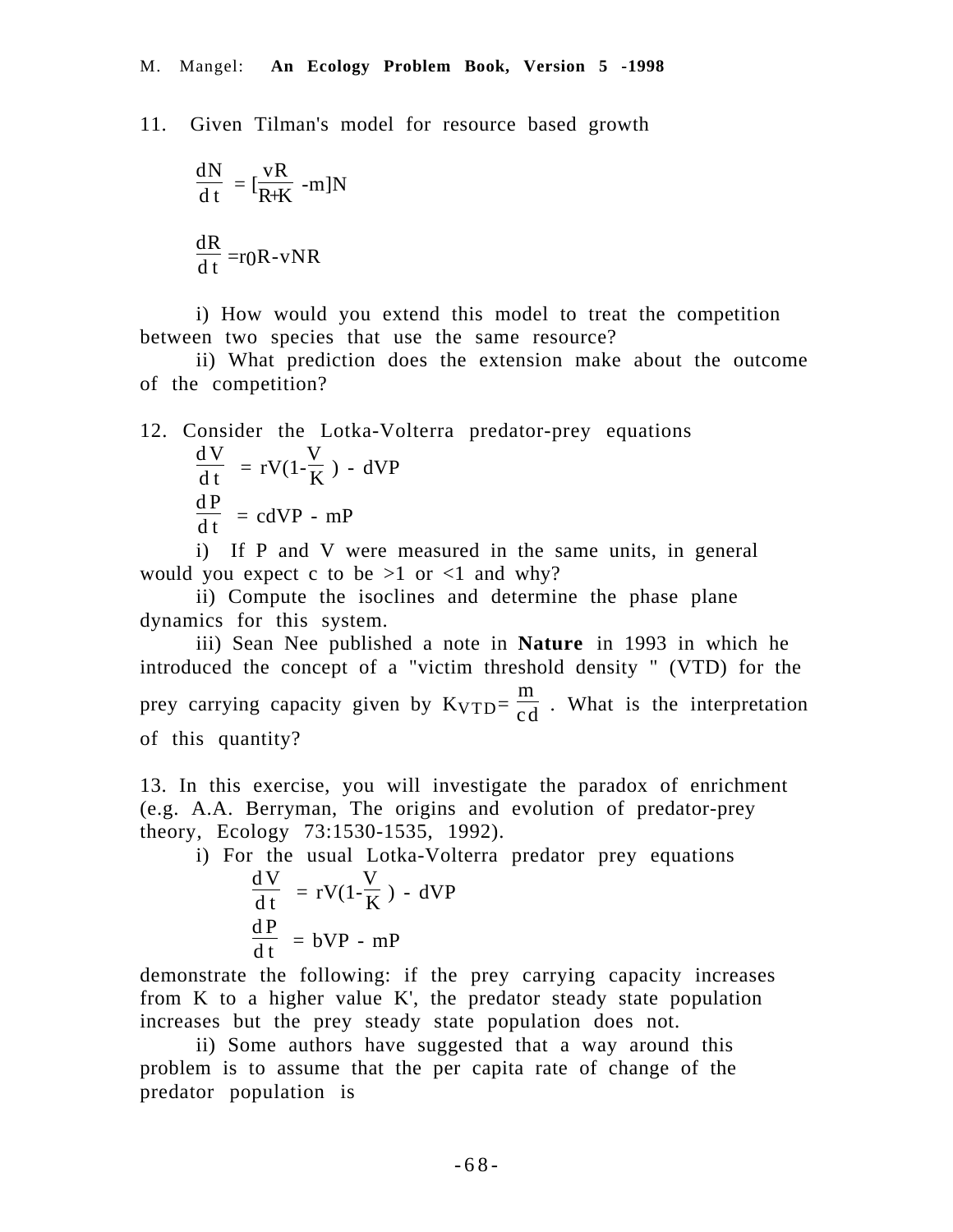$$
b(1\frac{P}{qV})
$$

If this assumption is used, what is the "carrying capacity" of the predator population.

iii) Find the isoclines for predator and prey populations and show that the paradox of enrichment disappears.

14. Read pg 139 ff in Leopold's **A Sand County Almanac**. Derive predator-prey equations for Wolves, Deer, and Foliage, assuming that i) per capita birth rate of wolves is proportional to deer, ii) per capita death rate of wolves is constant, iii) per capita birth rate of deer is proportional to grass, iv) per capita death rate of deer is the sum of a constant plus a term proportional to wolves, v) foliage grows logistically in the absence of deer, and vi) the per capita removal of foliage is proportional to deer population. Explain how these three predator prey equations could be used to illustrate what happened to the mountain after the wolves were removed.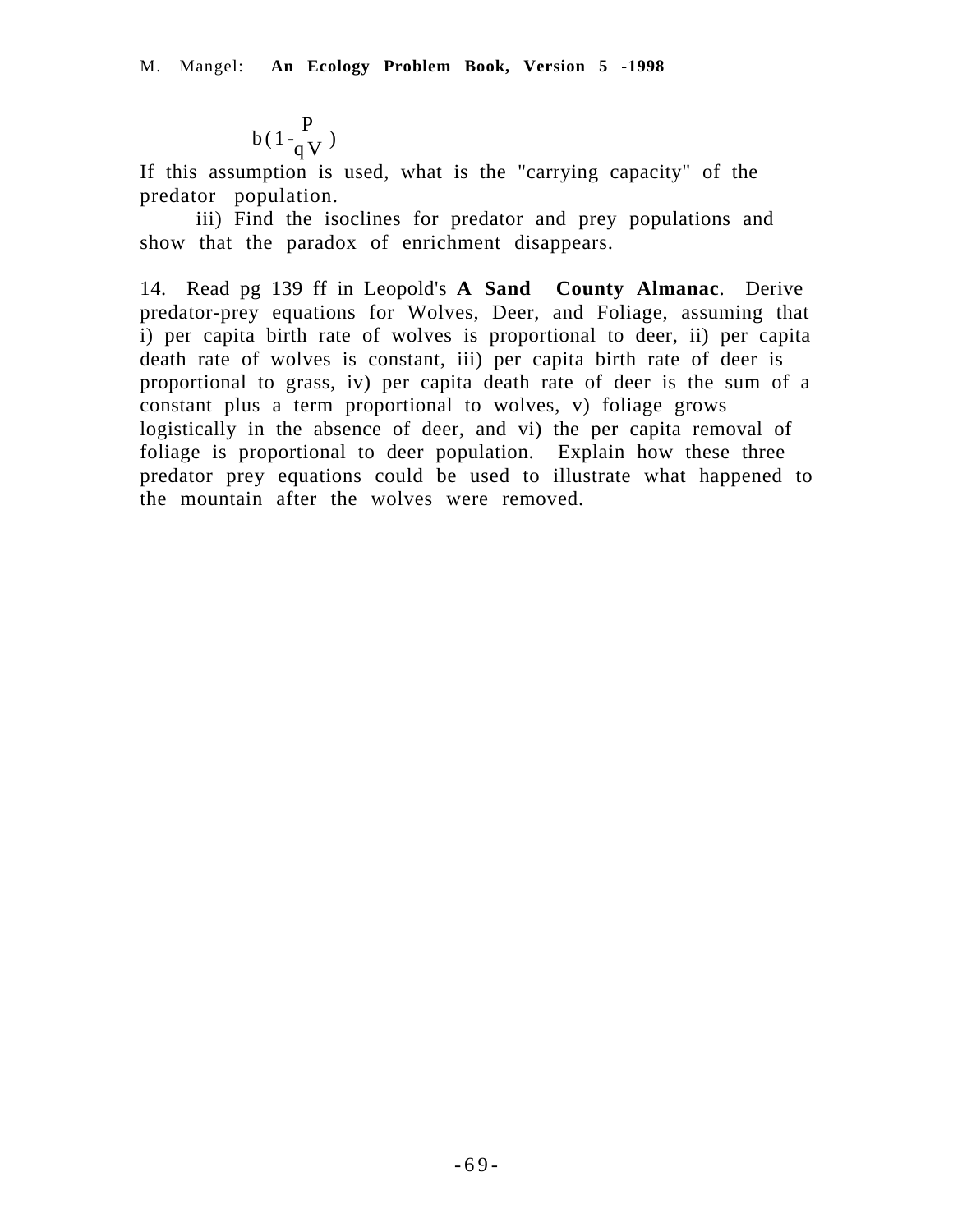## **COMPETITION**

1. Consider the Lotka-Volterra competition equations

$$
\frac{dN_1}{dt} = 2N_1 \left( 1 - \left( \frac{N_1 + N_2}{125} \right) \right)
$$

$$
\frac{dN_2}{dt} = 3N_2 \left( 1 - \left( \frac{N_2 + 4 N_1}{200} \right) \right)
$$

Population size is measured in grams and time in days.

i) What is the maximum per capita growth rate of the first species?

ii) In the absence of the second species, what is the carrying capacity for the first species?

iii) Which species is the stronger interspecific competitor?

iv) What are the units of the "4" in the second equation?

2. The competition between two species of beetles is studied using DeWitt plots in which a total of 100 individuals are initially placed together. Medium is changed every third day to insure the carrying capacity is constant. The population sizes are measured after 10, 20, 40 and 80 weeks and are shown below:

| After          | $t=10$<br>weeks |                |
|----------------|-----------------|----------------|
| X(0)           | X(t)            | Y(t)           |
| $\overline{0}$ | $\overline{0}$  | 100            |
| 20             | 15              | 92             |
| 40             | 17              | 85             |
| 60             | 20              | 72             |
| 80             | 23              | 48             |
| 100            | 28              | $\overline{0}$ |
|                |                 |                |
| After $t=20$   | weeks           |                |
| X(0)           | X(t)            | Y(t)           |
| $\overline{0}$ | $\overline{0}$  | 100            |
| 20             | 15              | 92             |
| 40             | 15              | 92             |
| 60             | 16              | 88             |
| 80             | 18              | 76             |
| 100            | 28              | $\overline{0}$ |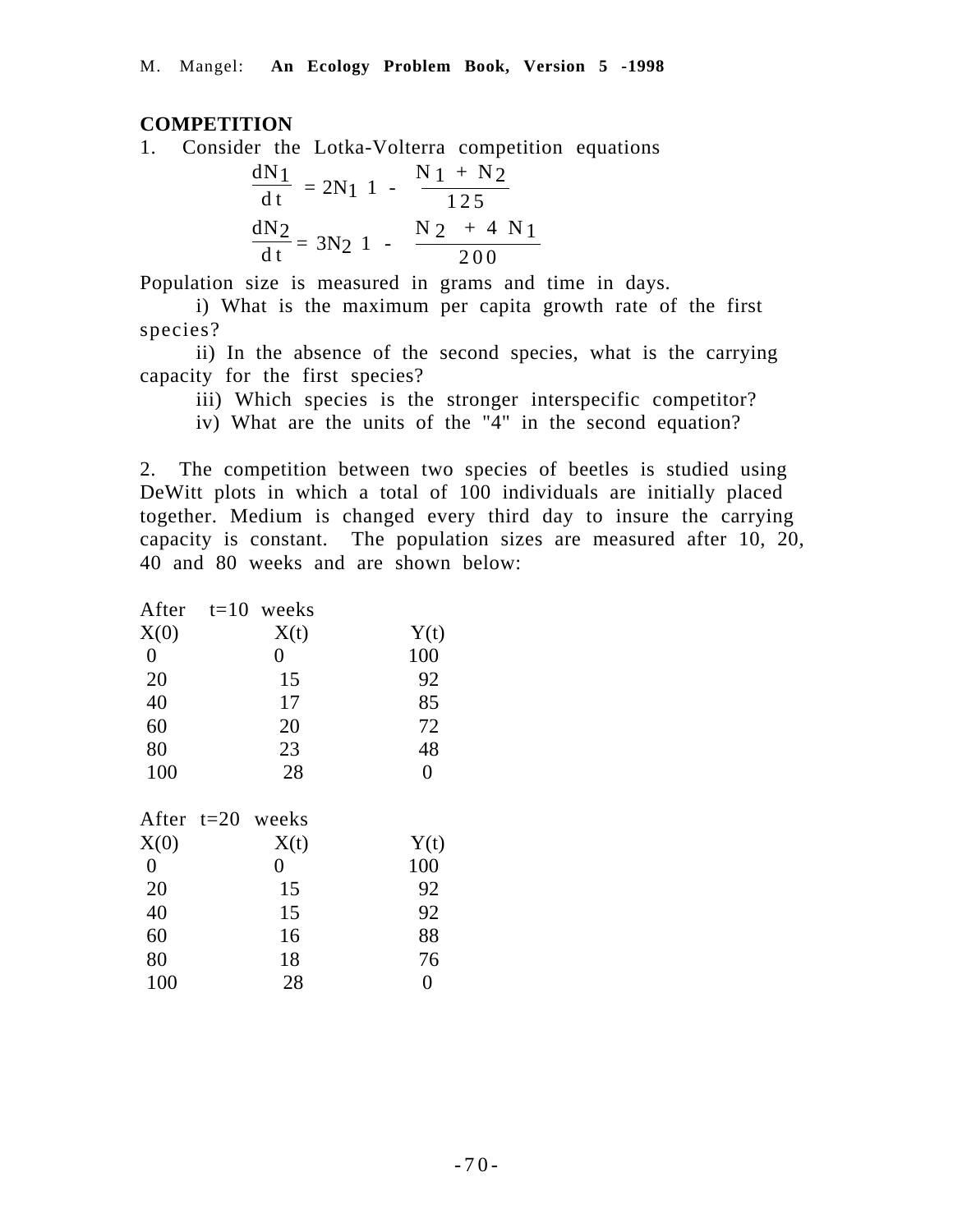|          | After $t = 40$ weeks |      |
|----------|----------------------|------|
| X(0)     | X(t)                 | Y(t) |
| $\theta$ | $\mathbf{0}$         | 100  |
| 20       | 15                   | 92   |
| 40       | 15                   | 92   |
| 60       | 15                   | 92   |
| 80       | 15                   | 92   |
| 100      | 28                   | 0    |

i) Construct DeWitt plots for each week.

ii) Interpret the results.

iii) Compare your results for the case in which X is grown with a different species Z, and the results are shown below. That is, what might be different between the two situations, what ecological interactions are suggested by the data?

| After            | $t=10$ | weeks            |                  |
|------------------|--------|------------------|------------------|
| X(0)             |        | X(t)             | Z(t)             |
| $\boldsymbol{0}$ |        | $\boldsymbol{0}$ | 100              |
| 20               |        | 38               | 95               |
| 40               |        | 38               | 88               |
| 60               |        | 36               | 73               |
| 80               |        | 33               | 49               |
| 100              |        | 28               | $\boldsymbol{0}$ |
| After            | $t=20$ | weeks            |                  |
| X(0)             |        | X(t)             | Z(t)             |
| $\boldsymbol{0}$ |        | $\overline{0}$   | 100              |
| 20               |        | 39               | 96               |
| 40               |        | 39               | 96               |
| 60               |        | 38               | 92               |
| 80               |        | 36               | 79               |
| 100              |        | 28               | $\boldsymbol{0}$ |
| After            | $t=40$ | weeks            |                  |
| X(0)             |        | X(t)             | Z(t)             |
| $\boldsymbol{0}$ |        | $\boldsymbol{0}$ | 100              |
| 20               |        | 39               | 96               |
| 40               |        | 39               | 96               |
| 60               |        | 39               | 96               |
| 80               |        | 39               | 96               |
| 100              |        | 28               | $\overline{0}$   |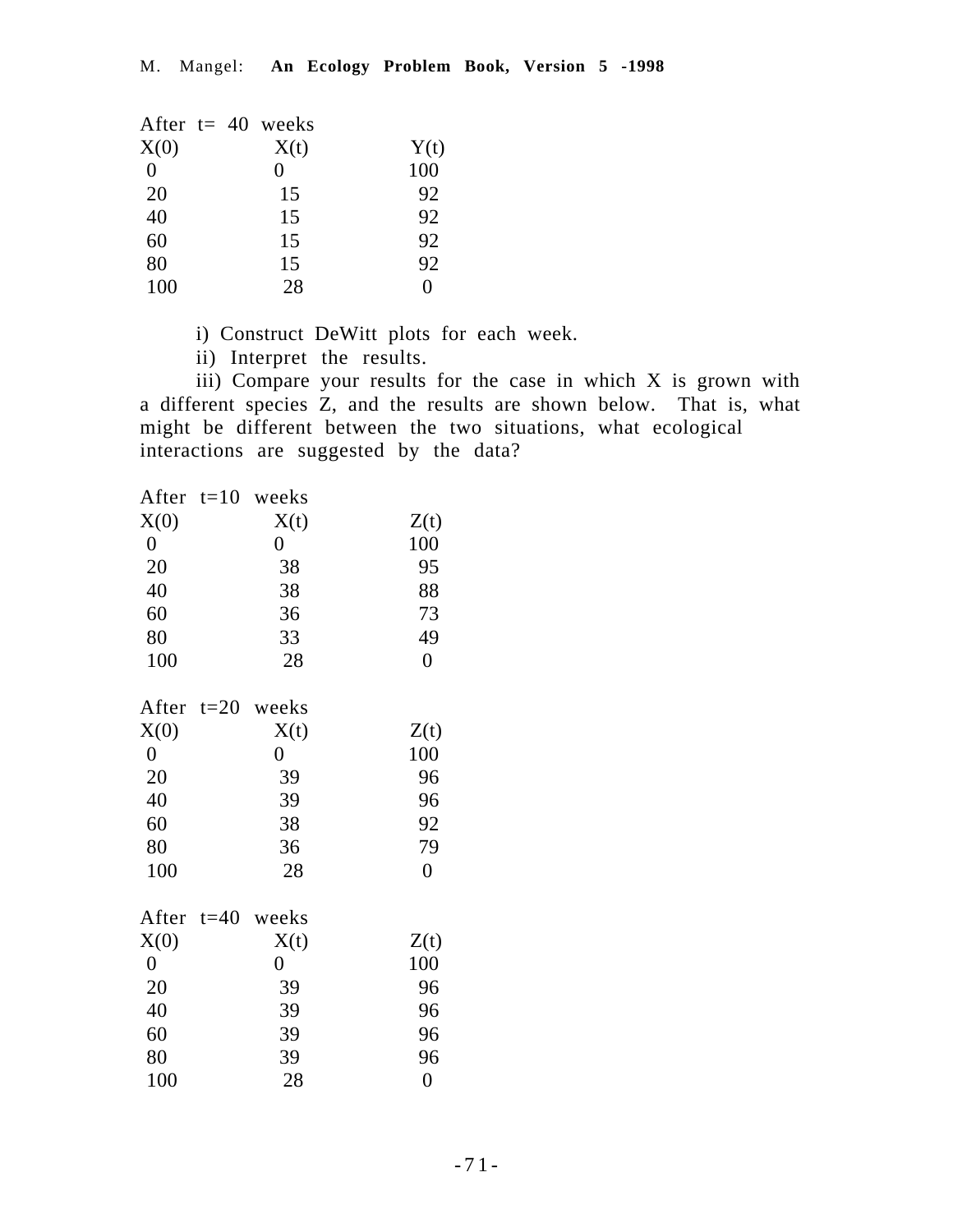3. This question deals with the Lotka Volterra competition equations dX 5X+3Y

 $\frac{d\mathbf{r}}{dt} = 2X(1 \frac{101}{100}$ dY  $\frac{d}{dt} = Y(1 -$ 2Y +4X  $\frac{1}{200}$ )

where biomass is measured in tons and time in years.

i) What is the maximum per capita growth rate of the first  $(X)$ species?

ii) What is the maximum growth rate of the second (Y) species?

iii) What are the carrying capacities of the two species?

iv) Which species is the stronger intraspecific competitor?

v) Which is the stronger interspecific competitor?

vi) Plot the isoclines for the two species and predict the result of the interspecific competition.

4. J. Chase and G. Belovsky (American Naturalist 143:514-527, 1994) studied the competition between two grasshoppers *Ageneotettix deorum*, which feeds almost exclusively on grasses, and *Melanoplus sanguinipes*, which feeds on both grasses and forbs. Experimental treatments consisted of different densities of grasshoppers in cages with different levels and kinds of food. (This is called the "included niche" competition.). When the two species were alone, the population size versus time curves looked like this: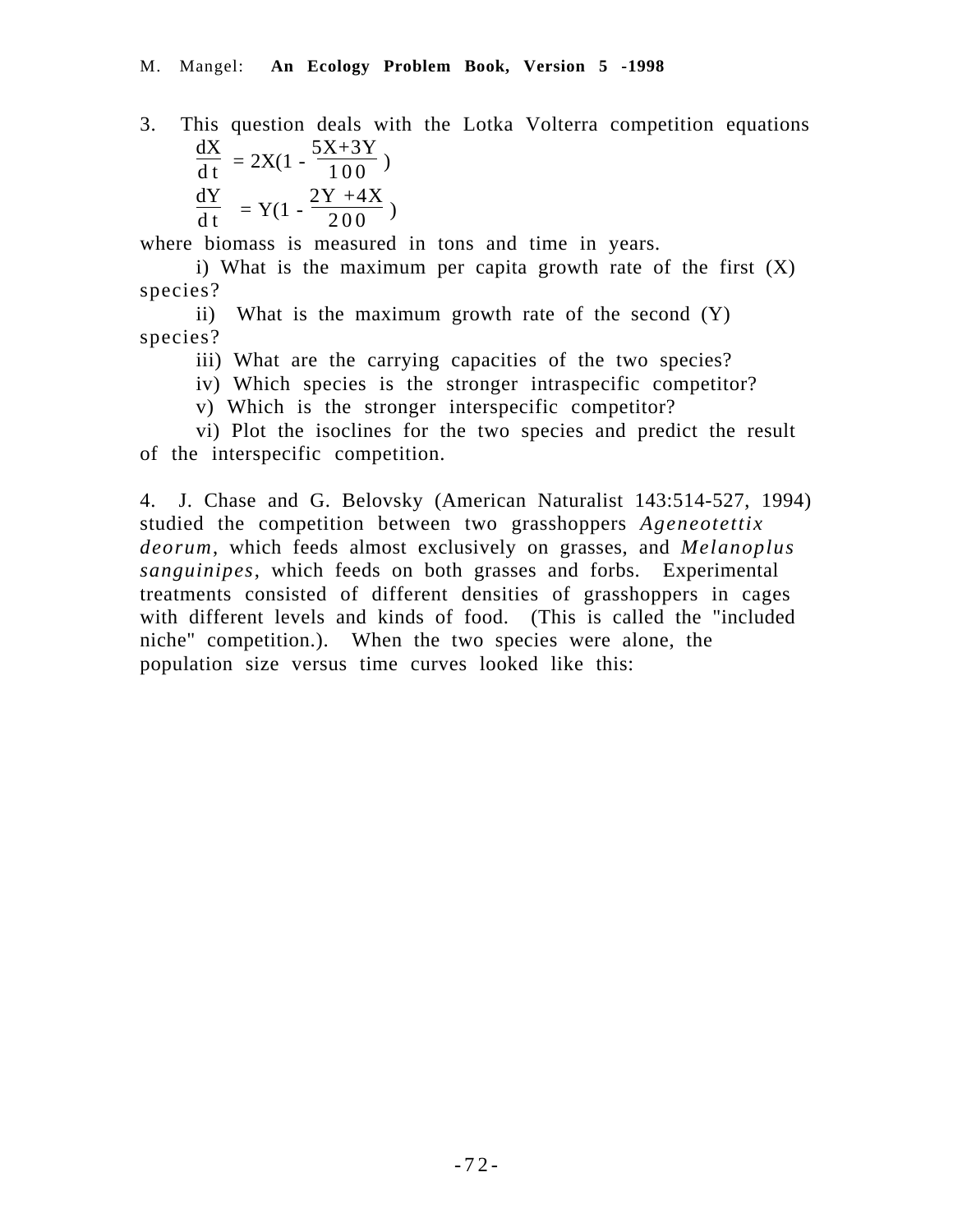

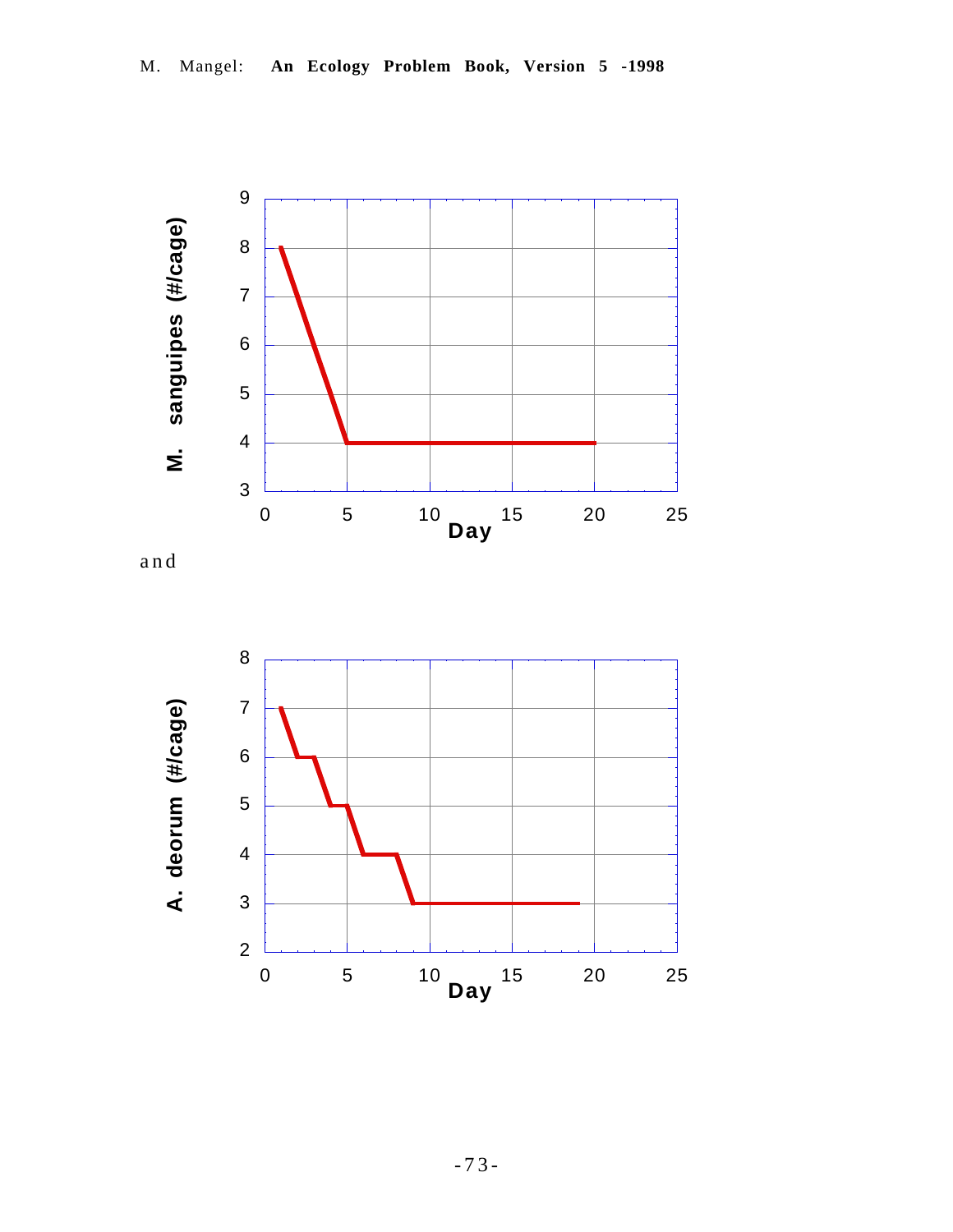# M. Mangel: **An Ecology Problem Book, Version 5 -1998**

i) What are your estimates for the carrying capacities of the two species in these cages (assuming that food is maintained at a constant level) and why?

When *M. sanguinipes* was held constant at different levels, the steady level of *A. deorum* looked like this



and when *A. deorum* was held constant, the steady density of *M . sanguinipes* was like this: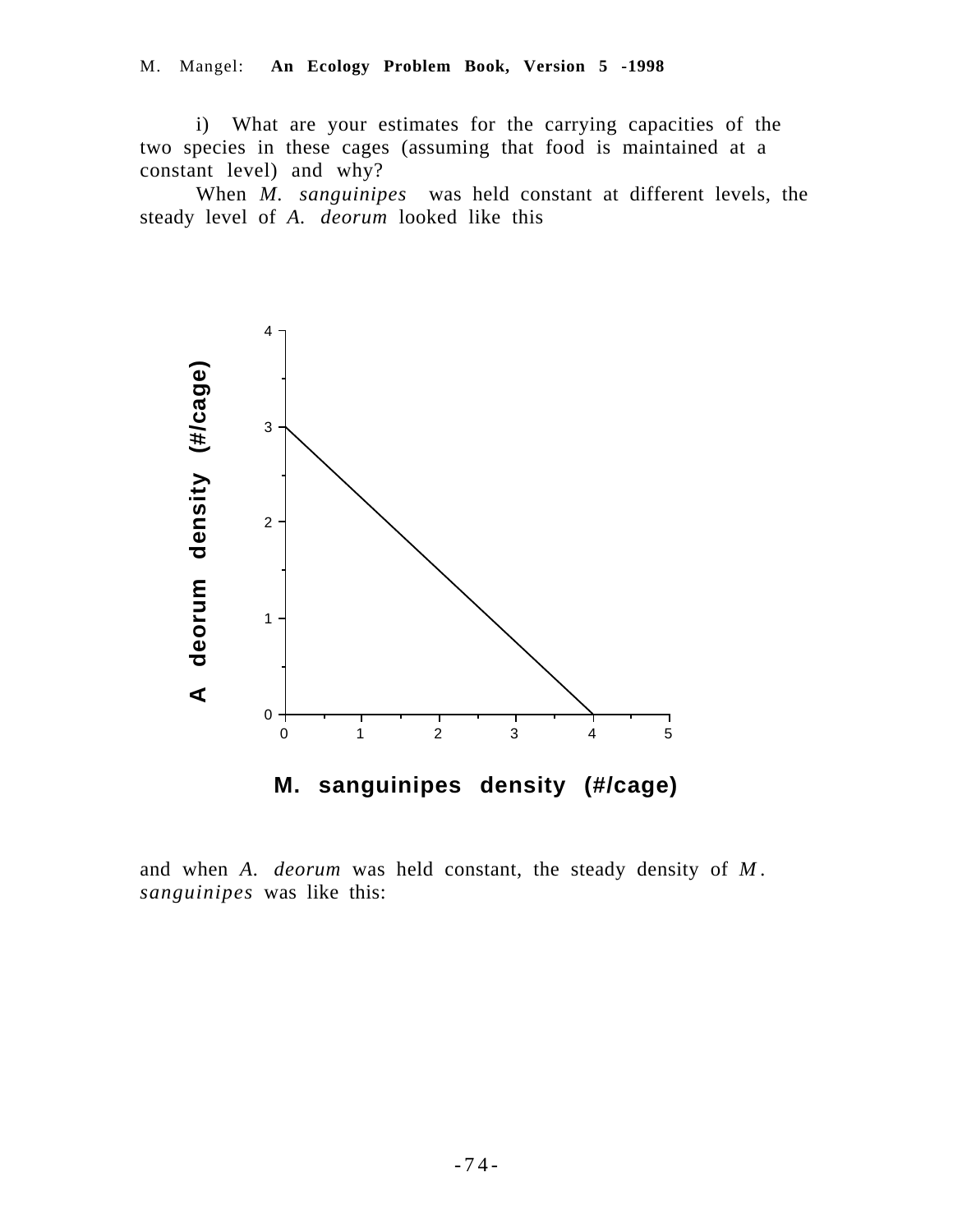

ii) Use these results to estimate the interspecific competition coefficients, assuming that the populations follow the Lotka-Volterra competition equations.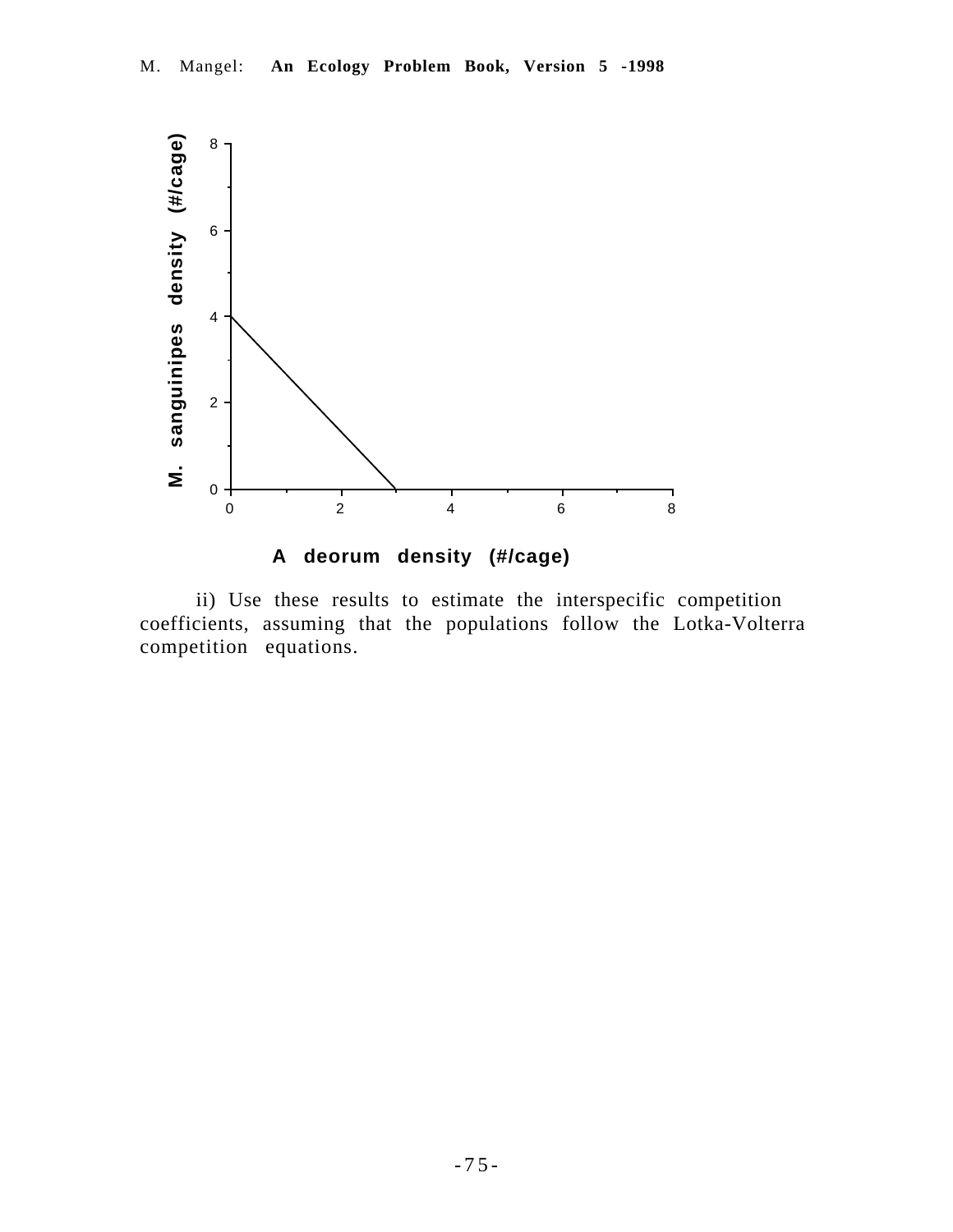5. In his study of competition and predation, A.D. Bazykin encountered a situation in which the isoclines for the growth rates of the two species were as shown below



Here the straight line corresponds to the isocline for  $\frac{dN_1}{dt} = 0$  and the curve corresponds to the isocline for  $\frac{dN_2}{dt}$  =0. Describe the population dynamics.

6. Friedman (1971) conducted competition experiments on two shrubs (*Artemisia herba-alba* and *Zygophyllum dumosum*) in the Negev desert in Israel. He was primarily interested in how adults of one species affected the seedlings of the other. Propose an experiment to measure competition between the two species taking life stage into account. Make certain to outline what data you will collect and what comparisons you will make.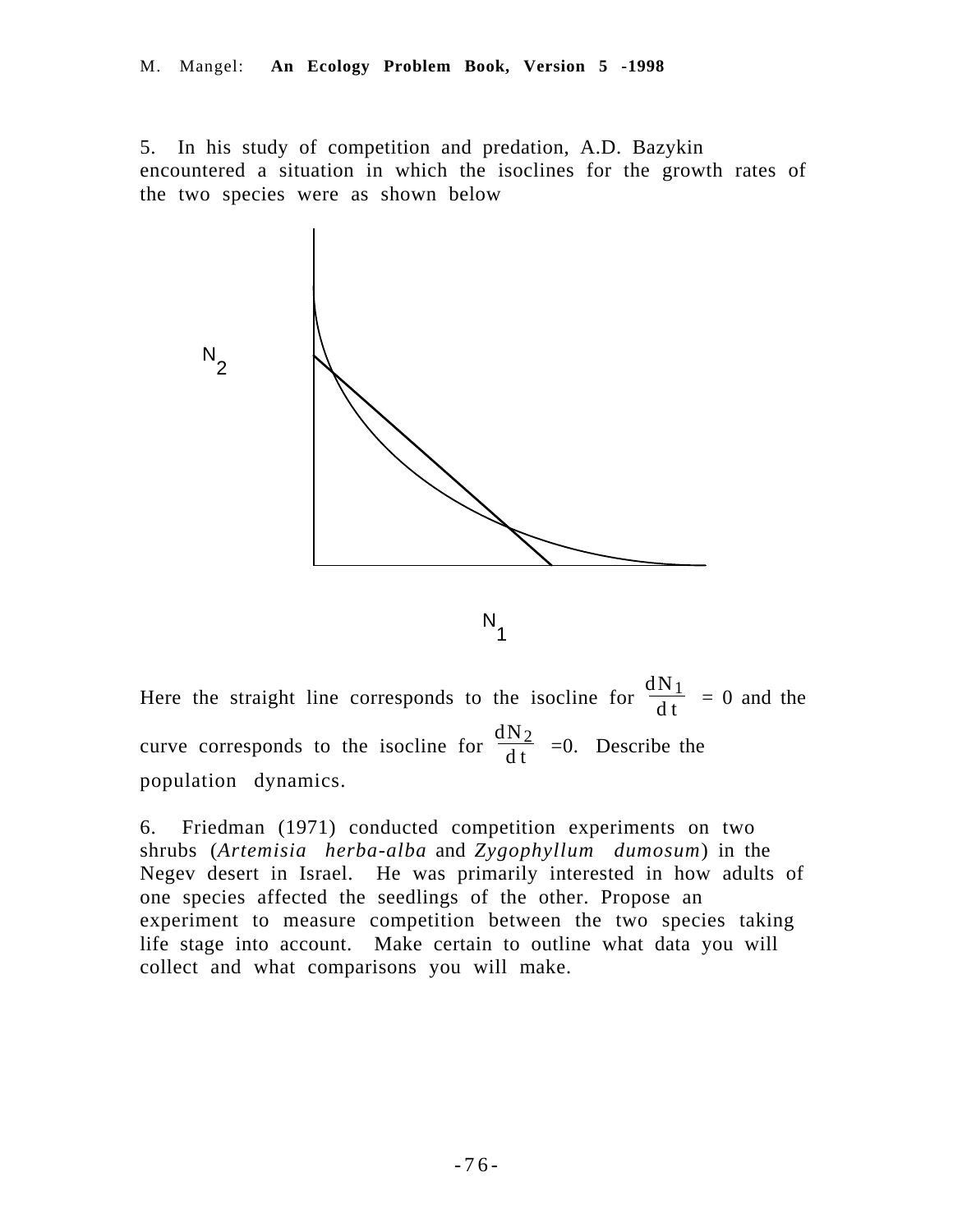7. In a study of competition, two species of beetles W and X are placed in large enclosures and allowed to live together until their populations reach a steady level. Each enclosure starts with a total of 100 individuals. When the steady levels are plotted as a function of the initial number of W individuals, the following results are obtained:



When the same procedure is replicated with two different species of beetles, Y and Z, the following results are obtained: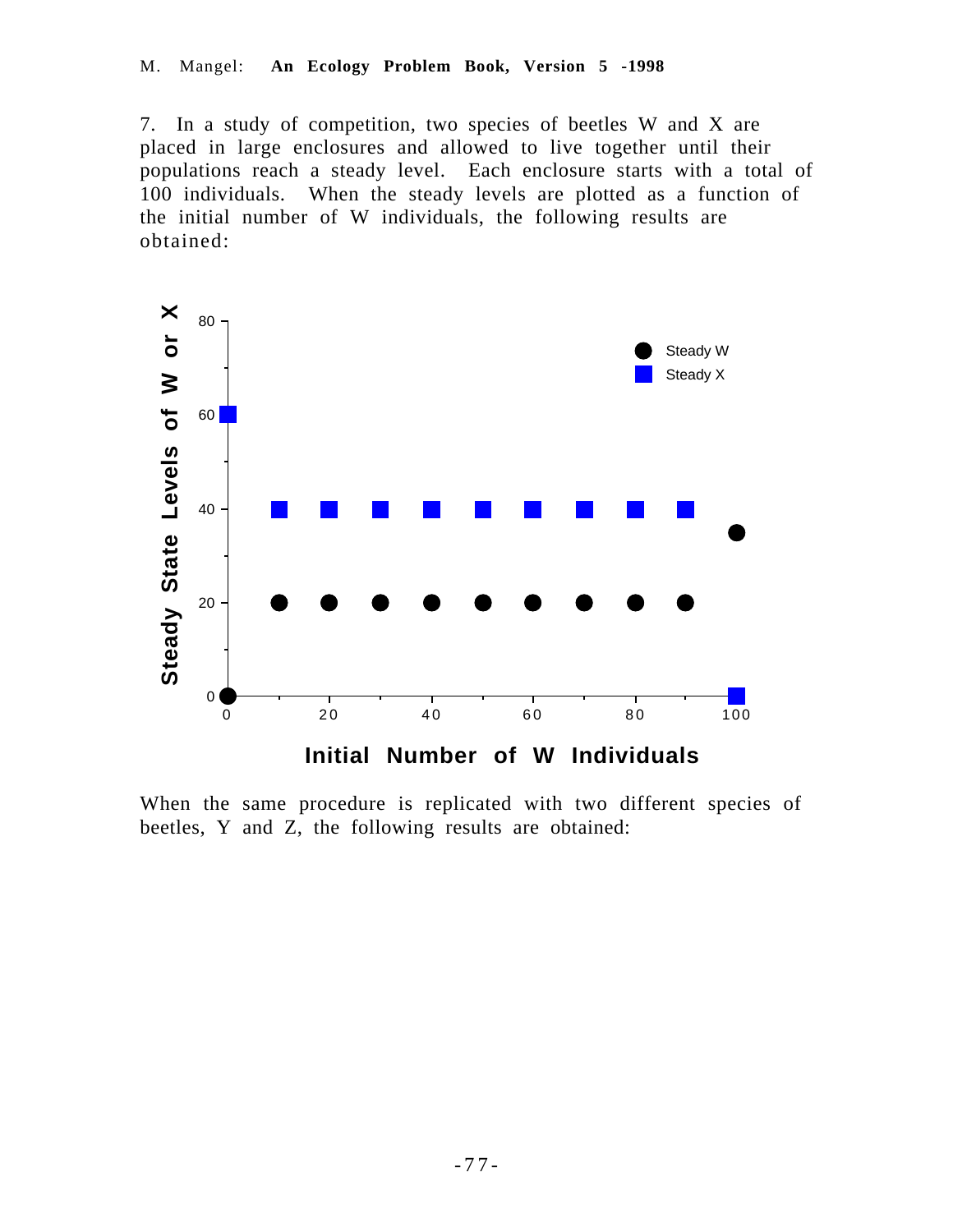

i) What do the points A and B on the second graph represent?

ii) Interpret the results in both figures. In your answer, include a discussion of how the results relate to the Lotka-Volterra competition equations.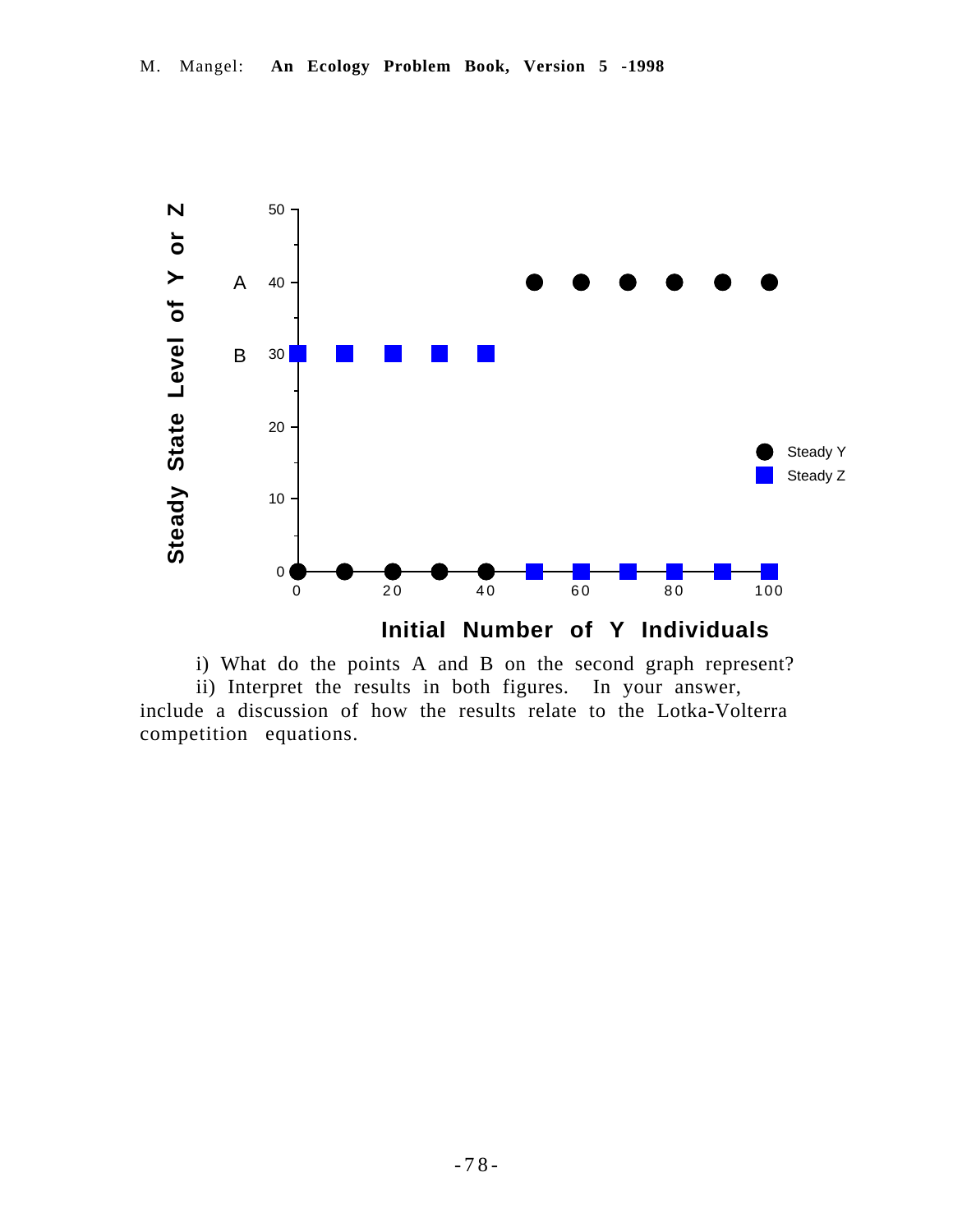8. In the mid 1970s, Peter Grant studied two species of nuthatches (*Sitta*) that have bill length and plumage traits that vary in the manner shown below:



Provide two explanations for the pattern in these results.

- 9. Draw results that you would predict if Dewitt plots were made for
	- i) Predator-prey interactions.
	- ii) Competitive interactions.
	- iii) Mutualistic interactions.

10. In his book **Vertebrate Zoology**, Hairston describes competition studies between *Plethodon jordani* and *P. oconaluftee*. He writes the competition equations like this

$$
\frac{dN_1}{dt} = r_1 N_1 \frac{K_1 - N_1 - a_{12}N_2}{K_1}
$$

$$
\frac{dN_2}{dt} = r_2 N_2 \frac{K_2 - N_2 - a_{21}N_1}{K_2}
$$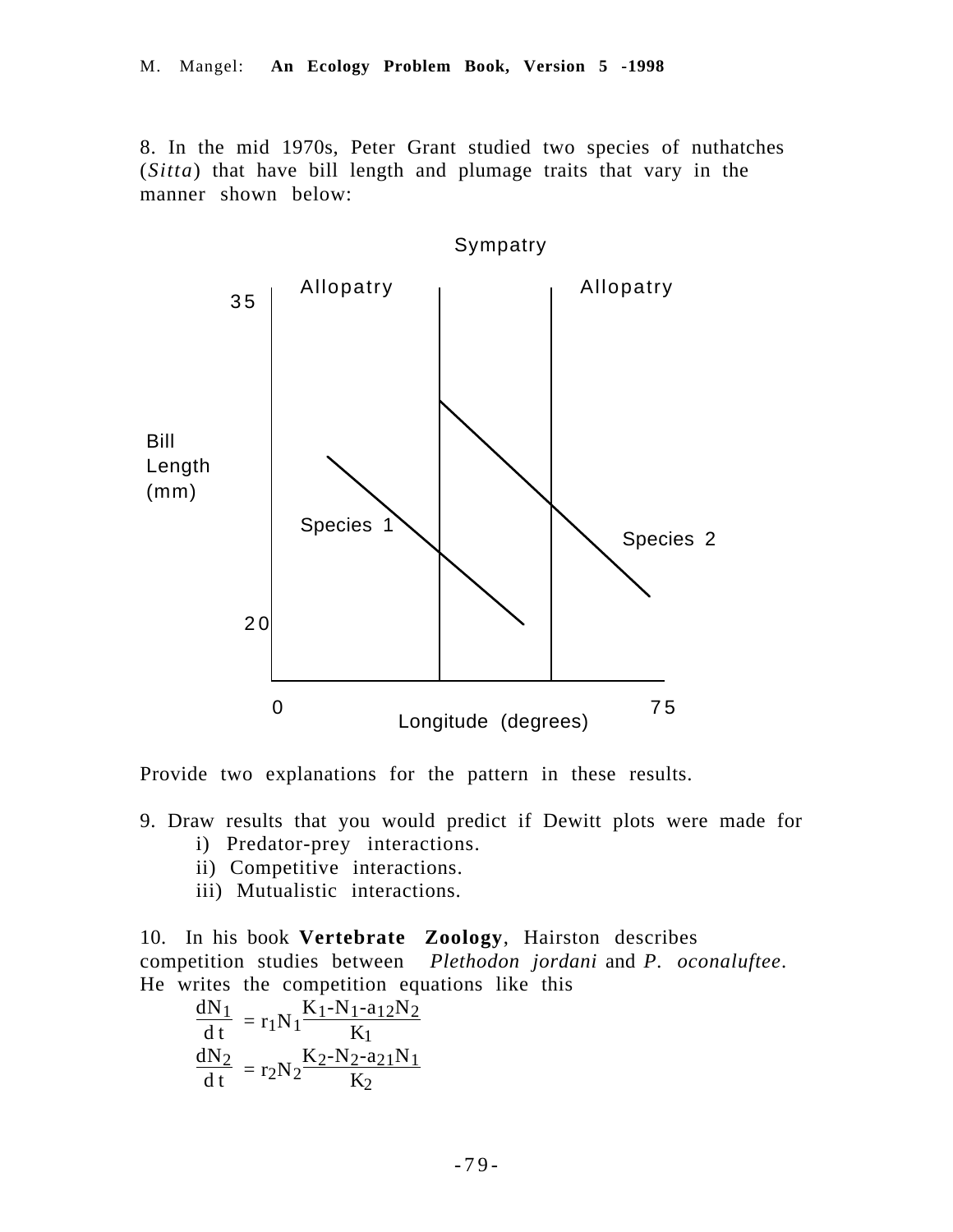and gives the following data:

In the Smoky Mountains:  $K_1=45$ ,  $K_2=12$ ,  $a_{12}=2.255$ ,  $a_{21}=194$ 

In the Balsam Mountains: K<sub>1</sub>=47, K<sub>2</sub>=11, a<sub>12</sub>=0.63, a<sub>21</sub>=.14

i) What kinds of organisms are these?

ii) Predict the outcome of competitions in these two different regions.

11. B. Two ecologists from different universities (one in Alberta, Canada and one in Oregon) collect large numbers of two species of fish from one lake where the fish have coexisted for a long time. One of the ecologists returns to the lab and finds that regardless of initial population sizes, species 1 always goes extinct in competiton experiments. However, the other returns to the lab and finds that regardless of initial population sizes, species 2 always goes extinct n the competition experiments. In the laboratories, they maintain the fish and do the experiments in large aquaria that have the local algae and plankton.

They have asked you to help sort out what is going on. It is known from previous work that the competition between these two species can be effectively described by the Lotka Volterra competition equations. What do you tell them?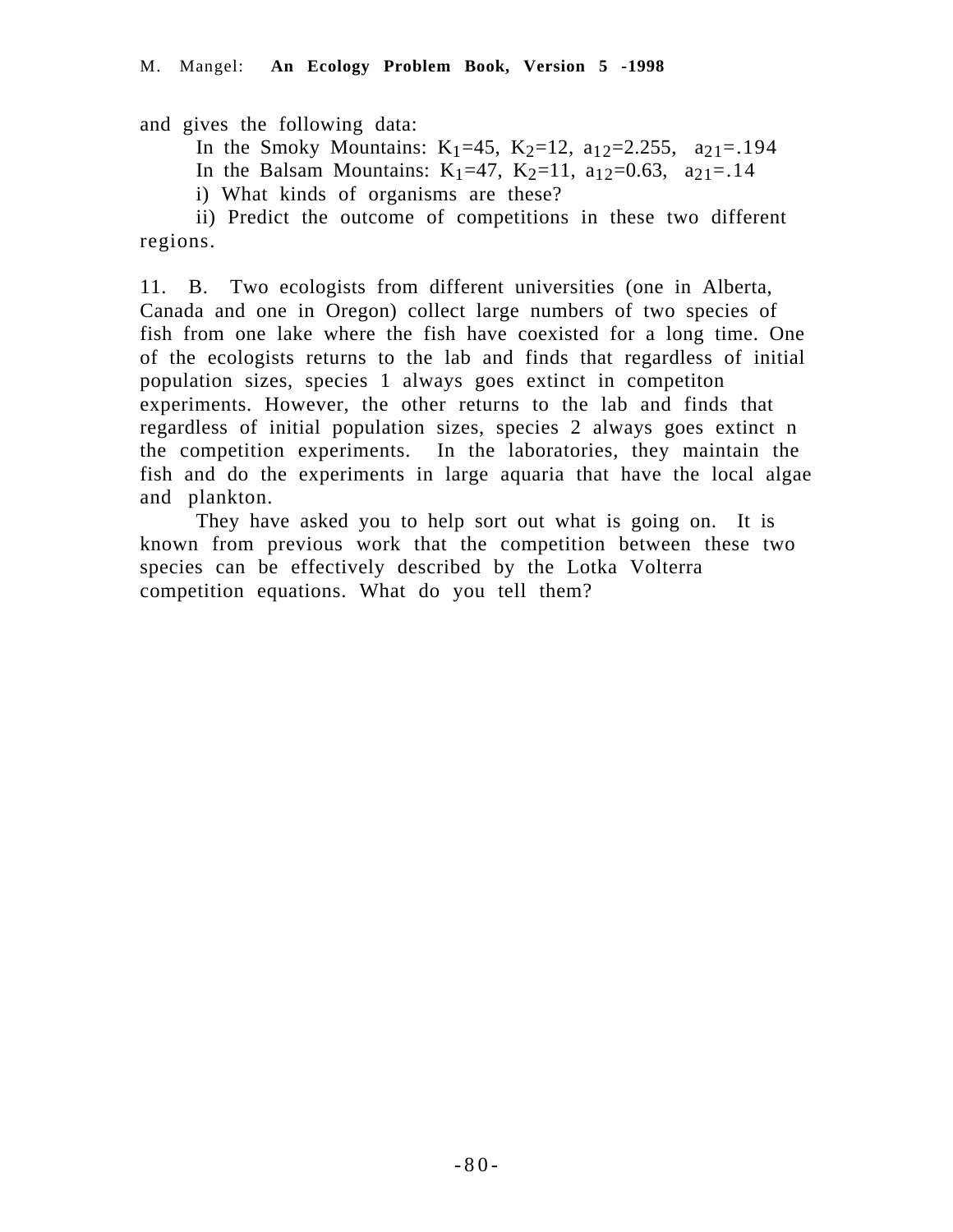# **COMMUNITIES**

1. An ecological study of plant succession involves three different plots. In the first year of the study, all individuals were removed from the three plots. The time course of the presence of species during that first year is shown in panel a. In the second year, once again all individuals were removed from all three plots. However, in addition to that, during the course of the year, all individuals of species A were kept out of garden 1, all individuals of species E were kept out of garden 2, and nothing was done to garden 3, except the initial removal. The time course of the presence of species B in the three gardens is shown in panel b.

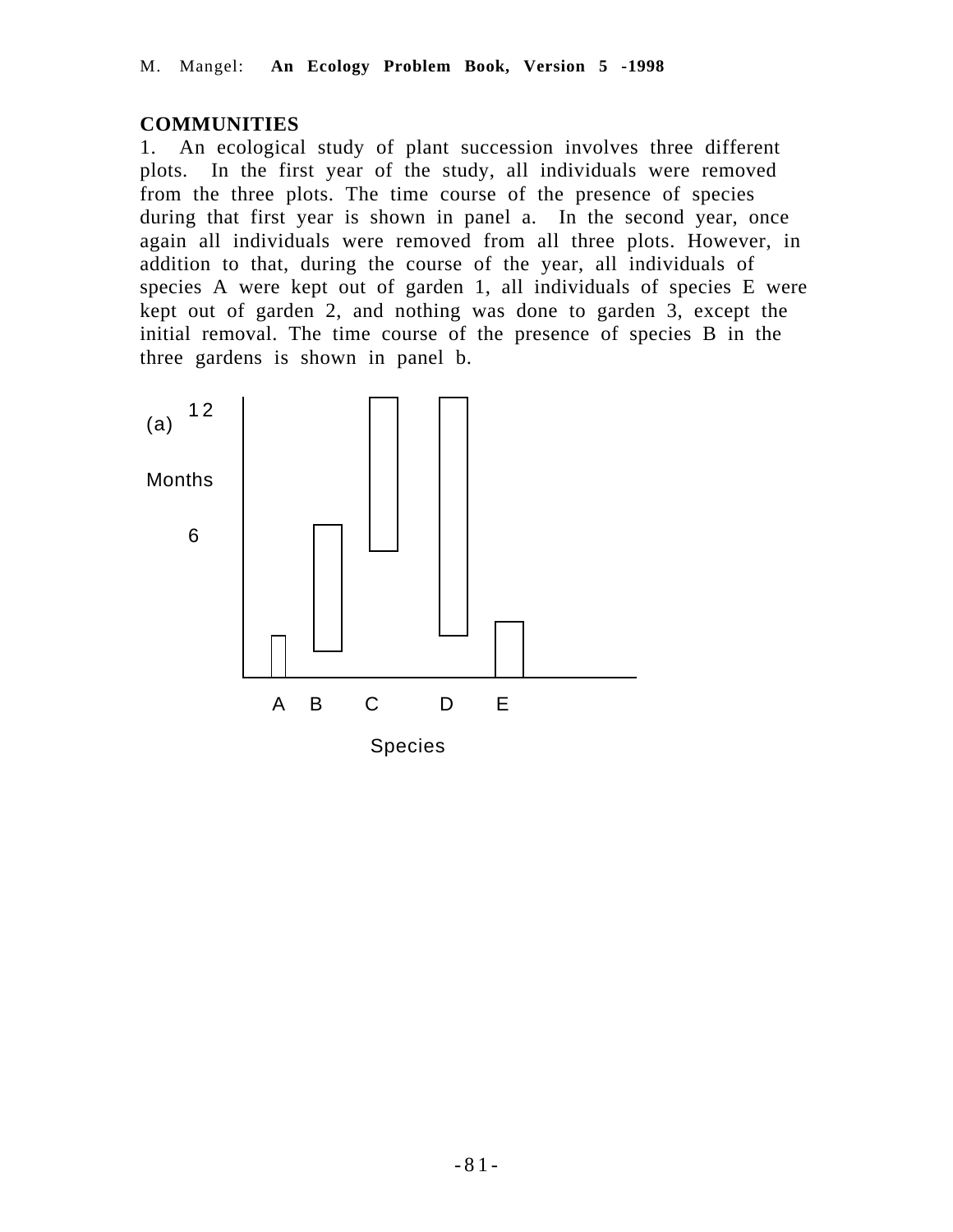

i) What type of succession does this represent?

ii) From panel a, what species would you expect to be present in the climax community?

iii) Interpret the results in panel b).

iv) What effect will the frequency (possibly more than one per year) of removal of all species have on the plant species present in the plots?.

2. The famous ornithologist and evolutionary biologist David Lack published the following data on the geographical information about the Lesser Antiles and the number of land birds present:

| Island       | (km <sup>2</sup> ) | Area Altitude<br>(m) | Distance from<br>mainland<br>(km) | Nearest<br>island<br>(km) | Number<br>of land<br>species<br>present |
|--------------|--------------------|----------------------|-----------------------------------|---------------------------|-----------------------------------------|
| Anguilla     | 90                 | 300                  | 850                               | 7                         | 11                                      |
| St. Martin   | 85                 | 410                  | 800                               | 7                         | 13                                      |
| St. Barthol- |                    |                      |                                   |                           |                                         |
| omew         | 25                 | 300                  | 800                               | 2 <sub>0</sub>            | 12                                      |
| Saba         | 12                 | 860                  | 750                               | 25                        | 18                                      |
| St. Eusta-   |                    |                      |                                   |                           |                                         |
| tius         | 21                 | 600                  | 750                               | 1.5                       | 18                                      |
| St. Kitss    | 180                | 1140                 | 750                               | 3                         | 21                                      |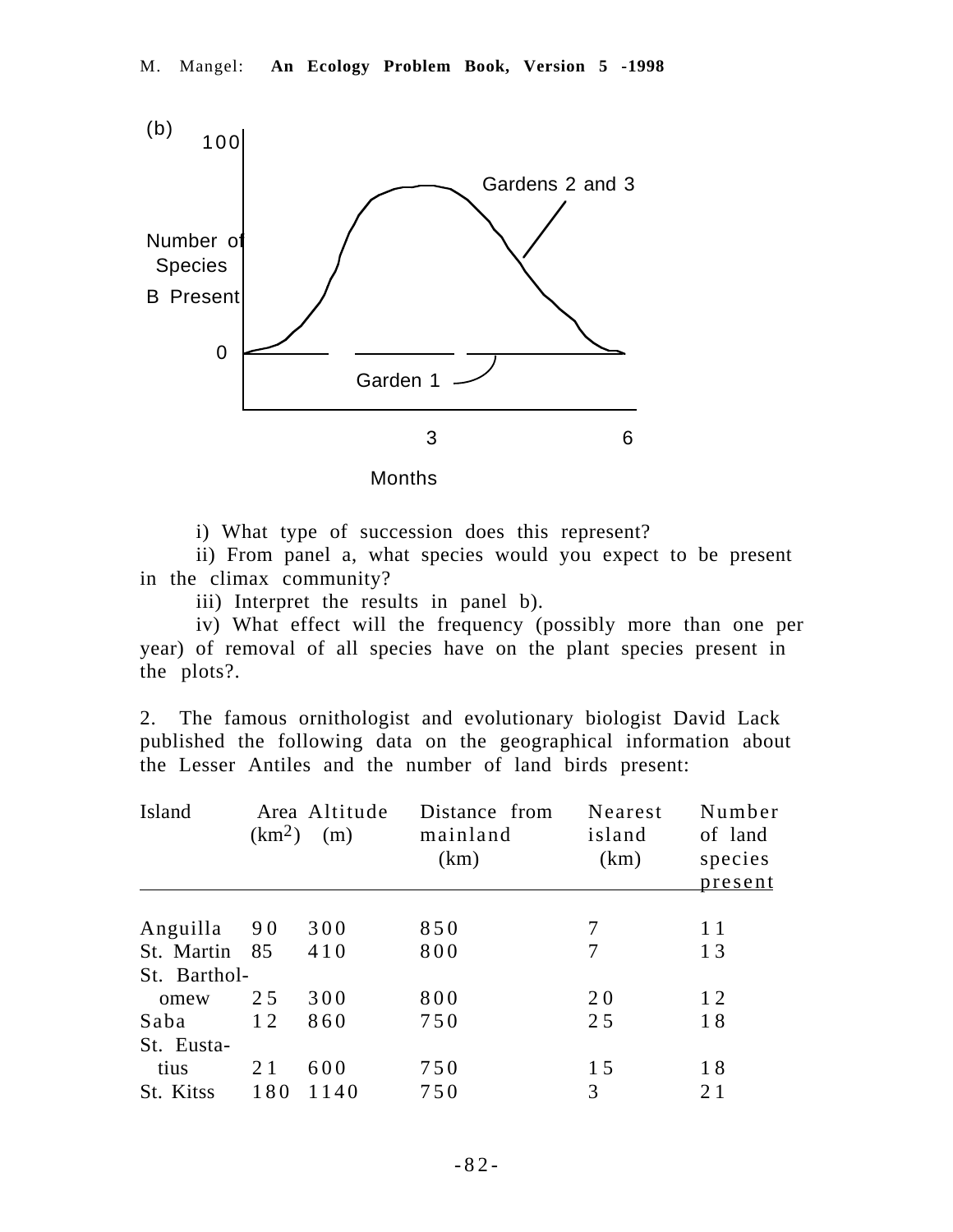| 130  | 1100                         | 700                  | 3   | 19 |
|------|------------------------------|----------------------|-----|----|
| 160  | 300                          | 800                  | 45  | 20 |
| 280  | 400                          | 700                  | 60  | 20 |
| 100  | 910                          | 650                  | 35  | 22 |
|      |                              | 600                  | 40  | 34 |
| 27   | 280                          | 600                  | 5   | 19 |
|      |                              |                      |     |    |
| 24   | 300                          | 600                  | 35  | 14 |
| 800  | 1450                         | 550                  | 40  | 39 |
| 1100 | 1340                         | 450                  | 30  | 38 |
| 600  | 960                          | 350                  | 30  | 42 |
| 350  | 1240                         | 300                  | 40  | 35 |
| 430  | 340                          | 400                  | 250 | 16 |
| 19   | 300                          | 300                  | 10  | 19 |
|      | 300                          | 200                  | 25  | 21 |
| 310  | 840                          | 150                  | 100 | 35 |
|      | St. Vincent<br>Carriacoou 34 | Guadeloupe 1500 1500 |     |    |

i) Do these data accord with the simple theory of island biogeography?

ii) Is there any importance to the information about altitude and distance to the nearest island?

If you use statistical packages, but certain that you can answer any question that a reader might ask about the statistical methods that you use.

3. M.E. Vega-Cendejas, M. Hernandez and F. Arreguin-Sanchez (Journal of Fish Biology 44:647-659, 1994) studied the trophic interactions in a beach seine fishery in Celestun tropical ecosystem in Mexico. A liberal representation of their data is shown below: for simplicity, I use common names, rather than scientific ones, and combine a couple of species, in which case I average the diet composition of the prey type. In addition, whenever a prey component was less than 10% of the diet, I have set that to 0. Finally, I have normalized the remaining components so that the diet composition sums to 100.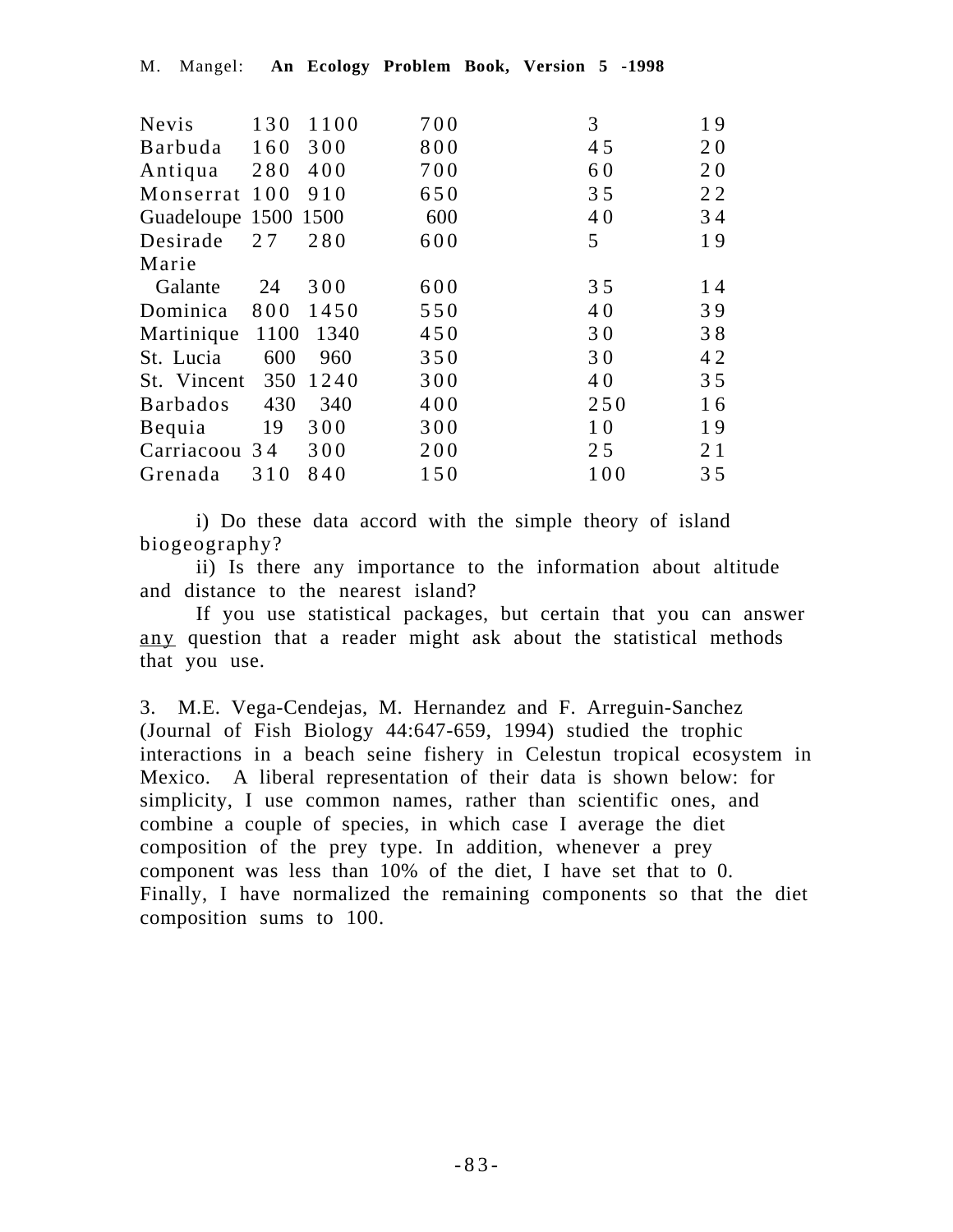| Prey<br>in the        |                  |                  | Predator                 |                  |                |
|-----------------------|------------------|------------------|--------------------------|------------------|----------------|
| diet (%)              | Pigfish          | Jenny            | Thread<br><b>Herring</b> | Grunt            | Catfish        |
|                       |                  |                  |                          |                  |                |
| Phyto-<br>plankton    | $\boldsymbol{0}$ | $\boldsymbol{0}$ | $\overline{0}$           | $\boldsymbol{0}$ | $\overline{0}$ |
| Zoo-<br>plankton      | $\overline{0}$   | $\boldsymbol{0}$ | $\overline{0}$           | $\boldsymbol{0}$ | $\overline{0}$ |
| Fora-<br>minifera     | $\overline{0}$   | $\boldsymbol{0}$ | $\overline{0}$           | $\boldsymbol{0}$ | $\mathbf{0}$   |
| Plant<br>material     | $\overline{0}$   | $\mathbf{0}$     | $\overline{0}$           | $2\,2$           | $\overline{0}$ |
| $Poly-$<br>chaetes    | 10               | 15               | $\overline{0}$           | 32               | 35             |
| Nematodes             | $\overline{0}$   | $\boldsymbol{0}$ | $\overline{0}$           | $\boldsymbol{0}$ | $\overline{0}$ |
| Molluscs              | 12               | $\boldsymbol{0}$ | $\boldsymbol{0}$         | $\boldsymbol{0}$ | $\mathbf{0}$   |
| Micro-<br>crustaceans | 57               | 70               | 71                       | $2\;8$           | 17             |
| Decapods              | $\boldsymbol{0}$ | 15               | $\boldsymbol{0}$         | 20               | 16             |
| Other fish            | $\tau$           | $\boldsymbol{0}$ | 15                       | $8\,$            | 15             |
| Detritus              | 14               | $\boldsymbol{0}$ | 14                       | $\boldsymbol{0}$ | 17             |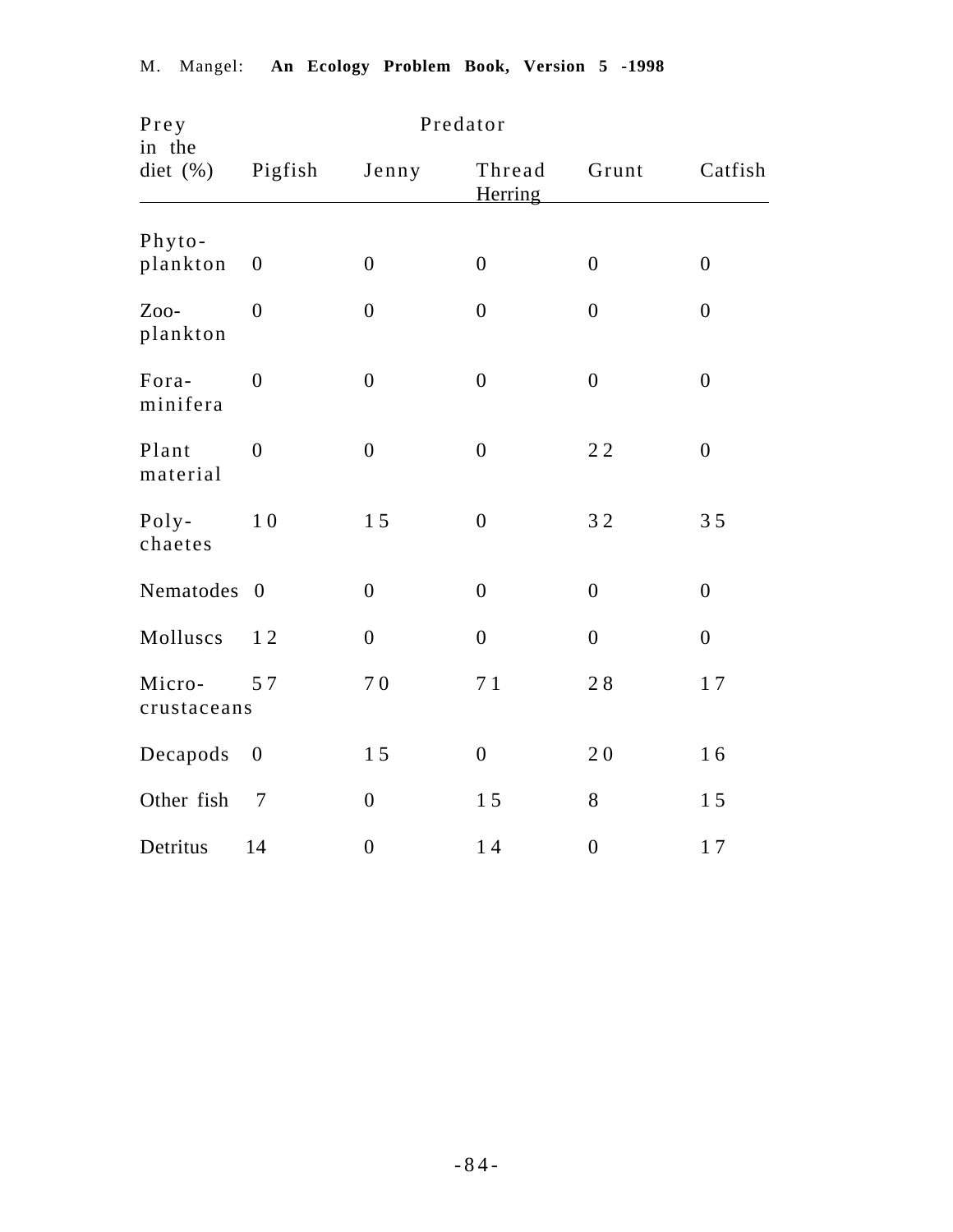| Prey<br>in the        |                          |                  | Predator         |                  |                  |
|-----------------------|--------------------------|------------------|------------------|------------------|------------------|
| $\det( %)$            | Sardine                  | Croaker          | Cowfish          | Pinfish          | Seabream         |
| Phyto-<br>plankton    | $\overline{0}$           | $\boldsymbol{0}$ | $\boldsymbol{0}$ | $\boldsymbol{0}$ | $\overline{0}$   |
| Zoo-<br>plankton      | $\overline{0}$           | $\boldsymbol{0}$ | $\boldsymbol{0}$ | $\boldsymbol{0}$ | $\boldsymbol{0}$ |
| Fora-<br>minifera     | $\overline{0}$           | $\boldsymbol{0}$ | $\boldsymbol{0}$ | $\boldsymbol{0}$ | $\boldsymbol{0}$ |
| Plant<br>material     | $\overline{0}$           | $\boldsymbol{0}$ | 52               | 18               | 27               |
| Poly-<br>chaetes      | $\boldsymbol{0}$         | $\boldsymbol{0}$ | $\boldsymbol{0}$ | $\boldsymbol{0}$ | 23               |
| Nema-<br>todes        | $\boldsymbol{0}$         | $\boldsymbol{0}$ | $\boldsymbol{0}$ | $\boldsymbol{0}$ | $\boldsymbol{0}$ |
| Molluscs              | $\overline{0}$           | $\boldsymbol{0}$ | 24               | 34               | 35               |
| Micro-<br>crustaceans | 45                       | 21               | 24               | 35               | $\boldsymbol{0}$ |
| Decapods              | $\overline{\phantom{0}}$ | 14               | $\boldsymbol{0}$ | $\boldsymbol{0}$ | $\boldsymbol{0}$ |
| Other fish 55         |                          | 55               | $\boldsymbol{0}$ | 13               | $\boldsymbol{0}$ |
| Detritus              | $\boldsymbol{0}$         | $\boldsymbol{0}$ | $\boldsymbol{0}$ | $\boldsymbol{0}$ | 15               |

i) Draw the food web using individual species and compute the connectance of the web.

ii) Why do you think the web is so sparce?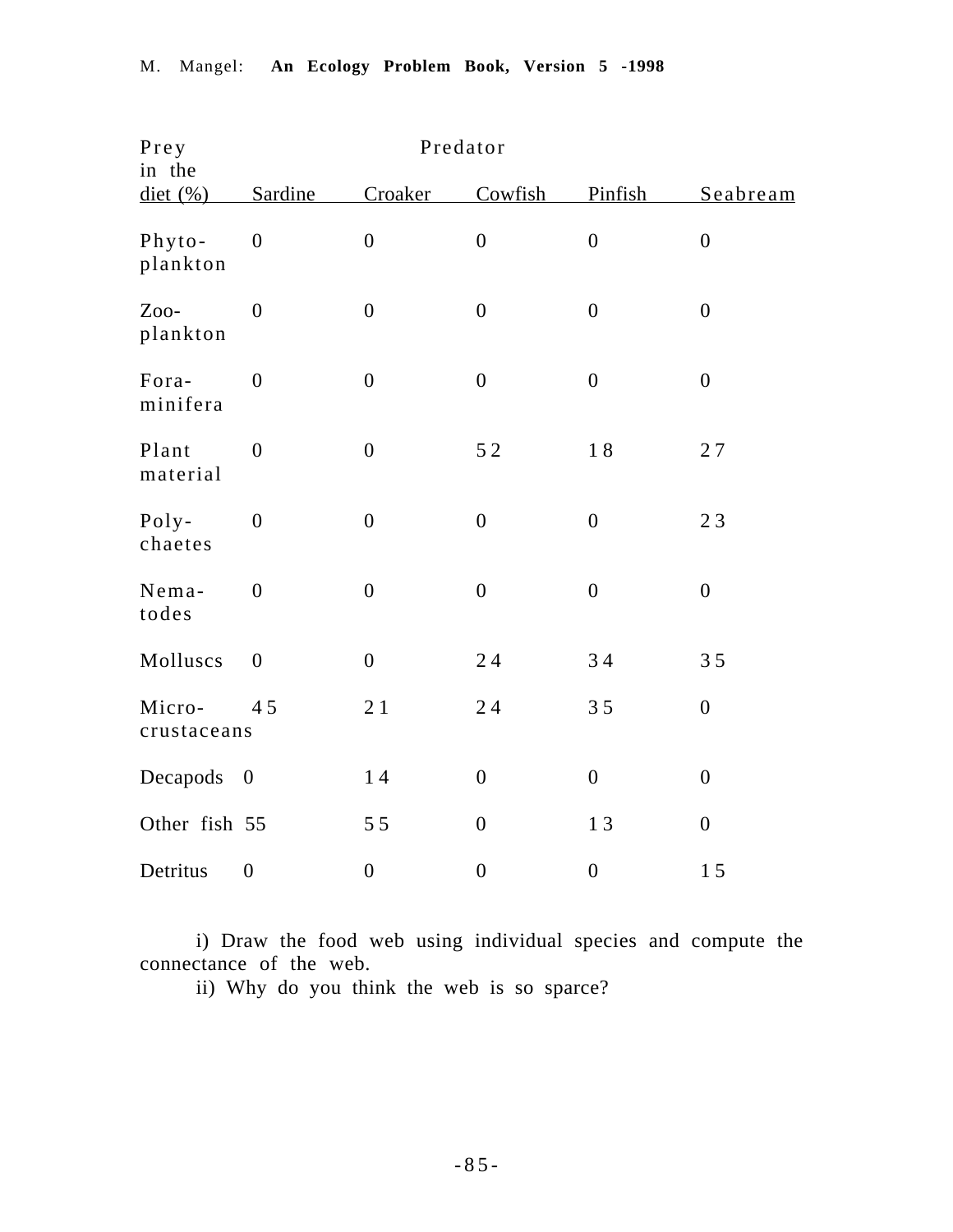4. Imagine two communities, each with the same five species but in different proportions:

| Species |                                       | Fraction of Species i in Community     |    |
|---------|---------------------------------------|----------------------------------------|----|
|         |                                       |                                        |    |
|         |                                       |                                        |    |
|         |                                       |                                        |    |
|         |                                       |                                        |    |
|         |                                       | .15                                    |    |
|         |                                       | . 15                                   |    |
|         | $\cdot$ , $\cdot$ , $\cdot$ , $\cdot$ | $\mathbf{1}$ , the set of $\mathbf{1}$ | 1. |

Compute diversity indices and interpret your results.

5. Suppose that a food web has the following structure:



i) Find the connectance of this food web.

ii) Discuss how removal of species one-at-a-time would affect the stability of the web.

 6. It is generally true that tropical and deep sea faunas tend to be more diverse than less constant environments. Given this information, sketch the kind of species-area curves that you would predict for i) tropical shallow water, ii) deep sea, and iii) Arctic waters. Label the axes carefully and explain your reasoning for the curves.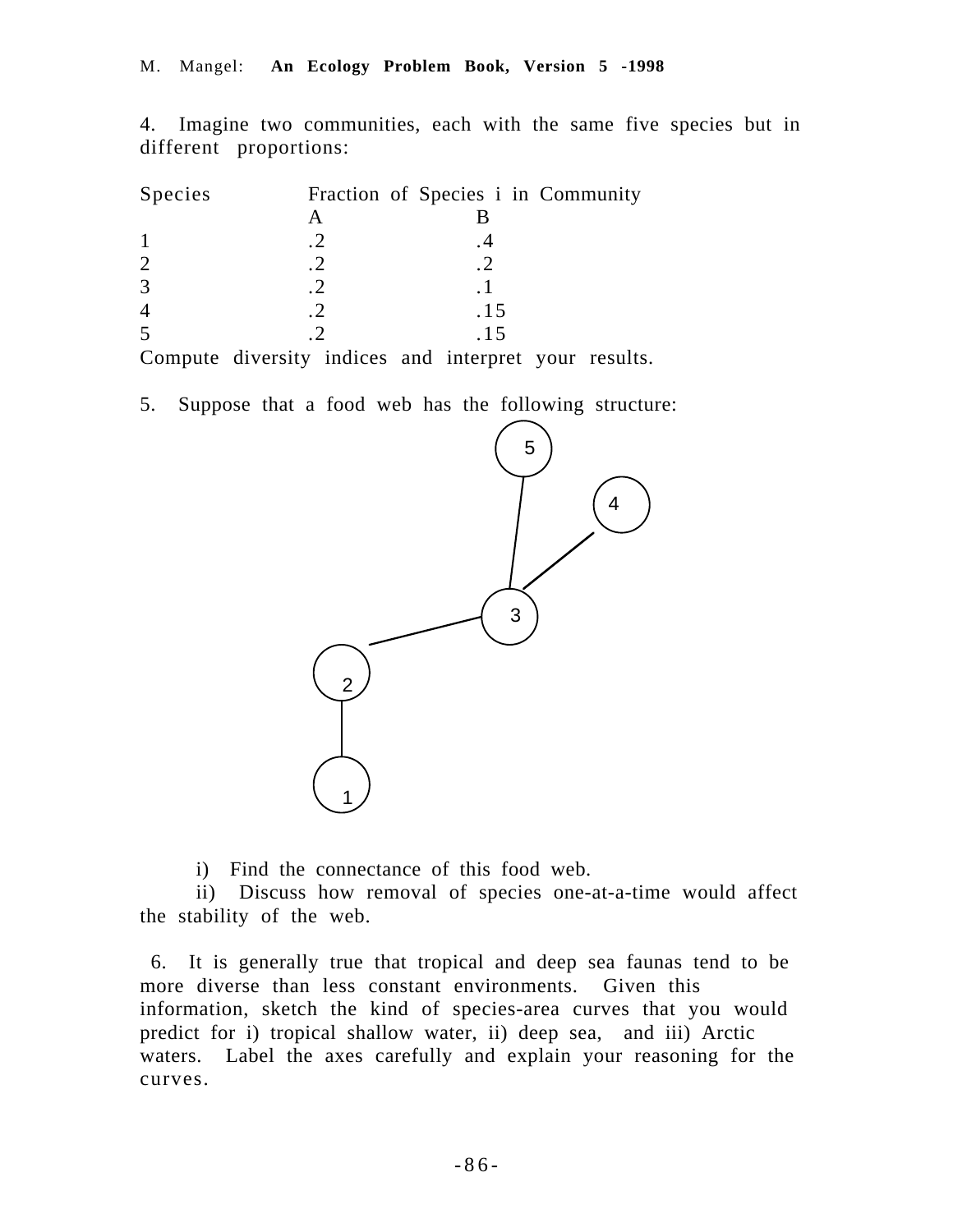7. Two islands of equal area are equidistant from the mainland, as shown in the figure below.



Use biogeographic arguments involving colonization and extinction rates to predict the steady state number of species on each island. Carefully explain your reasoning Suppose now that both islands were completely depopulated. Predict the time dependence of recolonization.

My student Chris Wilcox demonstrated that this kind of analysis is especially appropriate for notenectids.

8. In this exercise, you will collect data that will be shared with the class so that we can estimate the age distribution of cars in Davis.

i) Walk at least a three block transect in your neighborhood and record the number of cars a) with black license plates, b) with blue plates, c) with white plates 2A-2M, d) with white plates 2N-2Z, e) with white plates 3A-3E and with white plates 3E-3Z. Use these data to estimate the frequency of different plates in your transect.

ii) Obtain similar data from three other students in the discussion section and compare the results. Compute alpha and beta diversity levels from these data, treating the different plate types as if they were different species.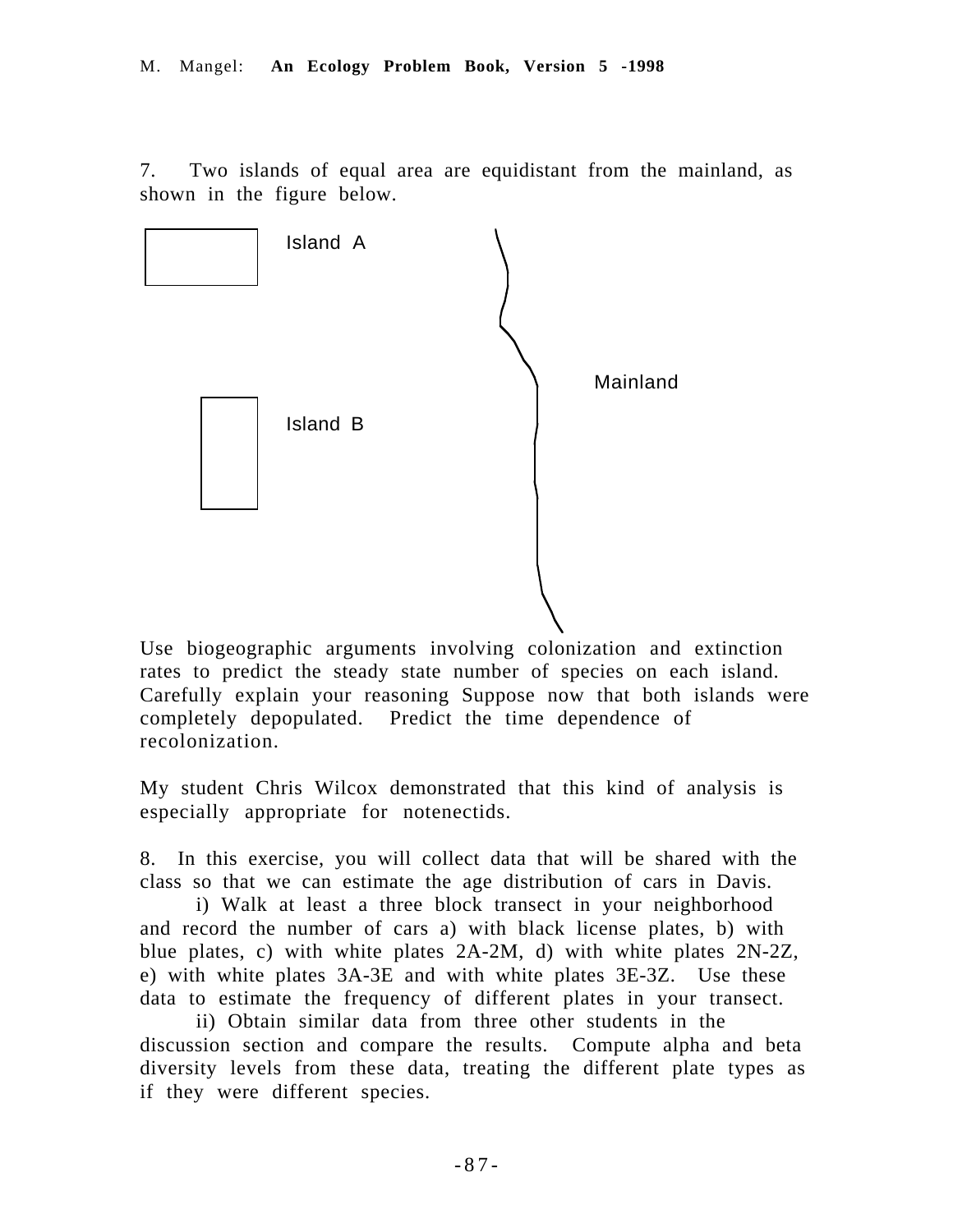9. In 1974, not long after the publication of the work by MacArthur and Wilson on island biogeography, John Terborgh published a paper in **Bioscience** in which he argued that it is more reasonable to expect extinction rates to be proportional to the number of species squared:

Extinction rate =  $k S<sup>2</sup>$ 

i) What kind of biological justification would you give for using the number of species squared, rather than the number of species.

ii) How would you expect k to depend on island area?

iii) What effect will this assumption have on the predictions of island biogeographic theory?

 10. There are about 20 species of Tenebroid beetles in Israel. Of these, the biggest species are only found near oasises that contain vegetation.

i) Describe a hypothesis for this distribution in terms of survival of predation of the beetles.

ii) Describe a hypothesis for this distribution in terms of reproduction.

iii) Propose an experiment to test one of the these ideas.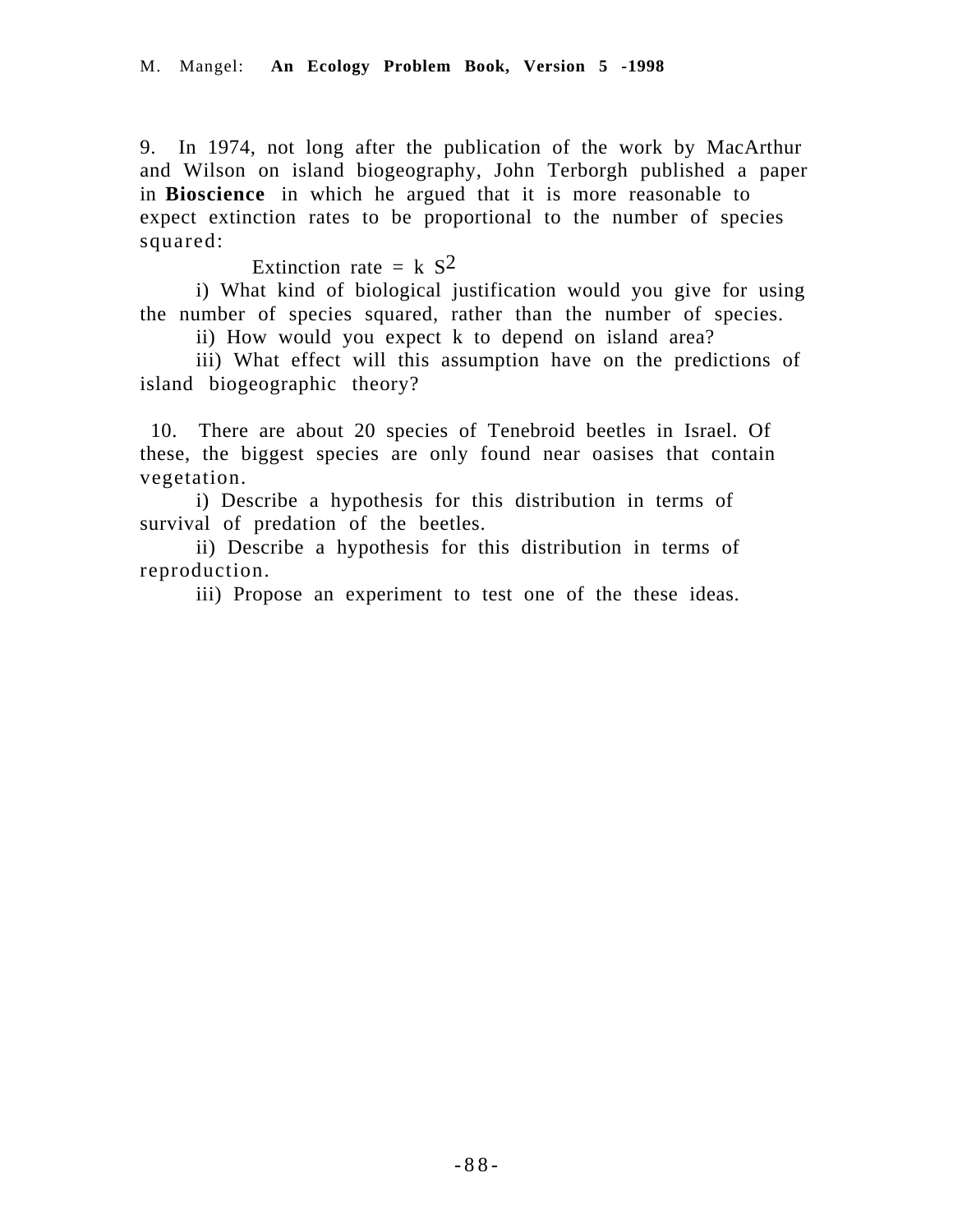11. Population sizes of marine mammals and birds in the Bering Sea have been on steady decline. Below, I show abundance measures for Pribilof fur seals (number of pups born at St. Paul Island), steller sea lions (juveniles and adults on rookeries and haulouts) and harbor seals (haul outs on Tugidak Island). I also show the diet composition of the three species.



**Year**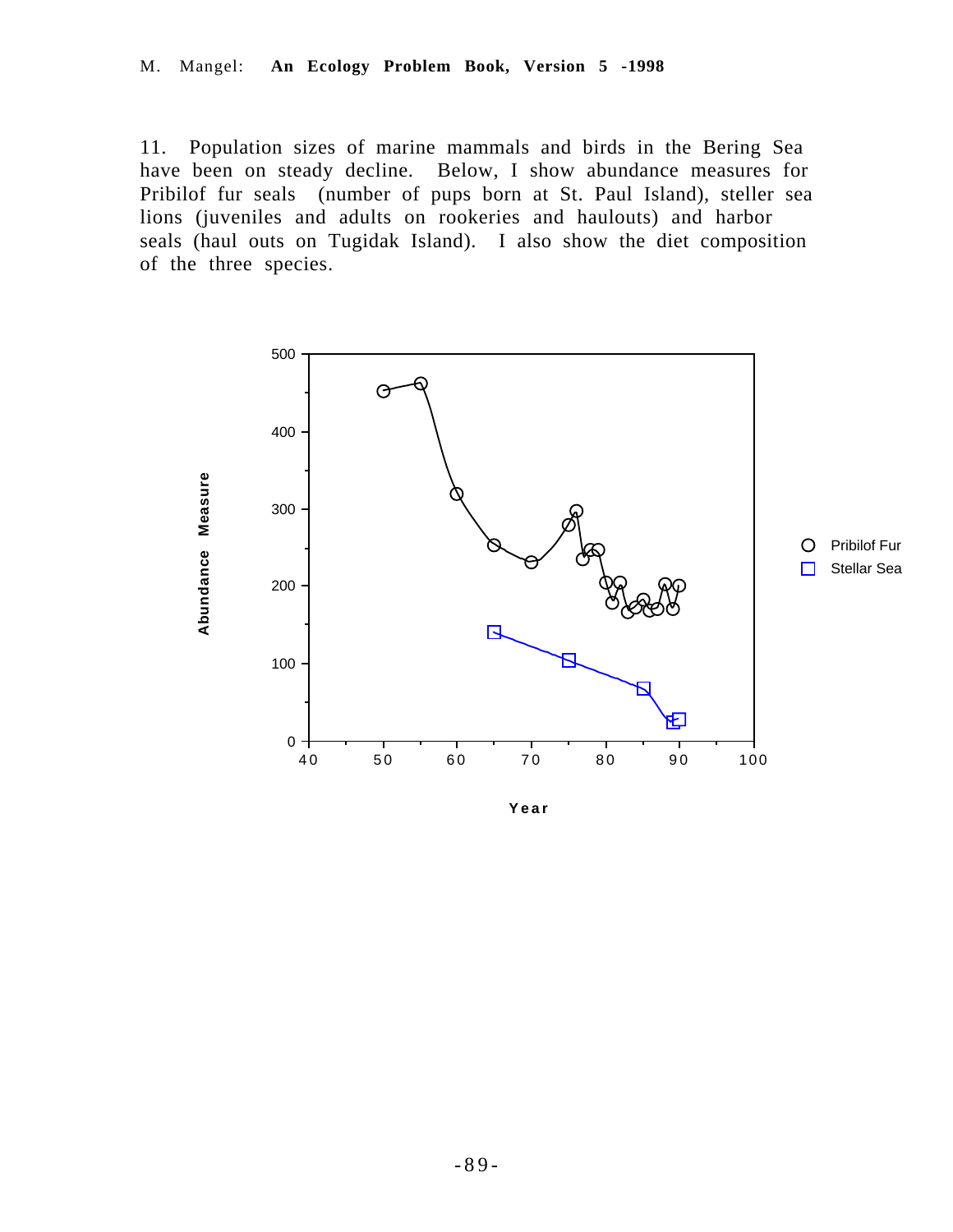

**Year**

| Food     |          | Estimated Percent of Diet of |                      |
|----------|----------|------------------------------|----------------------|
| Type     | Fur Seal |                              | Sea Lion Harbor Seal |
| Squid    | 33.3     | 4.2                          | 1.6                  |
| Capelin  | 30.6     | 7.4                          | 10.4                 |
| Pollock  | 25.1     | 58.3                         | 21.4                 |
| Mackerel | 3.5      | $\theta$                     | $\Omega$             |
| Herring  | 2.9      | 20.6                         | 6.4                  |
| Other    | 4.6      | 9.5                          | 30.3                 |
| Octopus  | $\theta$ | 18.3                         | 0                    |
| Eulachon | 0        | 11.6                         |                      |
|          |          |                              |                      |

i) Interpret the patterns of decline.

ii) Propose an hypothesis to explain the general decline.

iii) Propose an experiment to test the hypothesis.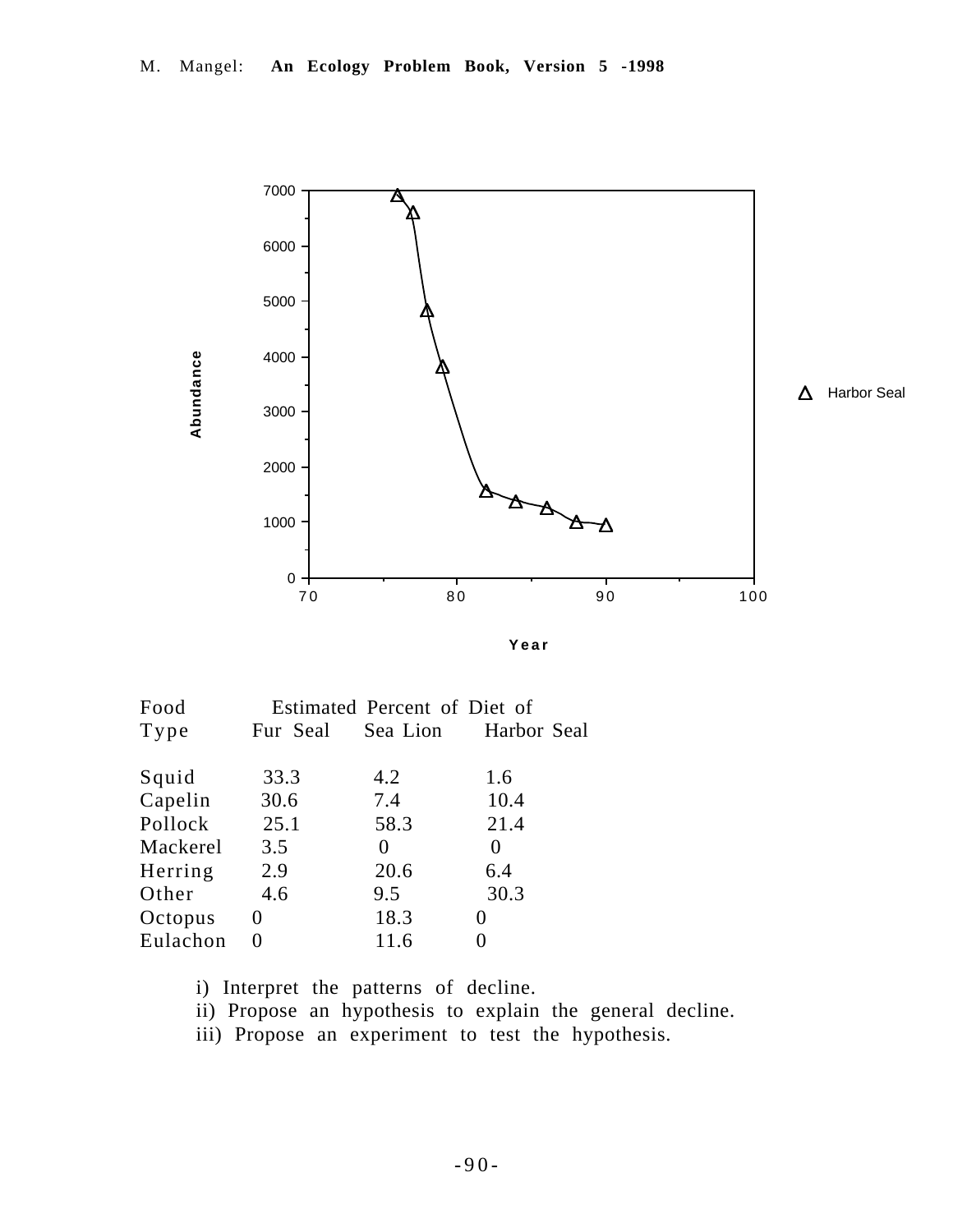|           | 12. A study of tree species in a forest shows the following: |            |
|-----------|--------------------------------------------------------------|------------|
| Species   | % in the Canopy                                              | %Seedlings |
|           | (Mature Trees)                                               |            |
| Beech     | 71%                                                          | 10%        |
| Hemlock   | 20%                                                          | 20%        |
| Red Maple | 5%                                                           | 67%        |
| Other     | 4%                                                           | 3%         |

i) In general, what is the definition of a "climax community" ii) Is this forest at a climax stage?

iii) What assumption(s) do you need to answer the second question?

13. A study of species interactions in a community yielded the following results where the numbers correspond to the percentage of that particular species in the diet of the species in the first column.

|                |                  |                  |                  | % of species X in diet |                  |                  |                  |
|----------------|------------------|------------------|------------------|------------------------|------------------|------------------|------------------|
| <b>Species</b> | А                | B                |                  |                        | Е                | F                | G                |
| $\mathbf{A}$   | $\boldsymbol{0}$ | 50               | $\boldsymbol{0}$ | $\boldsymbol{0}$       | $\boldsymbol{0}$ | 50               | $\boldsymbol{0}$ |
| B              | $\boldsymbol{0}$ | $\boldsymbol{0}$ | $\boldsymbol{0}$ | $\boldsymbol{0}$       | $\boldsymbol{0}$ | $\boldsymbol{0}$ | $\theta$         |
| $\mathcal{C}$  | 30               | $\boldsymbol{0}$ | $\boldsymbol{0}$ | 60                     | $\boldsymbol{0}$ | $\boldsymbol{0}$ | 10               |
| D              | $\boldsymbol{0}$ | 30               | $\boldsymbol{0}$ | $\boldsymbol{0}$       | $\boldsymbol{0}$ | 70               | $\boldsymbol{0}$ |
| E              | 35               | $\boldsymbol{0}$ | $\boldsymbol{0}$ | $\boldsymbol{0}$       | $\boldsymbol{0}$ | $\boldsymbol{0}$ | 65               |
| F              | $\boldsymbol{0}$ | $\boldsymbol{0}$ | $\boldsymbol{0}$ | $\boldsymbol{0}$       | $\boldsymbol{0}$ | $\boldsymbol{0}$ | $\boldsymbol{0}$ |
| G              | $\boldsymbol{0}$ | 80               | $\boldsymbol{0}$ | $\boldsymbol{0}$       | $\boldsymbol{0}$ | 20               | $\boldsymbol{0}$ |

i) Using true species, draw the food web and find the connectance.

ii) Using trophic species, draw the food web and calculate the connectance.

iii) Interpret the results of parts i and ii.

iv) Using your knowledge of biology, replace the alphabetical names of the species with names of real organisms (e.g. "rabbit") in a manner appropriate for this food web.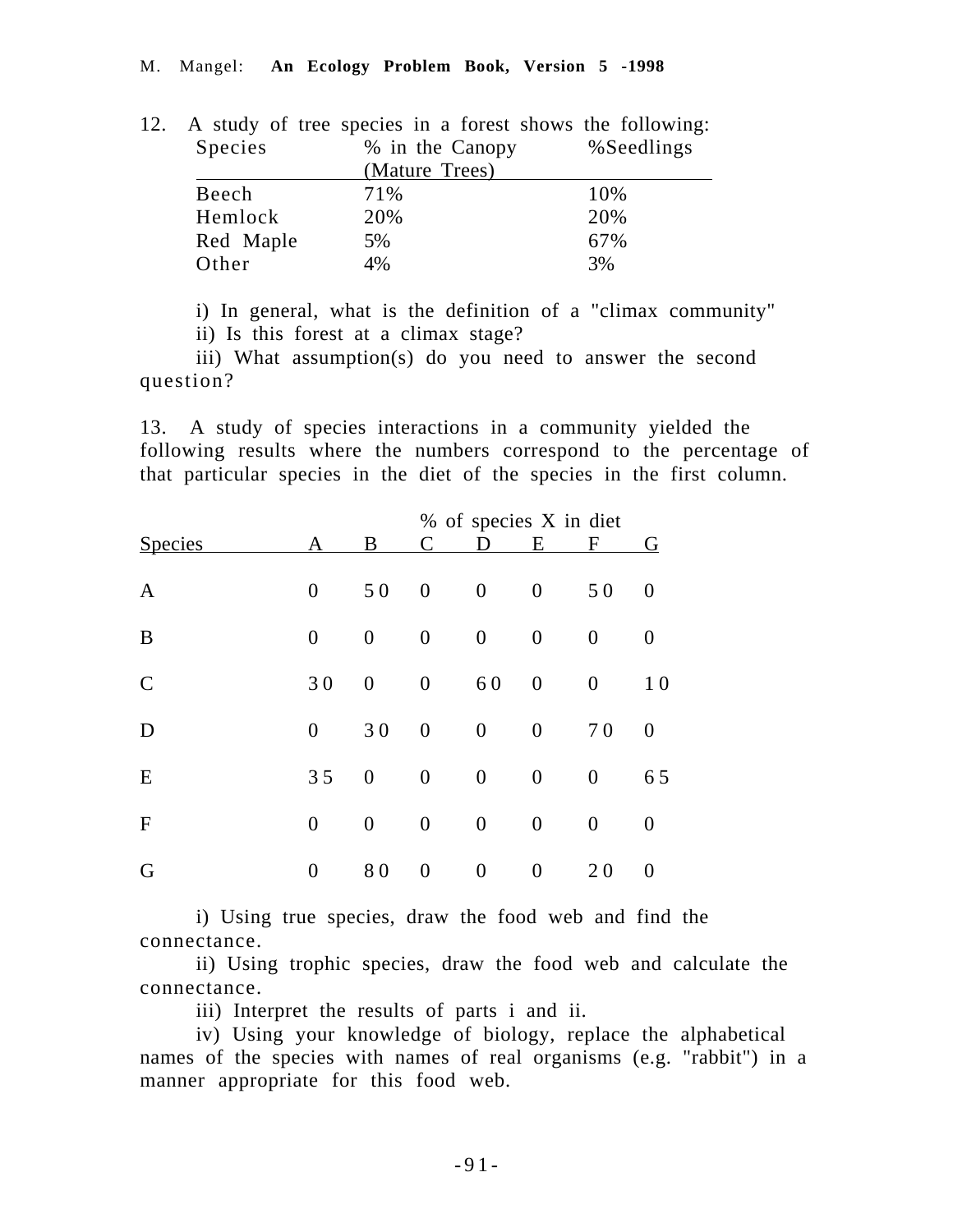14. In his book **Ferox Trout and Arctic Charr**, my colleague Ron Greer describes attempts to improve the conditions for brown trout *Salmo trutta* in Scottish lakes by enhancing their food supplies.

For example, one may add tadpole shrimp *Lepidurus arcticus* to the lake. These zooplankton feed on phytoplankton and the trout feed on the tadpole shrimp.

i) Draw the food web for this interaction.

When the same idea was tried with opposum shrimp *Mysis relicata*, workers discovered major ecological problems. Further investigation showed that although the opposum shrimp were excellent prey items for the trout in the lake, they could outcompete larval brown trout.

ii) Draw the food web for this interaction.

iii) What inferences do you draw concerning supplementation and enhancement programs?

15. In the 1930s, the red grouse population in Norway was declining, so an effort was made to remove their main predator, a hawk.

i) The grouse eat grass and grains. Draw a food web for the situation just described.

After removal of hawks, the red grouse population declined at an even faster rate. Further examination showed that a parasitic worm infected grouse and that the escape speed of the grouse depended on the number of parasites as shown below.



Number of Parasites

Hawks were able to only take the slower, more sicly grouse. When the hawks were removed, the parasites spread through the entire population and decimated it.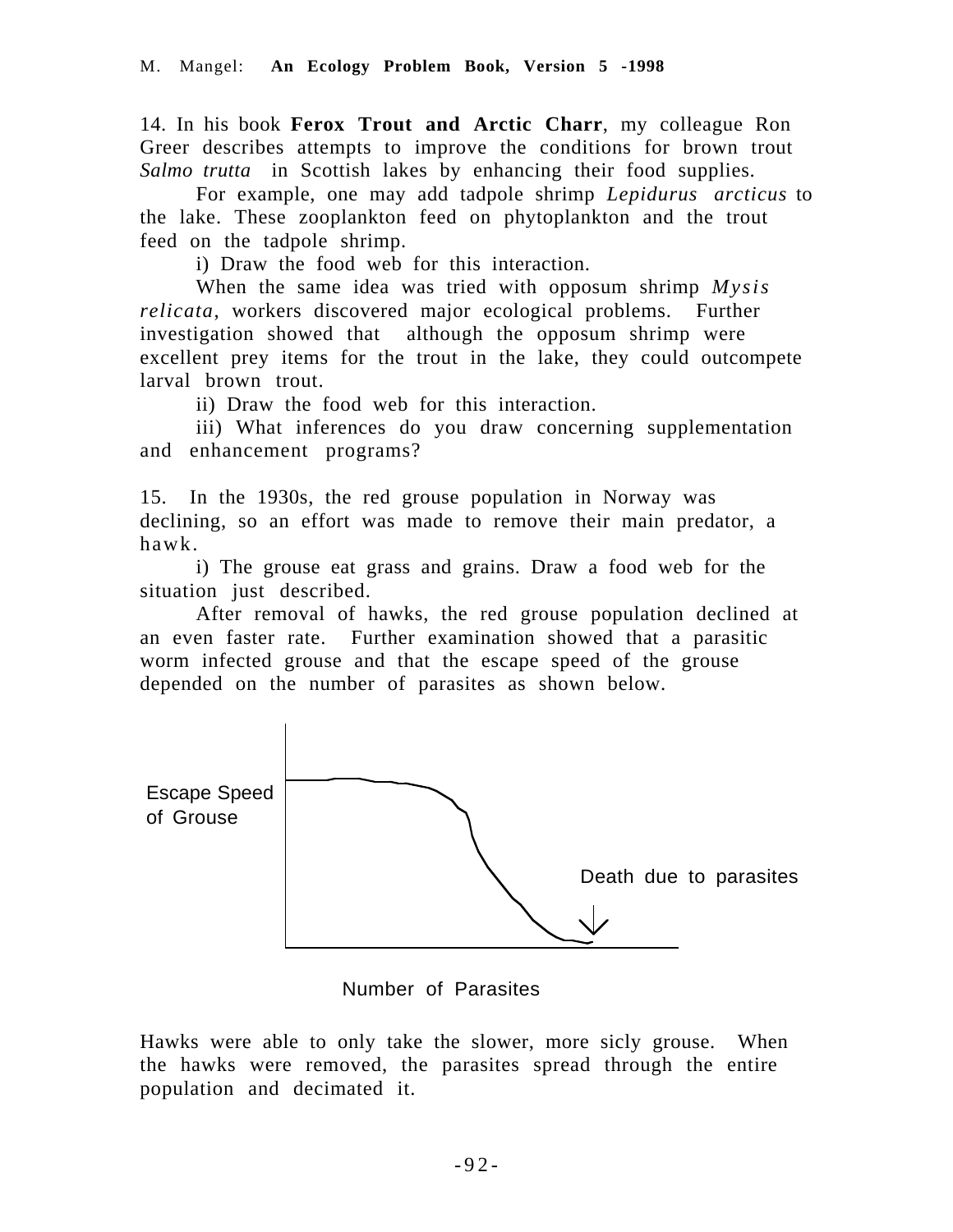ii) Change your food web diagram to include parasites, infected and healthy grouse.

iii) What aspects of the problem are missed by the food web?

16. My colleage Tim Wootton studies the food web involving steelhead trout (*Oncorhynchus mykiss*, the migratory form of rainbow trout) on the Eel River.

i) In the simplest description, steelhead eat mayflies and midges, which eat algae. Draw this food web.

Recently caddisflies have been introduced into some streams of the Eel River. It is not clear what the ultimate food chain will be. One possibility is that caddisflies eat algae, but are not preyed upon by steelhead or other fish. However, caddisfly larvae are very senstive to disturbance.

ii) Draw this food web and discuss the implications for the community structure.

Another possiblity is that other small fish and dragonflies eat the caddisflies and that the steelhead trout eat the small fish and dragonflies.

iii) Draw this food web and discuss the implications for the community structure.

17. Raven et al measured the area and distance of islands from the California coast and the number of plant species on those islands:

| Area $(mi^2)$ | Distance (mi) | Number of species |
|---------------|---------------|-------------------|
| .02           | .25           | 40                |
| .10           | 27            | 12                |
| .20           | 6             | $\overline{4}$    |
| .9            | 3.5           | 62                |
| 1             | 38            | 40                |
| 2.8           | 5.0           | 42                |
| 14            | 26            | 190               |
| 22            | 61            | 120               |
| 56            | 49            | 235               |
| 75            | 20            | 392               |
| 84            | 27            | 340               |
| 96            | 20            | 420               |
| 98            | 165           | 163               |
| 134           | 14            | 205               |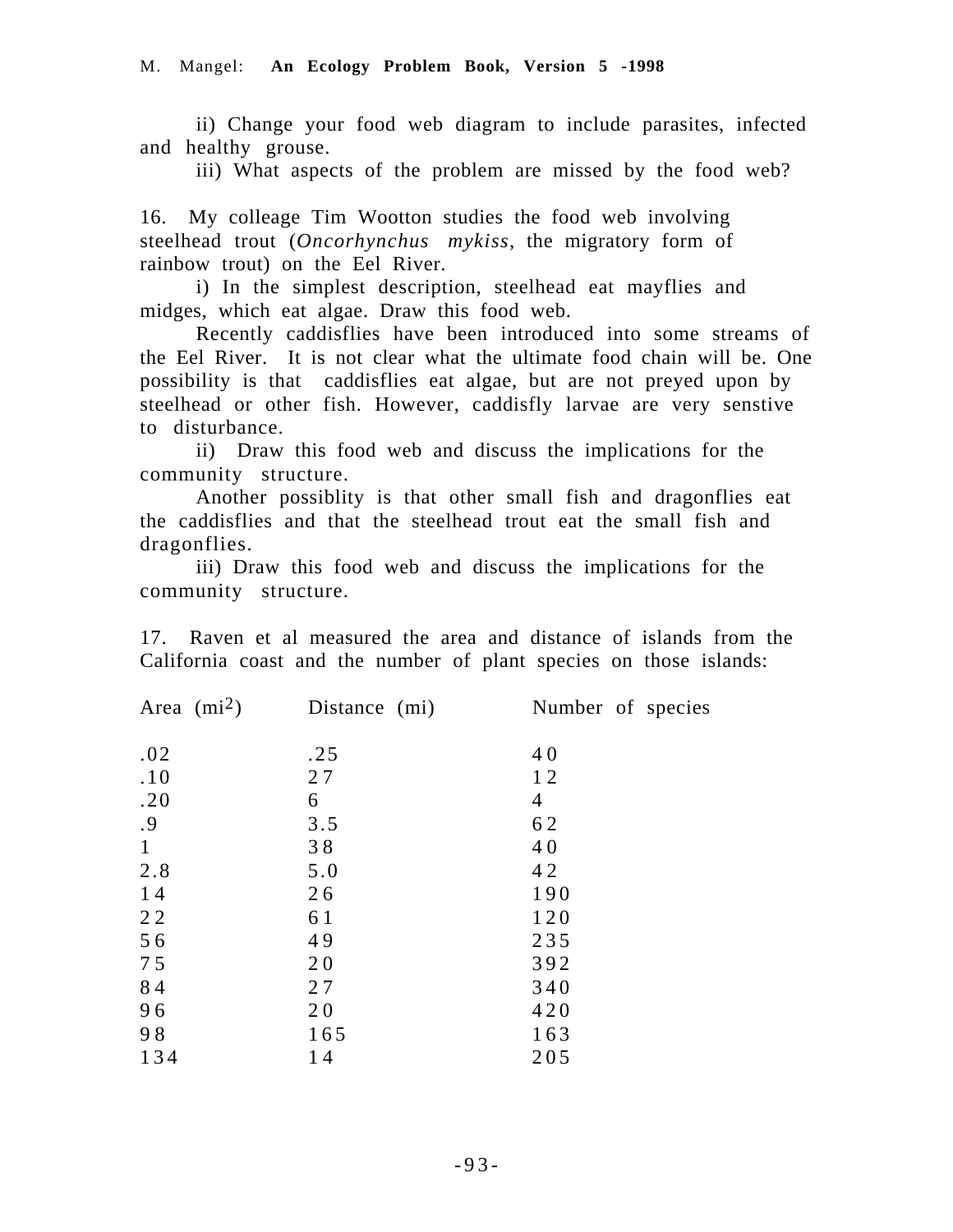i) Construct a species-area curve using area and number of species.

ii) Construct a species-area curve using log(area) and log(number of species).

iii) A new reserve, on an island of 60 mi<sup>2</sup> is going to be set up. Use the results from parts i and ii to predict the number of species that you would expect to ultimately colonize this island.

iv) Use each to predict the number of species that would be lost if half of the habitat on the island in part iii) were lost.

v) What might explain the variation in the species area curves that you have constructed?

vi) Construct a species-distance curve using distance and the number of species. Then do it a second time, without the island that is 165 miles from the mainland. Interpret these results.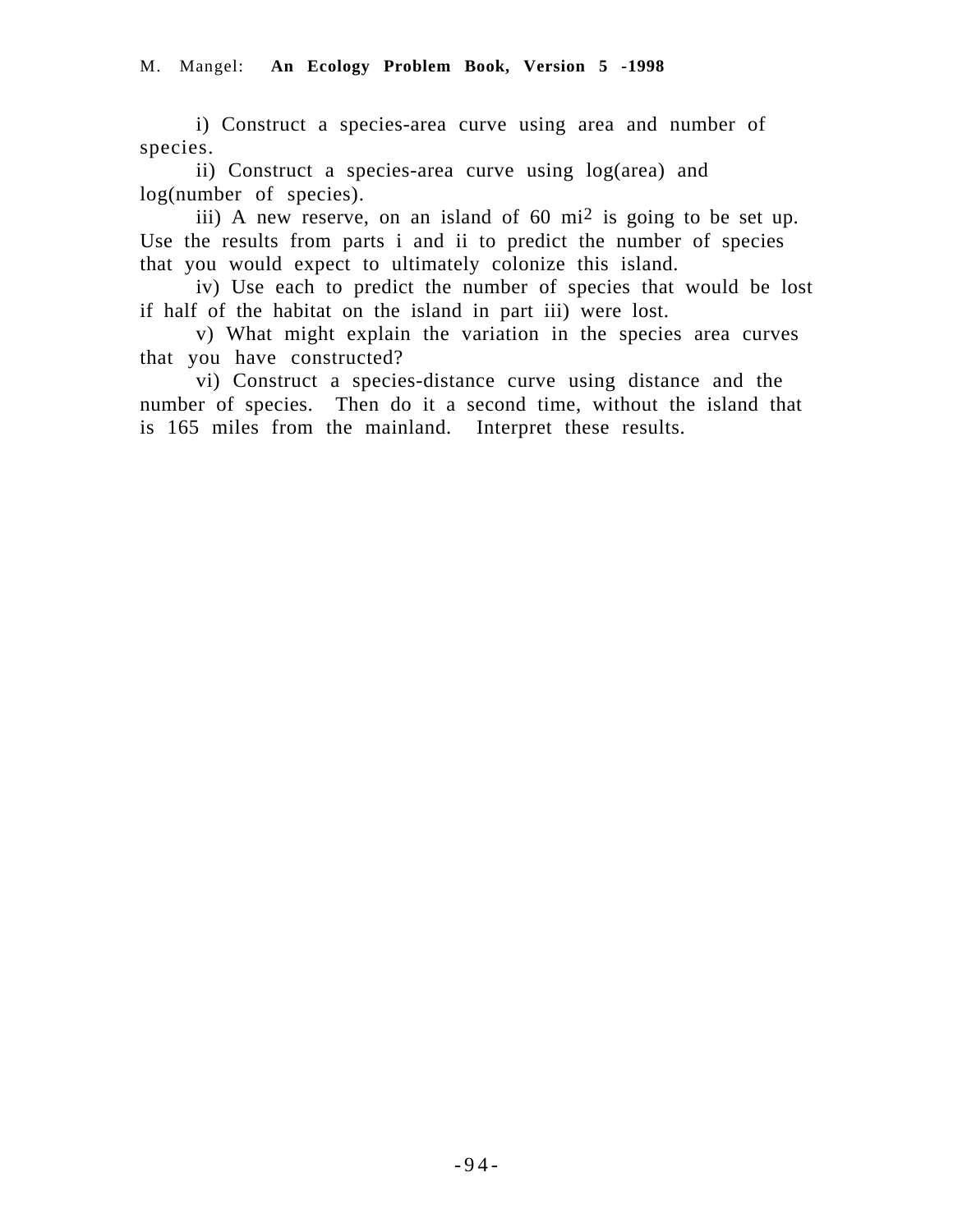#### **CONSERVATION**

1. In this exercise, you will derive what Colin Clark calls the "Golden Rule of Renewable Resource Economics" by a method using calculus. Imagine a population growing according to the dynamics

$$
\frac{dN}{dt} = F(N) \tag{1}
$$

i) If the population were growing exponentially, what would F(N) be? If it were growing logistically, what would F(N) be? Now add a harvest, with harvest rate at time t denoted by H(t), so that the growth rate is

$$
\frac{dN}{dt} = F(N)-H(t).
$$
 (2)

As we have discussed, the discounted value of this harvest is

$$
V = \int_{0}^{\infty} e^{-\delta t} H(t) dt.
$$
 (3)

But note that  $H(t) = F(N) - \frac{dN}{dt}$ , so that

$$
V = \int_{0}^{\infty} e^{-\delta t} [F(N) - \frac{dN}{dt}] dt.
$$
 (4)

ii) Integrate the term  $e^{-\delta t} \frac{dN}{dt}$  by parts, assuming that  $N(0)=N_0$ to show that

$$
V = \int_{0}^{\infty} e^{-\delta t} [F(N) - dN] dt + N_0.
$$
 (5)

iii) Conclude from this that the value is largest when the population is at the size  $N^*$  so that  $F(N)$ - $\delta N$  is largest.

iv) Assume that F(N) corresponds to logistic growth and use a graph to show the value of  $N^*$  when  $r > \delta$ . Use this same graph to show that when  $r < \delta$ , it is economically optimal to drive the population to extinction. How does this compare with the result that we derived in class and why do they differ?

2. The Schaefer model was proposed by M. Schaefer in the 1950s for understanding the Eastern Pacific tropical tuna fishery. It is

$$
\frac{dN}{dt} = rN(1 - \frac{N}{K}) - qEN
$$
 (1)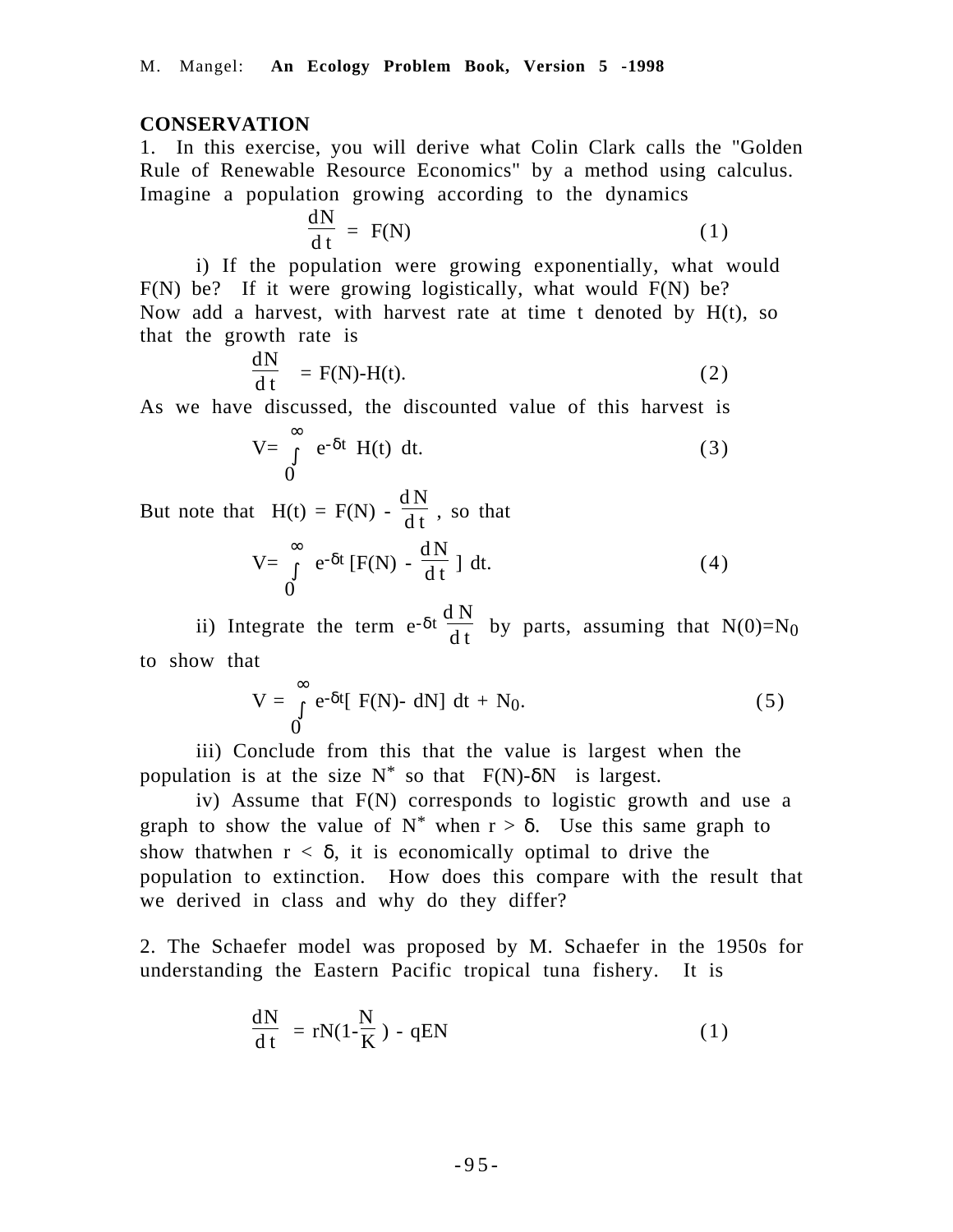where N is the biomass of yellowfin tuna (tons), t is measured in days, E is fishing effort measured in number of vessels and q is called the "catchability coefficient".

i) What are the units of q?

ii) If effort is constant, show that the steady state population size is

$$
N_s = K(1 - \frac{qE}{r})
$$
 (2)

iii) The steady state yield,  $Y_s$  is  $Y_s = qEN_s = qEK(1 - \frac{qE}{r})$ . Graph

the yield as a function of fishing effort E.

iv) Now introduce economics, by including a price p per ton, so that total revenue is  $TR = pY_s$  and a cost of effort c so that total cost is  $TC = cE$ . The economic rent is Rent = TR - TC = pY<sub>s</sub> - cE. H. Scott Gordon calls the "bionomic equilibrium" the value of effort at which the economic rent is 0. What is the interpretation of the rent being 0?

v) Show that this level of effort is  $E_b =$ r  $\frac{1}{q}$  (1 c  $\frac{1}{pqK}$  and that the corresponding bionomic population size is  $N_b=$ c  $\frac{6}{pq}$ . Interpret the roles that the parameters play in these expressions.

3. This problem provides an illustration of the interplay of the discount rate and the intrinsic rate of growth in conservation.

The scenario: Suppose that the discount rate is the same as the interest rate paid on investments and that interest is compounded annually. Suppose that you are the sole owner of a logistically growing resource with parameters r and K and that the resource starts at carrying capacity. Finally, suppose, each harvested animal provides \$1000.

The value of extinction. If you drive the stock to extinction in the current year, you collect K \$1000. Since interest is compounded annually, the value after y years of driving the stock to extinction is

$$
V_{ext}(y) = (K$1000)(1+\delta)Y
$$
 (1).

The value of conservation. Since the stock starts at carrying capacity, in the first year you harvest K  $\frac{1}{2}$  animals, to take it to Maximum Net Productivity. In each subsequent year, you harvest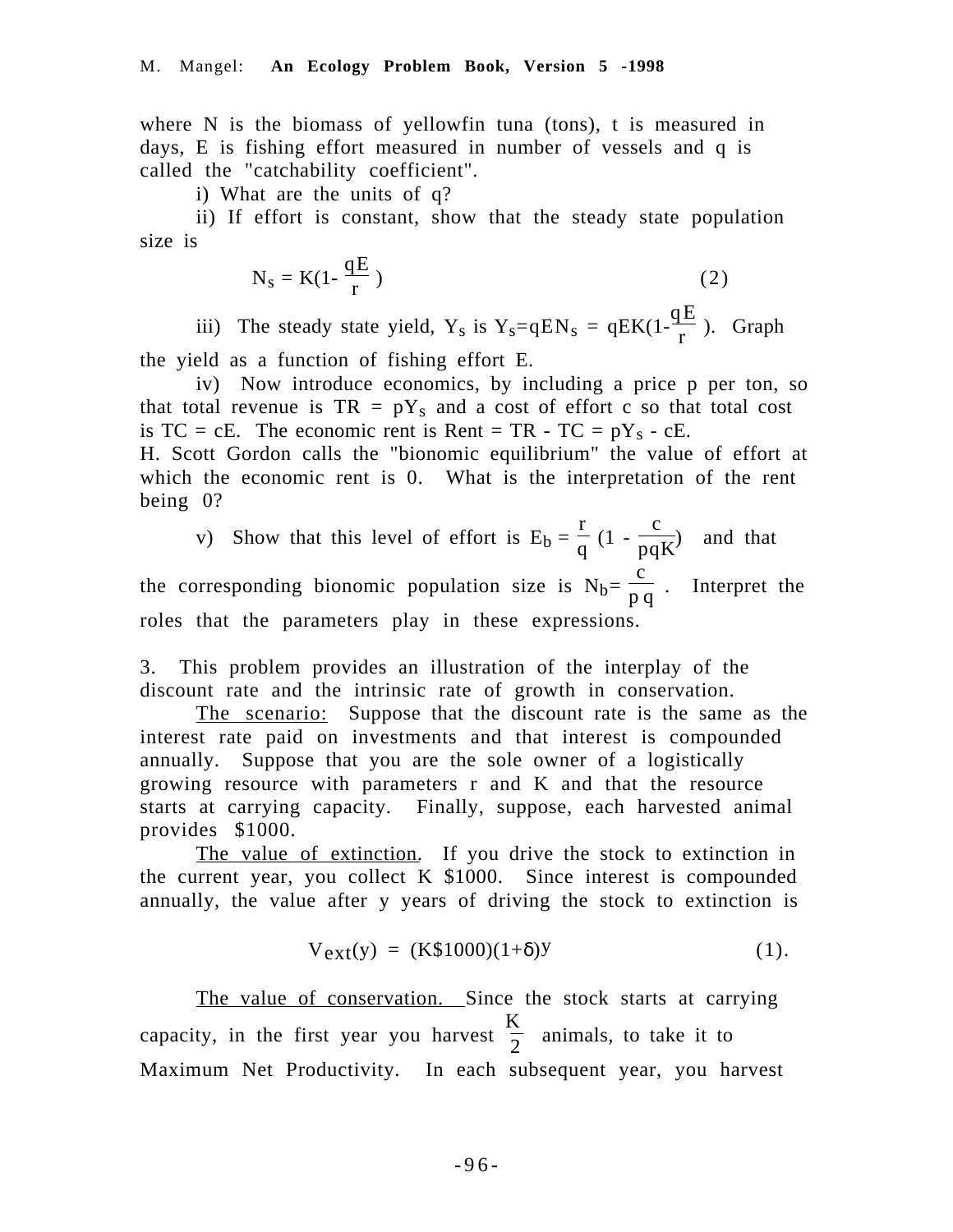l ſ  $\frac{rK}{4}$  animals)<br>4 year animals  $\frac{11 \text{ m.u.s}}{\text{year}}$  (1 year) = r K  $\frac{1}{4}$  animals, for which you receive the same \$1000 dollars. Suppose that  $V_{\text{cons}}(y)$  is the economic value of following the conservation strategy in year y. We can relate two different years in the following manner. First, note that  $V_{\text{cons}}(1)=$ rK  $\frac{1}{4}$  \$1000. Second, in any year after the first, there are two sources of value. The previous year's value is incremented by the interest rate  $(1+d)$  and there is the new catch. Thus we have

$$
V_{\text{cons}}(y+1) = V_{\text{cons}}(y)(1+\delta) + \frac{rK}{4} \quad $1000 \tag{2}
$$

The relative value of conservation. We can find the relative value of conservation by looking at the ratio  $\frac{V_{cons}(y)}{V_{max}(y)}$  $\frac{\text{const}}{\text{V}_{ext}(y)}$ . Do this for K=1000, look 50 years into the future and use  $r=.07, .12$  or  $.2$  and  $\delta = .02$ , 0.06, and 0.1 Interpret your results.

4. The pine borer is a beetle that attacks lodge-pole pine. This beetle has a very high fecundity but very low ability to move through space. Outbreaks of the beetle occur only when the density of trees exceeds a certain level.

i) Given this information, sketch the relationship between the density of trees and the population of the beetle that you would predict. Explain your reasoning.

ii) What kind of management procedure would you recommend in order to prevent outbreaks of the beetle?

 5. When I taught ecology in Winter quarter 1992, Mr. D. MacDonald proposed the following harvesting scheme for a population growing logistically: The harvest is composed of a small constant rate  $h_0$  and a term proportional to population size qEN, so that  $H = h(t) + qEN$ .

i) What is the equation for the growth rate of the population under these circumstances?

ii) Use a graphical method to determine the steady states of the population.

iii) Does a Maximum Sustainable Yield exist? If so, how would you find it. If not, why not?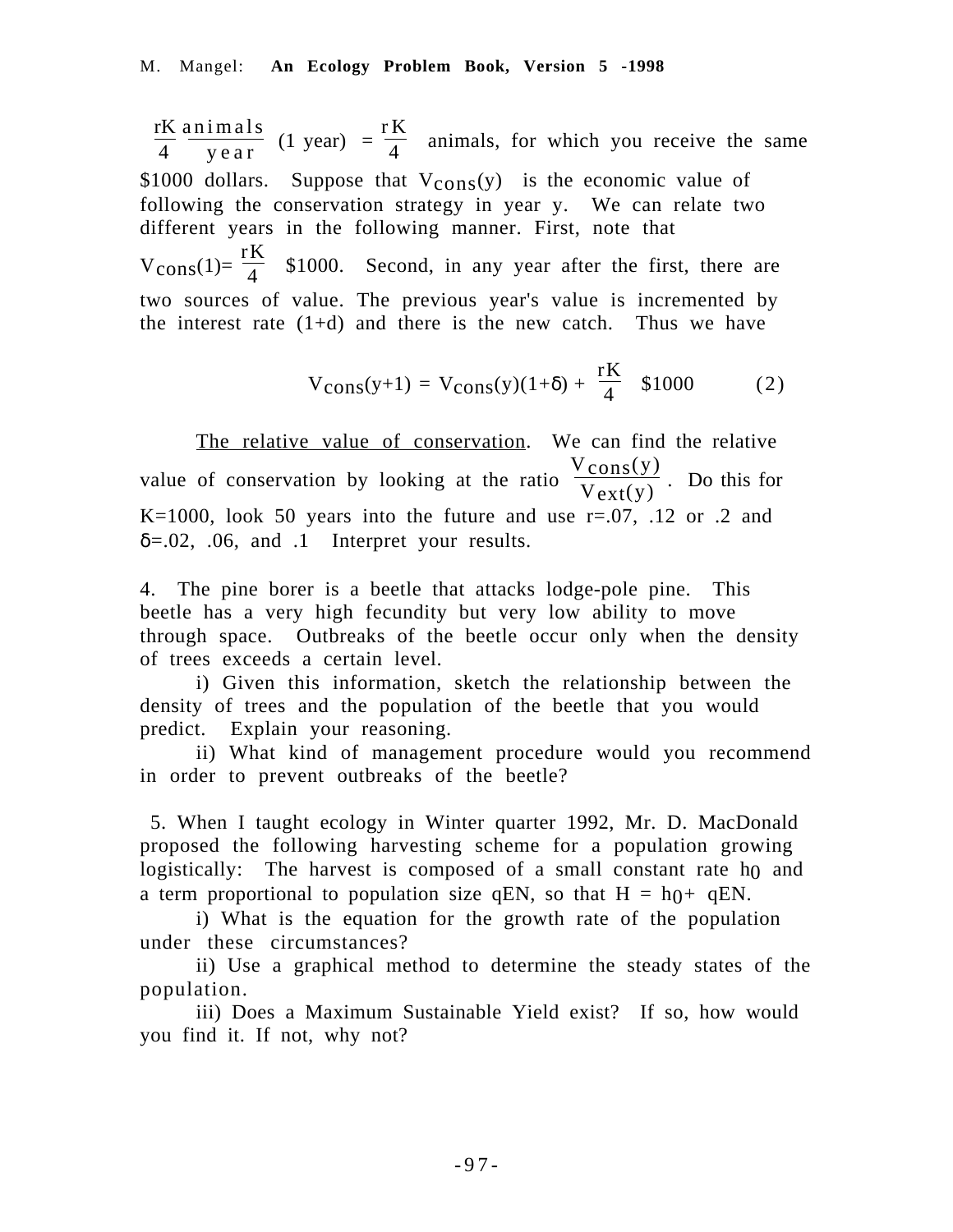6. There is considerable concern at the present time that dolphins *Tursiops* spp. may be having increasing mortality, due to a mixture of natural and human factors. The main source of data is the "dolphin stranding network", which reports whenever a dolphin appears on a beach. Here are some of the data collected over the last few years in Georgia:

| Obser-                   | Day of   | Interval between            |
|--------------------------|----------|-----------------------------|
| vation                   | the      | <b>Current and Previous</b> |
| <b>Number</b>            | Sighting | Sighting (days)             |
| $\mathbf{1}$             | 31       | 31                          |
|                          | 49       | 18                          |
| $\frac{2}{3}$            | 68       | 19                          |
| $\overline{\mathcal{L}}$ | 69       | $\mathbf{1}$                |
| 5                        | 198      | 129                         |
| $\boldsymbol{6}$         | 358      | 160                         |
| 7                        | 403      | 45                          |
| 8                        | 446      | 43                          |
| 9                        | 605      | 159                         |
| 10                       | 637      | 32                          |
| 11                       | 639      | $\overline{2}$              |
| 12                       | 651      | 12                          |
| 13                       | 683      | 32                          |
| 14                       | 692      | 9                           |
| 15                       | 700      | 8                           |
| 16                       | 721      | 21                          |
| 17                       | 734      | 13                          |
| 18                       | 778      | 44                          |
| 19                       | 791      | 13                          |
| 20                       | 797      | 6                           |
| 21                       | 799      | $\overline{c}$              |
| 22                       | 802      | 3                           |
| 23                       | 807      | 5                           |
| 24                       | 808      | $\mathbf{1}$                |
| 25                       | 932      | 124                         |
| 26                       | 950      | 18                          |
| 27                       | 952      | $\overline{2}$              |
| 28                       | 958      | 6                           |
| 29                       | 964      | 6                           |
| 30                       | 966      | $\overline{c}$              |
| 31                       | 970      | $\overline{4}$              |
| 32                       | 1044     | 74                          |
| 33                       | 1071     | 27                          |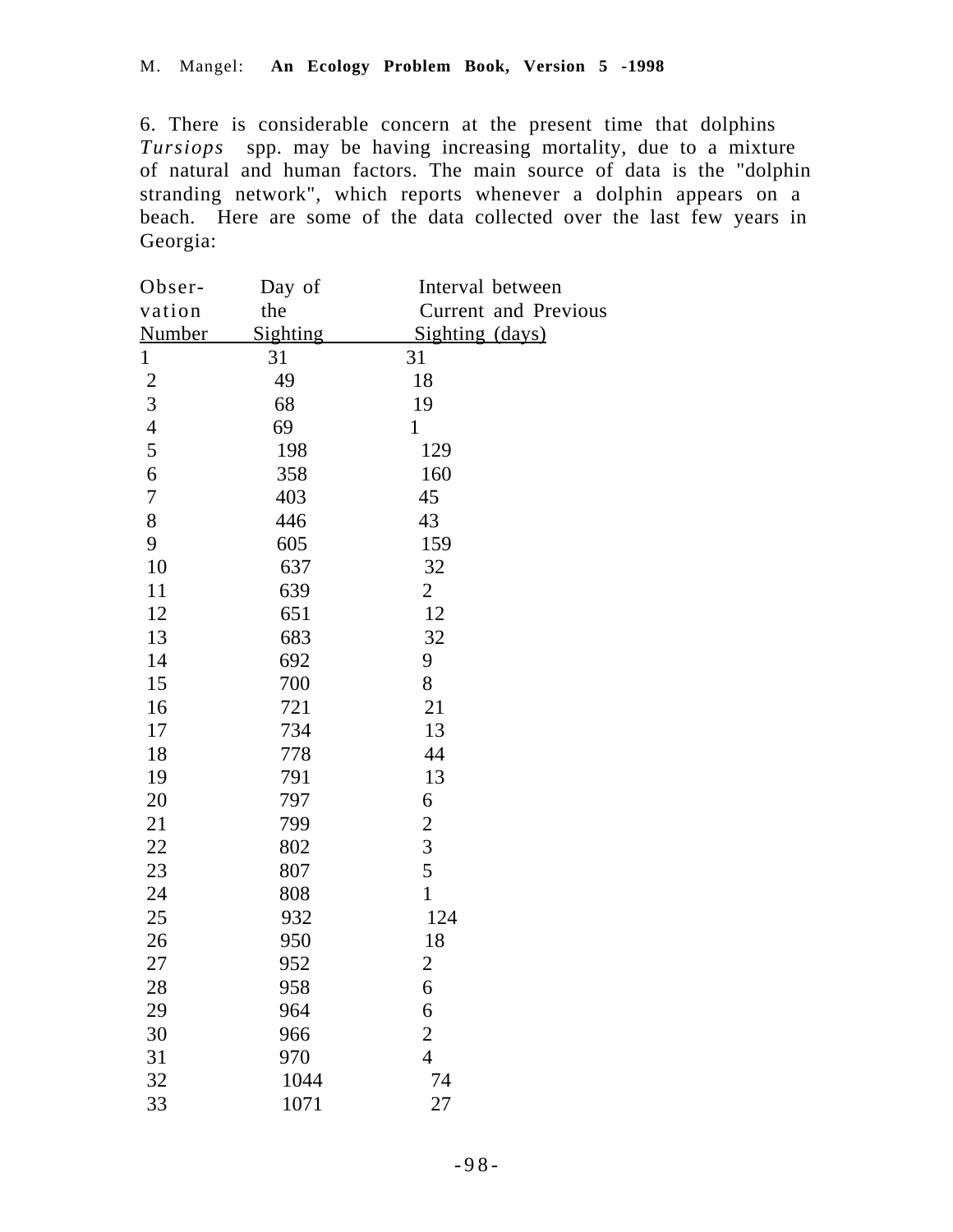| 34 | 1076 | 5              |
|----|------|----------------|
| 35 | 1083 | $\overline{7}$ |
| 36 | 1083 | $\overline{0}$ |
| 37 | 1098 | 15             |
| 38 | 1110 | 12             |
| 39 | 1113 | 3              |
| 40 | 1133 | 20             |
| 41 | 1146 | 13             |
| 42 | 1149 | 3              |
| 43 | 1154 | 5              |
| 44 | 1154 | $\overline{0}$ |
| 45 | 1174 | 20             |
| 46 | 1176 | $\overline{c}$ |
| 47 | 1178 | $\overline{c}$ |
| 48 | 1181 | $\overline{3}$ |
| 49 | 1191 | 10             |
| 50 | 1193 | $\overline{c}$ |
| 51 | 1202 | 9              |
| 52 | 1286 | 84             |
| 53 | 1298 | 12             |
| 54 | 1299 | $\mathbf{1}$   |
| 55 | 1310 | 11             |
| 56 | 1316 | 6              |
| 57 | 1318 | $\overline{c}$ |
| 58 | 1356 | 38             |
| 59 | 1371 | 15             |
| 60 | 1395 | 24             |
| 61 | 1403 | 8              |

What do you conclude about the rate of mortality for dolphins from these data?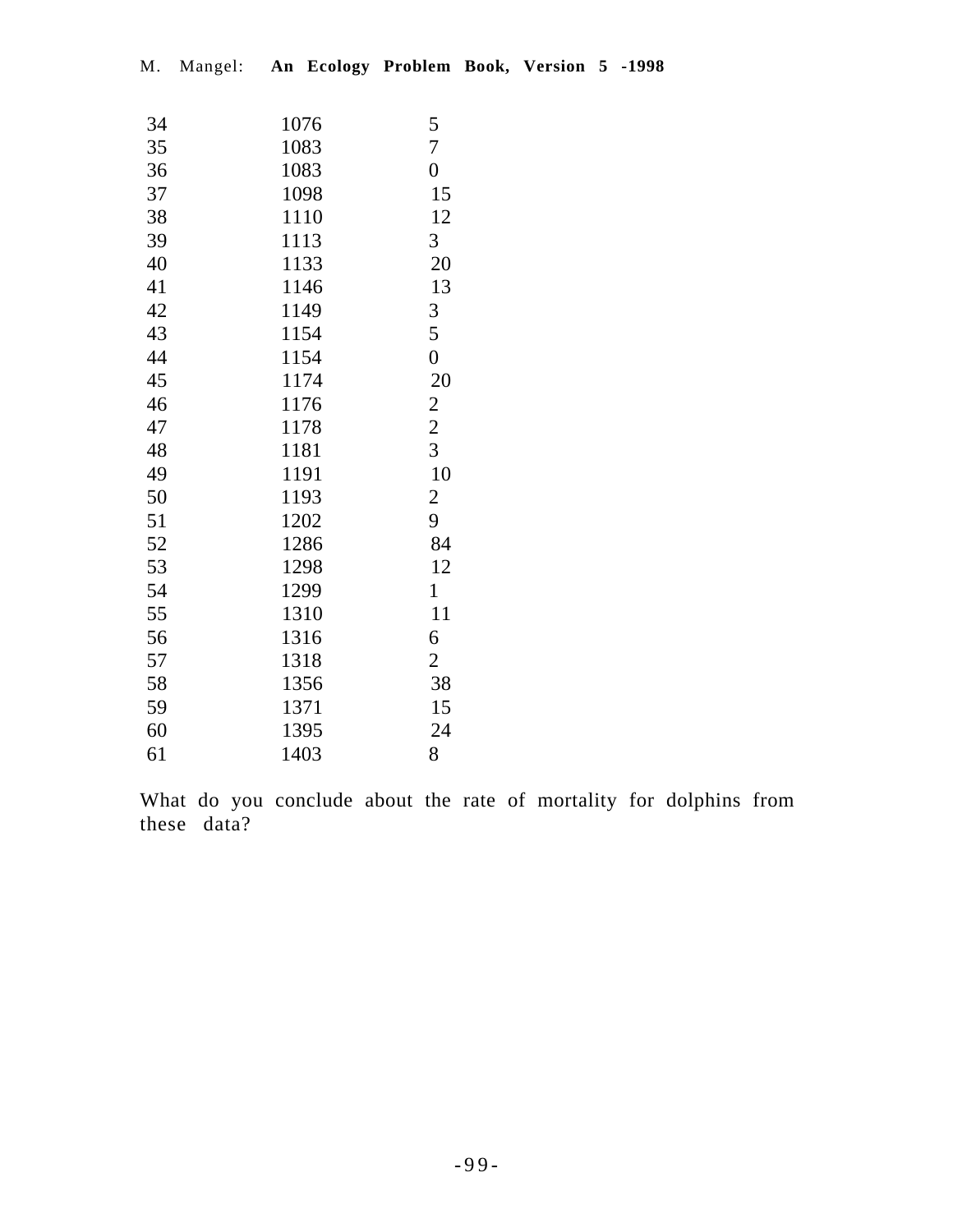

7. The species area relationship in a certain region is shown below.

**Area (Acres)**

You have been asked to make recommendations to the Nature Conservancy about how much land to purchase. There is enough money to purchase 1000 acres. You know that a certain plot of 200 acres is unique habitat that must be purchased. What do you do with the remaining funds if you know that plots will contain unique mixtures of species, but are subject to edge effects? What do you do if plots will contain the same mixture of species?

### **Advanced Material**

1. In this problem, you will conduct a simplified version of the analysis that Ray Hilborn and I did in Chapter 10 of our book **The Ecological Detective. Confronting models with data**. You might also want to know that these are the methods that Hilborn and Walters popularized in their 1992 book (cited in the reference list in the reader) and that they go around the world teaching these methods to fisheries managers.

The Namibian fishery for two species of hake (*Merluccius capensis* and *M. paradoxus*) was managed by the International Commission for Southeast Atlantic Fisheries (ICSEAF) from the mid 1960s until about 1990. Your analysis will be concerned with the period up to and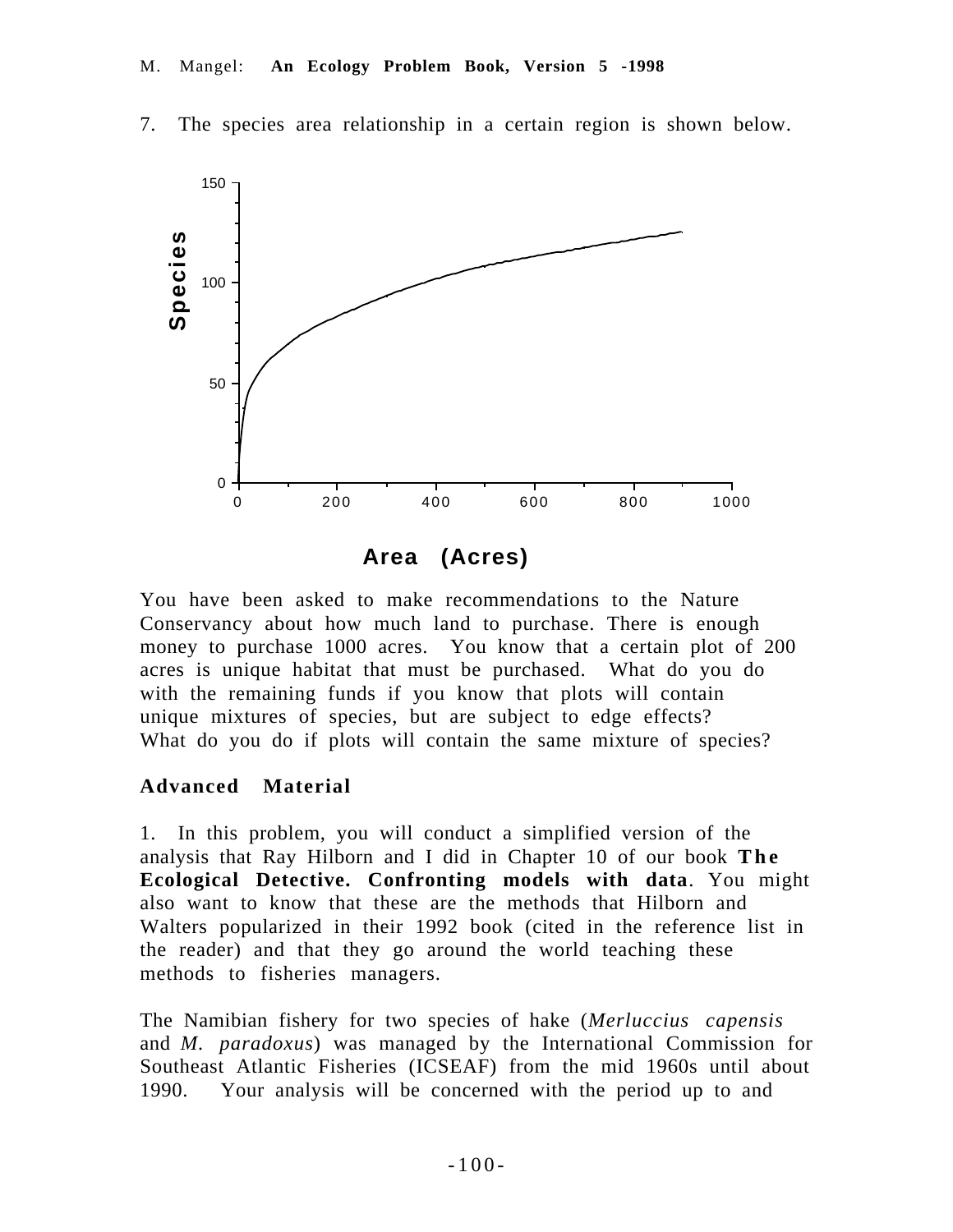including ICSEAF management. Hake were fished by large oceangoing trawlers primarily from Spain, South Africa, and the Soviet Union. Adults are found in large schools, primarily in mid-water. While both species are captured in the fishery, the fishermen are unable to distinguish between them and they are treated as a single stock for management purposes. As the fishery developed, essentially without any regulation or conservation organization, the catch-per-unit-effort (CPUE), measured in tons of fish caught per hour, declined dramatically until concern was expressed by all fishing nations. The concern about the dropping CPUE led to the formation of ICSEAF and subsequent reductions in catch. After catches were reduced, the CPUE began to increase. In the data used in this analysis, CPUE is the catch-per-hour of a standardized class of Spanish trawlers. Such standardized analysis is used to avoid bias due to increasing gear efficiency or differences in fishing pattern by different classes or nationalities of vessels.

Here are the data:

| Year | <b>CPUE</b> | Catch (thousands of tons) |
|------|-------------|---------------------------|
| 1965 | 1.78        | 94                        |
| 1966 | 1.31        | 212                       |
| 1967 | .91         | 195                       |
| 1968 | .96         | 383                       |
| 1969 | .88         | 320                       |
| 1970 | .9          | 402                       |
| 1971 | .87         | 366                       |
| 1972 | .72         | 606                       |
| 1973 | .57         | 378                       |
| 1974 | .45         | 319                       |
| 1975 | .42         | 309                       |
| 1976 | .42         | 389                       |
| 1977 | .49         | 277                       |
| 1978 | .43         | 254                       |
| 1979 | $.4\,$      | 170                       |
| 1980 | .45         | 97                        |
| 1981 | $.5\,$      | 91                        |
| 1982 | .53         | 177                       |
| 1983 | .58         | 216                       |
| 1984 | .64         | 229                       |
| 1985 | .66         | 211                       |
| 1986 | .65         | 231                       |
| 1987 | .63         | 223                       |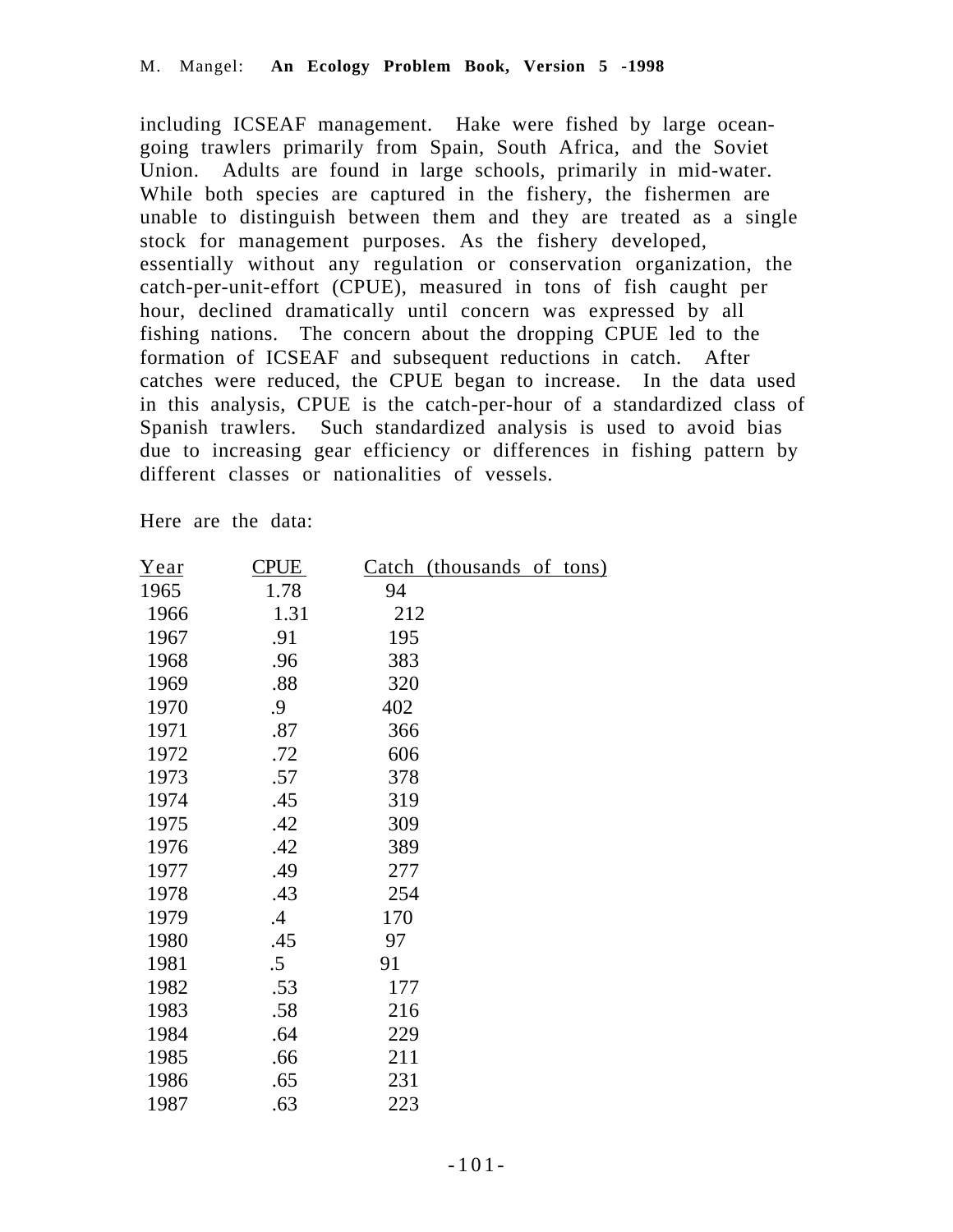i) Construct plots of CPUE vs. year, Catch vs. year and cumulative catch vs. year.

You are going to use a Schaefer model without process uncertainty but with <u>observation uncertainty</u> (see our book for more details; otherwise just read on) to analyze the data. That is, if  $B(t)$  denotes the biomass (in thousands of tons) at the start of year t and  $C(t)$  is the catch in year t, assume that biomass changes in a deterministic manner according to

$$
B(t+1) = B(t) + rB(t) \left(1 - \frac{B(t)}{K}\right) - C(t)
$$
 (1)

Hilborn and I treat the case in which both r and K is unknown, but here we will assume that r is known from other sources and is  $r=0.39$ . However, carrying capacity K is unknown.

We will assume that the index of abundance is catch per unit effort. Since CPUE should be proportional to biomass, we set the predicted index of abundance equal to

$$
Ipre(t) = qB(t)
$$
 (2)

Where q is the catchability coefficient. As with r, Hilborn and I consider the case in which q also has to be determined. To make life easier for you, assume that  $q=0.00045$ .

However, the index  $I_{\text{pre}}(t)$  is not what we observe. Rather, CPUE involves observational uncertainty. In particular, assume that the CPUE in year t, CPUE $(t)$  is given by

$$
CPUE(t) = I_{pre}(t) \exp(X_S)
$$
 (3)

where  $X<sub>S</sub>$  is a normally distributed random variable with mean 0 and standard deviation s. In the calculations that follow, use the value s=0.12 (which is what Hilborn and I determined for the full problem).

ii) Use Eqn 3 to explain why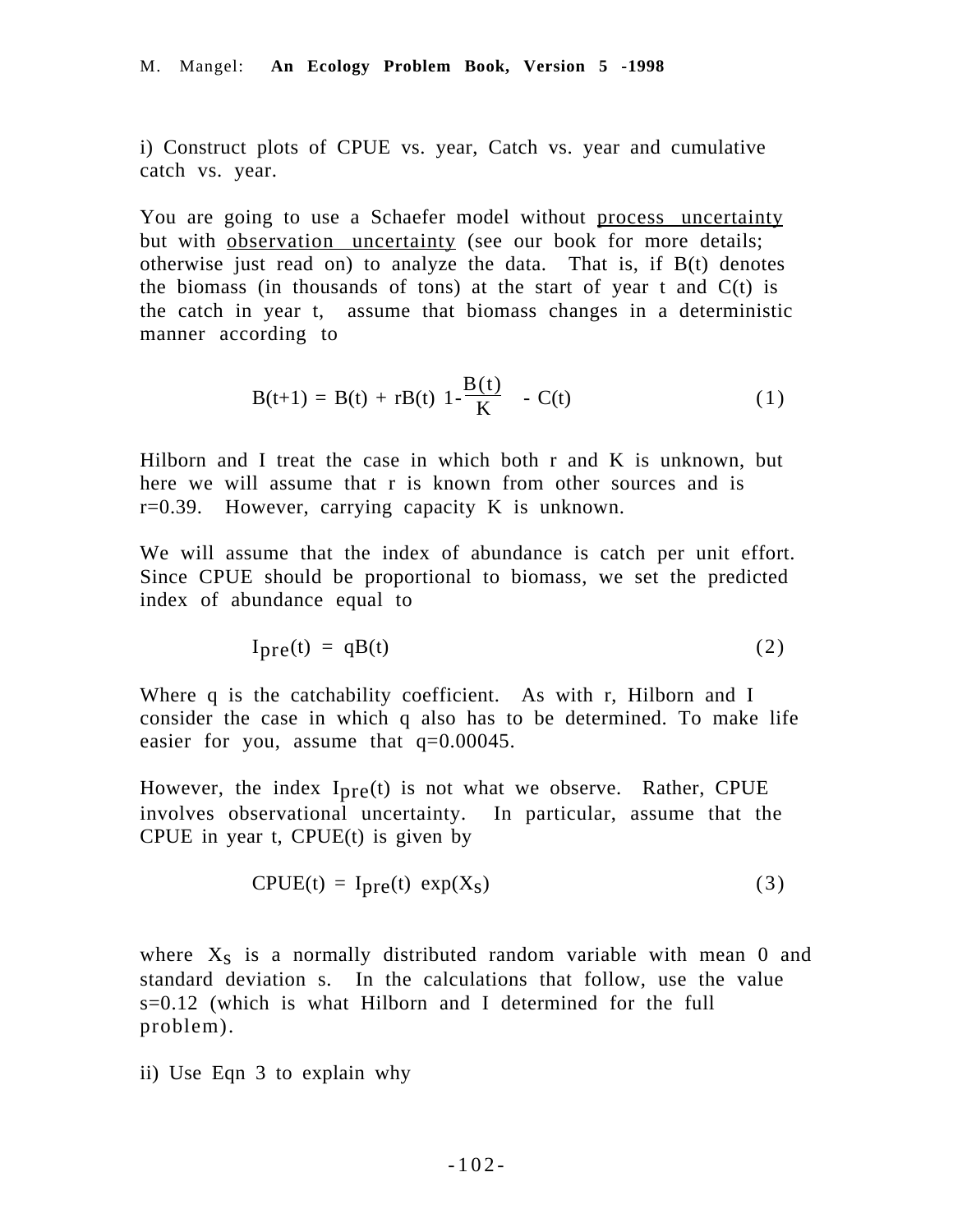M. Mangel: **An Ecology Problem Book, Version 5 -1998**

$$
Z(t) = \log(CPUE(t)) - \log(I_{pre}(t))
$$
\n(4)

will also have a normal distribution with with mean 0 and standard deviation  $\sigma$ . We say that the index of abundance is  $log-normally$ distributed.

This means that the frequency distribution for  $Z(t)$  is

$$
f(t) = \frac{1}{\sqrt{2\pi\sigma}} \exp\left(-\frac{Z(t)^2}{2\sigma^2}\right).
$$
 (5)

This is called the <u>likelihood</u> of a deviation  $Z(t)$ ; you can think of it as proportional to the chance that the deviation is  $Z(t)$ 

In statistical theory, the negative log-likelihood for a single value of  $Z(t)$ , dentoed by  $N(t)$  is

N(t) = 
$$
\log(\sigma) + \frac{1}{2} \log(2\pi) + \frac{Z(t)^2}{2\sigma^2}
$$
 (6).

Explain how Eqn 6 is derived by taking the logarithm of Eqn 5 and multiplying by -1.

The negative log-likelihood is called the support of a deviation  $Z(t)$ between the predicted and observed indices of abundance.

iii) The total negative log-likelihood is the sum of the single time negative log-likelihoods:

$$
NT = \frac{1987}{\sum_{t=1965} N(t)}
$$
 (7)

Compute the total negative log-likelihood associated with different values of carrying capacity K, as K ranges from 2650 to 2850 in steps of 10. To do this, use Eqn 1 to determine  $B(t)$  for each year  $$ assuming that the population started at K in 1965 -- and Eqn 2 to determine  $I_{\text{pre}}(t)$  for each year. Then finding the total negative loglikelihood by summing up the terms from Eqn 6.

Find the value of K that makes the total negative log-likelihood the smallest. Denote this value by  $K^*$  and the associated total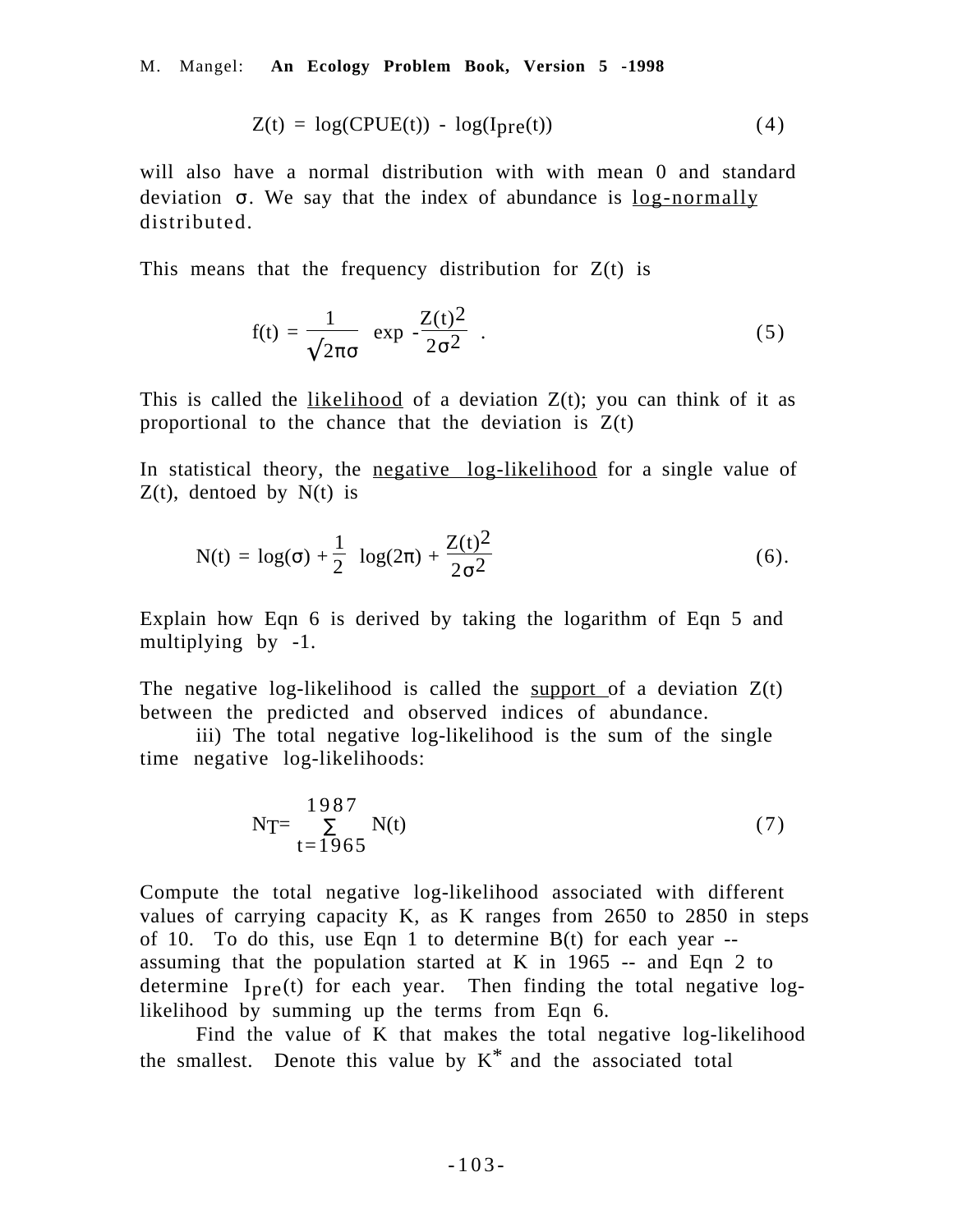negative log-likelihood by  $NT^*$ ; it is the best point estimate. Make a plot of NT (ordinate) vs K (abcissa) and show  $K^*$  and  $NT^*$ .

iv) Also according to statistical theory, the 95% confidence interval for the carrying capacity are the values of K for which the total negative log-likelihood  $NT = NT^* + 1.96$  and the 99% confidence interval are the values for which  $N_T = N_T^* + 3.92$ . Use your plot from part iii) to find these confidence intervals.

(Note, if you look in Hilborn and Mangel, you will see that the confidence intervals are much broader. This is caused by admitting uncertainty in r and q and having to determine s as part of the solution. But don' let that worry you now.)

v) At this point, you should have estimates for the 95% and 99% confidence intervals for carrying capacity. Now suppose that the management objective is to keep the population within the optimal sustainable region, in which  $B(t) > 0.6K$  from 1988 to 2000 (assume that you were doing this work in 1988). Determine the catch limit that you would apply to achieve this goal. Hint: How do you determine the population size in 1987?

vi) Propose a monitoring and adaptive management scheme, so that you can keep track of the success of the limit that you determined in part v.

2. In fall 1996, Sean Barry gave a seminar in the Environmental Studies program on the San Francisco garter snake *Thamnophis sirtalis tetrataena*. A simplified description of some of his results is the following.

The carrying capacity of these snakes is determined by two factors (actually more, but this is the simplified description): the amount of cover around a pond and the number of red-legged frogs around the pond. The measure of frogs, denoted by F, is the number of frogs per 10 m linear survey and ranges from about 0 to 25. The measure of cover, C, is bush area per 50 m<sup>2</sup> and ranges from 0 to 20. The measure of snakes, S, is snakes per 100 m<sup>2</sup>.

i) Both frogs and cover are essential for the snake to exist. Explain why a definition of carrying capacity as the weighted average

 $K = pF + (1-p)C$  (1)

where p is the weighting factor does not make sense.

ii) In a situation like this, many authors propose that one should use the geometric mean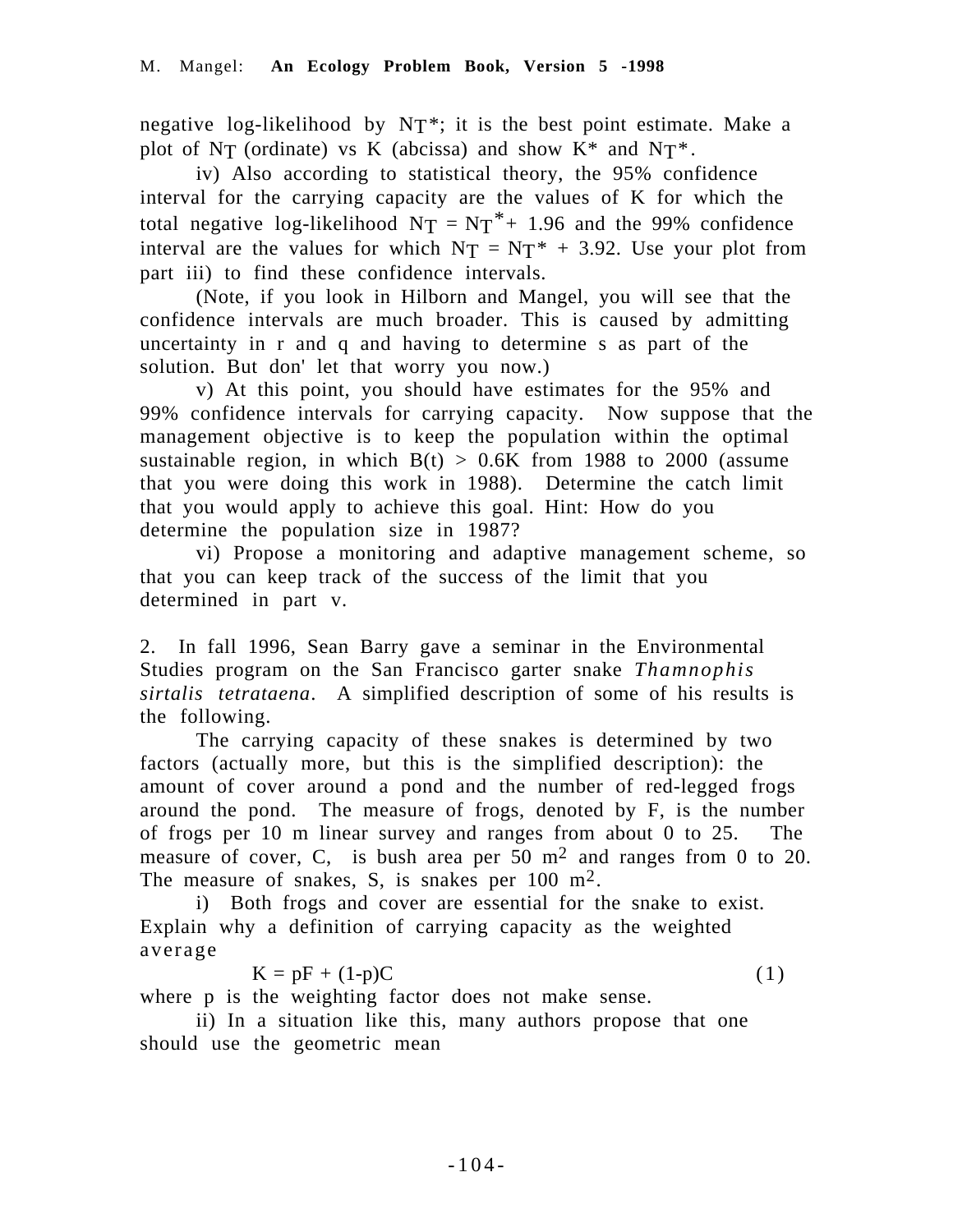M. Mangel: **An Ecology Problem Book, Version 5 -1998**

$$
\frac{1}{K} = \frac{1}{2} \left( p \frac{1}{F} + (1-p) \frac{1}{C} \right)
$$
 (2)

Explain why this would make sense as a means of combining two essential components of habitat.

iii) How would you generalize Eqn 2 for more than two components of habitat? Some of the habitats for these snakes are reservoirs which fluctuate

from year to year.

iv) Now assume that the snakes follow a logistic equation

$$
S(t+1) = S(t)exp\left(r(1 - \frac{S(t)}{K(t)})\right)
$$
\n(3)

where  $r=0.15$ . Consider two situations

- a)  $C=12$  and  $F = 15$
- b) C=12 and F=10 in even years and F=20 in odd years.

Investigate the effects of fluctuations in frog level on the population dynamics of the snakes.

3. Jeremy Thomas works on a plant-ant-butterfly-parasitoid system in which ants tend the butterfly larvae. Without ants, butterflies cannot exist.

In the course of her life, each adult butterfly lays her entire egg complement randomly across plants, with no attention to the presence or absence of other eggs. Parasitoids emerge after the butterflies, randomly search for butterfly eggs across host plants and never never superparasitise.

Thomas finds no relationship between area of the habitat (he works in about 9 different patches) and parasitioid population, but a striking relationship between parasitoid population and the number of butterfly eggs per plant: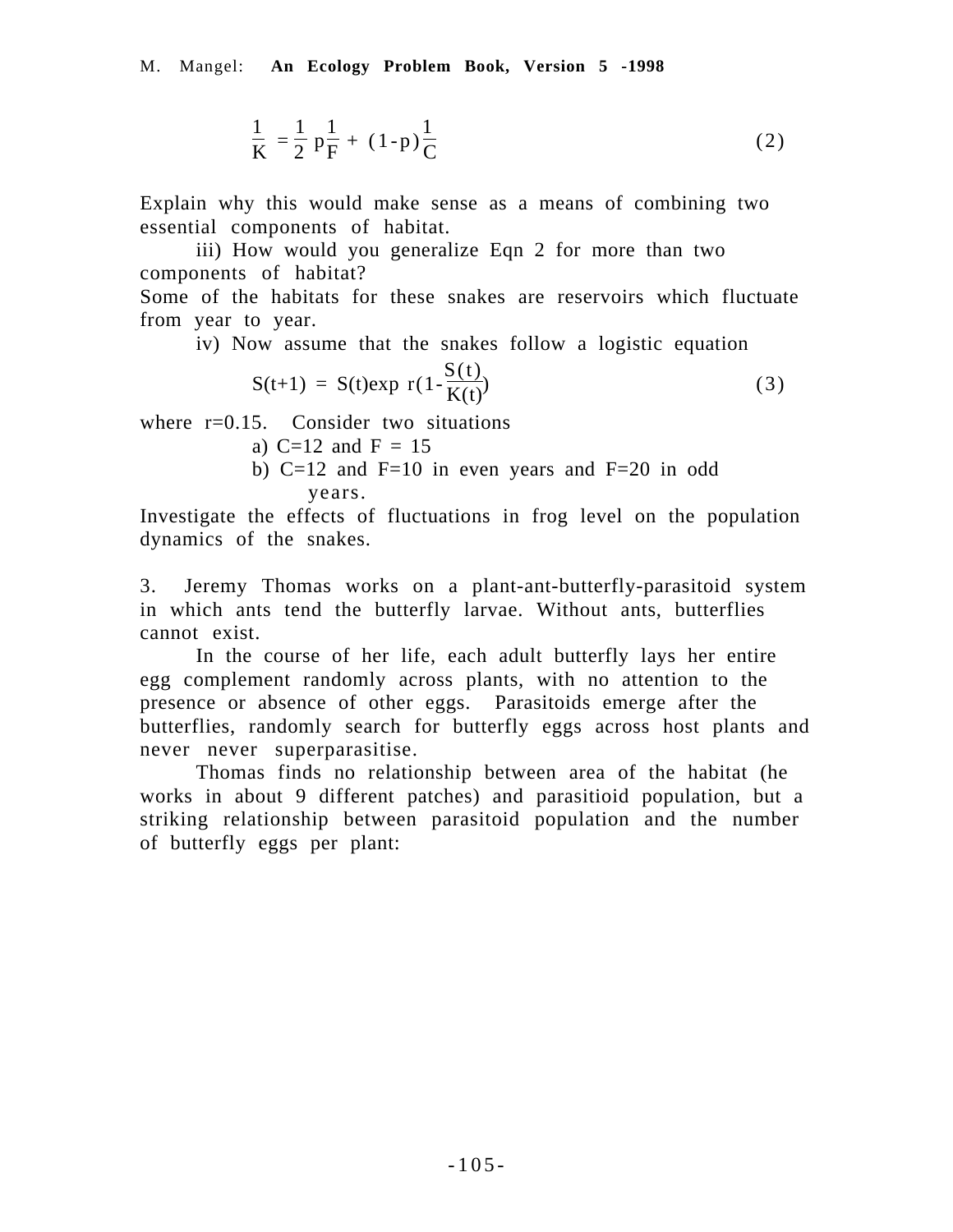

i) Given your knowledge of the biological system, propose a mechanism that generates this kind of relationship.

ii) Assume tha the conservation objective is to maximize the biodiversity in the entire system. What is the main recommendation that you would make?

4. In 1994, amid some (or considerable, depending upon viewpoint) controversy, Norway resumed the harvest of minke whales in the North Atlantic. In this question, you will explore some of the ideas that could be associated with the resumption of whaling.

The 1996 quota was 425 whales, but only 388 were taken. The 1997 quota is 580 whales.

To begin, assume that the north Atlantic stock is panmictic, with a carrying capacity of  $K = 60,000$  whales and maximum per capita growth rate  $r=0.04$ .

i) What is MSY?

ii) In principle, is a quota of 580 whales a sustainable harvest (in principle)?

iii) Assume that the population is indeed panmictic and that growth can be characterized by the logistic equation. Thus, if  $N(t)$  is the number of whales at the start of year t and H is the harvest (580 whales)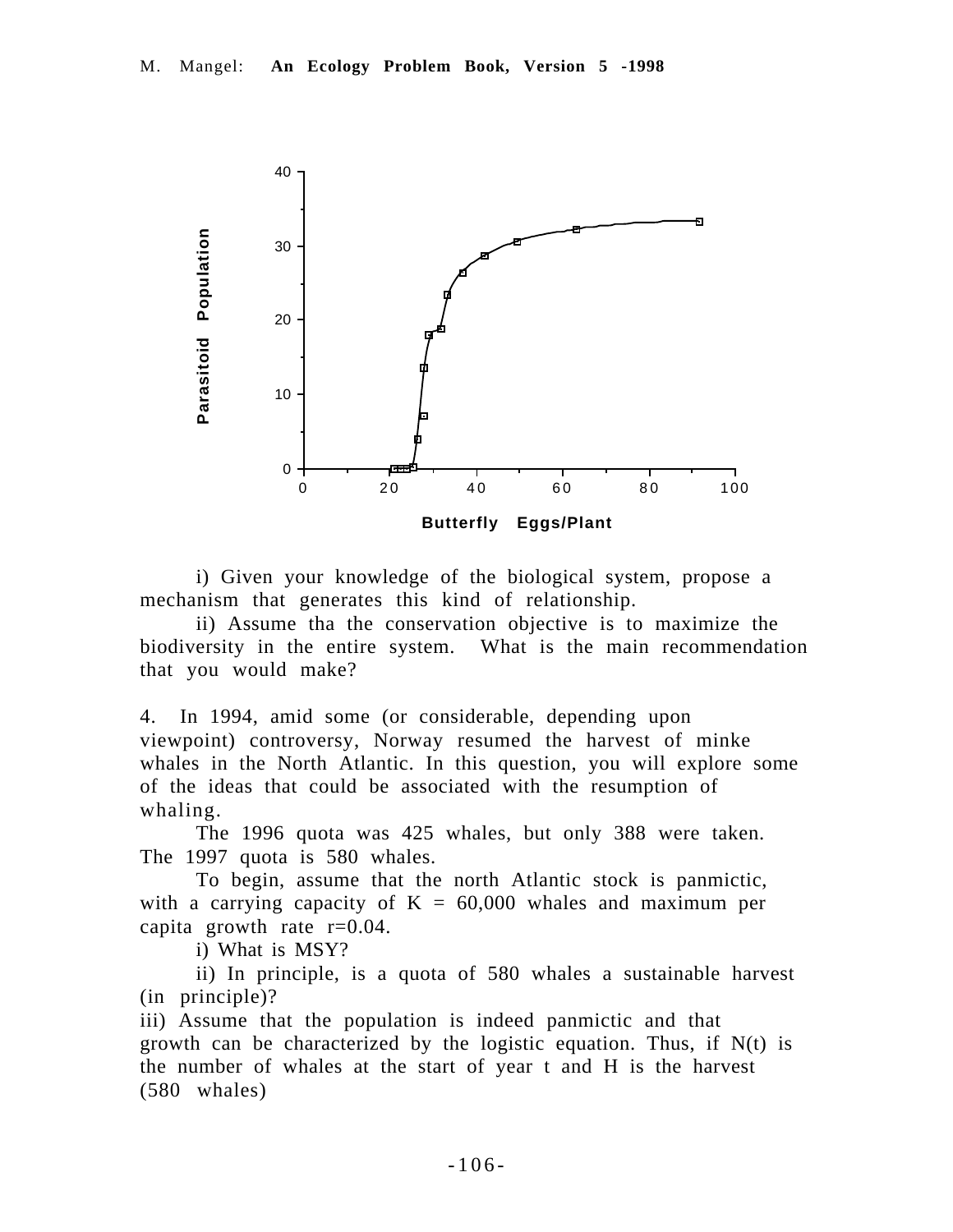$$
N(t+1) = N(t) + 0.04N(t)\left(1 - \frac{N(t)}{60000}\right)
$$
 (1)

Assume that  $N(0)=$  K and use Eqn 1 to construct a plot of whale population size versus time for the first 30 years, assuming a harvest quota of 580 whales.

iv) But actually, there is concern that the north Atlantic may contain a number of different stocks. In the simplest case, we can envision two stocks, with population sizes denoted by  $N_1(t)$  and  $N_2(t)$ . Assume that each of these stocks has a carrying capacity of  $\frac{K}{2}$ = 30,000 whales. Furthermore, assume that the harvest need not be apportioned equally between the two stocks, so that if  $H_i$  is the harvest on stock i,

$$
H_1 + H_2 = H = 580 \text{ whales}
$$
 (2)

Finally, assume that there is migration from the population with the larger size to the population with the smaller size, where a fraction m of the difference in population migrates from one stock to the other.

Under these circumstances, explain why the population dynamics are now

$$
N_1(t+1) = N_1(t) + 0.04N_1(t)\left(1 - \frac{N_1(t)}{30000}\right) - H_1 - m(N_1(t) - N_2(t))
$$
\n(3)\n
$$
N_2(t+1) = N_2(t) + 0.04N_2(t)\left(1 - \frac{N_2(t)}{30000}\right) - H_2 - m(N_2(t) - N_1(t))
$$

v) In the extreme case, all of the harvest effort is directed to one-sub-stock, which might be described as  $H_1 = H$  and  $H_2=0$ ; and there is no migration  $(m=0)$ . As before, plot the population sizes versus time for 30 years. Is the harvest sustainable? Compare your results to the case in which  $H_1=H_2=$ H  $\frac{\pi}{2}$  and m=1.0.

vi) Explore how migration and the allocation of harvest between the two stocks affect the conclusions one might draw from part v).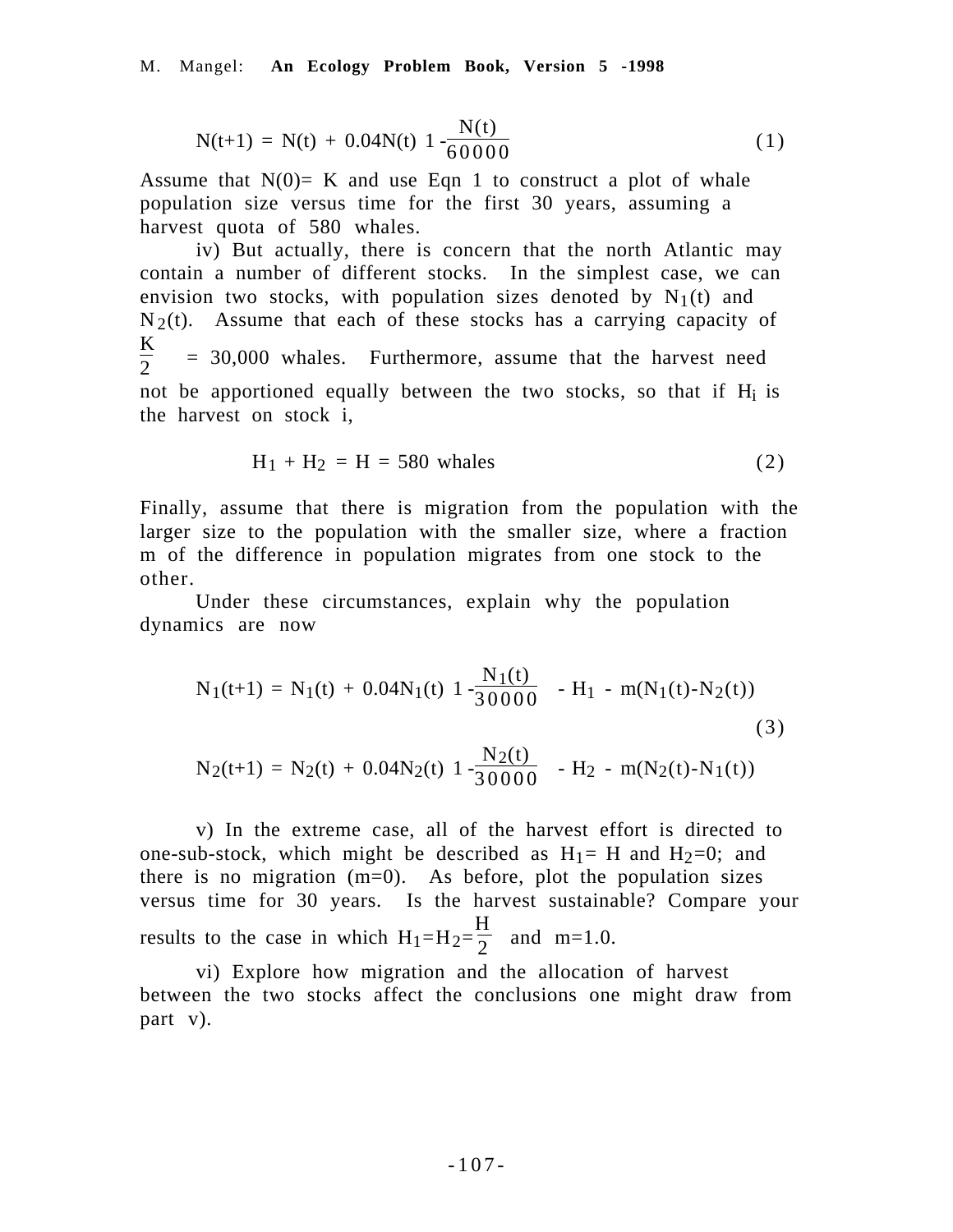## **SYNTHETIC QUESTIONS**

1. You are supposed to have read **A Sand County Almanac** b y Aldo Leopold. Provide examples from the book that deal with two of these topics:

- Individual behavior
- Single populations
- Predator-prey interactions<br>• Competitor interactions
- Competitor interactions
- Multi-species interactions

and evaluate Leopold's treatment and understanding of the topic in terms of modern ecological thinking.

2. There is often discussion about whether it is better to control population growth by reducing fecundity per individual or by delaying the age at first reproduction. Create a simple life table (i.e. choose  $l_x$  and  $m_x$  wisely) to evaluate the two options for a multigeneration time horizon.

3. Choose an example discussed in the textbook and analyze the process of science in regard to this example if one took the approach of Popper, Kuhn, Polyani or Lakatos.

4. At the banquet address of the 10th Biennial Conference on the Biology of Marine Mammals, Alexi Yablokov, said the following:

Learn to distinguish essential things from the not-soessential ones...There are four essential "golden rules" of ecology, formulated in the 1970s by Professor Commoner:

- 1. Everything is connected to everything else.
- 2. Everything must go somewhere.
- 3. Nature knows best.
- 4. There is no such thing as a free lunch...

I repeat to you four crucial principles that will be useful to all of us:

- 1. Learn to distinguish essential things from the not-so-essential.
- 2. Usually there exists an unpredictable solution, even with an unsolvable problem.
- 3. All scientific results are positive; they just need proper interpretation.
- 4. Strive to understand science with simple solutions.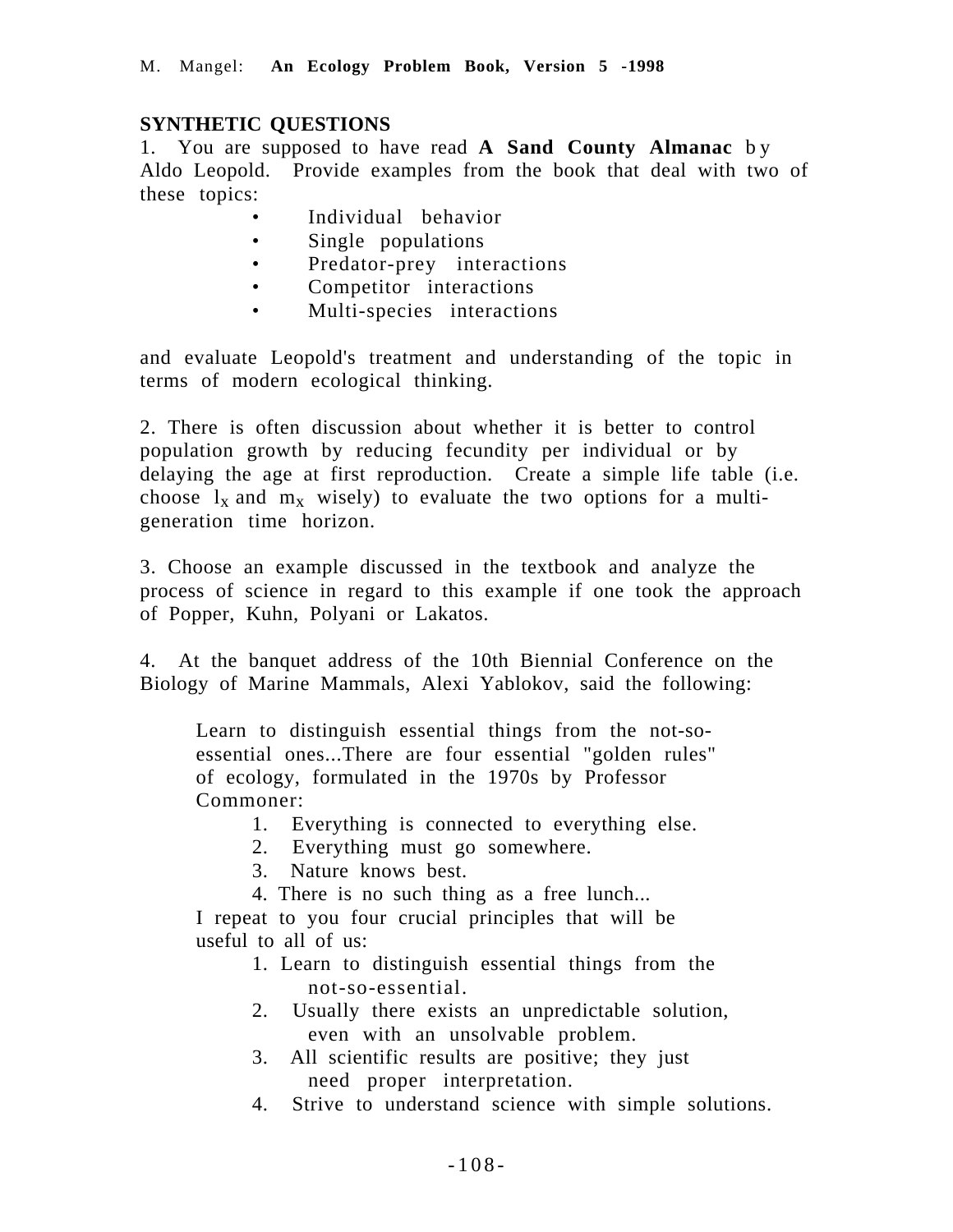Comment on these points in terms of material that we have discussed in class or that you have read in the textbook

5. In her work on the symbiosis between lycaenid butterflies and ants, Naomi Pierce has developed the following understanding . First, the lycaenids supply nutrients to the ants, increasing the size of the ant colony. Second, the ants protect the immature stages of the butterfly population, thus increasing the growth rate of the butterflies. Pierce and her colleague W.R. Young have proposed a description of population dynamics with the following characteristics.

•The ant population grows logistically. The carrying capacity for the ants is composed of two terms. One is independent of the size of the butterfly population and the other is directly proportional to the size of the butterfly population.

•The butterfly population has a per capita growth rate which is directly proportional to the ant population size and a per capita death rate proportional to the size of the butterfly population.

Convert these verbal statements to equations for the growth rates of ants, butterflies and analyze the resulting population dynamics.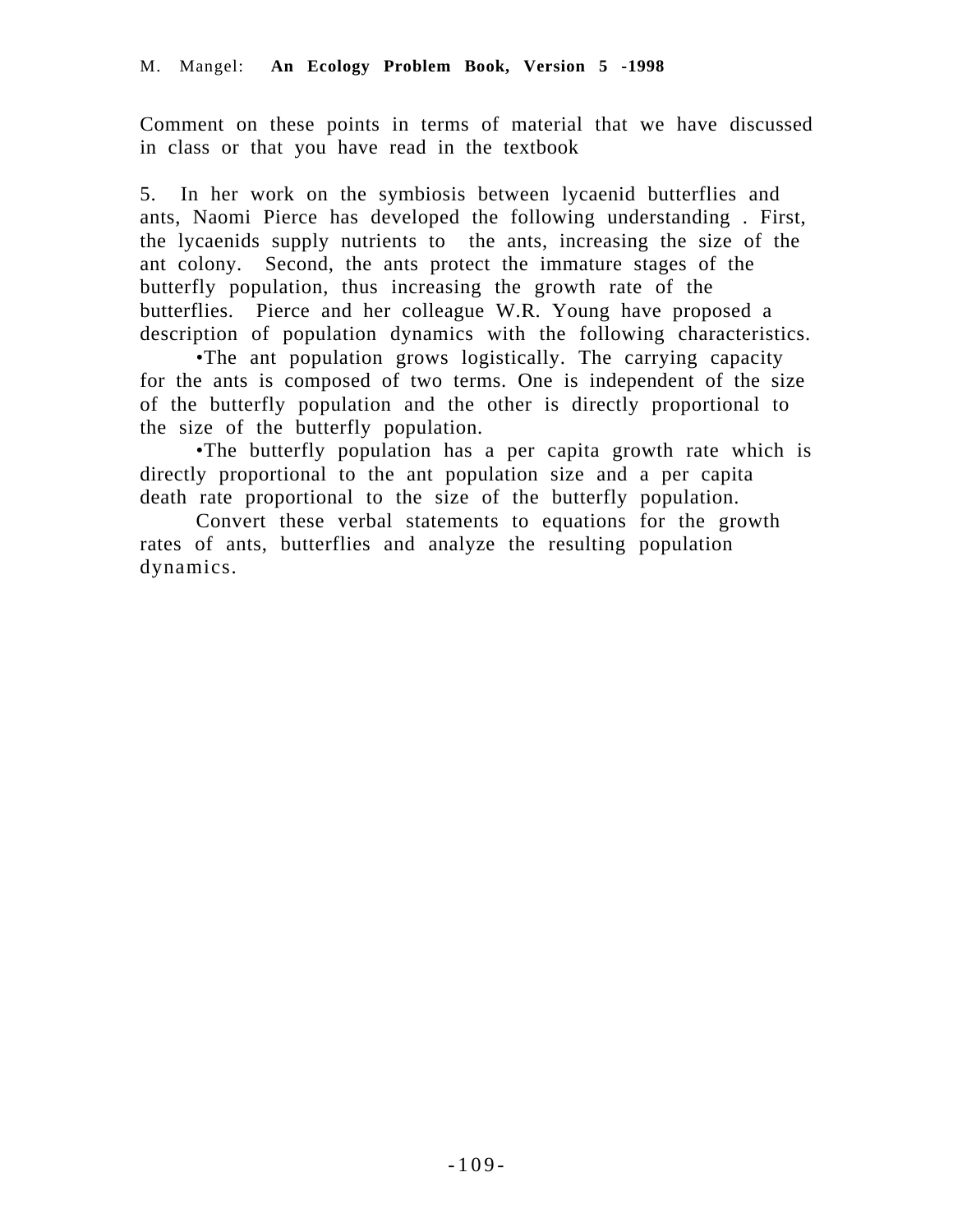6. In a paper published in the **American Naturalist** in 1992, D. Heard presented the following data concerning the group size of Musk-ox in summer and winter, in relation to the density of wolves, which are their predators. Interpret these results.



**Wolf Density (Sightings per 1000 hours)**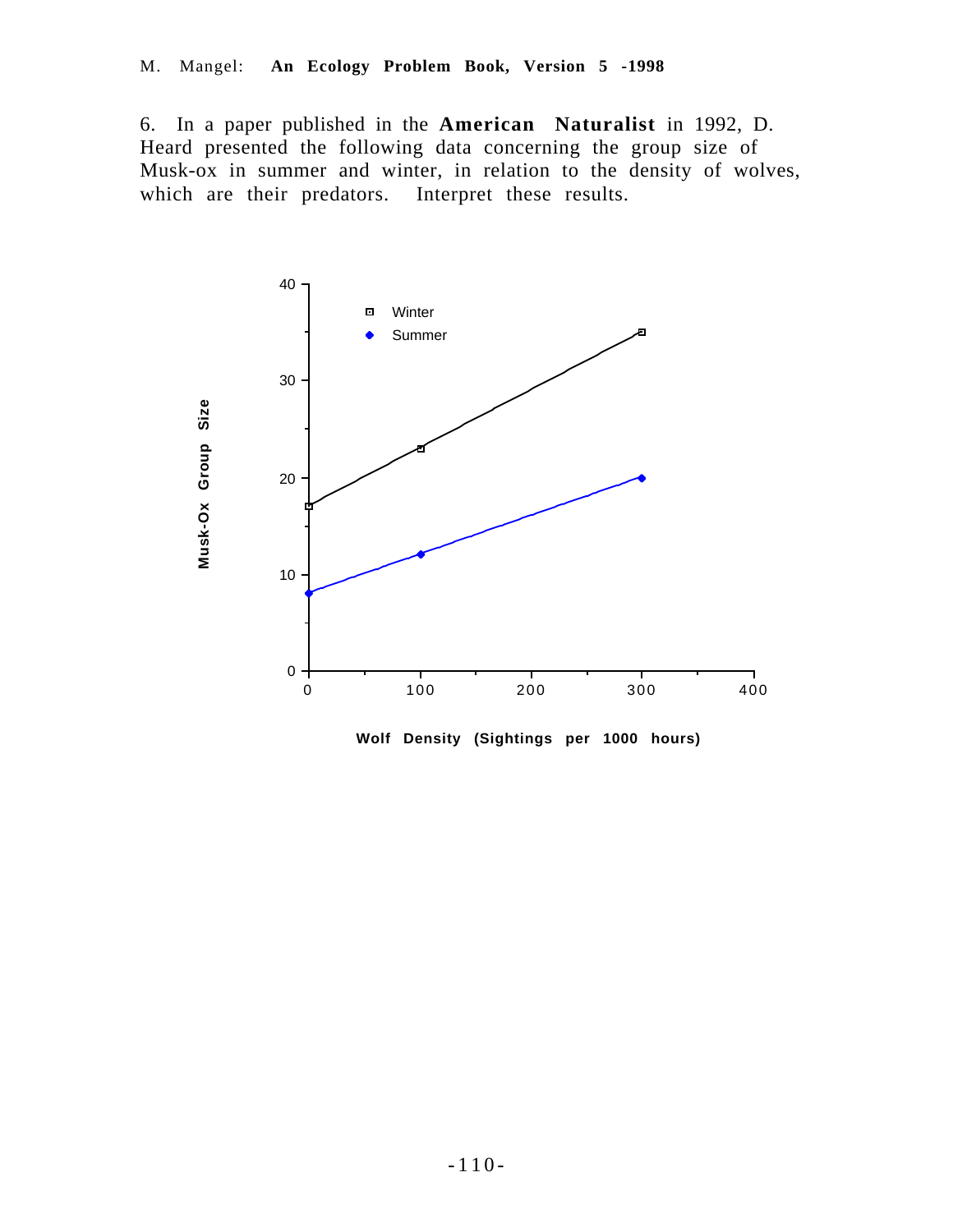7. C. Spencer, B.R. McClelland and J. Stanford studied shrimp, eagles and salmon on McDonald Creek, Montana (Bioscience 41:14-21, 1991). They found the following relationship between eagles (predator) and kokanee salmon (prey).



The line in this picture is given by

- Eagles =  $189 + 3.4$  Kokanee spawners
- i) What is a kokanee salmon?

ii) What does it mean that the number of eagles is greater than 0 when the number of spawners is 0?

iii) Use these data to estimate how many kokanee are needed to "make" a bald eagle?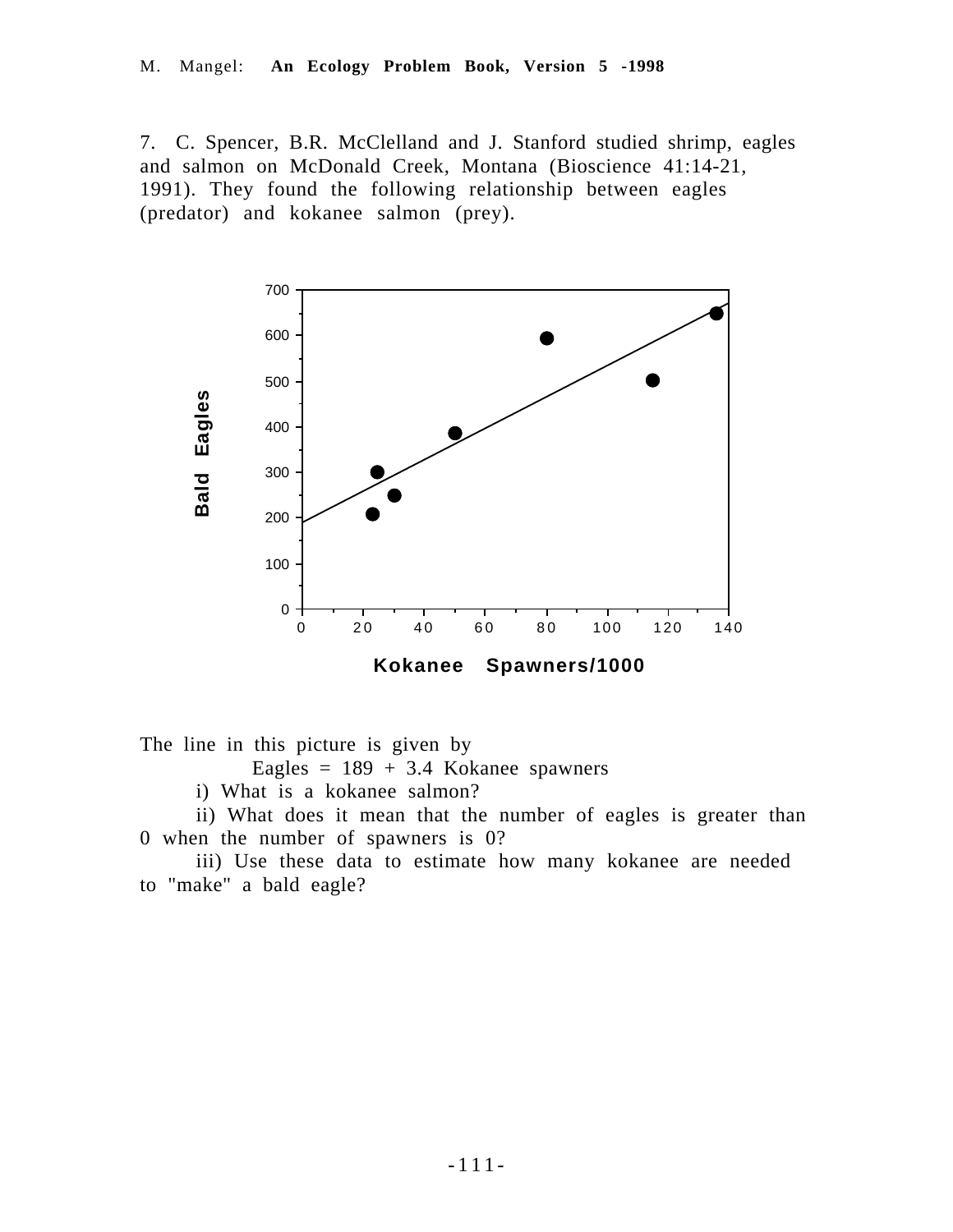8. Mansour et al. (Acta Oecologica/Oecologia Applicata 1:225-232, 1980) studied biological control of the apple pest *Spodoptera littoralis* by spiders. A simplified version of their results are shown below, measured at the end of the five day trial.

|                             |         | Spiders |         |         |
|-----------------------------|---------|---------|---------|---------|
|                             | Present |         | Absent  |         |
|                             | Trial 1 | Trial 2 | Trial 1 | Trial 2 |
| Egg mass<br>destroyed       | 18/20   | 27/27   | 6/20    | 5/26    |
| Number of<br>leaves with no |         |         |         |         |
| larvae                      | 20/20   | 27/27   | 6/20    | 6/26    |
| Number of leaves            |         |         |         |         |
| with no feeding             | 17/20   | 20/27   | 6/20    | 6/26    |

That is, there were two trials with spiders present in which either 20 or 27 leaves with one egg mass were observed and two trials with spiders absent in which either 20 or 26 leaves with one egg mass were added to leaves. In the former case, 18 of 20 or 27 of 27 egg masses were destroyed. In the latter, 6 of 20 or 5 of 26 were destroyed

i) What is *Spodoptera littoralis* ?

ii) Draw as many conclusions as you can from these data.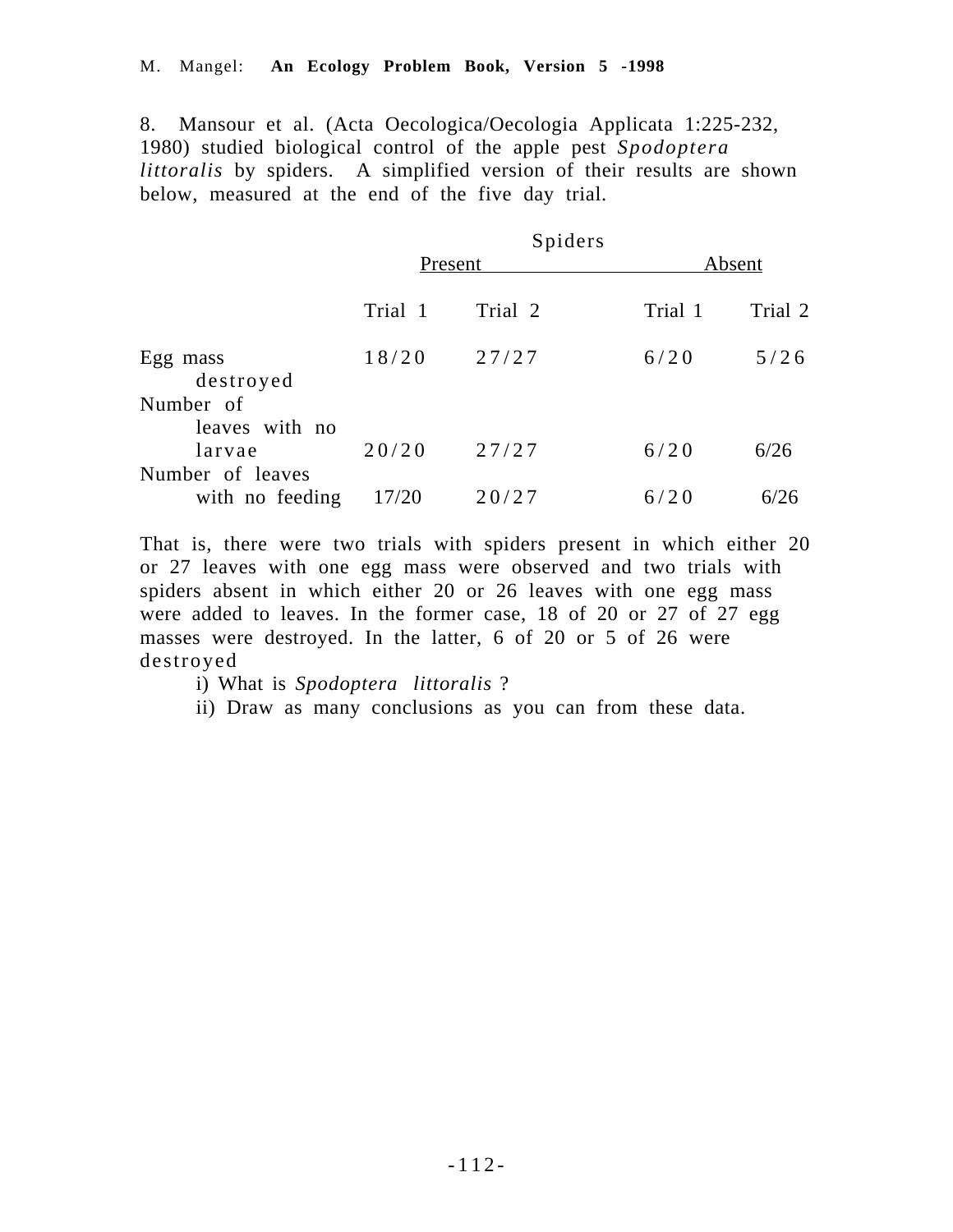9. Mansour (Phytoparasitica 15:31-41, 1987) studied the effects of spiders on the larvae of the Egyptian cotton leafworm, which preys on cotton plants. After larvae emerged from egg masses on plants, spiders were removed from four plants and left on four others. A simplified version of the results are shown below:

|                                                      |         | Spiders  |
|------------------------------------------------------|---------|----------|
|                                                      | Present | Removed  |
| Number of leaves                                     |         |          |
| observed                                             | 233     | 184      |
| Percent of leaves                                    |         |          |
| damaged                                              | 23      | 5 1      |
| Number of larvae                                     |         |          |
| on damaged leaves                                    |         |          |
| (frequency)                                          |         |          |
| Absent                                               | .10     | $\theta$ |
| $1 - 5$                                              | .65     | . 1 1    |
| $6 - 10$                                             | .25     | $\theta$ |
| $11 - 20$                                            | 0       | .51      |
| >20                                                  |         | .38      |
| Damage to leaves (how much of the leaf is chewed up) |         |          |
| $0 - 20%$                                            | 0       | $\theta$ |
| $21 - 40%$                                           | .82     | .19      |
| $41 - 60%$                                           | .08     | .33      |
| $61 - 80\%$                                          | .07     | .38      |
| $>80\%$                                              | .03     | .10      |

i) What percentage of the leaves in the two treatments had no larvae? What percentage had less than or equal to 10 larvae?

ii) Draw a histogram of larvae present and leaf damage.

iii) Draw a simplified food web for this system.

iv) Evaluate the effectiveness of the spider in controlling this pest.

10. Louda (Oecologia 55:185-191, 1982) studied the interactions between the green lynx spider *Peucetia viridans*, its different insect prey, and the shrub *Haplopappus venetus*, which the prey eat and on which the spider forages for the prey. A simplified version of the results are shown below in which the quantities refer to branches of the shrub.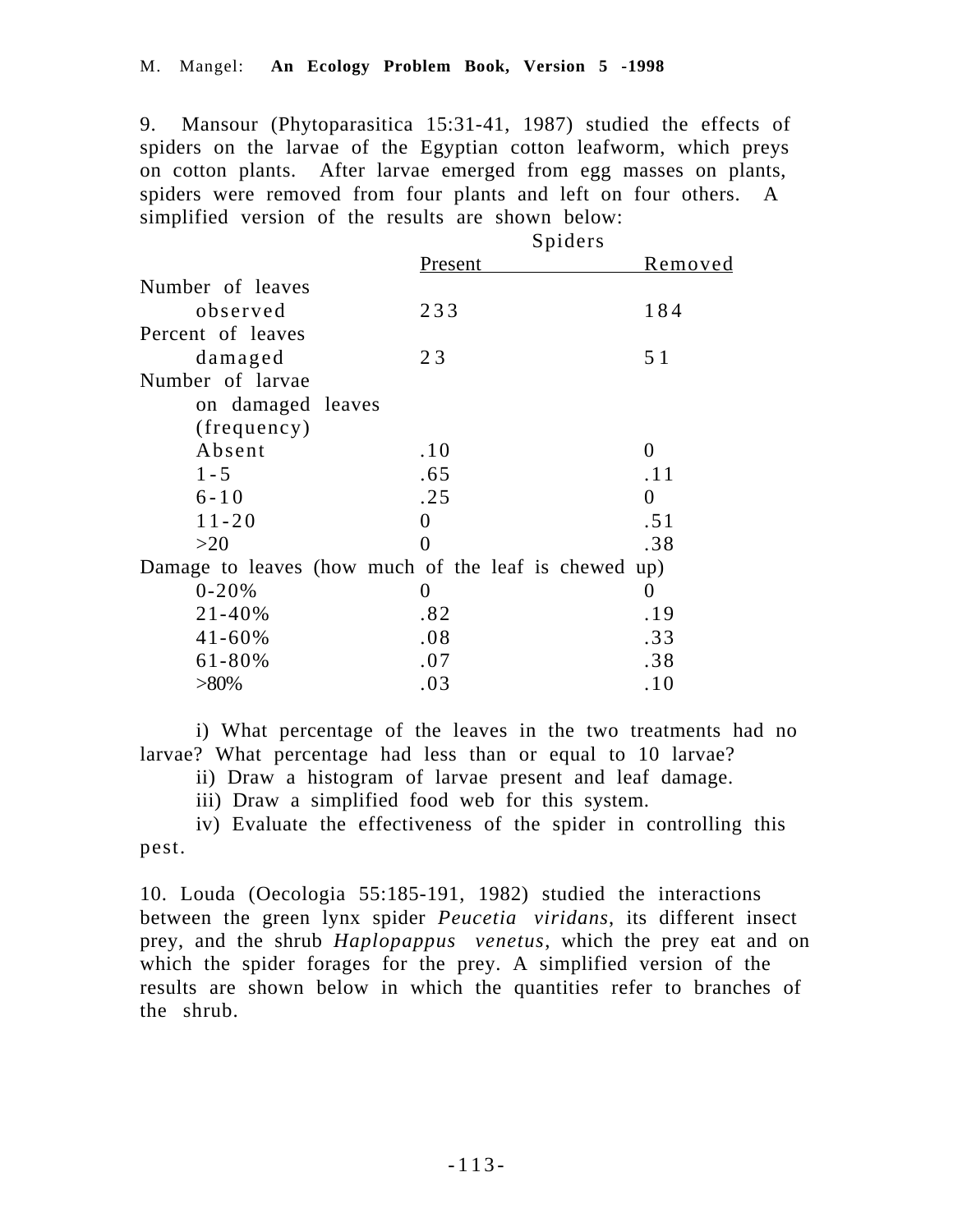| Quantity                          | Spiders |         |
|-----------------------------------|---------|---------|
|                                   | Absent  | Present |
| Total number<br>of flower heads   | 79      | 82      |
| Number of damaged<br>flower heads | 68      | 46      |
| Number of<br>pollinated flowers   |         |         |
| per head<br>Number of viable      | 5       | 4       |
| seeds produced<br>per branch      | 243     | 286     |

i) Draw a food web for this system.

ii) Evaluate the effect of the spider on insect damage.

iii) Evaluate the effect of the spider on reproduction of the plant.

iv) Are there other inferences that you can make from these data?

11. Spiller and Schoener (Oecologia 83:150-161, 1990) studied the effects of lizards on the rate of prey capture by the spider *Meterpeira*. A simplified version of their data is shown below:

| Treatment  | Vegetation<br>Height | Number of<br>Spiders<br>Present | Biomass of<br>prey $(g \times 10^{-6})$<br>consumed per<br>spider per day |
|------------|----------------------|---------------------------------|---------------------------------------------------------------------------|
|            |                      |                                 |                                                                           |
| No lizards | Low                  | 15                              | 178                                                                       |
|            | Medium               | 27                              | 91                                                                        |
|            | High                 | 16                              | 120                                                                       |
| Control    | Low                  | 6                               | 70                                                                        |
|            | Medium               | 5                               | 29                                                                        |
|            | High                 | 8                               | 49                                                                        |

Interpret these results.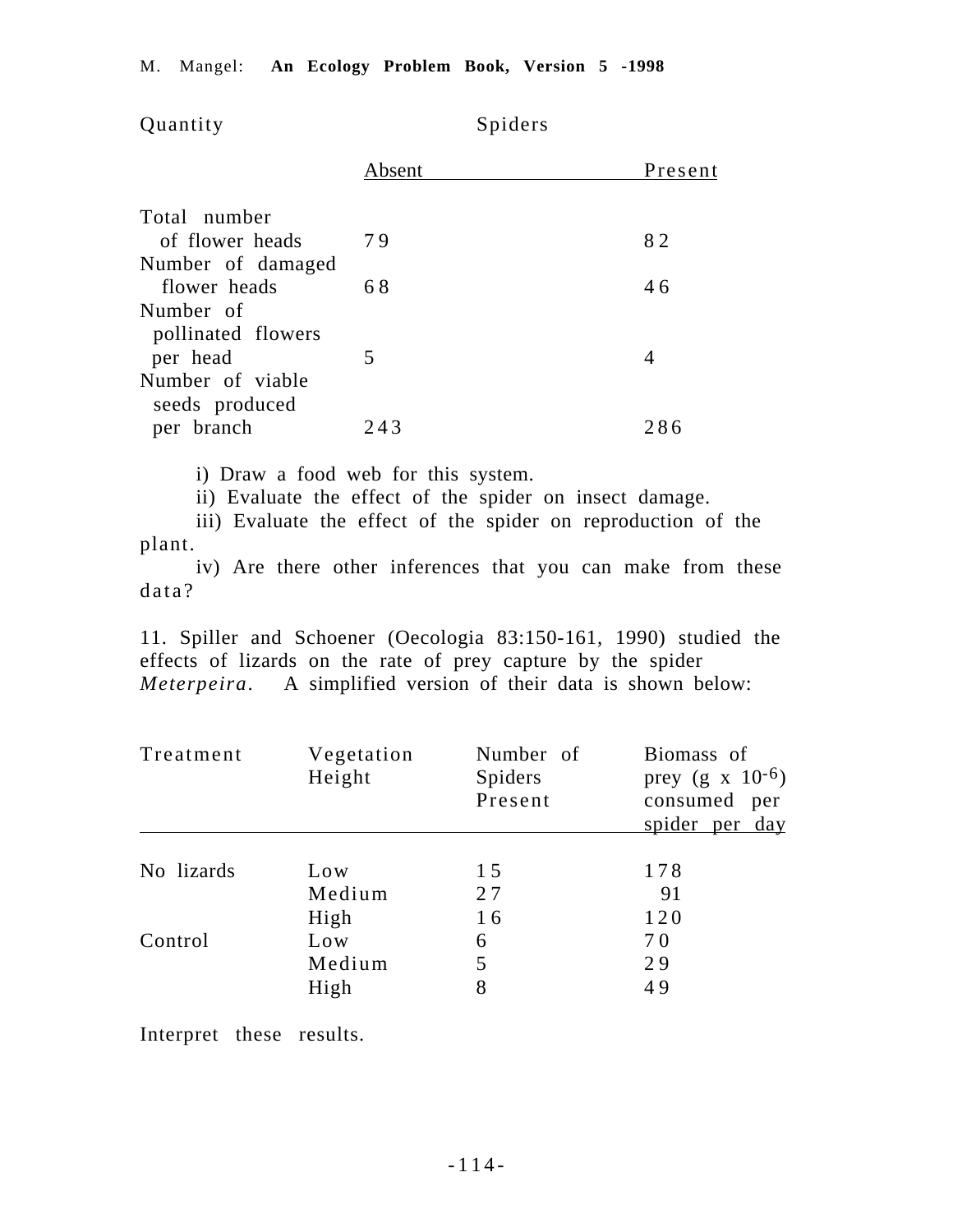12. The following essay appeared in the **Sacramento Bee** o n Thursday, September 8, 1994 page B7; it was republished from the **Los Angeles Times**. Read the essay and then evaluate it in light of what you have learned in this course.

Little science or precision in 'population science'

By George Weigel President Ethics and Public Policy Center Washington, D.C.

We all know that chemistry grew out of alchemy, just as astronomy developed from astrology and medicine from witchcraft. What, one wonders, will grow out of "population" science"?

 The question is not flip, nor the analogy irrelevant, considering the United Nations International Conference on Population and Development that opened in Cairo on Monday. The conference's U.N. managers, like the Clinton administration and private-sector population controllers who dominated pre-Cairo U.S. policy planning, will insist that their prescription for radically expanding coercive state power in the name of "population stability" and "sustainable development" is scientifically grounded. But given what population science does not know about the present and cannot tell us about the future, doubts on this score are not merely obscurantist. Consider:

 •Population science cannot predict the growth rate of human populations over long periods. Because there is no scientific method for predicting birth or death rates with precision, past projections often look ludicrous (one U.N. study famously misprojected India's population by 100 million).

 But population projections may become even more difficult in the future. Public health improvements can change mortality rates rapidly, even if countries remain poor. Birthrates can drop quickly and sharply, even absent antinatalist governmental policies (as in Japan between 1948 and 1958).

 •Population science cannot tell us when (much less how) fertility rates will decline, not least because serious scholarship has determined that the relationship between lower fertility rates and economic, social and cultural conditions is extraordinarily complex.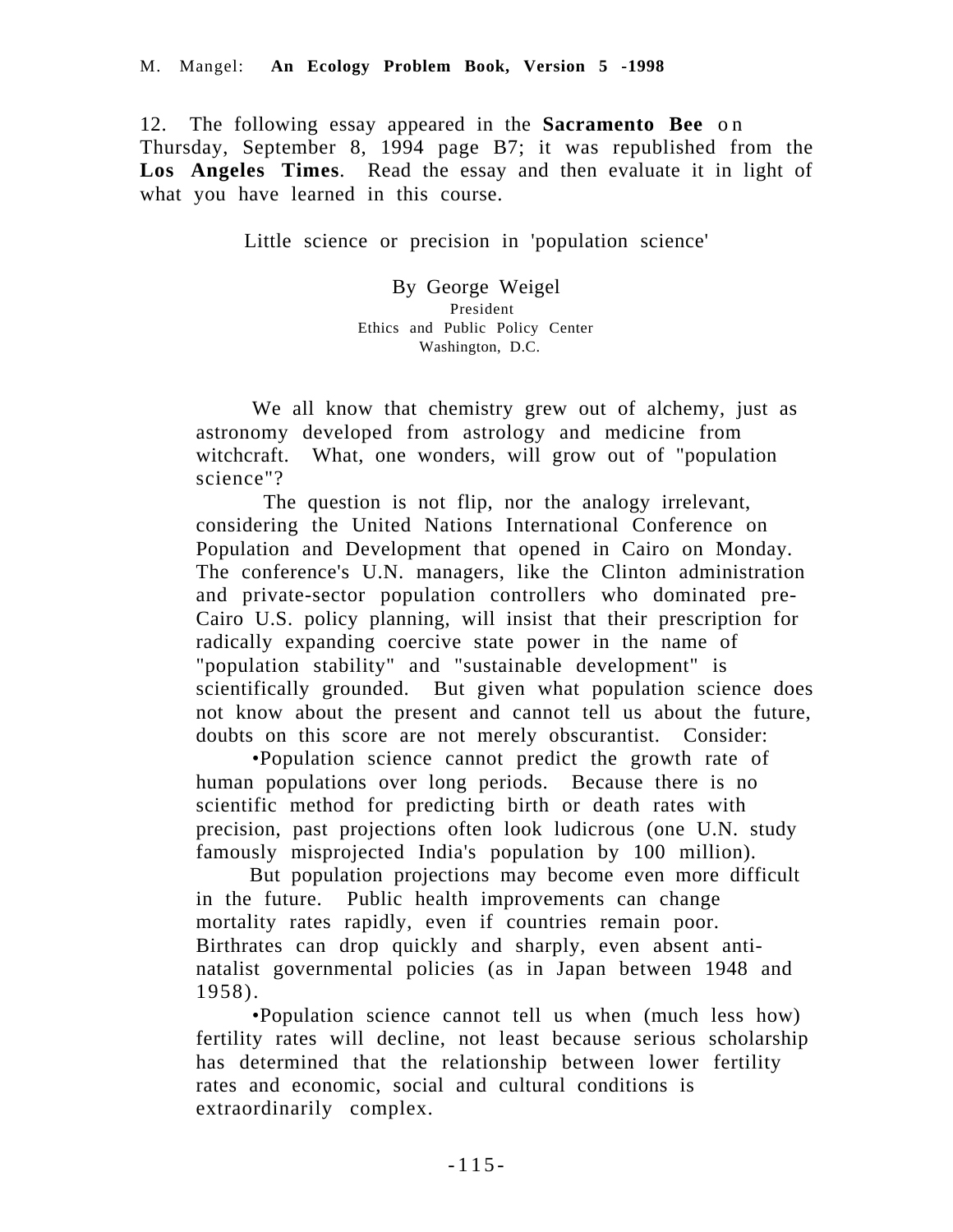Does fertility decrease as income increases? In some cases, yes. But then why does Tajikistan have both a birthrate and a per-capita output rate twice that of Sri Lanka? Yet another myth - that high levels of health correlate with low fertility - is contradicted by the fact that life expectancy in Kenya today (with a fertility rate of 6.5 births per woman) is about the same as in Germany in the 1920s (fertility rate: 2.3).

 •The pretense that Harvard demographer Nick Eberstadt calls "false precision" helps explain why projections in population studies are so difficult. According to Eberstadt, only one-tenth of the Third World's population is covered by reliable registration systems for vital statisitcs.

 Somalia, for example, never had a national census until 1985 and has no system for registering births. Yet the World Bank's prestigious World Development Report blithely claims a 2 percent margin of error for its Somali population and birthrate statistics. Given such hard realities, as Eberstadt notes, numbers such as these are simply "guesses dignified with decimal points."

 Finally, population science has no scientifically precise definition of "overpopulation" - a shibboleth invoked repeatedly at Cairo. How would we know when a society was overpopulated? When its natural increase (birthrate minus death rate) was unusually high? Then the United States between 1790 and 1800 had serious overpopulation problems. What about high birthrates as a measure of overpopulation? That won't work, either: the U.S. birthrate in the 1790s was 25 points higher than the latest World Bank estimates for India, Indonesia and the Philippines.

 Does "population density" - the ratio of people to land define overpopulation precisely? By that measure, and using 1991 U.N. figures, France is more overpopulated than Indonesia, Japan is much more overpopulated than India, and Singapore (whose government is trying to raise its birthrate) is far more overpopulated than Bangladesh. Then what about the "dependency ratio": the proportion of people under 15 and over 65 to the "working age" population? On that index, Ireland and Nepal are about equally overpopulated and the least overpopulated places on Earth are Hong Kong and Singapore.

 Can overpopulation be determined by rates of emigration? Then Mozambique, Angola and Cuba are overpopulated today, as East Germany would have been before the Berlin Wall went up in 1961.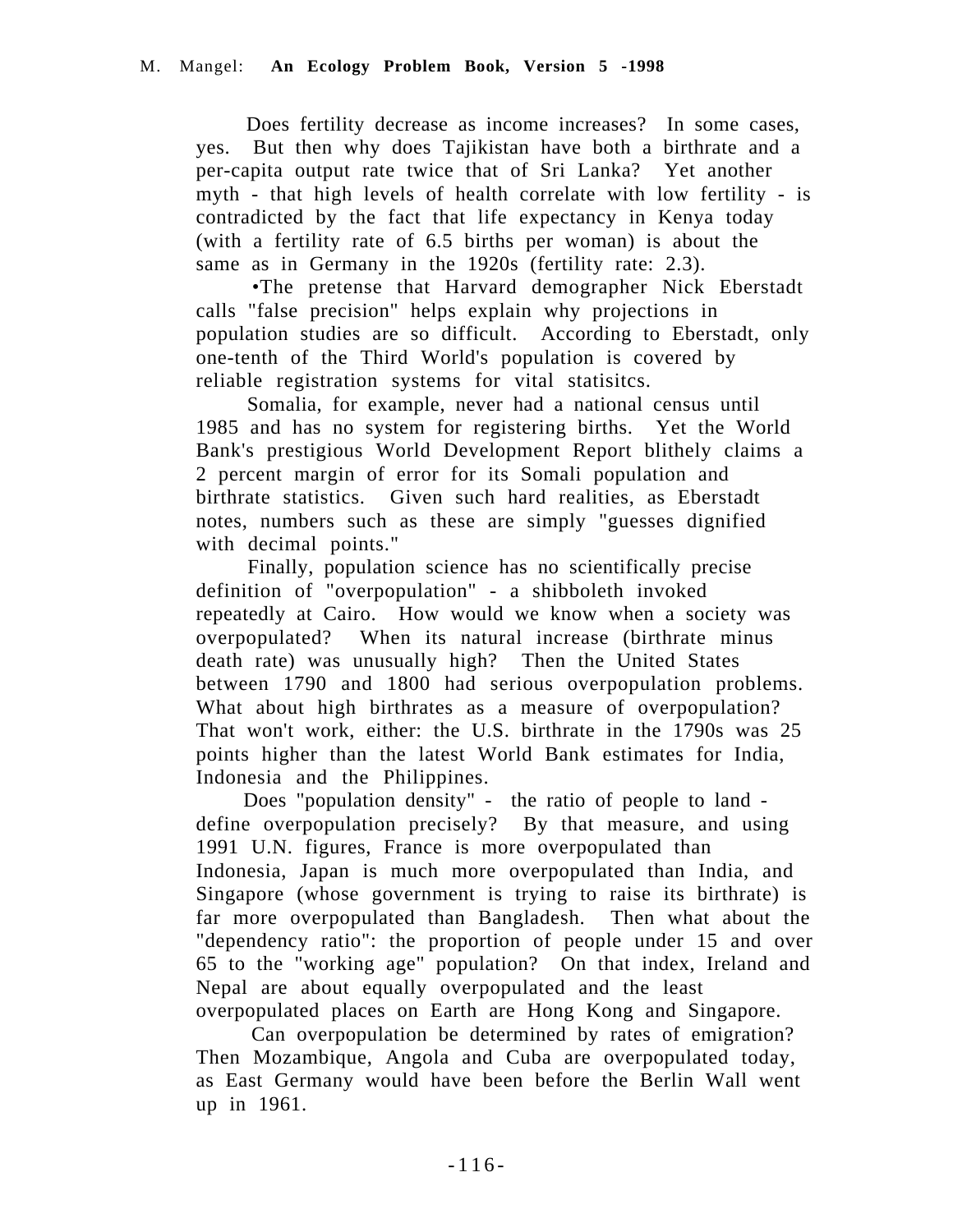The images connoted by overpopulated - disease, hunger, overcrowding - are not phantoms. But they describe realities that are more accurately denoted as poverty and material deprivation. The Cairo conference might have helped alleviate those problems and the human suffering they cause. It seems unlikely to do so - it may even make matters worse because its planners are in thrall to population science.

 Which suggests that the policies proposed in its name should be treated precisely as we would treat the fantasies of any contemporary astrologer or alchemist.

13. The following essay appeared in the **Sacramento Bee** o n Thursday, April 13, 1995; it was republished from the **Washington Post**. Read the essay and then evaluate it in light of what you have learned in this course.

## **Fishermen are responsible for destruction of world fisheries**

 Jessica Mathews is a senior fellow at the Council on Foreign Relations.

## **By Jessica Mathews**

NATO Allies with guns pointed at each other, darkly hinting at breaking off relations. Unthinkable? Not if they're also NAFO members. If you want to know where new international fault lines are emerging, you have to master a new alphabet soup - in this case, Northwest Atlantic Fisheries Organization.

Acting out of desperation as it saw yet another fish stock collapsing (though with an eye to the audience gathered in New York to negotiate a global fisheries agreement), Canada imposed a moratorium on turbot fishing in its 200-mile offshore zone. It then took off after Spanish trawlers fishing outside the line, cut their nets and arrested one boat and its crew. Spain sent naval vessels and threatened retaliation.

Spain was fishing illegally, said Ottawa, in violation of NAFO quotas and with fine mesh nets that snag fish before they're old enough to reproduce. NAFO quotas are voluntary, spat back Madrid, and Spain had legally rejected the turbot limit. Moreover, Canada's actions on the high seas violated international law, so any evidence it had collected could not be considered. Maybe not, responded Ottawa,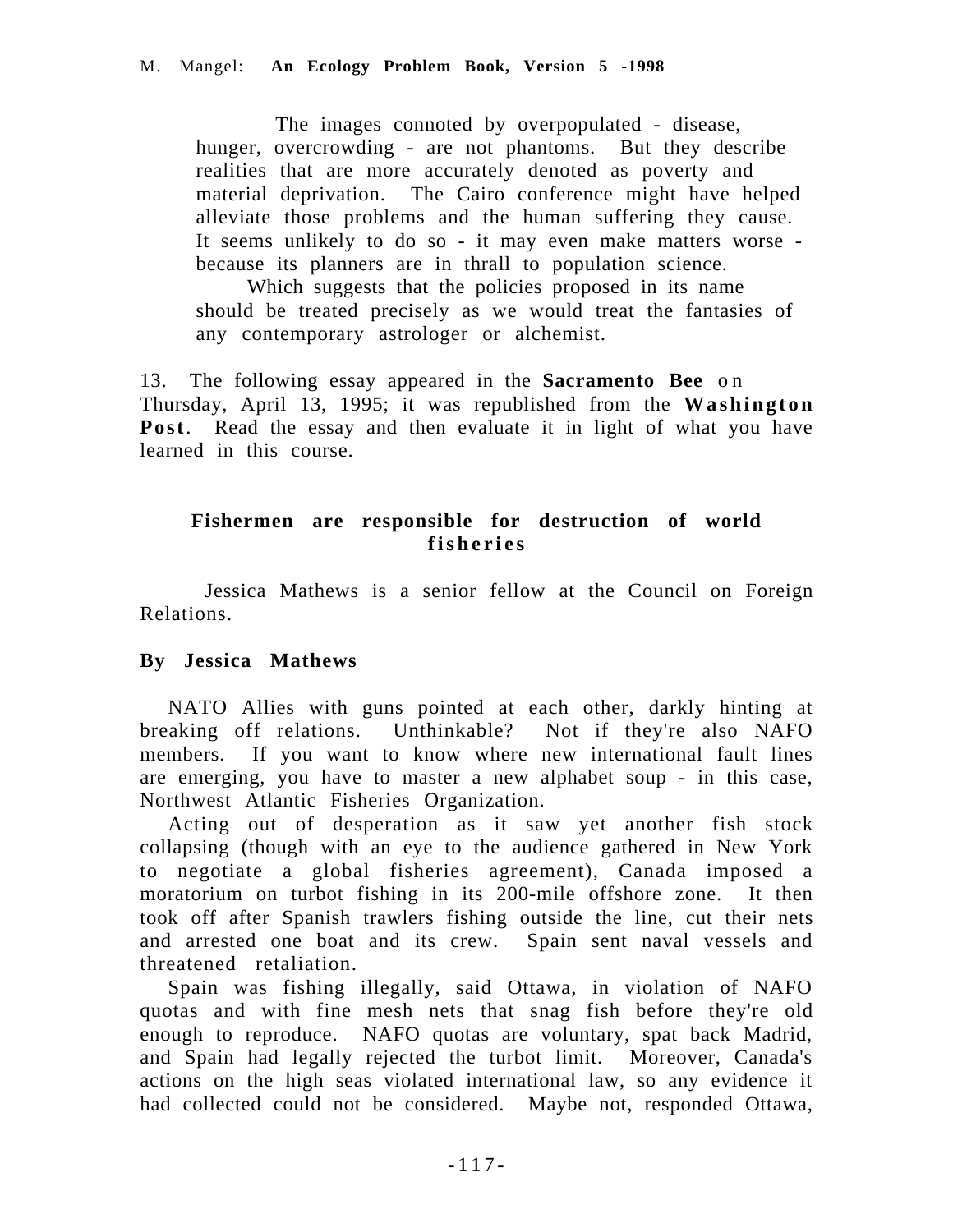but here's the proof, and it sailed the 7,000-pound illegal net up New York's East River to the United Nations' doorstep.

Suddenly, fish conflicts are erupting all over the place, many of them violent. Norway and Iceland, Indonesia and Taiwan, Russia and China, Thailand and Malaysia, Russia and Japan, France, Britain and Spain, and Indian fishermen against all foreign fleets, among many others.

The reason is simple. As one marine biologist puts it, with less than the usual scientific precision but compensating straightforwardness, "Any dumb fool knows there's no fish around." The U.N. Food and Agriculture Organization pins it down: More than 70 percent of the world's fish are fully exploited, in decline, seriously depleted or under drastic limits to allow a recovery.

Despite a veneer of international agreements and a growing scientific effort to monitor the fisheries, the prevailing ethos is still, "Get it while it lasts."

Though the problem is obviously too many boats with too much technology, governments respond to falling catches by competing to build more and higher-tech boats to grab whatever they can, pouring an estimated \$50 billion of subsidies into a grossly overcapitalized industry and supporting fishermen who could not otherwise stay afloat. Fisheries that lasted for hundreds of years can now peak and crash in less than a decade. The turbot fracas was caused by a drop in the quota from 60,000 tons to 27,000 tons, which sounds pretty drastic until you realize that the catch grew from 4,000 tons in just five years and only began at all because the cod, redfish and flounder before it had been fished out. Spanish boats are in the area in part because of declines in European waters. Overfishing is an infectious disease: So long as there is a too-large global fleet, it can spread anywhere, almost overnight.

Governments may not, as Adlai Stevenson said, be able to read the handwriting on the wall until their backs are against it, but the collapse of stock after stock and the spreading conflicts over fish seem finally to have focused their attention. A year ago a binding global fishing treaty was a long shot - now one seems achievable within months.

Canada's excursion beyond the bounds of international law has helped to cement the shift by convincing most countries that if they don't act together there will be more unilateral moves until the oceans - especially areas just outside the 200-mile zones - descend into chaos and the law of the jungle replaces the hard-won Law of the Sea.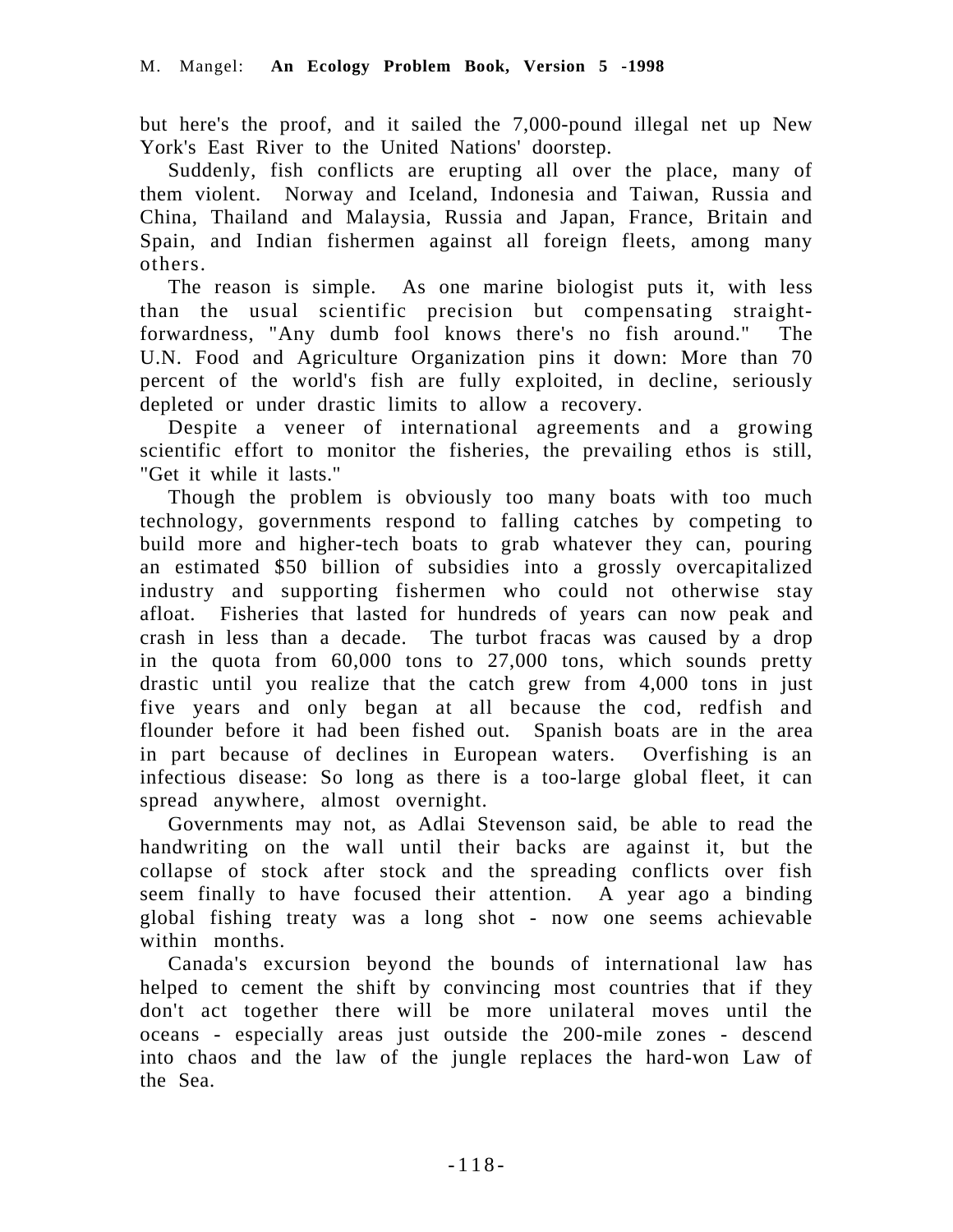An effective treaty is by no means a sure thing, however. It requires both strong conservation measures and the means to enforce them - inside countries' exclusive zones as well as on the high seas. Countries with coastal fisheries (led, ironically, by Canada) are loath to surrender their sovereignty to this degree, though all of them - the United States and Canada, in particular - have grossly abused their own resources. Countries that operate distant-water fleets far from their own shores won't accept regulation unless the coastal nations do. The split between the two groups could still block an agreement strong enough to save the fish.

Effective global management will impose real pain. There are too many fishermen in the world. Many will have to find other work. Many catches will have to be cut back. But there are compensations. Once under protection, fish stocks do rebound. And the U.N.'s Food and Agriculture Organization estimates that under sustainable management, global fisheries could yield \$15 billion to \$30 billion more worth of fish each year. That's the cost of the catch-all-youcan mentality measured in pure waste. Most important, there is no alternative if this vital part of the human diet is to survive.

Every approach to managing marine resources so far has failed miserably. An unmanaged global commons didn't work. Protection within national jurisdictions hasn't worked. Governments proved to be too greedy and too unwilling to accept domestic unemployment.

Swimming fish make a mockery of the human idea of drawing fixed boundaries in the oceans. Voluntary international restraints as in NAFO - haven't worked. The only option left is a binding global agreement that, at some cost to national sovereignty, forges a better match between nature's needs and humans'.

There isn't a lot of time left, but with sufficient wisdom, there's enough.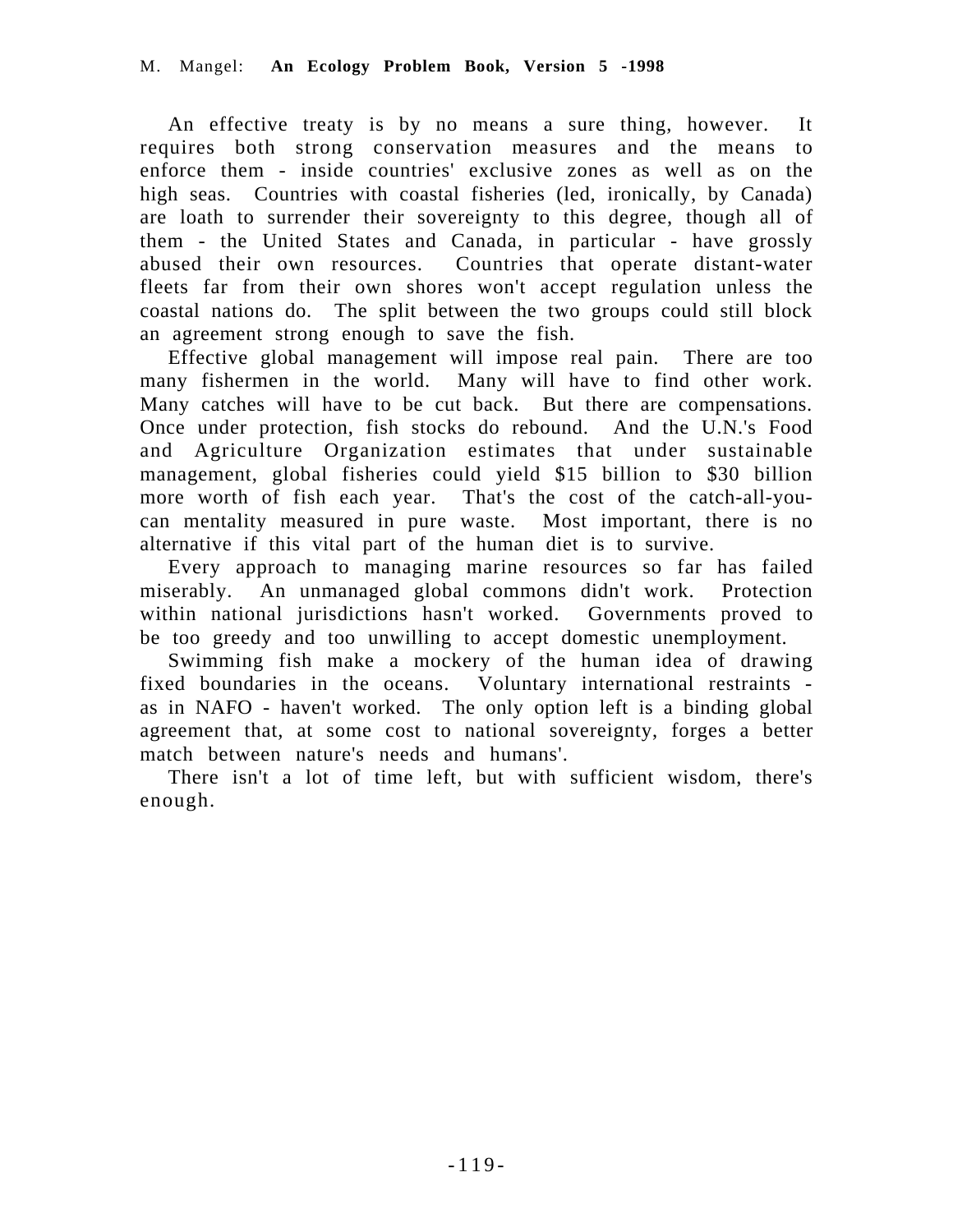# Questions Based on Reading Krebs **Ecology** (4th Edition)

1. Read pages 3-34 and answer the following:

i) What are three definitions of ecology and to whom are they attributed?

ii) If the population of carrion flies describes in these pages doubles every year, what does this tell you about the survivorship from eggs to adults?

iii) What is the essential feature of Malthusian growth?

iv) Diversity can exist at genetic, organism, population and community levels. Give an example describing each.

v) On page 15, Krebs writes "For example, in North Carolina forests, pine seedling abundance (per square meter) is linearly related to incident light in summer". Graphically illustrate what this means.

vi) On the same graph, draw cases of stabilizing selection for survival that are strong or weak, where the trait is wing length in a bird.

vii) In his arguments about clutch size, David Lack treated all birds as semelparous (breeding only once in their lives), while many are really interoparous (breeding many times). Suppose that adult survival decreases with clutch size. How would this affect predictions about optimal clutch size. Explicitly consider the case in which a bird lives only one breeding season compared to a case in which the bird lives exactly two breeding seasons. What predictions do you make about clutch size?

2. Read pages 37-60 and answer the following:

i) The Mediterranean fruit fly *Ceratitus capitata* seems to have two genetically determined forms of dispersal. As long as fruit is present, most individuals move only a short distance from their emergence site while a small percentage make large movements, regardless of the fruit density at their emergence site. What implications does this have for the effectiveness of fruit stripping programs on controlling the med fly?

ii) Why might acclimation temperature affect lethal temperature in salmon and bullhead?

iii) Who was Liebig?

iv) The pine borer is a beetle that attacks lodge-pole pine. This beetle has a very high fecundity but very low ability to move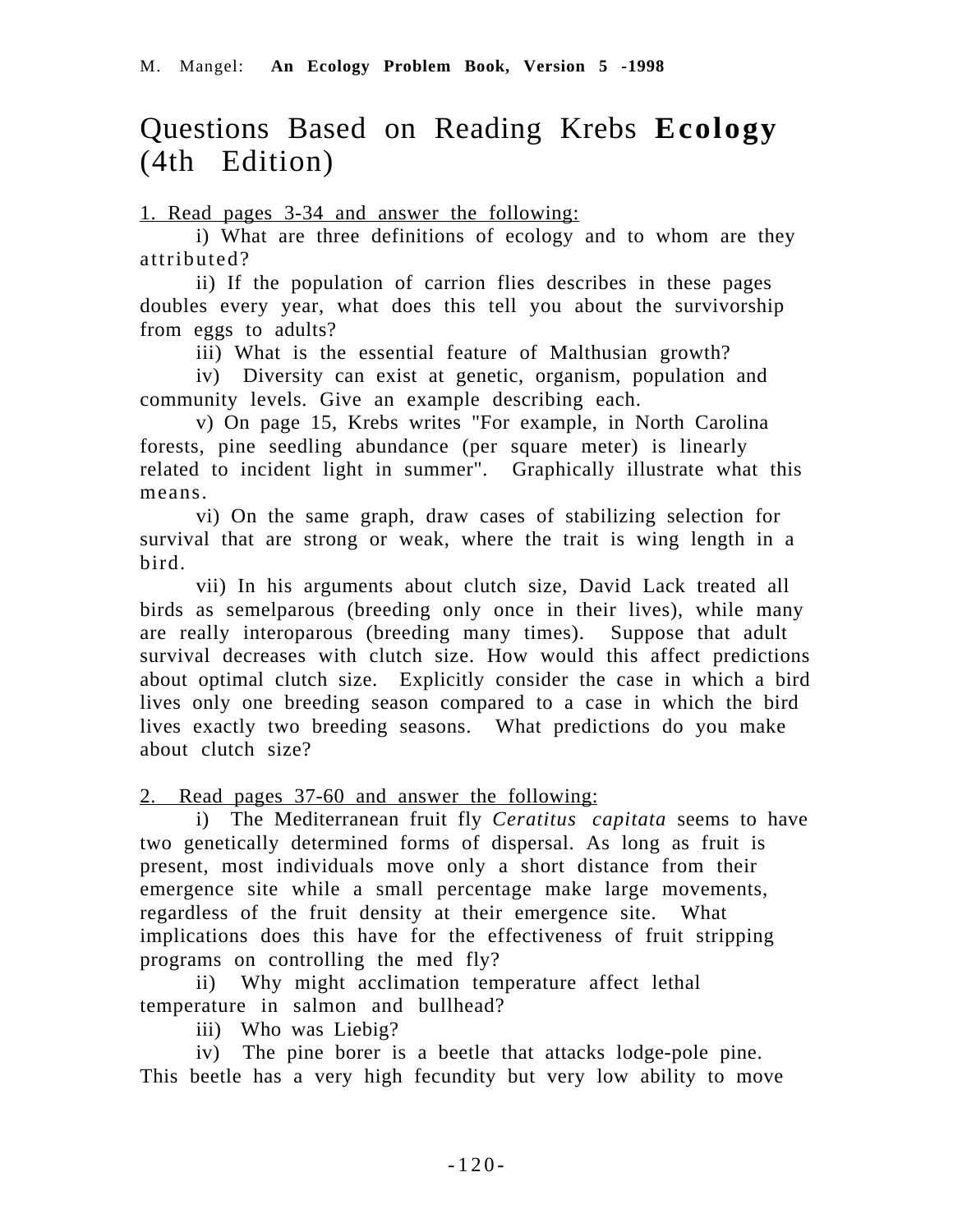through space. Outbreaks of the beetle occur only when the density of trees exceeds a certain level.

• Given this information, sketch the relationship between the density of trees and the population of the beetle that you would predict. Explain your reasoning.

•What kind of management procedure would you recommend in order to prevent outbreaks of the beetle?

v) Estimate the rate of spread (km/yr) the California sea otter in north and south directions. Would you expect them to be different? Are they different?

vi) What effect would you expect the Panama and Suez canals to have on the ecologies of the regions that they link? What are these regions?

vii) What conclusion can you draw from Figure 4.5 about the rate of colonization of the sponges? Can you infer that the species mix is the same once the number of species is constant?

3. Read pages 61-91 and answer the following:

i) Sir Richard Southwood once wrote a paper in which he described habitat as the "template" for ecology. What do you think is meant by that.

ii) Suppose that snakes eat both *Perognathus penicillatus* and *Dipodomys merriami* but prefer the larger animal and that bush and trees provide protection from snakes. How would habitat usage shift? Assuming that the reverse is true about cover, what would you predict?

iii) Draw an example in which there are two habitats but the habitat suitability curves cross exactly once. What predictions would you make about the distribution of animals as a function of density.

iv) How can the breeding success of herring gulls be constant across habitats if the habitats differ considerably in quality?

v) What do the data on page 78 tell you about the competition between urchins and algae?

4. Read pages 93-137 and answer the following:

i) What functional relationship would you use to describe the relationship between timberline (A, m) and degrees north latitutde (N)? Propose an equation and interpret the parameters in it.

ii) What are major differences between the phenotype and genotype.

iii) Use the data in Table 7.1 to plot a) longest stem vs. elevation and b) survival vs. elevation, regardless of the origin of the plants. What interpretations do you make from these data?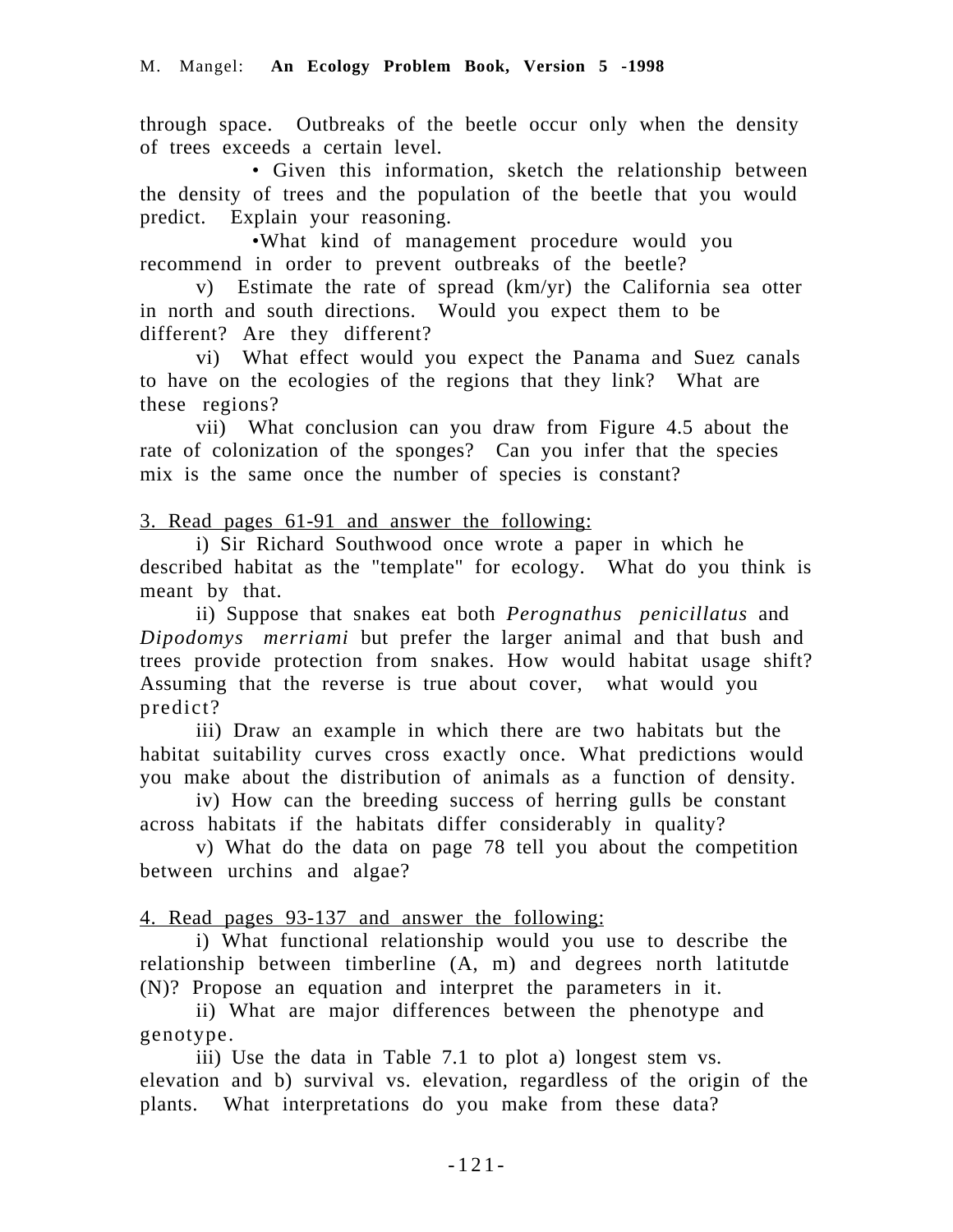iv) What kind of functional relationship might you use to describe the temperature data in Figure 7.15c? Interpret that parameters in the functional relationship that you use.

v) Explain Figure 8.2b

vi) What are the differences between  $C_4$  and  $C_3$  plants? Why are there any  $C_3$  species left, if the photosynthetic rate of  $C_4$  plants exceeds that of  $C_3$  for all light intensities (see Figure 8.4).

5. Read pages 138-165 and answer the following:

 i) What differences (genetic, physiological, behaviorial) would you expect in animals with very large geographic ranges when compared to those with very small geographic ranges.

ii) Use the data in Figure 10.1 to determine the allometric relationship between body mass and animal denisty.

iii) Explain how to use the Petersen estimate to determine the number of turtles in the pond by Mrak Hall.

iv) What are the survival advantages of modular organisms over unitary organisms.

v) An organism has the following distributions of size and mortality:

| Size (mm)      | <u>Frequency</u> | Mortality |
|----------------|------------------|-----------|
| 1 <sub>0</sub> |                  | .8        |
| 20             | 12               | .73       |
| 30             | 18               | .65       |
| 40             | 22               | .5        |
| 50             | 26               | $\cdot$ 3 |
| 60             | 22               | $\cdot$ 2 |
| 70             | 18               | .15       |
| 80             | 12               | . 1       |
| 90             |                  | . 1       |
| 100            |                  |           |

a) Plot a histogram showing the size frequency distribution before mortality occurs. b) Plot a histogram showing the expected size frequency distribution after mortality.

6. Read pages 168-197 and answer the following:

i) How would you include immigration in a life table?

ii) There is often discussion about whether it is better to control population growth by reducing fecundity per individual or by delaying the age at first reproduction. Create a simple life table (i.e. choose  $l_x$  and  $m_x$  wisely) to evaluate the two options for a multigeneration time horizon.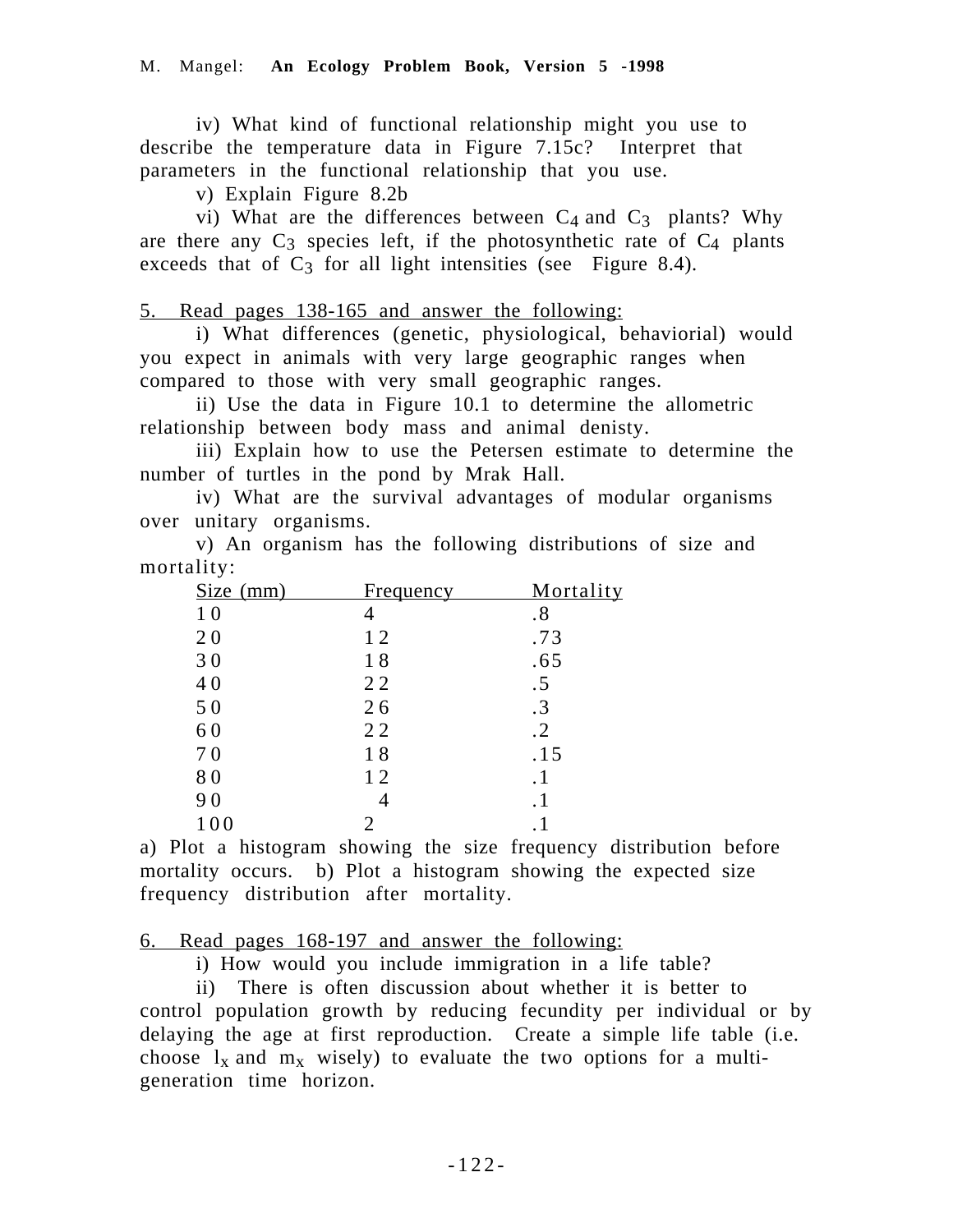iii) I presume that you know the life history pattern of Pacific salmon. Which of the migration patterns (to sea from freshwater or from the sea back to freshwater) would you consider to be obligatory? Sometimes migration disappears entirely (e.g the sockeye salmon has a land-locked form called kokanee). What do you think is going on?

iv) In many passerine birds, the number of eggs laid is proportional to body size and survival from one winter to the next is also proportional to body size. Assume that both proportionalities are linear and make sketches of clutch vs. body size assuming that a minimum size is needed for reproduction and of survival vs. body size assuming that a minimum size is needed for reproduction. Use these to make a plot of survival vs. clutch size. If you had only made the latter measurement, what would you conclude about the cost of reproduction?

7. Read pages 199-227 and answer the following.

i) Suppose that a population has only two age classes. The number of immature individuals in year t,  $N_0(t)$ , is a constant b times the number of adults in the previous year. The number of adults in year t,  $N_1(t)$ , is a constant s times the number of young in the previous year. Write these population dynamics as a matrix equation.

ii) My colleague Paul Smith estimated the following data on the life stages of northern anchovy *Engraulis mordax*:

| Stage        | Survival | Duration |
|--------------|----------|----------|
| Egg          | .79      | 3        |
| Yolk sac     | .92      | 4        |
| Early larvae | .87      | 13       |
| Late larvae  | .95      | 45       |
| Juvenile     | .98      | 156      |
| Prerecruit   | .99      | 287      |
| Early adult  | .997     | 1000     |
| Late adult   | .997     | 1250     |
|              |          |          |

Construct a stage matrix model for the life history of the anchovy. How would you compute the population growth rate?

iii) List five things wrong with the logistic equation.

iv) When he first moved from theoretical physics to ecology, R.M. May believed that an appropriate discrete time version of the logistic equation

$$
\frac{dN}{dt} = rN(1 - \frac{N}{K})
$$
\n(1)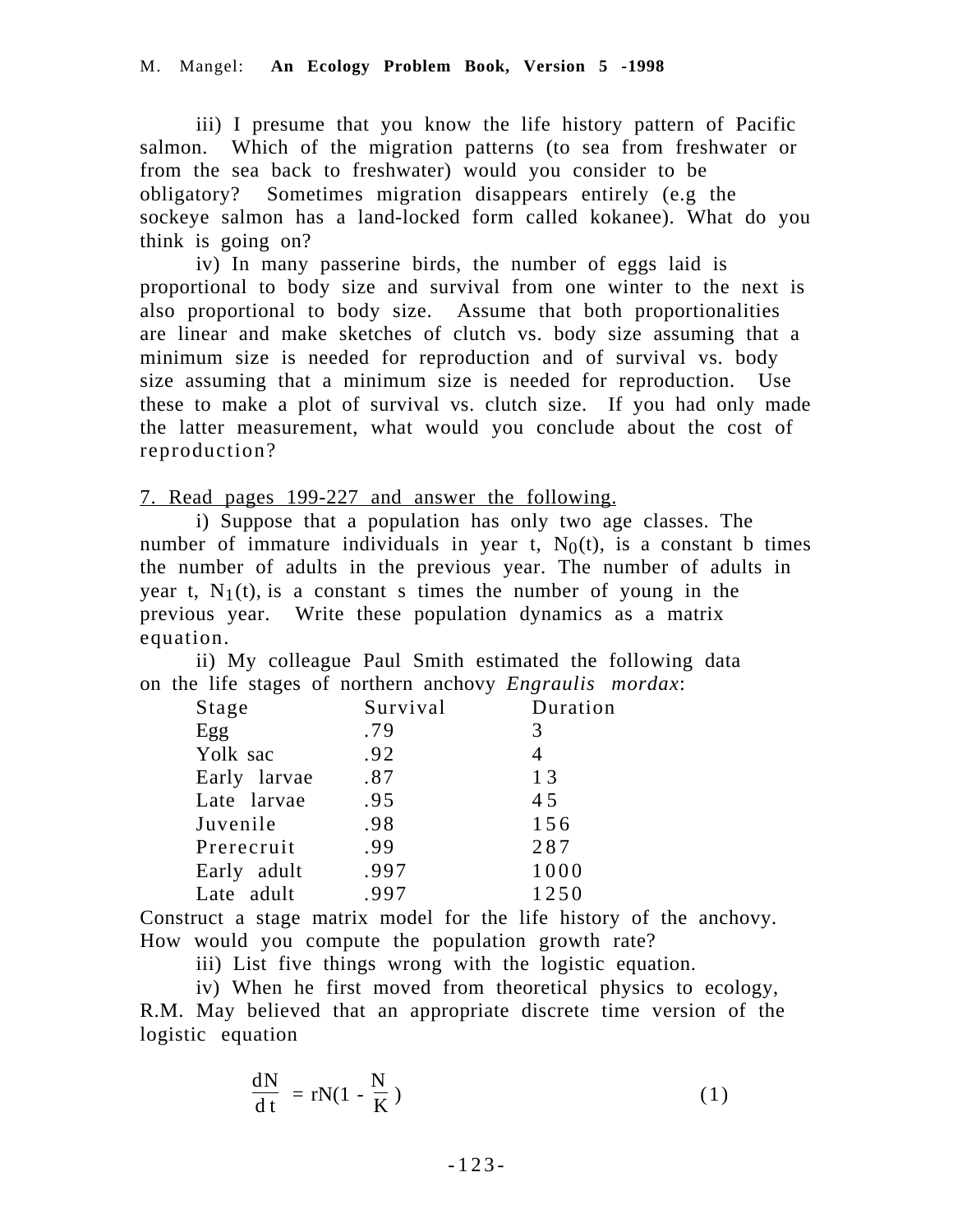would be

$$
N(t+1) = N(t) + rN(1 - \frac{N}{K})
$$
 (2)

•Explain why this is a natural interpretation.

•Equation (2) is now called the logistic map. Assume that N(0)=60, K=100 and plot N(t) for t=1 to 50 for r=0.4,. r=2.5 and r=2.7 The case of  $r=2.5$  is called a "period 2" map and the case of  $r=2.7$  is called "deterministic chaos". What justifies these words?

•Make plots of  $N(t+1)$  vs  $N(t)$  for the case in which r=2.7. What does this tell you that the time series did not?

- v) Do problem #5, page 227.
- vi) Do problem #6, page 228.
- vii) Do problem #7, page 228.
- viii) Do problem #9, page 228.

8. Read pages 230-259 and answer the following:

i) For a single species, Tilman's description of resource based competition goes as follows. One envisions that the biomass N of the species depends upon a resource R and that the two are linked by the growth equations

$$
\frac{dN}{dt} = [\frac{vR}{R+K} - m]N
$$

dR  $\frac{d\mathbf{r}}{dt}$  =r<sub>0</sub>R-vNR

Interpret each of the terms on the right hand sides of these equations. Determine the steady levels of biomass and resource and interpret the results.

ii) Explain how to use the Lotka-Volterra competition equations for the study of competition between *Saccharomyces cervisiae and Schizosaccharomyces kephir*.

iii) Investigate and explain the ecology of the two species mentioned in part ii).

iv) What can you conclude from Figures 13.11 and 13.12?

v) What are niche and habitat?

vi) How would predation affect competition?

vii) Plot the data on the bottom of page 253 and interpret the results.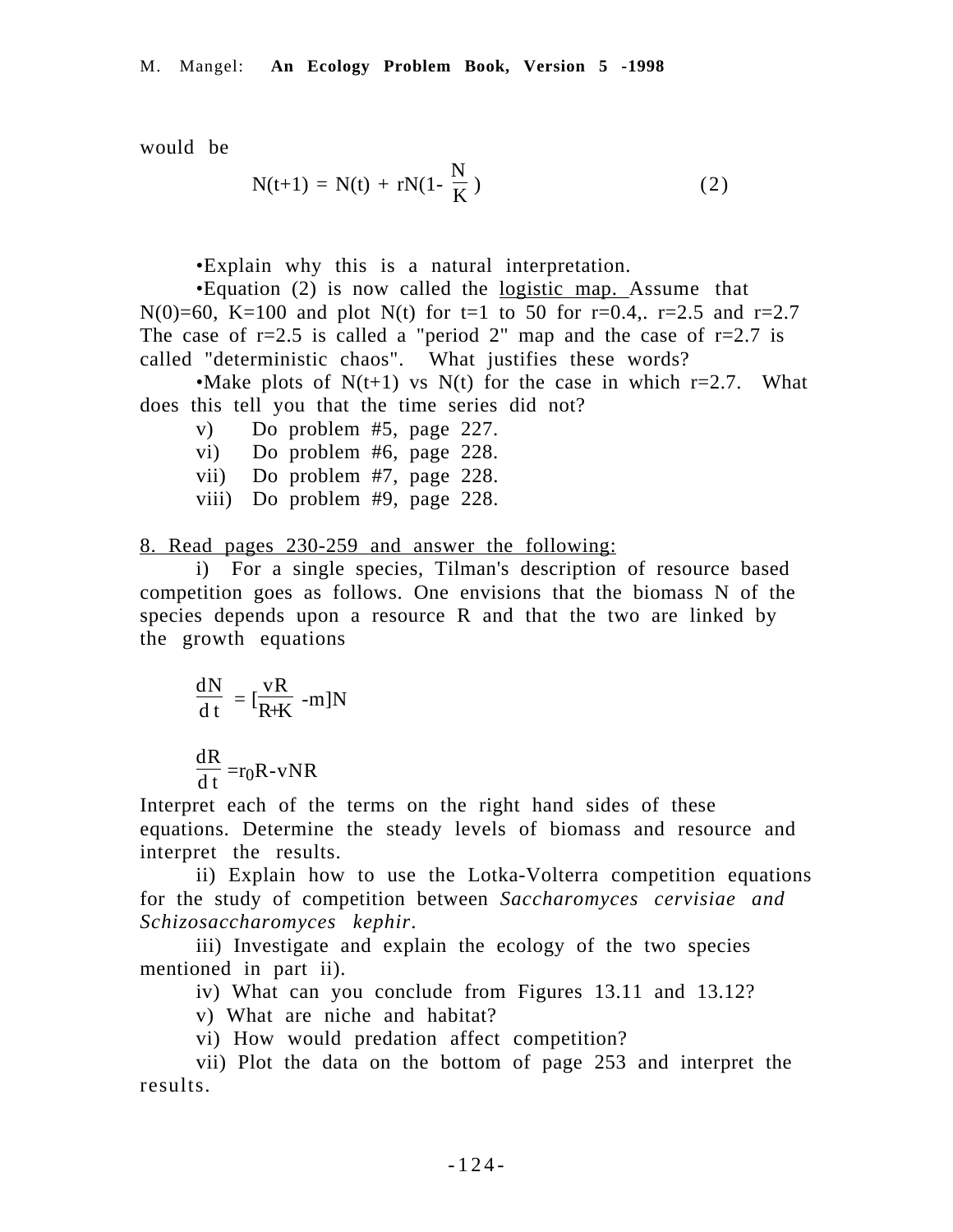9. Read pages 263-298 and answer the following:

i) Explain Figure 14.7 in terms of Lotka-Volterra predator prey equations.

ii) Why do prey reach their peak before predators?

iii) What might cause the population dynamics in Figure 14.2?

iv) Do problem 4, page 293.

v) Do problem 1, page 292

10. Read pages 295-321 and answer the following:

i) What are the three hypotheses for secondary plant chemicals and what experiment might separate them?

ii) What tradeoffs could be involved with inducible defenses?

iii) Why might the protected areas described in Figure 15.11 decline?

iv) Use the data in Figure 15.18 to estimnate the frequency of invasions by common crossbills. What is the mean rate of invasions? What is a good way to describe the variation in this mean rate?

11. Read pages 322-347 and answer the following.

i) For flower beetles *Tribolium*, my colleagues and I have used birth rates given by  $(b_{0}n + b_{1})e^{-cn}$  and death rates d<sub>0</sub>n where n is population size and  $b_0$ ,  $b_1$ , c and d are constants. Choose values of the constants and make plots of birth rate and death rate vs. population size. Do the plots on the same axis.

ii) Is there a balance of nature?

iii) Give examples of facultative agencies, catastrophic agencies, density independent factors and density dependent factors.

iv) Is Chitty's hypothesis consistent with the Darwinian paradigm?

v) Make sketches of a response that you would expect to be density dependent, inverse density dependent or density vague.

vi) Describe a situation, other than the one in the book, where you could use key factor analysis.

vii) Could self thinning occur in fish populations?

viii) There is a notion of "good viruses" as ones that have reduced virulence so that the host is not killed. What do you think of this idea?

12. Read pages 349-378 and answer the following:

i) In a dynamic pool model of fisheries, it is often suggested that fishery mortality should be set according to  $F = kM$ , where k is a constant. What do you think of this idea?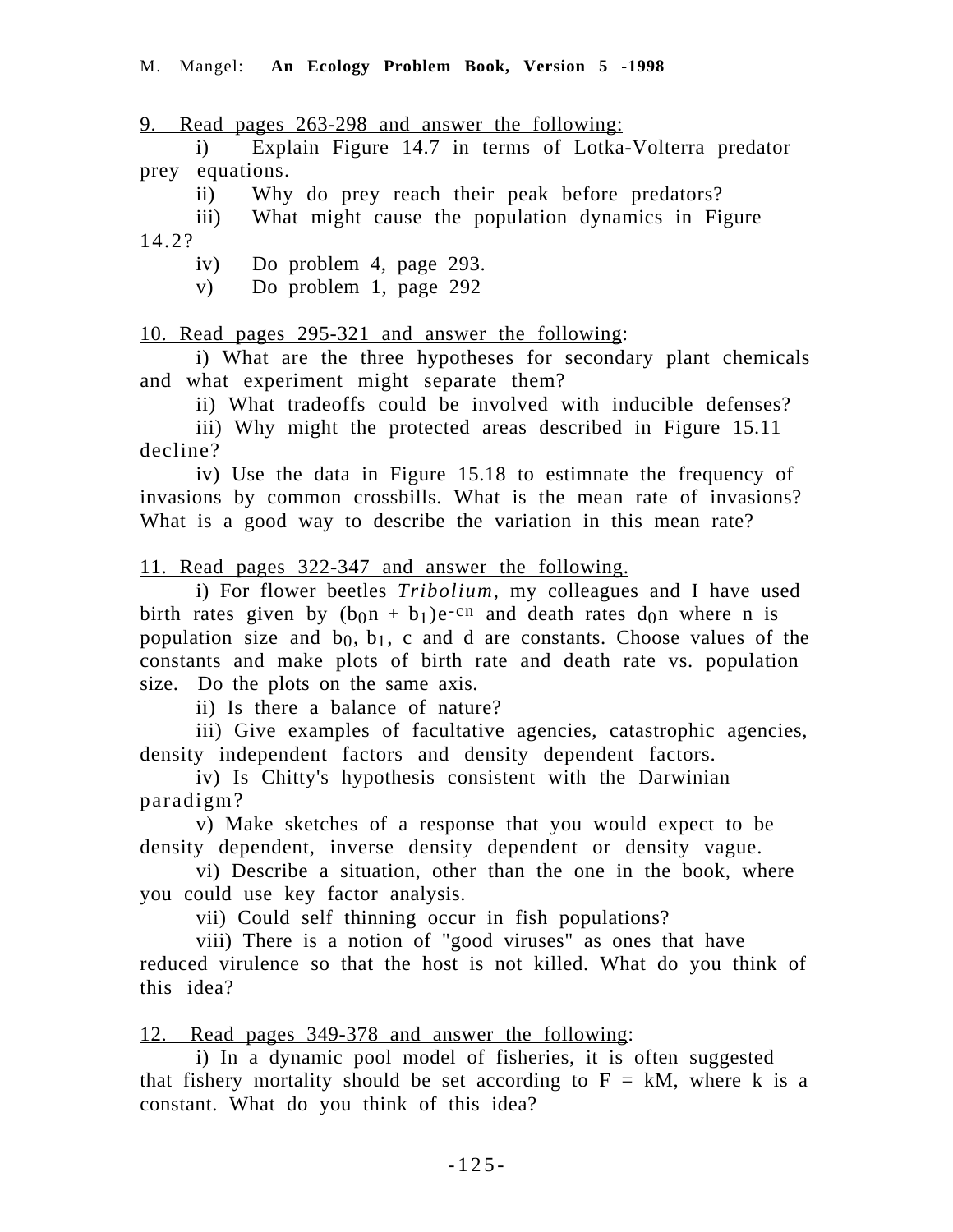ii) What connotation do the words "surplus yield" or "surplus production" have in regard to logistic-based models of fisheries?

iii) If one assumes that catch is proportional to population size, so that C = qEN, then catch per unit effort, CPUE =  $\frac{C}{E}$ , is a measure of abundance. Suppose, however, that catch is really given by  $qEN^a$ , where  $a > 0$  is a parameter. What is the implication of this for CPUE as a measure of abundance?

iv) Krebs suggests that the Ricker recruitment curve (Figure 17.7) is appropriate for short lived species and the Beverton Holt recruitment curve is appropriate for long lived species. Is this a reasonable idea? What is its likely basis?

13. Read pages 379-399 and answer the following:

i) Porcupines are an agricultural pest in many countries. They forage at night and only eat the border of a field, going no more than about a meter into the field. How would you redsign agricultural practice to minimize porcupine damage?

ii) For three of the examples given in the book, list the pest, the ecological situation, and two potential causes for the outbreak of pests.

iii) What is required for successful biological control?

iv) The Sterile Insect Technique can be described as follows. Many insect pest populations have one generation per year, a 50-50 sex ratio and grow exponentially so that if F(t) is the number of females in generation t, the dynamics are

$$
F(t+1) = r F(t)
$$

•What kind of growth will the population exhibit if it follows this equation? If one releases many sterile males (e.g. sterilized by radiation while in the pupal stage), thus "diluting" the population of reproductively active males. The proposed equation is

$$
F(t+1) = r F(t) \left( \frac{F(t)}{F(t) + S(t)} \right)
$$

where  $S(t)$  is the number of sterile males released in generation t. •Explain the form of this equation.

•If  $S(t)$  = constant, describe the population dynamics of  $F(t)$ .

v) Has biological control been successful?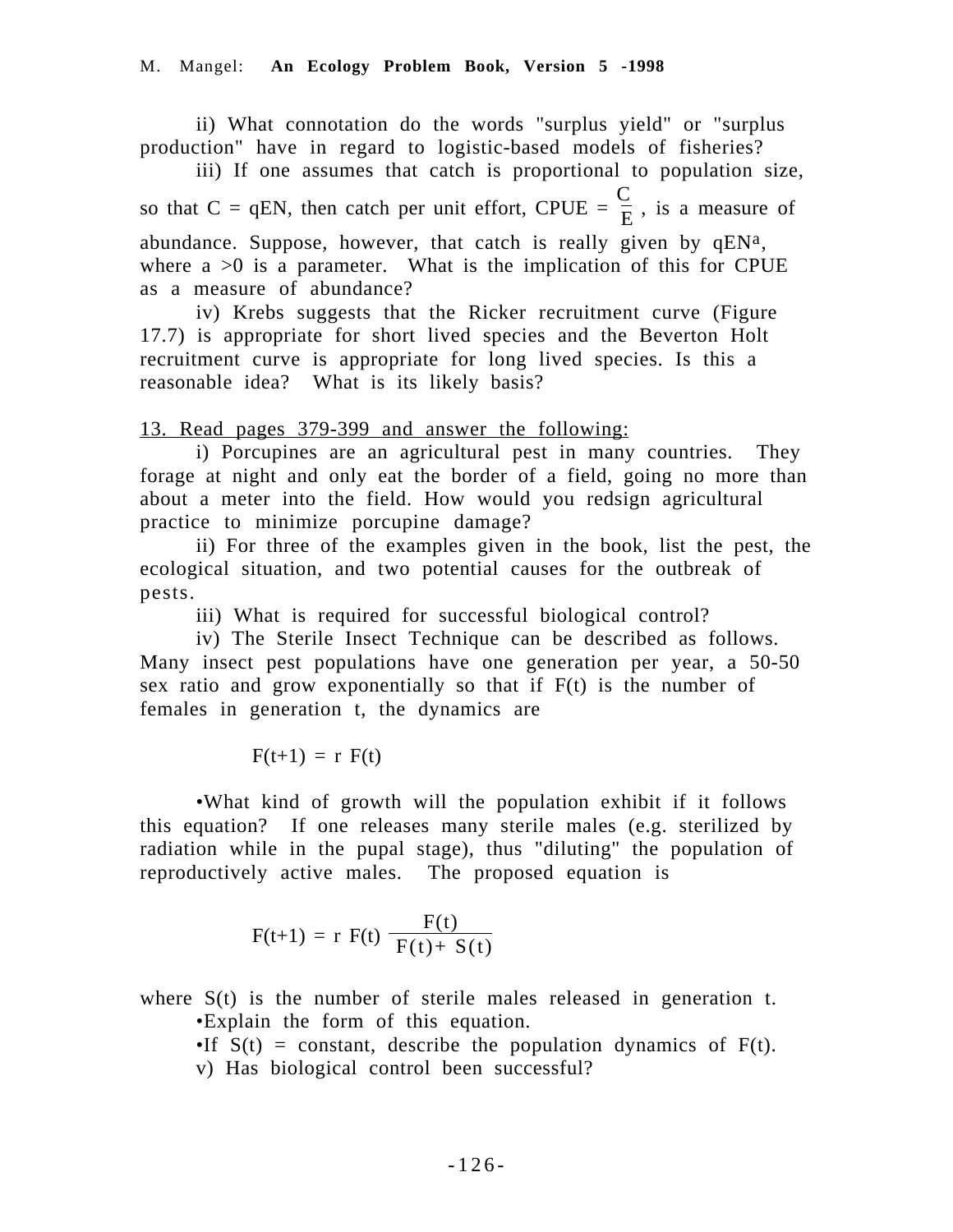14. Read pages 402-428 and answer the following.

i) Conservation biology has been defined as the science of scarcity and diversity. Why would somebody choose this definition.

ii) Elephant tusks, unlike many other valuable animal products which reach an asymptotic size as animals age, increase in size as elephants age.

•Make a sketch showing a product that reaches an asymptotic size as the animal ages.

•Make sketch showing tusk that continue to grow at an increasing rate as the animal ages.

•How might this information help you design anti-poaching strategies involving local peoples?

iii) The model of Robert MacArthur and Ed Wilson in their famous book *The Theory of Island Biogeography* is based on the following

Birth rate when the population size is N

$$
= \begin{cases} b_0N & \text{if } N < K \\ 0 & \text{if } N \ge K \end{cases}
$$

Death rate when the population size is N is

 $=$  d<sub>0</sub>N

where  $b_0$ , K and  $d_0$  are constants.

•Interpret these parameters.

•Evaluate the biological attributes of this model.

iv) How would you evaluate whether the causes of a decline of a population are more likely demographic or more likely genetic?

v) I am particularly interested in the ways that catastrophes (e.g. hurricanes, mudslides, extremely harsh seasons, disease) affect populations. Are there any general conclusions we can draw about the value of corridors when populations are subject to catastrophes?

15. Read pages 431-455 and answer the following:

i) E.W. Fager defined communities as "recurrent groups" of organisms. Evaluate this definition.

ii) One way of studing association between species is through a presence-absence table. Over the habitat we measure if the species are found alone, together or not at all and construct the following table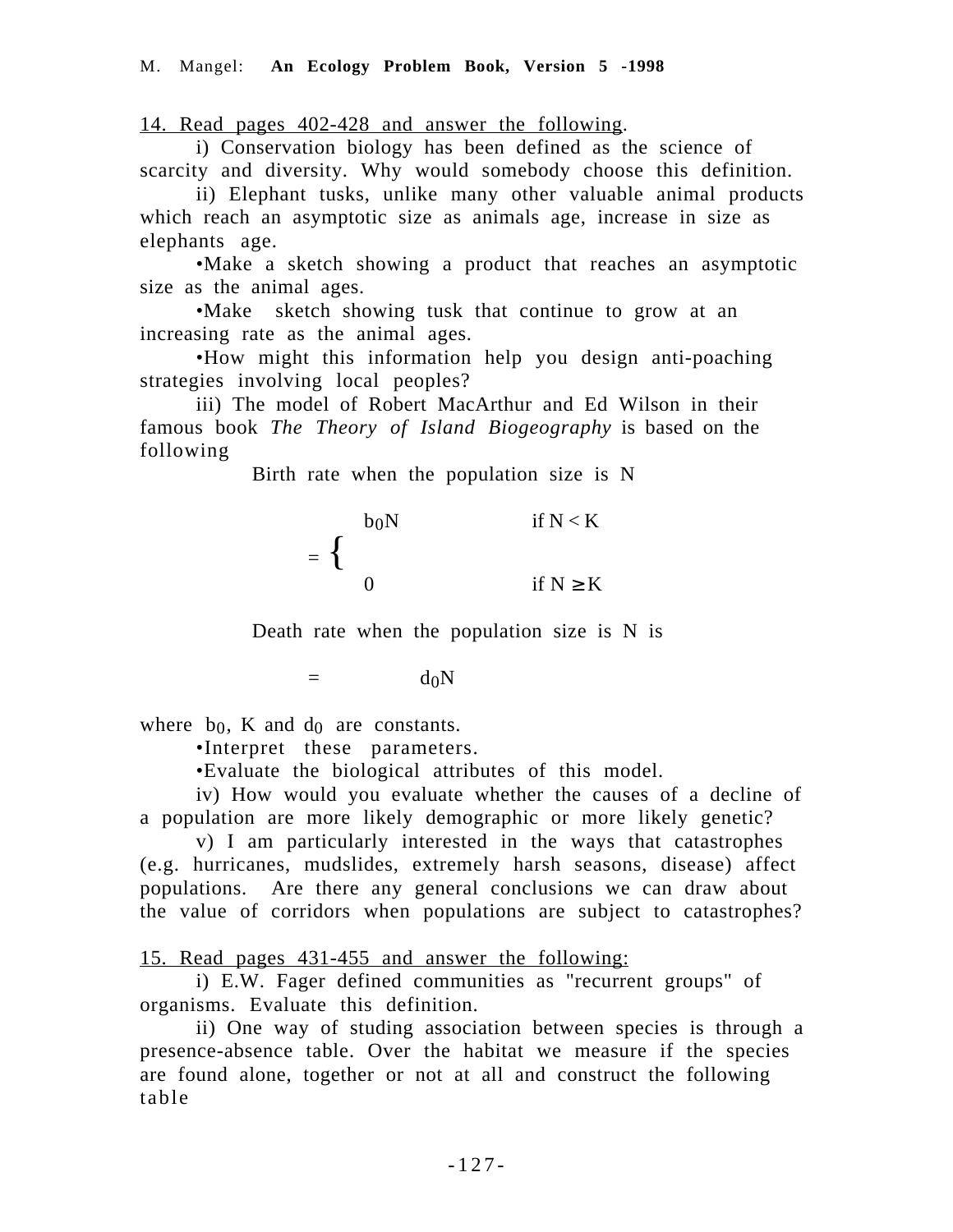Species 1

|           |         | Present      | Absent |
|-----------|---------|--------------|--------|
|           | Present | a            | n      |
| Species 2 |         |              |        |
|           | Absent  | $\mathbf{c}$ |        |

Many indices of association have been proposed, for example L.R.

Dice (1945) suggested that associated be measured by  $A_1=$ a  $a+$ 1  $\frac{1}{2}(b+c)$ .

On the other hand, R.R. Sokal and his colleagues proposed a number of indices, one of which is  $A_2=$ a+d  $\frac{a+2}{a+b+c+d}$ . What are the range of values that these association indices can take? Many authors have argued that d should not be included in a measure of association. Why do you think this would be the case?

iii) What are five measurable attributes of communities?

iv) What do you conclude from the index of similarities on page 448?

v) Do problem 6 on page 457.

16. Read pages 459-481 and answer the following:

i) Many people, myself included, argue that plant structure and morphology is analogous to animal behavior. Why would this be the case?

ii) Does an optimal environment exist?

iii) Explain Figure 21.8

iv) What are the implications of Figure 21.11 for estimating krill abundance from net trawls or from acoustic methods?

v) Why would natural selection reduce the overlap shown in Figure 21.15?

17. Read pages 483-513 and answer the following:

- i) Find and describe an example of succession on campus.
- ii) What are vernal pools? Are they examples of succession?
- iii) Why are random models needed to describe succession?
- iv) Suppose that a succession proceeds according to

A ---> B ---> C or A ---> B ---> D.

Construct a matrix showing what kind of information you would need to obtain to describe the succession.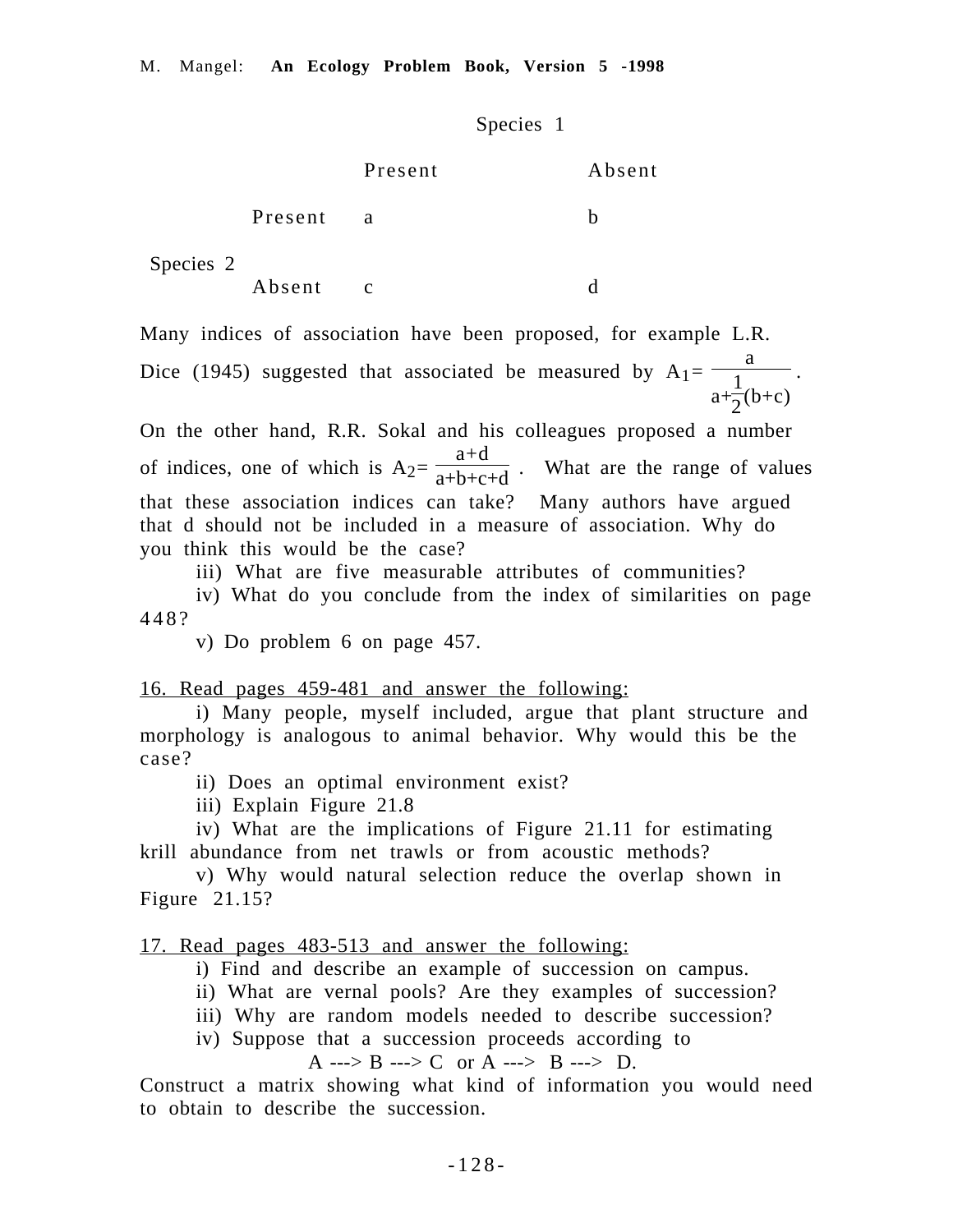v) Why are gaps so important.

18. Read pages 514-539 and answer the following:

i) What are the levels of biodiversity and which are most important.

ii) What needs to be explained in the patterns shown in Figure 23.6?

iii) What are the two kinds of data needed to measure biodiversity and what factors affect them?

iv) What are the patterns of North American mammals?

v) What are alpha and beta diversity?

19. Read pages 543-569 and answer the following:

i) What are the main equilibrium theories of community organization?

ii) Would you expect to find equilibrium communities in nature? If yes, why? If no, why study equilibrium communities at all?

iii) What are the connectances of the food webs in Figures 24.3 and 24.4?

iv) Why would connectance decrease as the number of species increases?

v) What are guilds and keystone species?

vi) What data are needed to compute a dominance index?

#### 20 Read pages 572-602 and answer the following:

i) Why is disturbance important?

ii) What are the main non-equilibrium theories of community structure?

iii) Interpret Figure 25.2.

iv) Interpret Table 25.4.

v) What is the connectance of the food web in Figure 25.9?

vi) What do the data on page 593 tell you?

21 Read pages 603-632 and answer the following:

i) What measurements could be used to define relative importance in communities?

ii) What controls the rate of primary production?

iii) What are the five ecosystems with the highest productivity and what is the source of the productivity?

iv) If intensity of light satisfies  $\frac{dI}{dx}$  = -kI, where I is intensity in lux/m<sup>2</sup>, x is distance from the surface in m, and  $k=0.05$  m<sup>-1</sup> is the